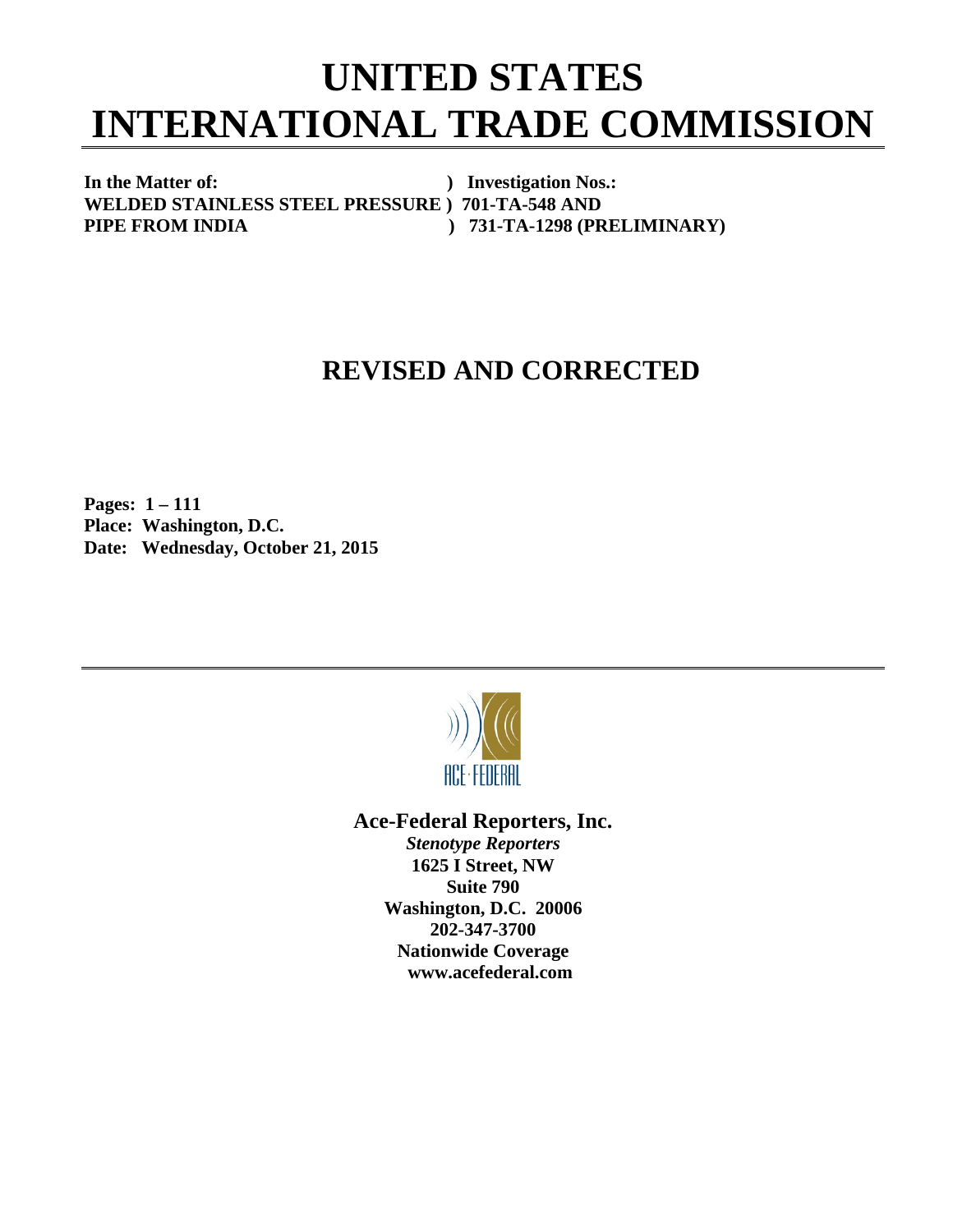| $\mathbf{1}$   |                                 | THE UNITED STATES                                          |
|----------------|---------------------------------|------------------------------------------------------------|
| $\overline{2}$ |                                 | INTERNATIONAL TRADE COMMISSION                             |
| 3              |                                 |                                                            |
| 4              | IN THE MATTER OF:               | Investigation Nos.:<br>$\left( \right)$                    |
| 5              | WELDED STAINLESS STEEL PRESSURE | ) 701-TA-548 AND                                           |
| 6              | PIPE FROM INDIA                 | ) 731-TA-1298 (PRELIMINARY)                                |
| 7              |                                 |                                                            |
| 8              |                                 |                                                            |
| $\mathsf 9$    |                                 |                                                            |
| 10             |                                 | Main Hearing Room (Room 101)                               |
| 11             |                                 | U.S. International Trade                                   |
| 12             |                                 | Commission                                                 |
| 13             |                                 | 500 E Street, SW                                           |
| 14             |                                 | Washington, DC                                             |
| 15             |                                 | Wednesday, October 21, 2015                                |
| 16             |                                 |                                                            |
| 17             |                                 | The meeting commenced pursuant to notice at 9:30           |
| 18             |                                 | a.m., before the Investigative Staff of the United States  |
| 19             |                                 | International Trade Commission, James McClure, Supervisory |
| 20             | Investigator, presiding.        |                                                            |
| 21             |                                 |                                                            |
| 22             |                                 |                                                            |
| 23             |                                 |                                                            |
| 24             |                                 |                                                            |
| 25             |                                 |                                                            |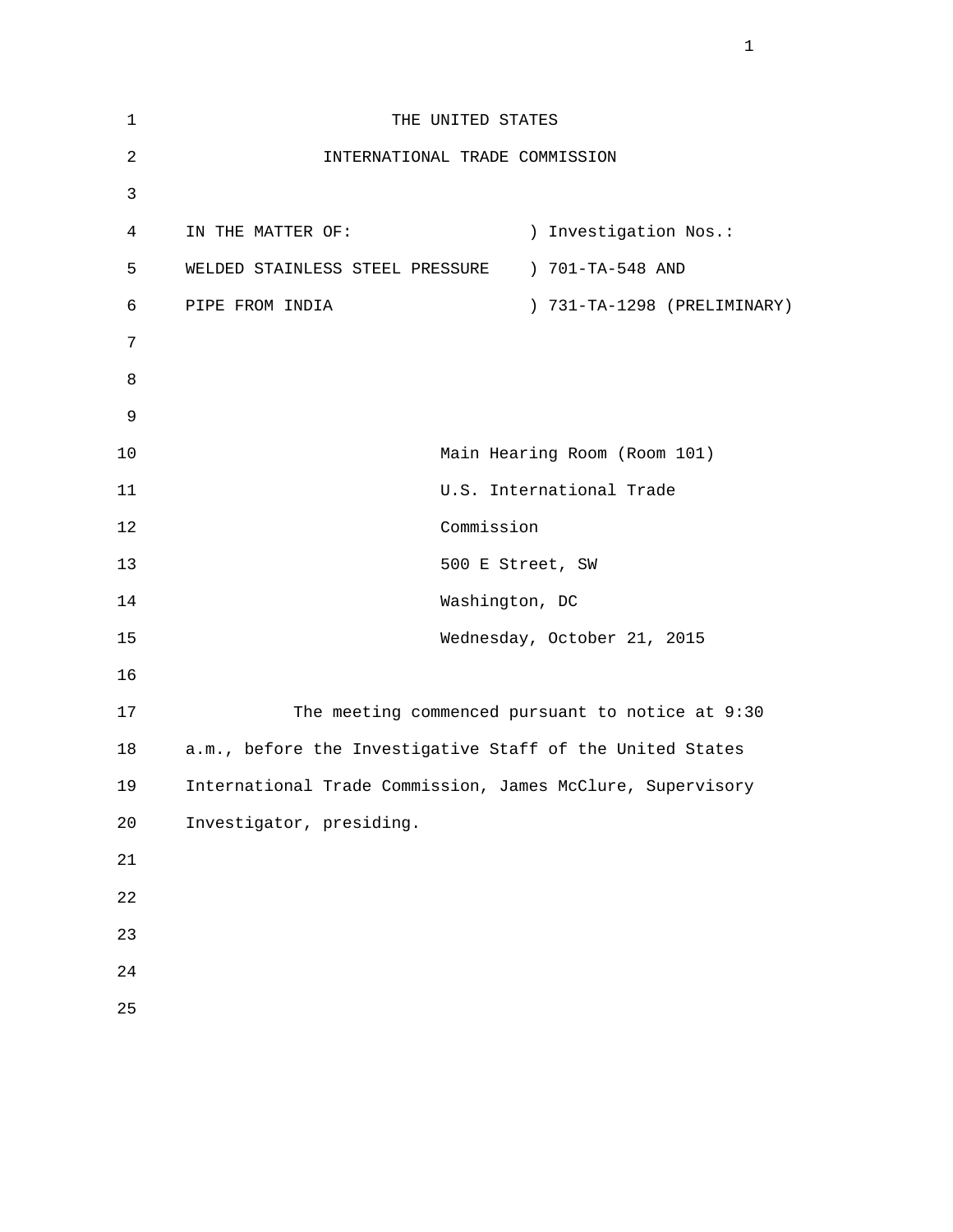1 APPEARANCES:

 2 Staff: 3 Bill Bishop, Supervisory Hearings and Information 4 Officer 5 Sharon Bellamy, Program Support Specialist 7 Joanna Lo, Investigator 8 Jessica Pugliese, International Trade Analyst 9 Amelia Preece, Economist 10 Andrew Knipe, Economist 11 Charles St. Charles, Attorney/Advisor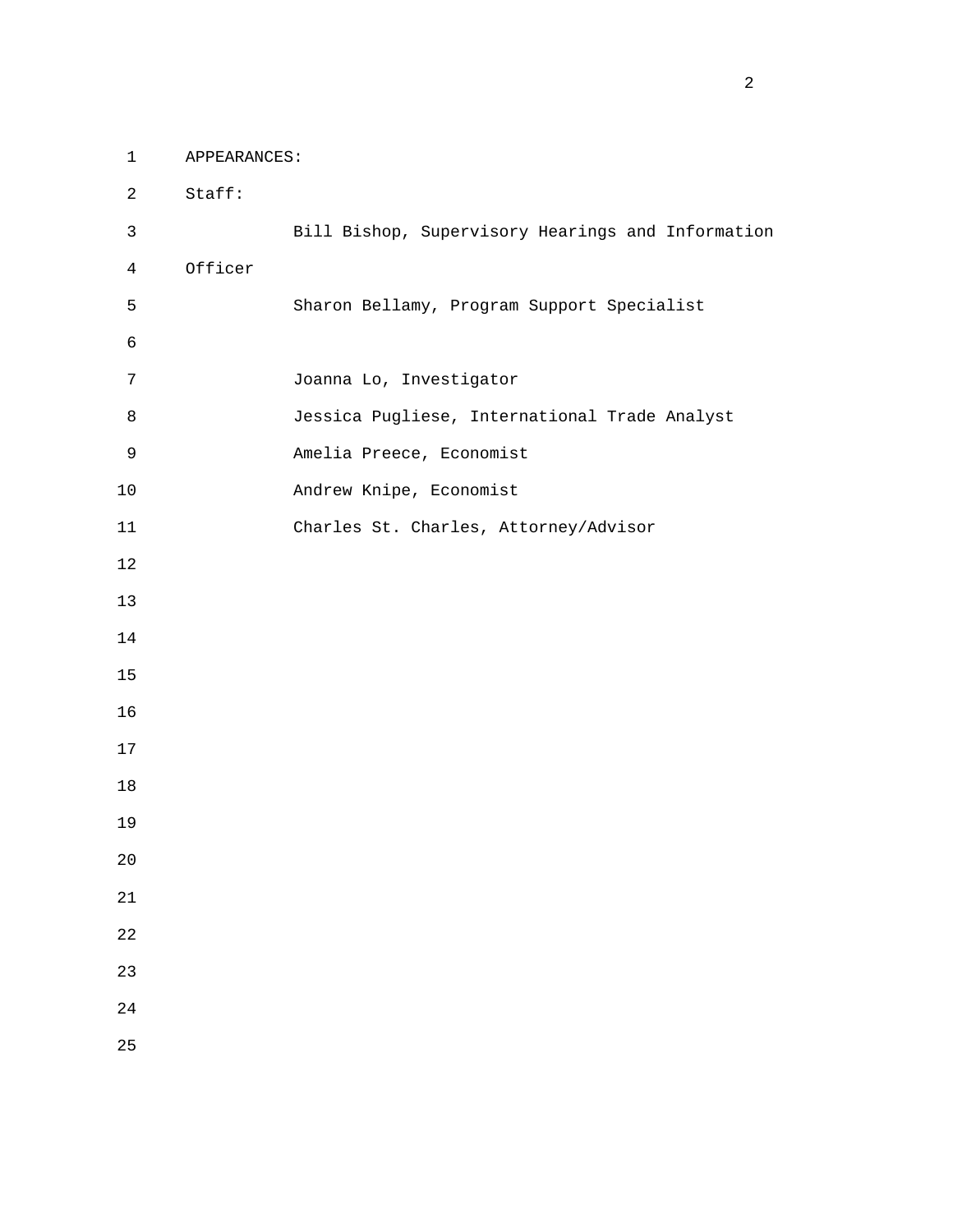1 APPEARANCES:

| 2  | Opening Remarks:                                            |
|----|-------------------------------------------------------------|
| 3  | Petitioners (Christopher T. Cloutier, Schagrin Associates)  |
| 4  | Respondents (Julie C. Mendoza, Morris Manning & Martin LLP) |
| 5  |                                                             |
| 6  | In Support of the Imposition of Antidumping and             |
| 7  | Countervailing Duty Orders:                                 |
| 8  | Schagrin Associates, Washington, DC on behalf of:           |
| 9  | Bristol Metals LLC                                          |
| 10 | Felker Brothers Corporation                                 |
| 11 | Marcegaglia USA Inc.                                        |
| 12 | Outokumpu Stainless Pipe, Inc.                              |
| 13 | United Steelworkers of America                              |
| 14 | John Tidlow, Executive Vice President, Synalloy             |
| 15 | Metals                                                      |
| 16 | David Hendrickson, President, Felker Brothers               |
| 17 | Corporation                                                 |
| 18 | Don Brunswick, Vice President of Sales,                     |
| 19 | Marcegaglia USA                                             |
| 20 | Kris Podsiad, Senior Vice President and General             |
| 21 | Manager, Outokumpu Stainless Pipe                           |
| 22 | Holly Hart, Legislative Director, United                    |
| 23 | Steelworkers of America                                     |
| 24 | Robert B. Schagrin and Christopher T. Cloutier -            |
| 25 | Of Counsel                                                  |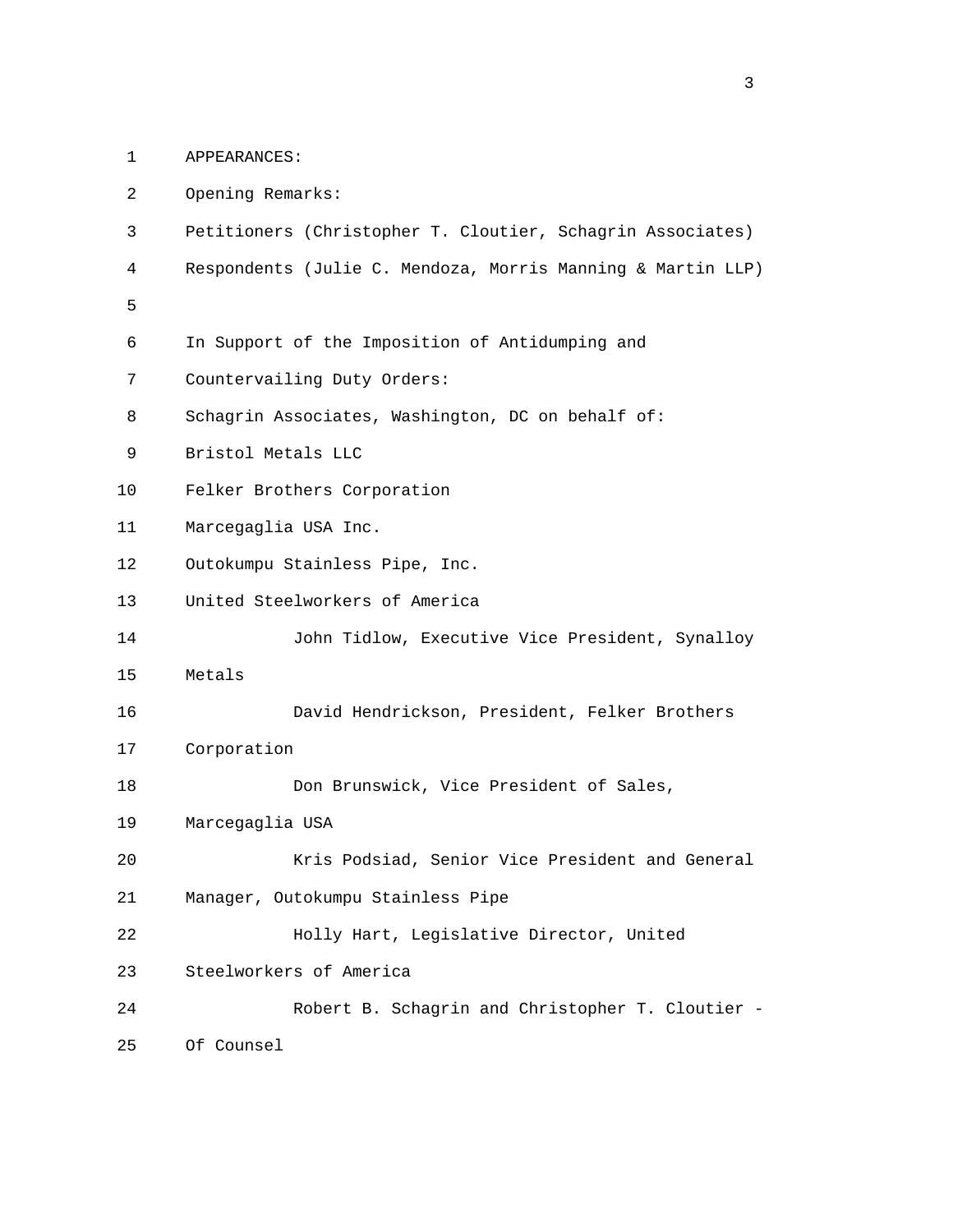| $\mathbf{1}$ | In Opposition to the Imposition of Antidumping and          |
|--------------|-------------------------------------------------------------|
| 2            | Countervailing Duty Orders:                                 |
| $\mathsf{3}$ | Morris Manning & Martin LLP, Washington, DC on behalf of:   |
| 4            | Bhandari Group                                              |
| 5            | Prakash Steelage Ltd.                                       |
| 6            | Streamline Industries                                       |
| 7            | Sunrise Group Co.                                           |
| 8            | (collectively "Indian Producers")                           |
| 9            | Alan Lipp, Chief Operating Officer, Merit Brass             |
| 10           | Company                                                     |
| 11           | Chad Robinson, Global Procurement, Warren Ally              |
| 12           | Valve & Fitting Co., LP and the Allied Group                |
| 13           | Donald B. Cameron and Julie C. Mendoza - Of                 |
| 14           | Counsel                                                     |
| 15           | Rebuttal/Closing Remarks:                                   |
| 16           | Petitioners (Roger B. Schagrin, Schagrin Associates)        |
| 17           | Respondents (Julie C. Mendoza, Morris Manning & Martin LLP) |
| 18           |                                                             |
| 19           |                                                             |
| $20$         |                                                             |
| 21           |                                                             |
| 22           |                                                             |
| 23           |                                                             |
| 24           |                                                             |
| 25           |                                                             |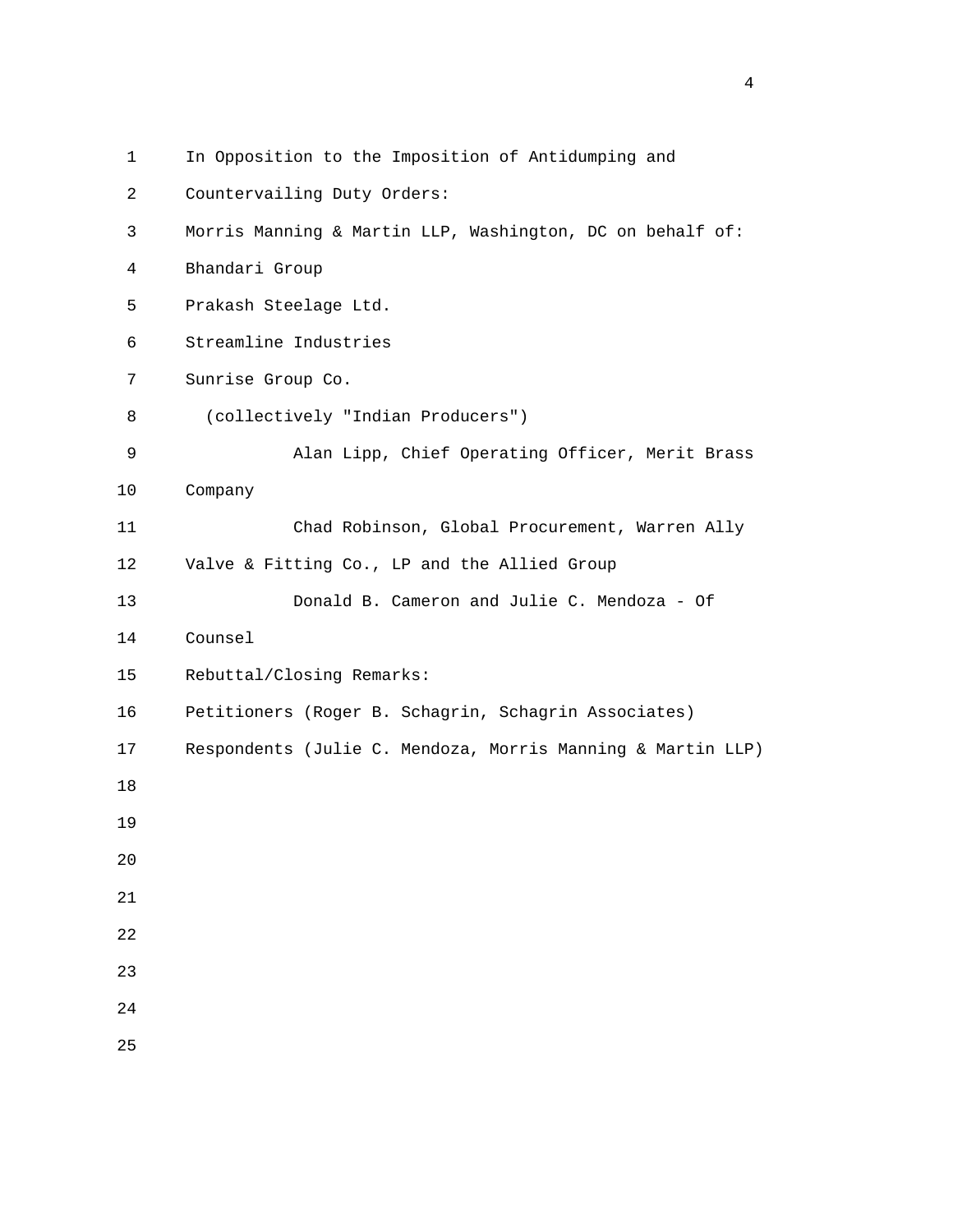| $\mathbf 1$    | INDEX                                                    |    |
|----------------|----------------------------------------------------------|----|
| $\overline{a}$ |                                                          |    |
| 3              | Opening Remarks:                                         |    |
| 4              | Petitioners (Christopher T. Cloutier,                    |    |
| 5              | Schagrin Associates)                                     | 8  |
| 6              |                                                          |    |
| 7              | Respondents (Julie C. Mendoza, Morris                    |    |
| 8              | Manning & Martin LLP)                                    | 11 |
| 9              |                                                          |    |
| 10             | David Hendrickson, President, Felker                     |    |
| 11             | Brothers Corporation                                     | 15 |
| 12             |                                                          |    |
| 13             | John Tidlow, Executive Vice President,                   |    |
| 14             | Synalloy Metals                                          | 19 |
| 15             |                                                          |    |
| 16             | Kris Podsiad, Senior Vice President and General Manager, |    |
| 17             | Outokumpu Stainless Pipe                                 | 20 |
| 18             |                                                          |    |
| 19             | Don Brunswick, Vice President of Sales,                  |    |
| 20             | Marcegaglia USA                                          | 23 |
| 21             |                                                          |    |
| 22             | Holly Hart, Legislative Director, United                 |    |
| 23             | Steelworkers of America                                  | 25 |
| 24             |                                                          |    |
| 25             | Donald B. Cameron, Morris Manning & Martin LLP           | 47 |

 $\sim$  5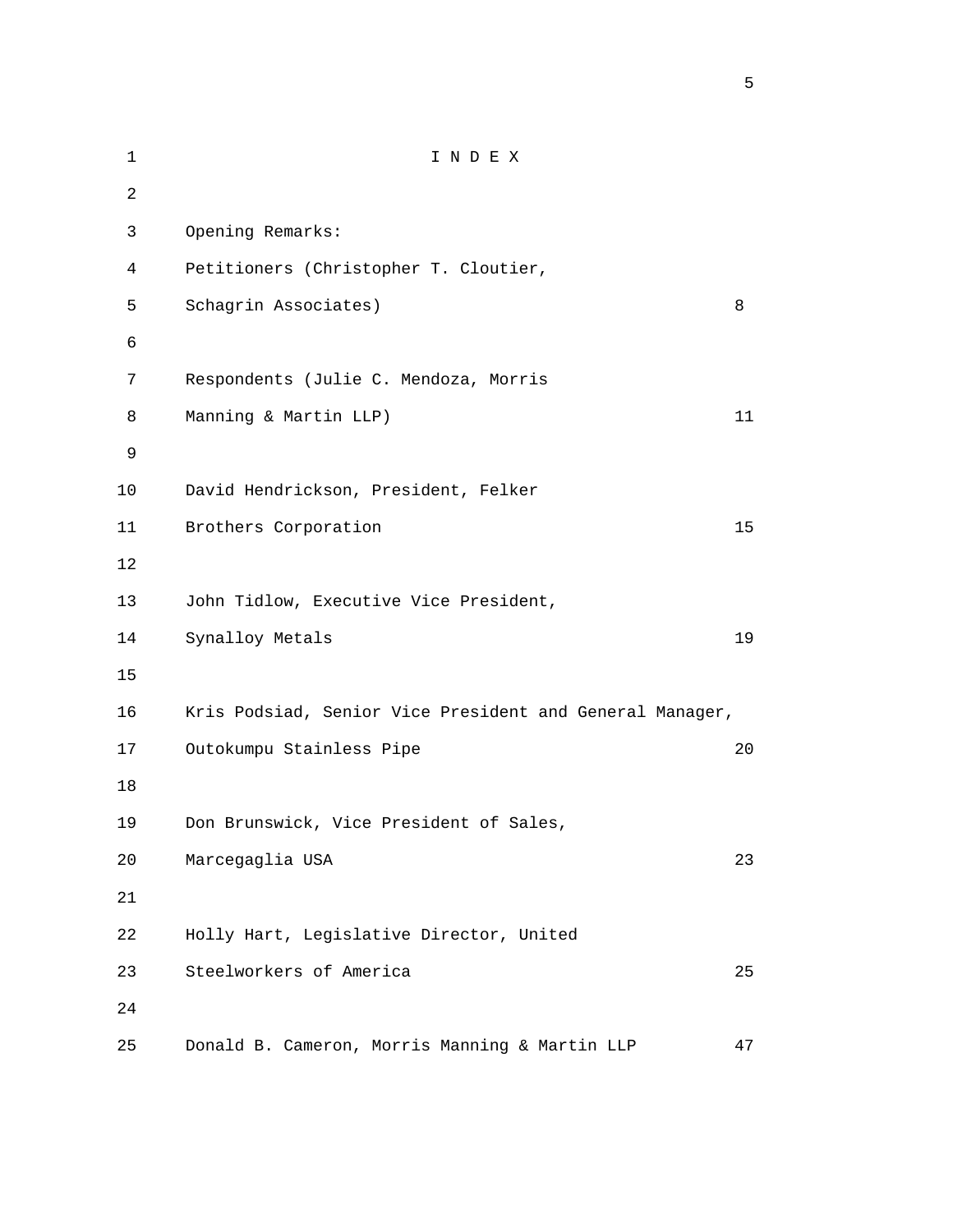1 I N D E X 2 **Page 12** Page 2 **Page 2** Page 2 Page 2 Page 2 Page 2 Page 2 Page 2 Page 2 Page 2 Page 2 Page 2 Page 2 Page 2 Page 2 Page 2 Page 2 Page 2 Page 2 Page 2 Page 2 Page 2 Page 2 Page 2 Page 2 Page 2 Page 2 Page 2 Page 2 Page 3 Julie C. Mendoza, Morris Manning & Martin LLP 49 4 5 Alan Lipp, Chief Operating Officer, Merit 6 Brass Company 56 7 8 Chad Robinson, Global Procurement, Warren Ally Valve & 9 Fitting Co., LP and the Allied Group 61 10 11 Rebuttal/Closing Remarks: 12 Petitioners (Roger B. Schagrin, Schagrin Associates) 96 13 14 Respondents (Donald B. Cameron, Morris Manning & 15 Martin LLP) 103 16 17 Respondents (Julie C. Mendoza, Morris Manning & 18 Martin LLP) 107 19 20 21 22 23 24 25

 $\sim$  6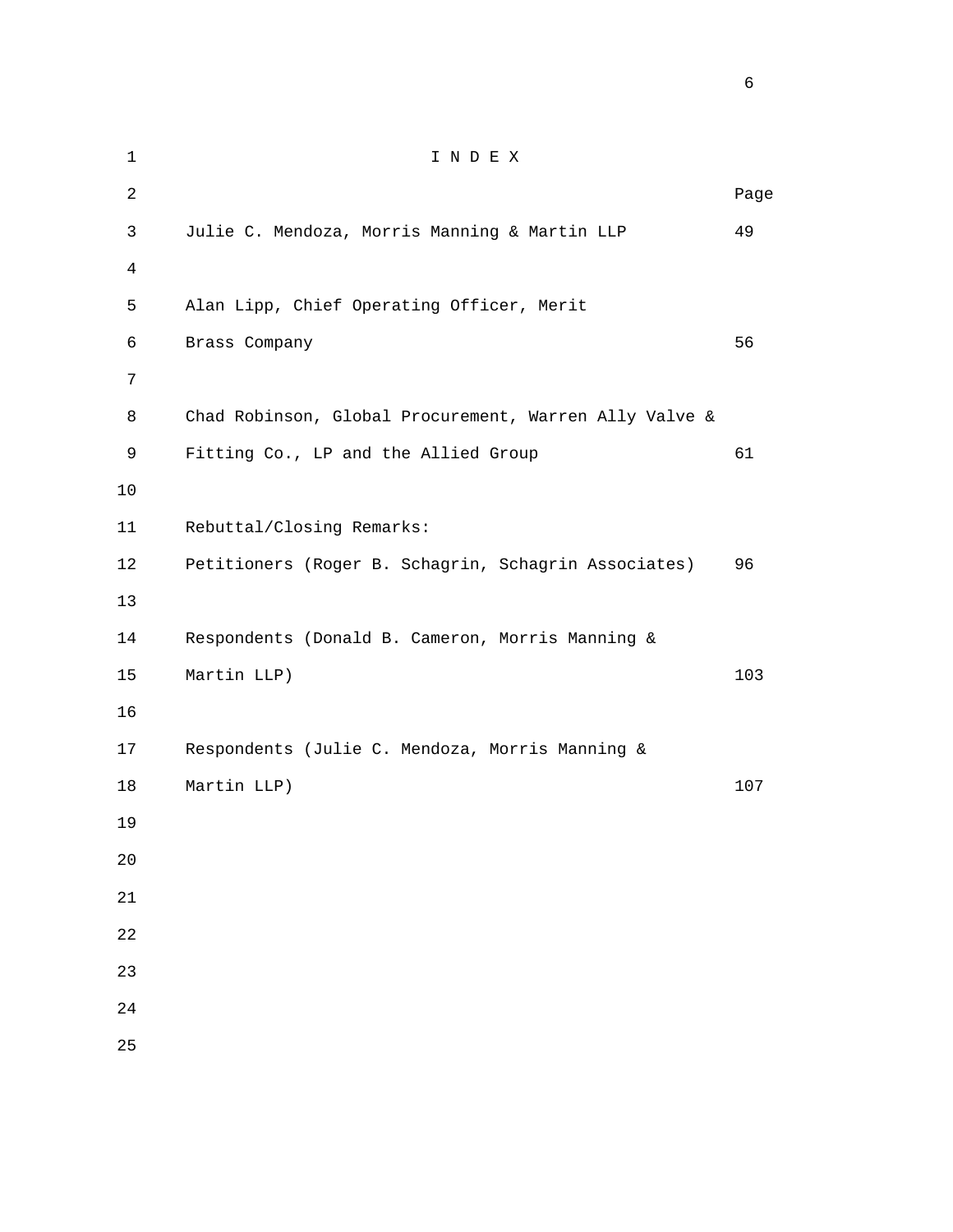| 1  | PROCEEDINGS                                                  |
|----|--------------------------------------------------------------|
| 2  | 9:30a.m                                                      |
| 3  | MR. BISHOP: Will the room please come to order?              |
| 4  | CHAIRMAN MCCLURE: Good morning and welcome to                |
| 5  | the International Trade Commission's Conference in           |
| 6  | connection with the preliminary phase of antidumping and     |
| 7  | countervailing duty investigations #701-TA-548 and           |
| 8  | 731-TA-1298 concerning welded stainless steel pressure pipe  |
| 9  | from India.<br>My name is James McClure. I'm the Supervisor  |
| 10 | Investigator in the Office of Investigations and I will      |
| 11 | preside at the conference.                                   |
| 12 | Among those present from the Commission Staff are            |
| 13 | to my far right the investigator Joanna Low, to my immediate |
| 14 | right, Charles St. Charles our attorney/advisor, to my       |
| 15 | immediate left Amelia Priest the economist. Additionally     |
| 16 | from the Office of Economics, Andrew Knipe and finally on my |
| 17 | far left Jessica Pugliese the industry analyst. I would      |
| 18 | remind speakers not to refer in your remarks to business     |
| 19 | proprietary information and to speak directly into the       |
| 20 | microphone.                                                  |
| 21 | We also ask that you state your name and                     |
| 22 | affiliation for the record before beginning a presentation   |
| 23 | or answering questions for the benefit of the court          |
| 24 | I will remind you if you don't do that.<br>reporter.<br>All  |

25 witnesses must be sworn in before presenting testimony. I

## <u>2003: The contract of the contract of the contract of the contract of the contract of the contract of the con</u>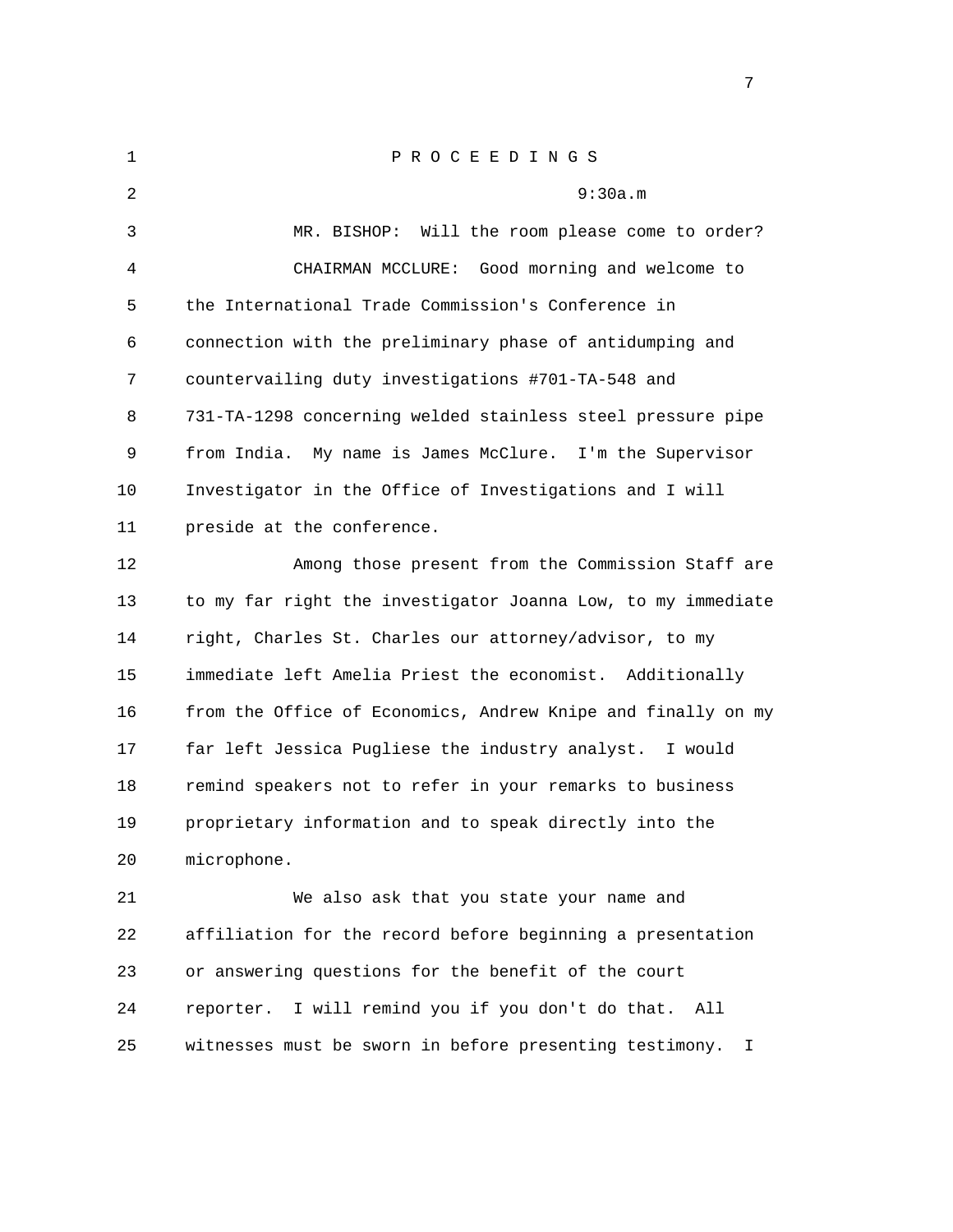1 understand the parties are aware of the time allocations. 2 Any questions regarding the time allocations should be 3 addressed with the secretary. Are there any questions? Mr. 4 Secretary, are there any preliminary matters? 5 MR. BISHOP: No, Mr. Chairman. 6 CHAIRMAN MCCLURE: Very well, Mr. Secretary let 7 us proceed with the opening remarks. 8 MR. BISHOP: Opening remarks on behalf of the 9 Petitioners will be by Christopher T. Cloutier, Schagrin 10 Associates. 11 OPENING REMARKS OF CHRISTOPHER T. CLOUTIER 12 MR. CLOUTIER: Good morning. I am Chris Cloutier 13 of Chagrin Associates representing the petitioners in this 14 proceeding. It's an honor to be here at what I understand 15 may be Mr. McClure's final staff conference. The 16 astronomical increase in imports of welded stainless 17 pressure pipe from India has caused the Domestic Industry to 18 suffer material injury and threatens more injury in the 19 future. Import volumes from India in the relevant tariff 20 categories increased from just two hundred eighty tons in 21 2012 to more than twelve thousand tons in 2014 and continued 22 to increase in interim 2015.

 23 Low unit values and rampant underselling have 24 caused Indian Imports to gain control of nearly 20 percent 25 of apparent U.S. Consumption in just eighteen months. The

experience of the state of the state of the state of the state of the state of the state of the state of the s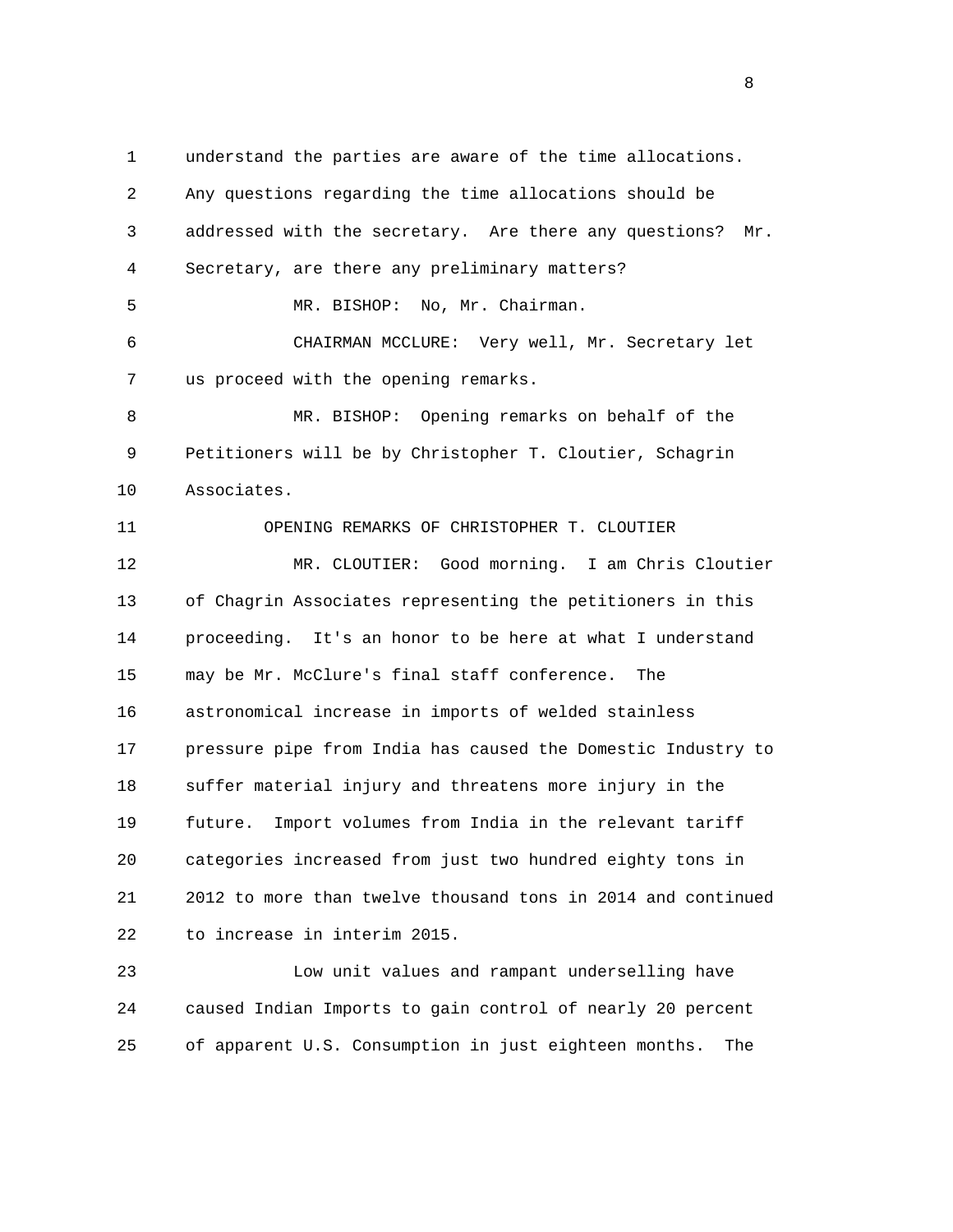1 timing of India's explosive growth was particularly bad for 2 the Domestic Industry. As you will remember from the recent 3 investigations involving imports of the same product from 4 Malaysia, Thailand and Vietnam, demand in the U.S. declined 5 from 2012 to 2013.

 6 When demand improved in 2014, cheap Indian 7 Imports flooded the market, jumping from twelve hundred to 8 twelve thousand tons. Surging volumes of Subject Imports 9 with increasingly lower unit values prevented the Domestic 10 Industry from realizing its fair share of the upside from 11 the improving market in 2014 and this surge is doing even 12 more to damage now that demand is increasing. U.S. 13 Producers have been losing sales and revenue to dumped and 14 subsidized imports and continue to do so.

 15 It almost goes without saying that Subject 16 Imports are significant. They grew from just a few hundred 17 tons three years ago to more than fourteen thousand tons 18 this year on an annualized basis. Indian Imports have gone 19 from having essentially no market share to nearly a fifth. 20 They are undeniably significant. The Petition demonstrates 21 that the Domestic Industry lost market share to Subject 22 Imports during the Period of Investigation.

 23 The Domestic Industry sales did not keep pace 24 with the growth of the market in 2014, logging only a modest 25 increase relative to the growth and apparent consumption.

en de la provincia de la provincia de la provincia de la provincia de la provincia de la provincia de la provi<br>1900 : la provincia de la provincia de la provincia de la provincia de la provincia de la provincia de la prov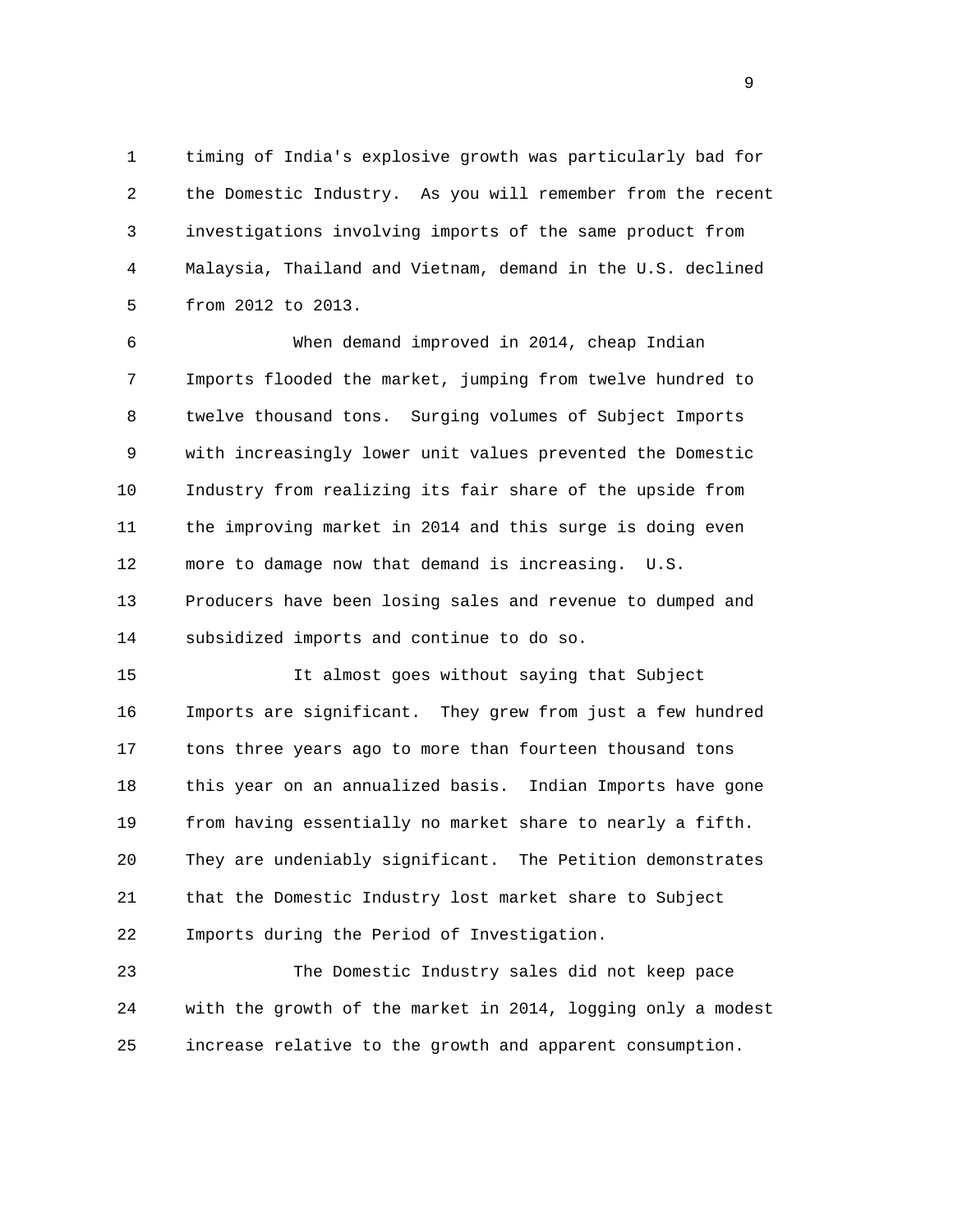1 The gains that Subject Imports made in the U.S. Market came 2 directly at the expense of the Domestic Industry. ASTM-A312 3 and ASTM-A778 are standard products that are sold on the 4 basis of price. Preliminary anti-dumping duties were 5 applied to imports from Malaysia, Thailand and Vietnam in 6 May 2014 and final duties were imposed later that year but 7 this provided only a brief respite from unfairly traded 8 imports.

 9 The Domestic Industry sales improved for a time 10 but distributors quickly shifted to Indian suppliers. The 11 Commission will also see that some U.S. Producers tried to 12 maintain market share by lowering their prices in 2014 and 13 interim 2015 but these efforts have been unsuccessful as 14 they are unsustainable. Indian Imports are undercutting the 15 Domestic Industry by a wide margin and the Domestic Industry 16 is less profitable than ever.

 17 The Domestic Industry shipments in interim 2015 18 were down and inventories were up. The number of workers 19 were down as were the hours that they worked and the wages 20 that they earned. The trends clearly show an industry in 21 decline. U.S. Manufacturers welded stainless pressure pipe 22 are suffering current material injury.

 23 We address threat in our petition and today will 24 add only a few points. As I have just indicated, the 25 Domestic Industry's capacity utilization is low. The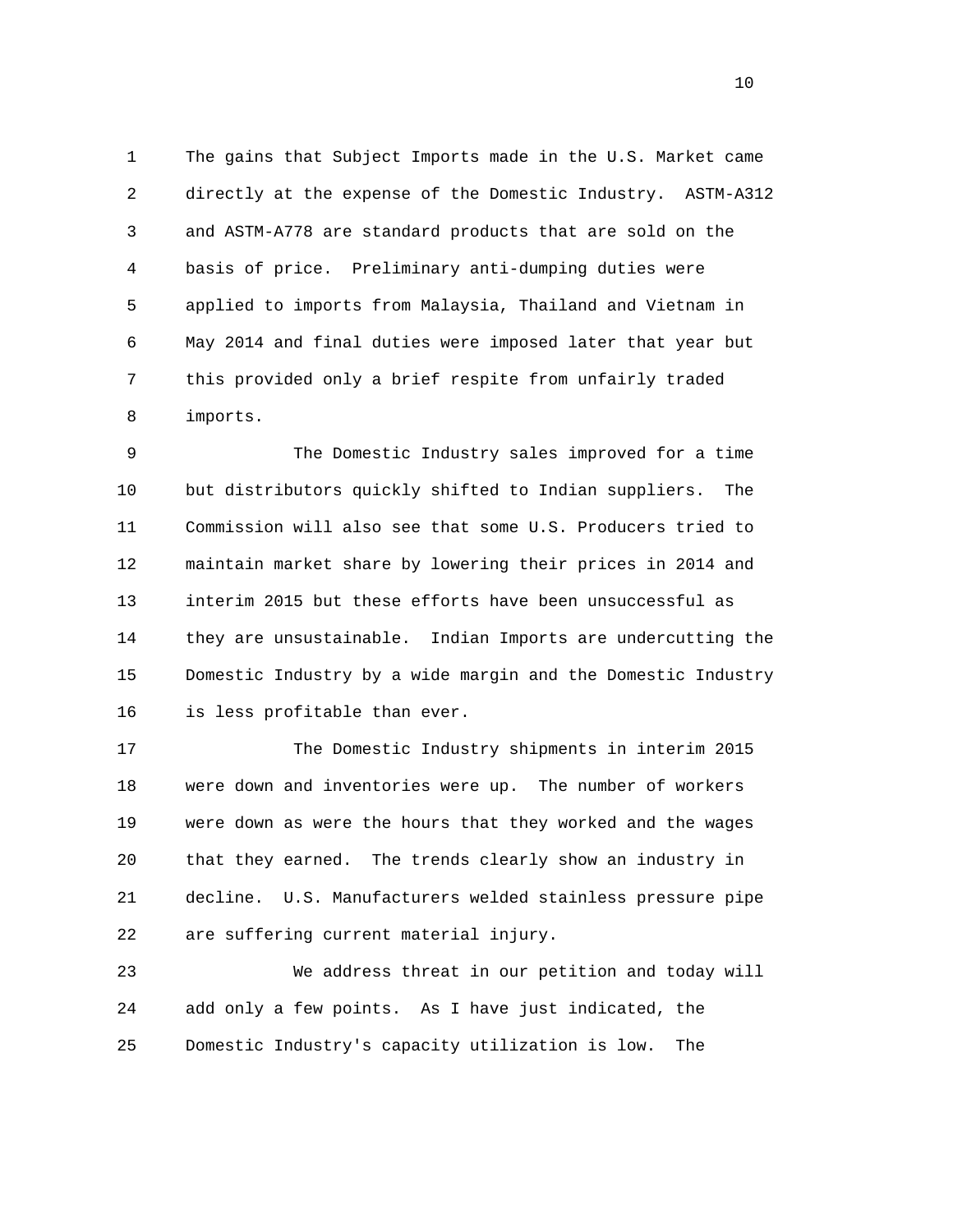1 Domestic Industry is also unprofitable, making it 2 particularly susceptible to injury as a result of dumped 3 imports. The Indian Industry shows no sign of slowing its 4 export-led development for reasons including its own 5 low-capacity utilization and limited domestic demand, which 6 is under assault from Chinese Imports.

 7 Given the incredible rate of increase in Subject 8 Imports over the last eighteen months, the Domestic Industry 9 is clearly threatened with additional material injury by 10 imports from India. In sum, I hope that I have been able to 11 impart that the Domestic Industry has been under siege for 12 some time and the recent surge in imports from India has 13 caused myriad substantial problems. We therefore urge the 14 Commission to find in the affirmative and allow these 15 investigations to go forward.

 16 CHAIRMAN MCCLURE: Thank you Mr. Cloutier, we 17 will now proceed to Ms. Mendoza for the Respondents.

 18 MR. BISHOP: Opening remarks on behalf of the 19 Respondents will be given by Julie C. Mendoza; Morris, 20 Manning and Martin.

21 OPENING REMARKS OF JULIE C. MENDOZA

 22 MS. MENDOZA: Good morning Mr. McClure and 23 members of the staff. We're going to miss you Mr. McClure. 24 The year 2014 was the U.S. Industry's best year during the 25 period and actually 2014 was one of the best years the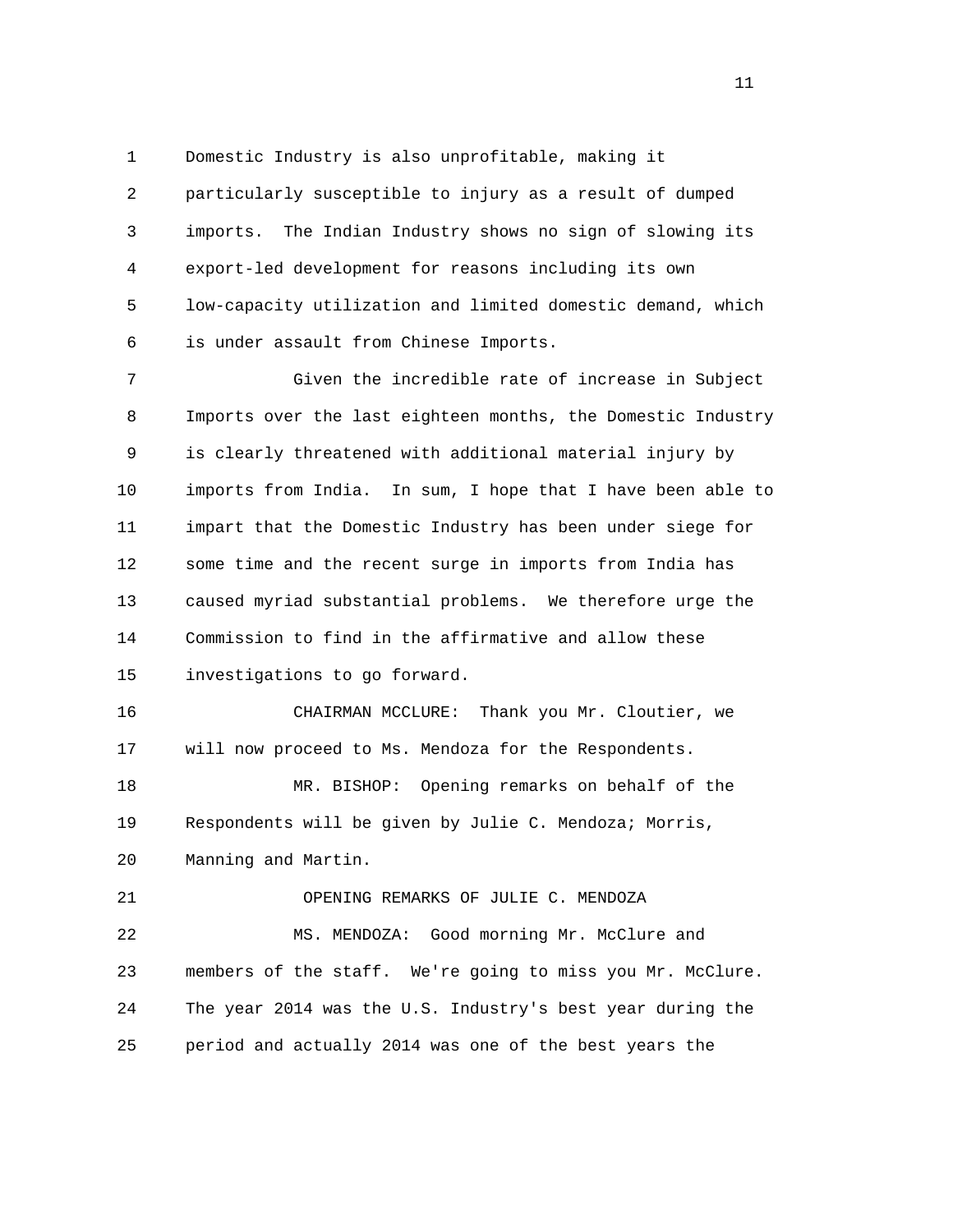1 industry has had since 2005 based on the records of past 2 cases on stainless pipe. Most of those years they had 3 losses.

 4 In 2014, nickel prices were up, profits were up, 5 demand was up, domestic shipments were up and prices 6 increased sharply. Exactly when imports from India showed 7 their greatest increase. Certainly this data does not 8 support a finding of present material injury from Indian 9 Imports in 2014. But two things happened in the first half 10 of 2015 to disrupt this positive picture. Demand dropped 11 and then nickel prices plunged.

 12 The degree of decline in nickel prices was 13 remarkable. The U.S. Industry faces significant volatility 14 in its prices due to the close link between stainless prices 15 and nickel prices. The surcharges which are based 16 primarily, but not exclusively on nickel prices add an 17 additional degree of transparency to pricing in the 18 stainless pipe industry. That can be good and bad. When 19 nickel prices rise, the U.S. Industry is able to push 20 through surcharge increases long before the actual increased 21 cost of these materials ever hit their inventory. 22 This means higher prices on lower priced

 23 inventory. But conversely, when nickel prices fall, the 24 U.S. Industry is forced to adjust downward the surcharge, 25 long before the benefit of the reduced cost is realized in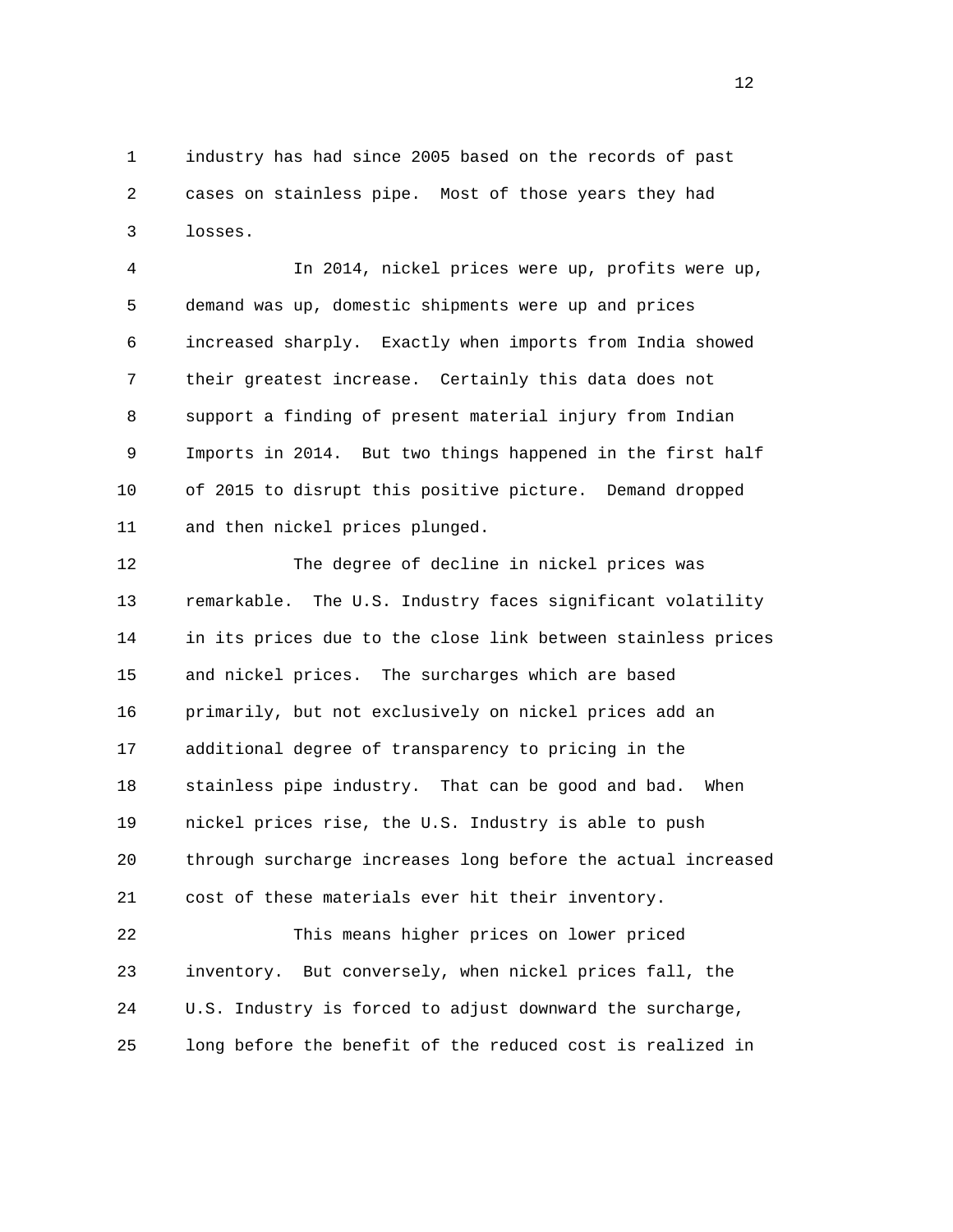1 their inventory values. So 2015 saw nickel prices falling 2 steeply. In response, prices dropped and profits dropped 3 but all imports also started to decline.

 4 Now, it's true that Indian Imports fell more 5 slowly in the first quarter of 2015 and we'll explain why. 6 But by May, Imports from India were at half the level of the 7 first part of the year and they continued to drop in June, 8 July, and August and in August Indian Imports reached three 9 hundred and seventy-nine tons compared to their level in 10 January of fifteen hundred tons. Conversely, imports from 11 Taiwan did not decline over 2015 and were at their highest 12 level in August at nineteen hundred and twenty-eight tons.

 13 Let's look at the only surrogate we have for 14 pricing data for non-Subject Imports, AUV data. AUV data 15 suggests that Taiwanese Imports were priced only 16 seventy-four cents a short ton higher in the total first 17 half of 2015 than Indian AUVs. But let's look at the 18 monthly data and the trends in 2015. After May, Taiwan's 19 Unit Values drop and in May and June as well as July and 20 August, Indian AUVs are higher than those of Taiwan. Indian 21 AUVs are very similar to those of Korea in the beginning of 22 2015 but by March of 2015 India AUVs are higher than 23 Korea's.

 24 Nevertheless, what did the U.S. Industry decide 25 to do about declining prices due to nickel declines? It did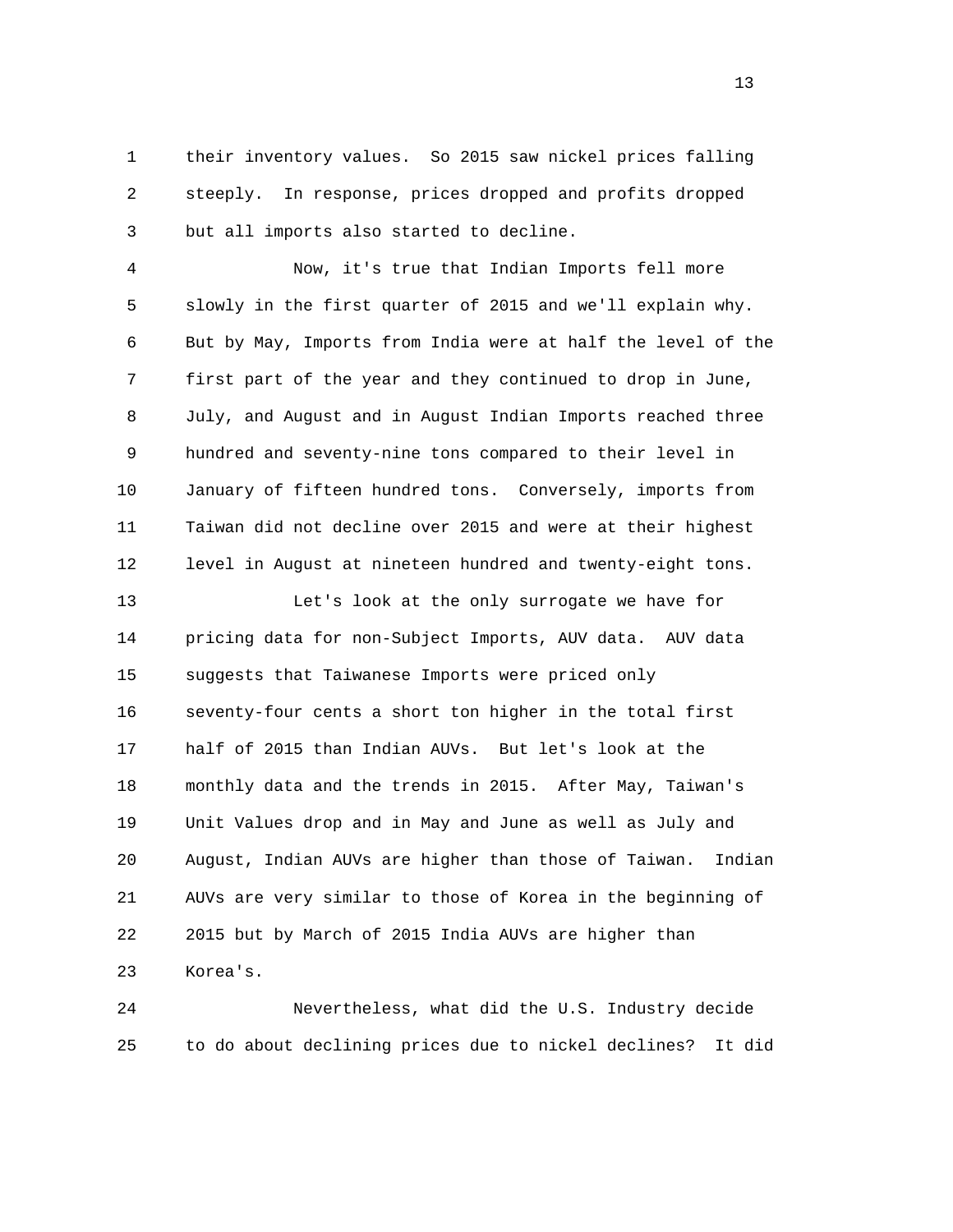1 what it always does when a new supplier enters the market, 2 it filed a trade case. It filed that trade case on December 3 30th, the last day on which the investigation would stop at 4 June. But where is the causation? This case can't be about 5 2014 as I just explained and even in 2015, the Petitioners 6 can't even identify sales or revenues that they have lost to 7 these actual imports. This is a pretty big 8 admission when the market is dominated by non-Subject 9 Imports, often at lower AUVs than India. Who really got 10 the sale? Prices were pretty flat in the first quarter of 11 2015 compared to the last quarter of 2014. The real price 12 drops did not occur until the 2nd quarter of 2015. And look 13 at the small underselling margins, particularly for Product 14 One and Product Two, the big volume pricing categories for 15 U.S. Producers.

 16 These margins of underselling then declined in 17 2015. These small, underselling margins are to be expected 18 for an Indian product that has little market recognition and 19 a lower acceptance rate than the Korean or Taichen Imports 20 let alone U.S. Producer Product. The Commission must 21 consider each case carefully but in this case, there is no 22 basis on going forward.

 23 MR. BISHOP: Would the panel in support of the 24 imposition of Antidumping and Countervailing Duty Orders 25 please come forward? Mr. Chairman, our witnesses on this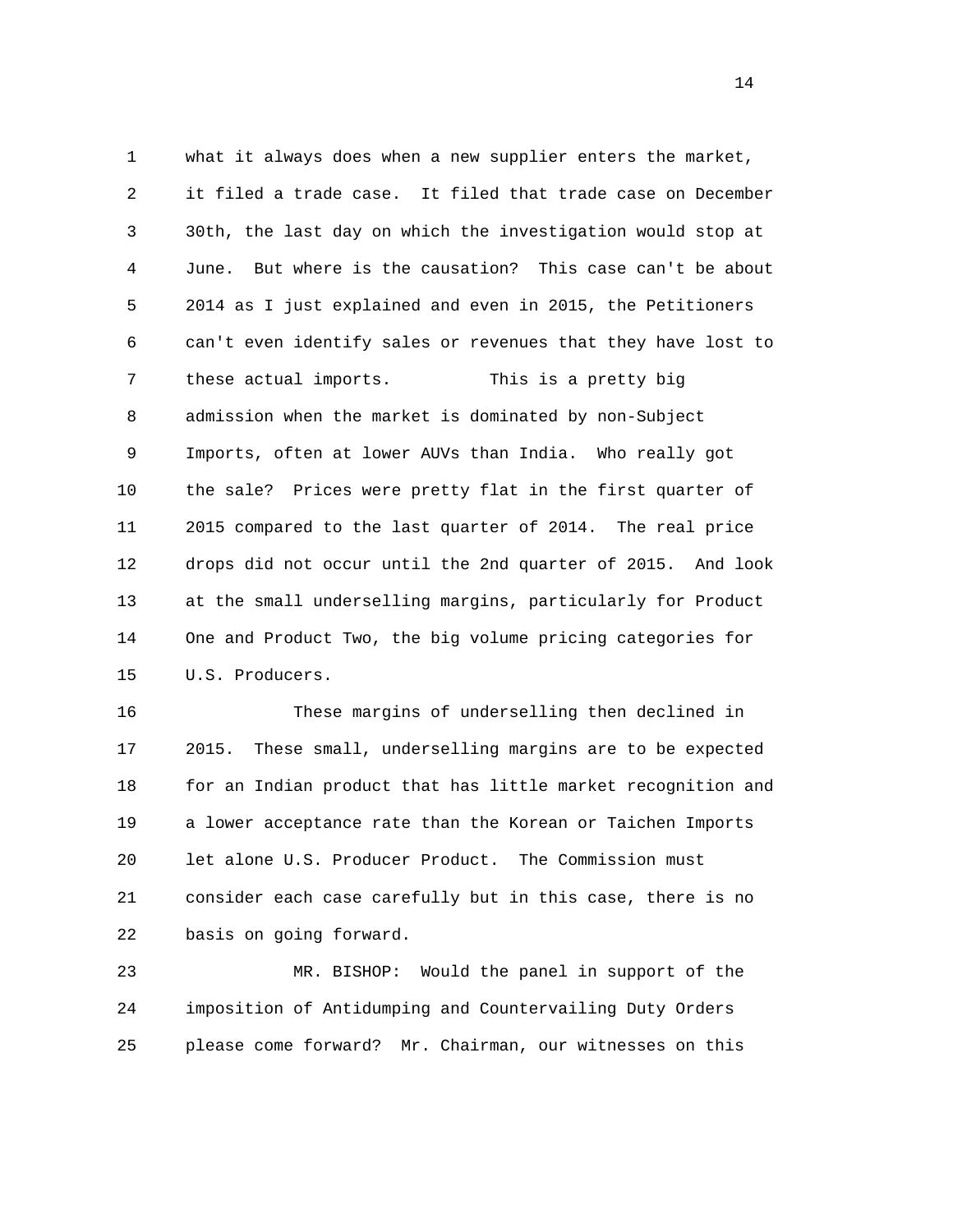1 panel have been sworn in.

| 2  | CHAIRMAN MCCLURE: Thank you Mr. Bishop. Before               |
|----|--------------------------------------------------------------|
| 3  | we start, I would note a couple of things. A pipe case,      |
| 4  | Roger Schagin, Julie Mendoza, Don Cameron. Yogi, this is     |
| 5  | d j vu all over again. Finally, another sign that I should   |
| 6  | retire, I forgot to shut off my phone, so shut off your      |
| 7  | phone or put it on vibrate and now I will go call my wife.   |
| 8  | Welcome once again Mr. Schagrin, Mr. Cloutier and            |
| 9  | witnesses. I'll be right back.                               |
| 10 | MR. SCHAGRIN: Well, thanks Jim. I guess I                    |
| 11 | shouldn't say so many nice things about you because you're   |
| 12 | leaving so we will wait until you come back. We have plenty  |
| 13 | of time. Your wife wants to know when your retirement        |
| 14 | vacation is starting so she decided to call you during       |
| 15 | conference.                                                  |
| 16 | It's a pleasure to be here this morning, Roger               |
| 17 | Schagrin on behalf of the Petitioners and other than talking |
| 18 | about McClure, I don't have a lot to talk about.<br>We're    |
| 19 | going to let industry witnesses from the four companies that |
| 20 | represent virtually the entire U.S. Industry present the     |
| 21 | case today and we will begin with David Hendrickson the      |
| 22 | President of Felker Brothers.                                |
| 23 | STATEMENT OF DAVID HENDRICKSON                               |
| 24 | MR. HENRICKSON: Good morning Mr. McClure and                 |
| 25 | Members of the Commission Staff. For the record, my name is  |
|    |                                                              |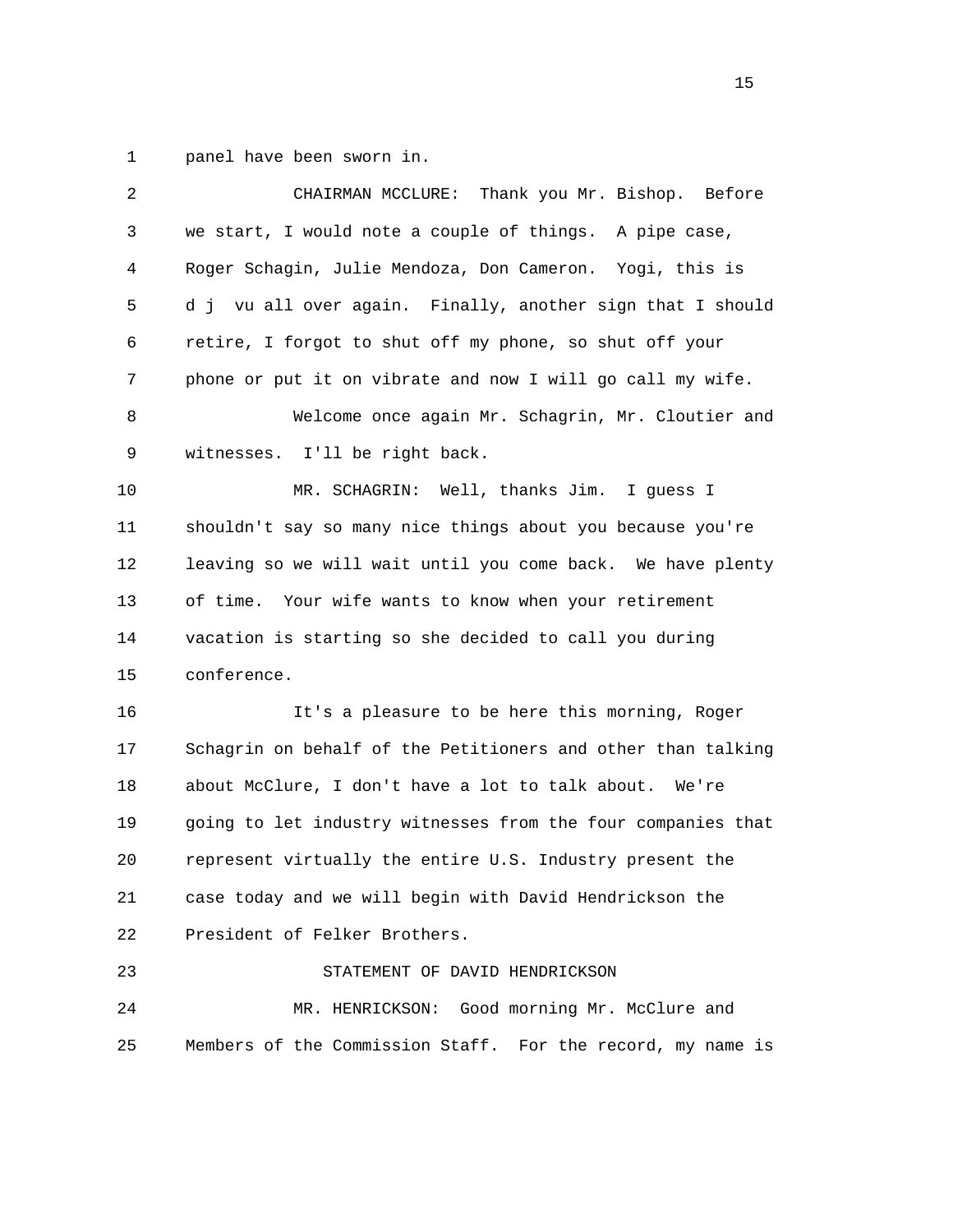1 David Hendrickson and I am the President of the Felker 2 Brothers Corporation. Felker Brothers is a family-owned 3 company founded in 1898 and incorporated in 1903. It has 4 been in the stainless steel pipe business for approximately 5 fifty years. I have been with the company for twenty-one 6 years and became President in 2010.

 7 Our plant in Marshfield Wisconsin does not 8 produce any of the subject product. We have a pipe roll for 9 making large diameter light-walled pipe outside the scope of 10 this investigation as well as a fabrication facility for 11 producing piping systems. Those piping systems are 12 primarily for the wastewater, water purification and green 13 processing industries. In 1993, Felker built a new 14 manufacturing plant in Glasgow, Kentucky.

 15 We did this in part to be close to new and 16 extremely efficient world-class stainless flat-rolled 17 facility named North American Stainless and also to be 18 closer to the customers in the Southeast and Gulf Coast of 19 the United States where significant quantities of welded and 20 stainless steel pipe are utilized. This plant has five 21 continuous mills and one batch mill. Three of the 22 continuous mills produce subject merchandise and one product 23 on the batch mill is subject merchandise.

 24 The other two continuous mills produce 25 non-subject, stainless steel mechanical tubing. In 2009, we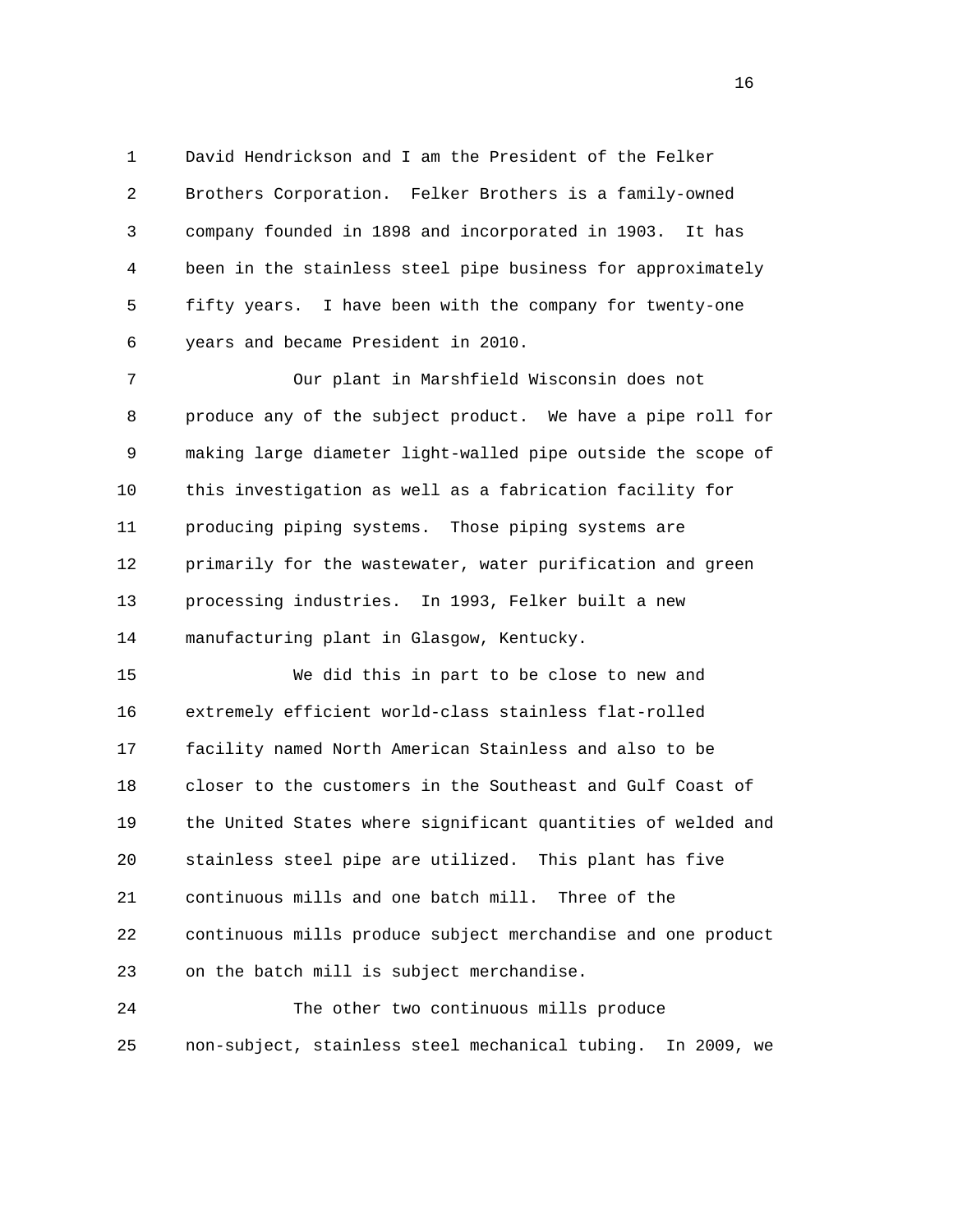1 had one new continuous mill in Glasgow to produce ten 2 twelve-inch pipe more efficiently and add one more 3 additional pipe thickness. We have also added new pickling 4 and water treatment facilities, which we just completed in 5 2012 and employs seventy-nine people.

 6 North American Stainless is about a two and a 7 half hour delivery truck drive from our Glasgow plant. I 8 think everyone in the stainless industry would agree that 9 this is not only the most efficient stainless flat-rolled 10 plant in the United States but one of the most efficient in 11 the world. It is certainly more efficient than the 12 stainless plants in China. However, its owner Acerinox is a 13 publicly traded company in Spain and operates for a profit.

 14 Ninety to ninety-five percent of the cost of 15 stainless pipe is in stainless flat-rolled so there is no 16 explanation for how the imports from India can undercut our 17 prices in the United States by importing twenty percent. 18 Even though stainless steel mills are huge capital-intensive 19 pieces of equipment, it is still a case that overwhelming 20 amount of costs of the stainless steel is in the alloy 21 components of steel, chrome, nickel and millennium.

 22 Stainless steel mills in India, just like mills 23 in the United States or anywhere else in the world should be 24 paying the same price for these raw materials, each of which 25 is listed on the London Metal Exchange at very transparent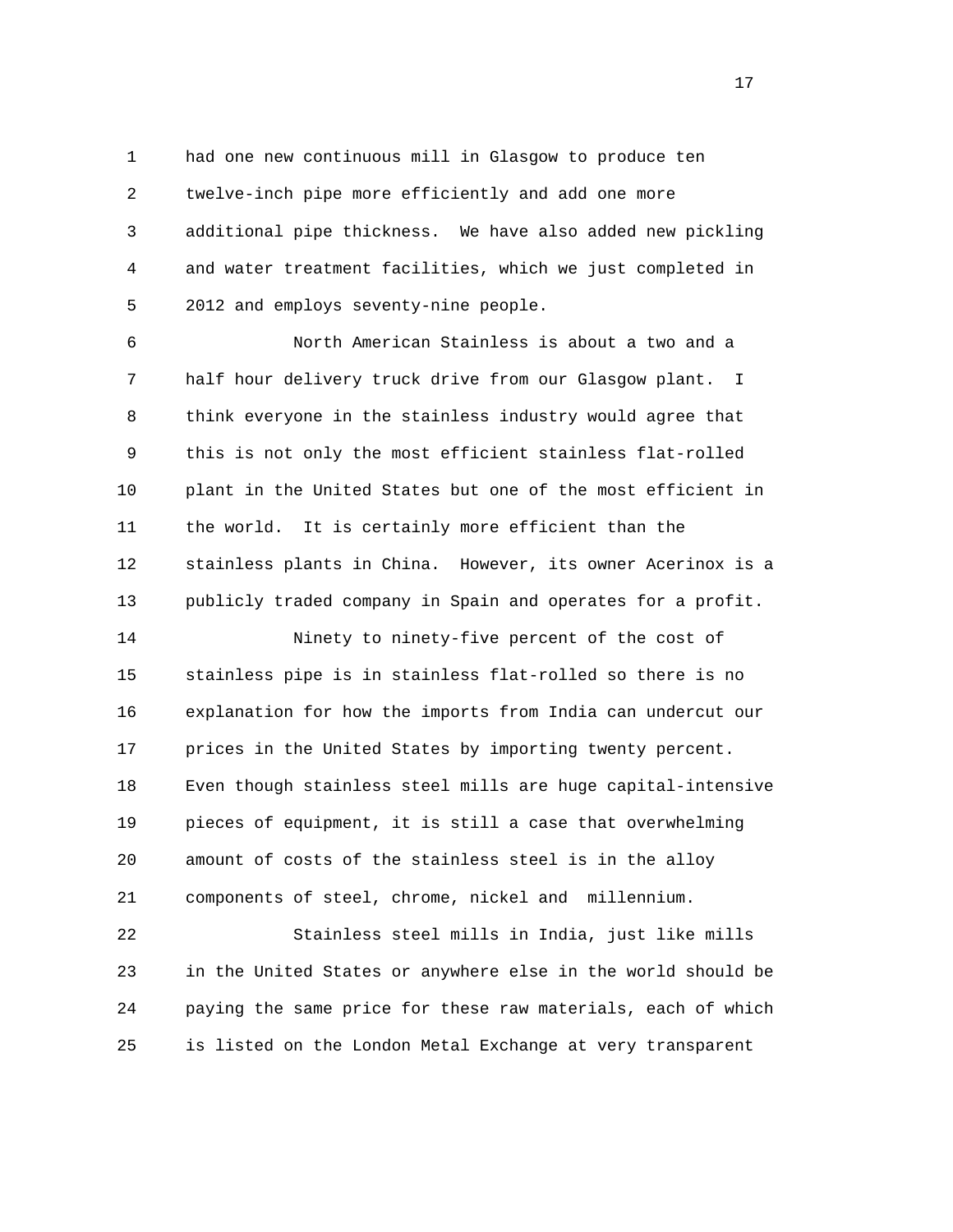1 prices. After this, the significant freight cost of sending 2 the product halfway around the world. Once again, we can't 3 understand how producers in India can undercut our prices so 4 much when raw materials account for the vast majority of our 5 overall cost of the final pipe product. Freight costs are 6 significantly higher.

 7 We've participated in cases in China in 2008 and 8 against Malaysia, Thailand and Vietnam in 2014.

 9 Unfortunately, trading companies like Silbo, which appeared 10 as an importer in both sets of cases, switched their 11 sourcing imports to India. We have seen a tremendous surge 12 of imports from India over the past couple of years. I do 13 not think I could justify keeping the Glasgow plant open 14 even if the products we made there were stainless steel 15 welded pipe including ASTM-A312.

 16 We have not laid off any employees but as the 17 production suffers, we've certainly cut back on these 18 employees hours and thus their wages suffer as a result. As 19 a family-owned company that has invested in good equipment 20 and has an excellent workforce, all we ask is that the U.S. 21 Government enforce the trade laws passed by Congress to give 22 our company and its employees a chance to compete fairly. 23 When the competition is fair, I am confident that our 24 company, which has already survived a hundred and seventeen 25 years can continue to reinvest in our plant and in our

n 18 ann an 18 an t-Iomraid ann an 18 an t-Iomraid ann an 18 an t-Iomraid ann an 18 an t-Iomraid ann an 18 an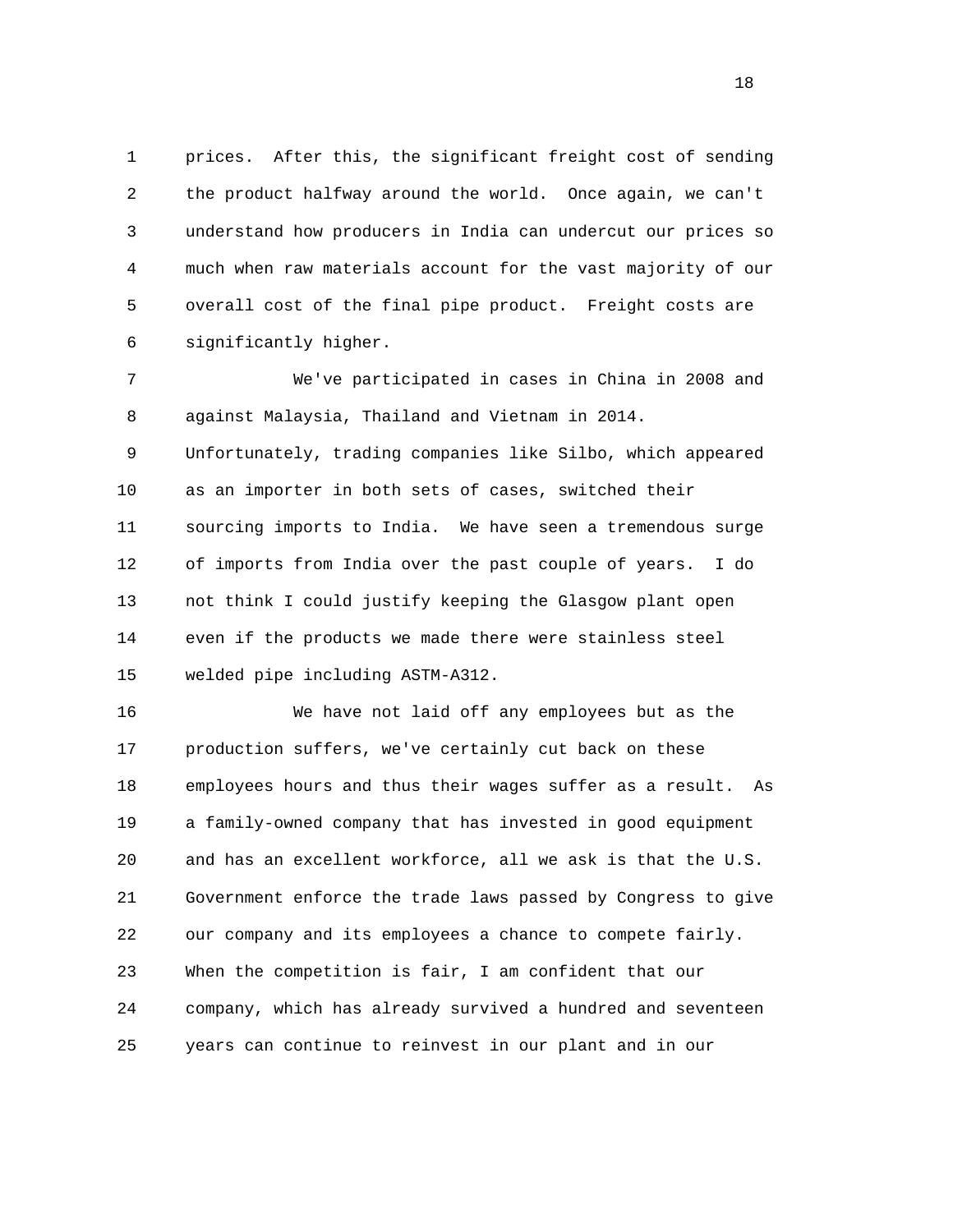1 employees. Thank you.

| $\overline{2}$ | MR. BISHOP: No, Mr. Chairman.                                |
|----------------|--------------------------------------------------------------|
| 3              | STATEMENT OF JOHN TIDLOW                                     |
| $\overline{4}$ | MR. TIDLOW: Good morning Mr. McClure and Members             |
| 5              | of the Commission Staff. My name is John Tidlow and I'm      |
| 6              | Executive Vice President of Synalloy Metals. This is the     |
| 7              | larger of two major operations of Synalloy Corporation which |
| 8              | was founded in 1945. The other major segment is Synalloy     |
| 9              | Chemicals, a specialty chemical producer. Within Synalloy    |
| 10             | metals, we have Bristol Metals which manufacture the subject |
| 11             | welded stainless pipe.                                       |
| 12             | At Bristol Metals, our business producing the                |
| 13             | commodity sizes of welded stainless pressure pipe has        |
| 14             | performed very poorly as distributors continue to use the    |
| 15             | availability of low-price, unfairly traded imports of welded |
| 16             | stainless pressure pipe from India to push down market       |
| 17             | prices.<br>This contrasts without our profitable specialized |
| 18             | business in making larger sizes on press brakes.             |
| 19             | Within a business like ours, decisions have to be            |
| 20             | made on allocating capital.<br>No capital outside of         |
| 21             | maintenance and repair work will be allocated to a division  |
| 22             | that cannot provide a return on investment better than our   |
| 23             | other investment opportunities.<br>In fact, in 2012 our      |
| 24             | company made a significant acquisition of Palmer of Texas, a |
| 25             | major manufacturer of tanks and separators for the oil and   |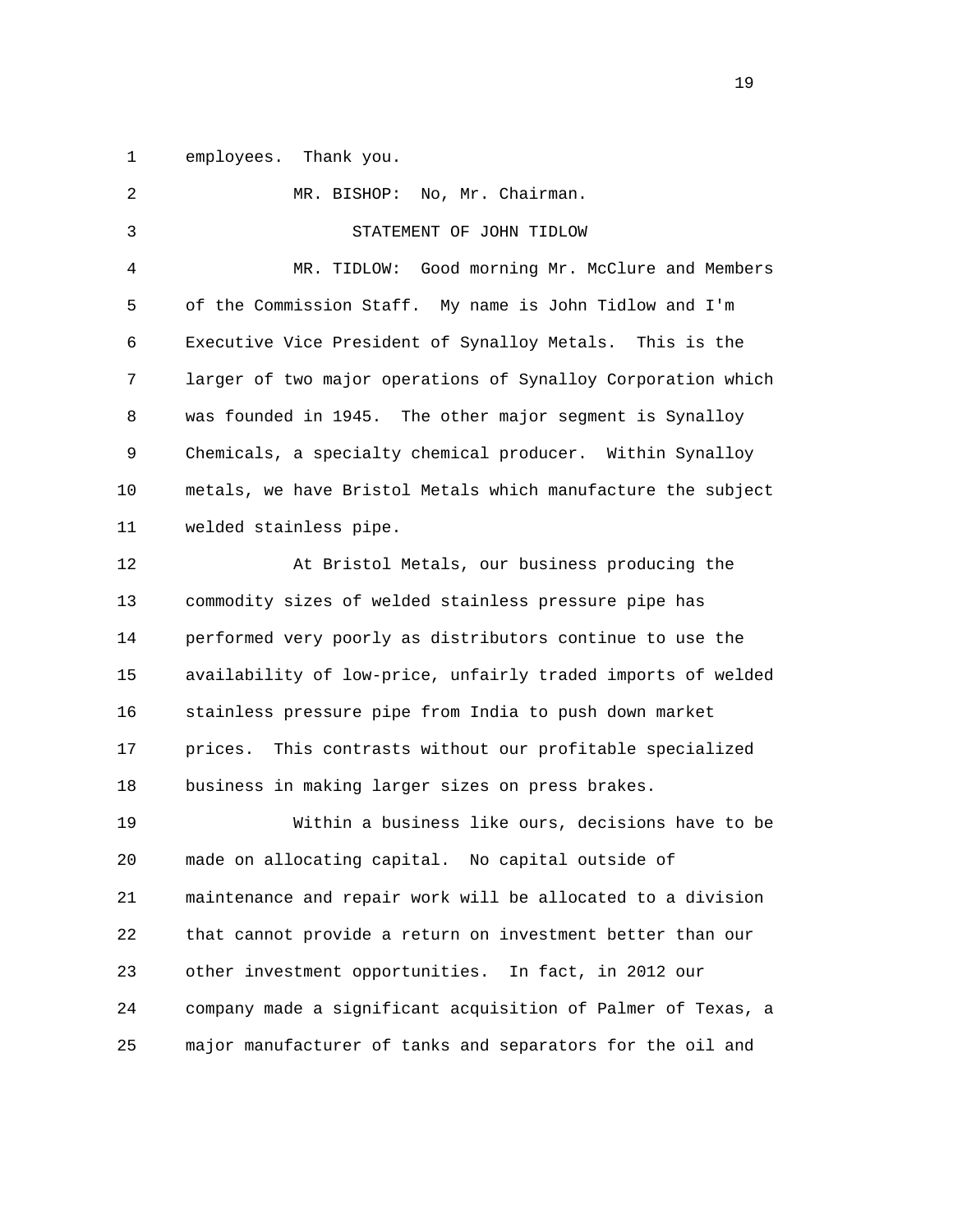1 gas industry and we are currently investing in a new 2 additional press brake for non-subject products of larger 3 sizes with very heavy walls.

 4 The U.S. Industry producing welded stainless 5 pressure pipe has more than ample capacity to supply the 6 entire U.S. Market. Therefore, no distributor by Subject 7 Imports instead of Domestic for any reason other than price 8 other than the fact that the importers give them 9 significantly lower prices than Domestic prices. I'm sorry. 10 Our employees have suffered as we have lost production 11 volume and market share to the imports from India.

 12 Since September of 2014, Bristol Metals has lost 13 twenty-one USW hourly jobs and more are likely to be lost in 14 the near future without improvements in our market and 15 relief from Indian Imports. Overtime and all extra hours 16 have been cut completely. In fact, we run all of our small 17 diameter mills, the two inch and down mills, one or two 18 shifts per week instead of five or even ten shifts were 19 week. On behalf of all our valued employees in our Bristol 20 Metals Division making the welded stainless pipe in Bristol, 21 Tennessee I ask you to make an affirmative determination. 22 Thank you.

```
 23 STATEMENT OF KRIS PODSIAD 
24 MR. PODSAID: Good morning Mr. McClure and 
25 Members of the Commission Staff. For the record, my name is
```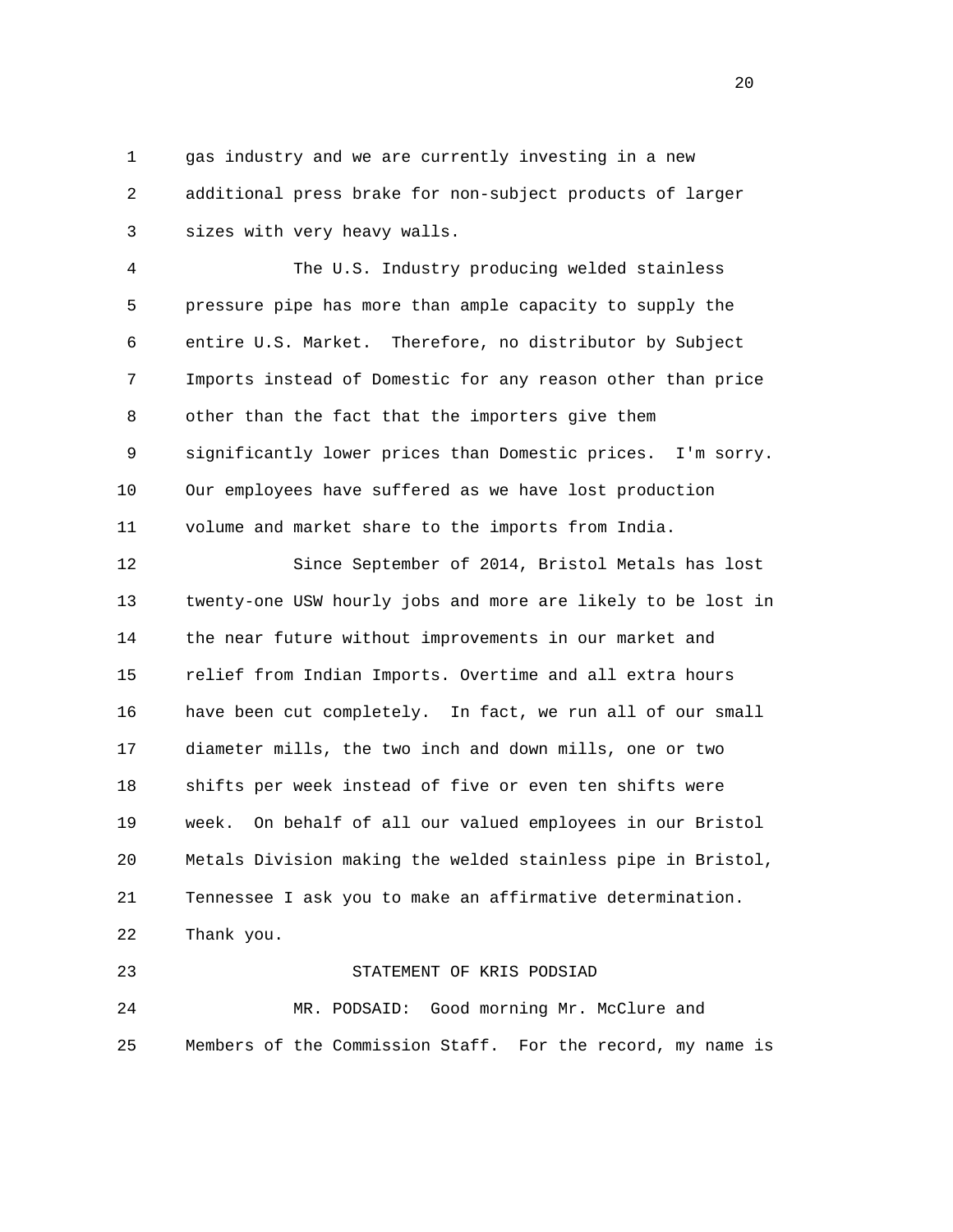1 Kris Podsiad and I am the Senior Vice President and General 2 Manager of Outokumpu Stainless Pipe located in Wildwood, 3 Florida. We are a division of Outokumpu OYJ. That company, 4 which is one of the largest stainless companies in the 5 world, is a Finnish company that is publicly traded.

 6 In the past two years, the company has undertaken 7 one of the largest corporate reorganizations in its history. 8 First, the company acquired the worldwide stainless 9 operations of TK Stainless. That acquisition was effective 10 January 2013 and included a new state-of-the-art integrated 11 stainless facility in Calvert, Alabama. Secondly, the 12 company divested fifty-one percent of its worldwide pipe 13 operations to an investment firm. Our U.S. Operation was 14 not part of that sale and we're still a one hundred percent 15 subsidiary of Outokumpu.

 16 I started with the company's Canadian Operations 17 in 2001 and held a number of other positions in the company 18 including time spent in Scandanavia before being sent to 19 Florida to take over the pipe operation in January 2010 as 20 Senior Vice President and General Manager. Our Florida 21 operations have a number of press brakes and rules in order 22 to make pipe through eighty-four inch and outside diameter 23 with wall thicknesses up to two inch.

 24 We have been investing in this business because 25 it is a specialty business with very little foreign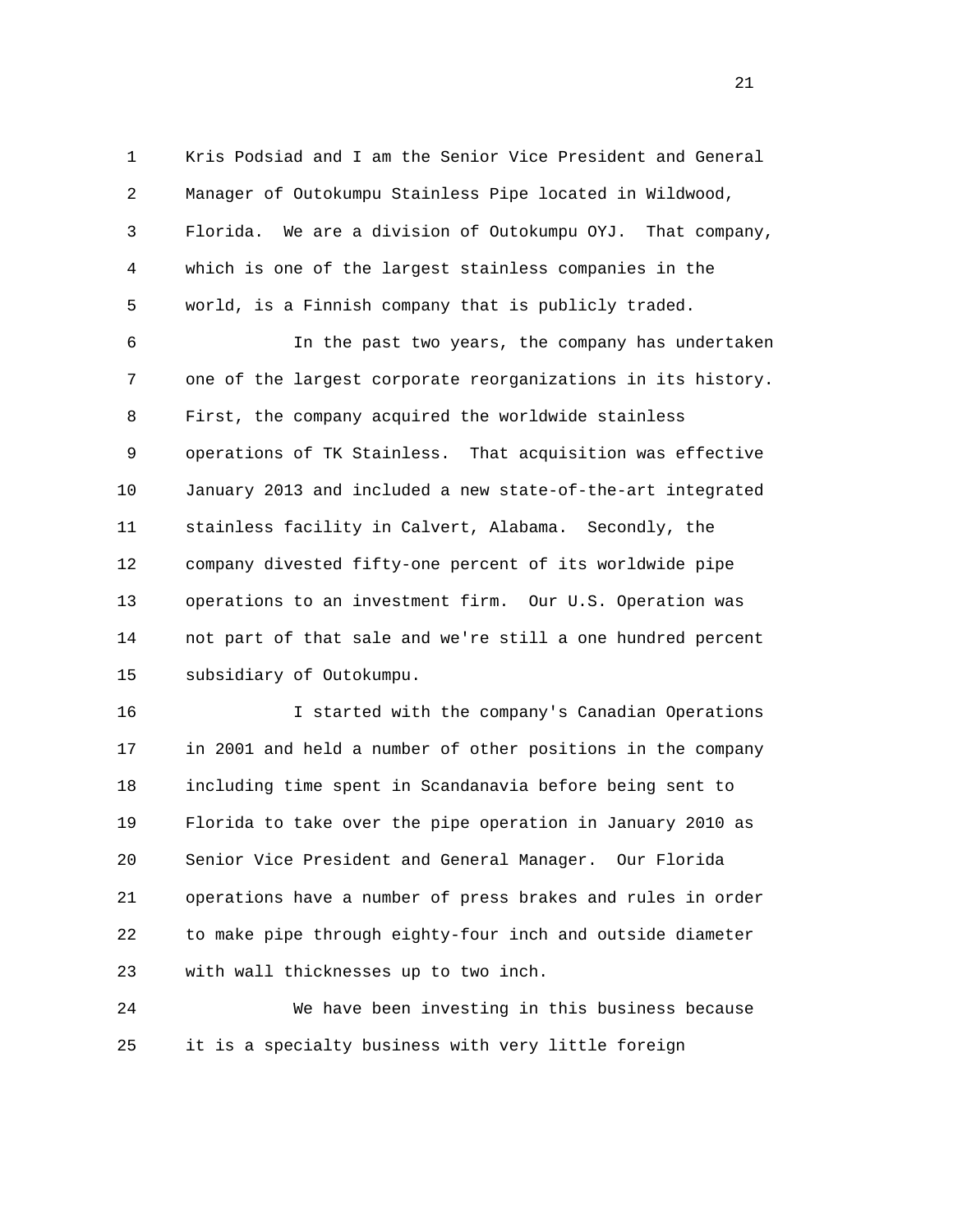1 competition and with primarily sales to specific end-use 2 projects. At our Florida Plant, we now have nine continuous 3 welding mills that make only Subject Products. We 4 permanently decommissioned two mills making under two inch 5 sizes in January of 2013. At that time, we laid off fifteen 6 workers.

 7 These small sizes cost much more to produce per 8 ton but mills in India charge the same price per ton 9 regardless of size making it completely uneconomical for us 10 to compete. We've not been investing in this business for a 11 number of reasons. ASTM-A312 is a commodity product that 12 has been subject to intense foreign competition. Our sales 13 improved briefly after duties were imposed against imports 14 from Malaysia, Thailand and Vietnam. Unfortunately, many of 15 our master distributors and smaller distributor customers 16 shifted to buying unfairly-traded Indian pipe. ASTM-A312 is 17 sold only on the basis of price.

 18 Imports from India surged in 2014 and 2015 at 19 prices that were fifteen to twenty percent below our prices. 20 We didn't have enough of a profit margin to be able to lower 21 our prices enough to compete with these imports. As a 22 result we were forced to lay off fifteen additional workers 23 in August of this year. The remaining employees have seen 24 work hours reduced to thirty-two hours a week at that time 25 as well.

22 a set of the state of the state of the state of the state of the state of the state of the state of the state of the state of the state of the state of the state of the state of the state of the state of the state of th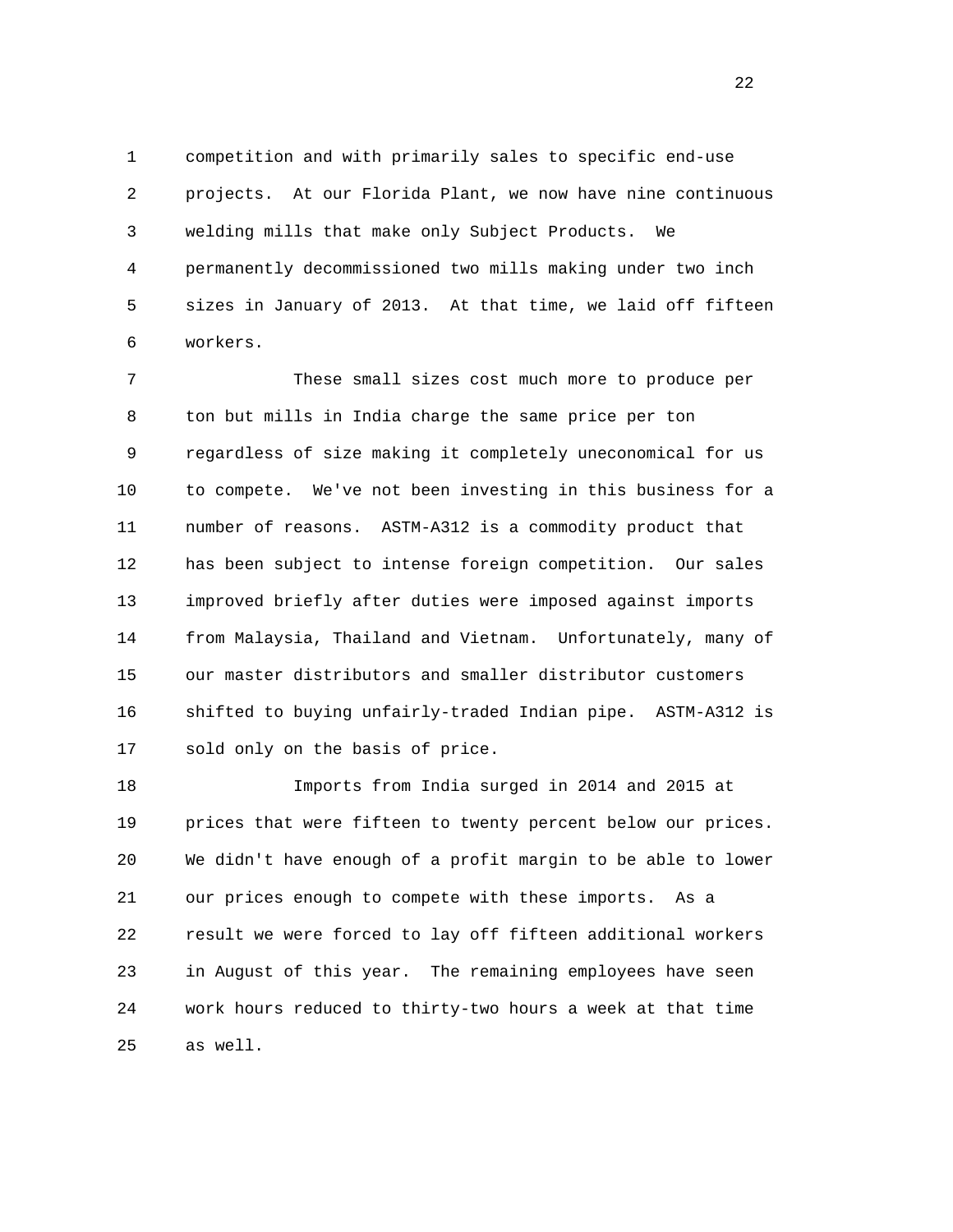1 Without relief from these unfairly traded Indian 2 Imports, our small diameter welded stainless pressure pipe 3 business will not survive and we will undoubtedly have to 4 execute plans to shut down those operations and continue 5 only as a customized large diameter producer. On behalf of 6 the employees of Wildwood, I ask you to enforce the laws and 7 give our employees a chance to keep their jobs. Thank you. 8 STATEMENT OF DON BRUNSWICK 9 MR. BRUNSWICK: Good Morning, again, Mr. McClure, 10 and members of the Commission Staff. For the record my name 11 is Don Brunswick and I'm the Vice President of sales for 12 Marcegaglia, USA in Munhall, Pennsylvania. 13 I've been with the company for approximately nine 14 years. Marcegaglia is the last steel plant located on the 15 grounds of the former U.S. Steel Homestead Works. In fact, 16 there is a memorial right next to our building commemorating 17 the famous Homestead strike and the deaths that occurred 18 during that strike. The rest of the former Homestead Works 19 were leveled, had environmental remediation, and have been 20 turned into apartment buildings, restaurants, and a Costco. 21 This is a landmark for the transition of America's economy 22 from manufacturing to services and the consumption of almost 23 entirely imported products.

 24 As I will explain, we would like to remain as a 25 viable welded stainless pressure pipe manufacturer in our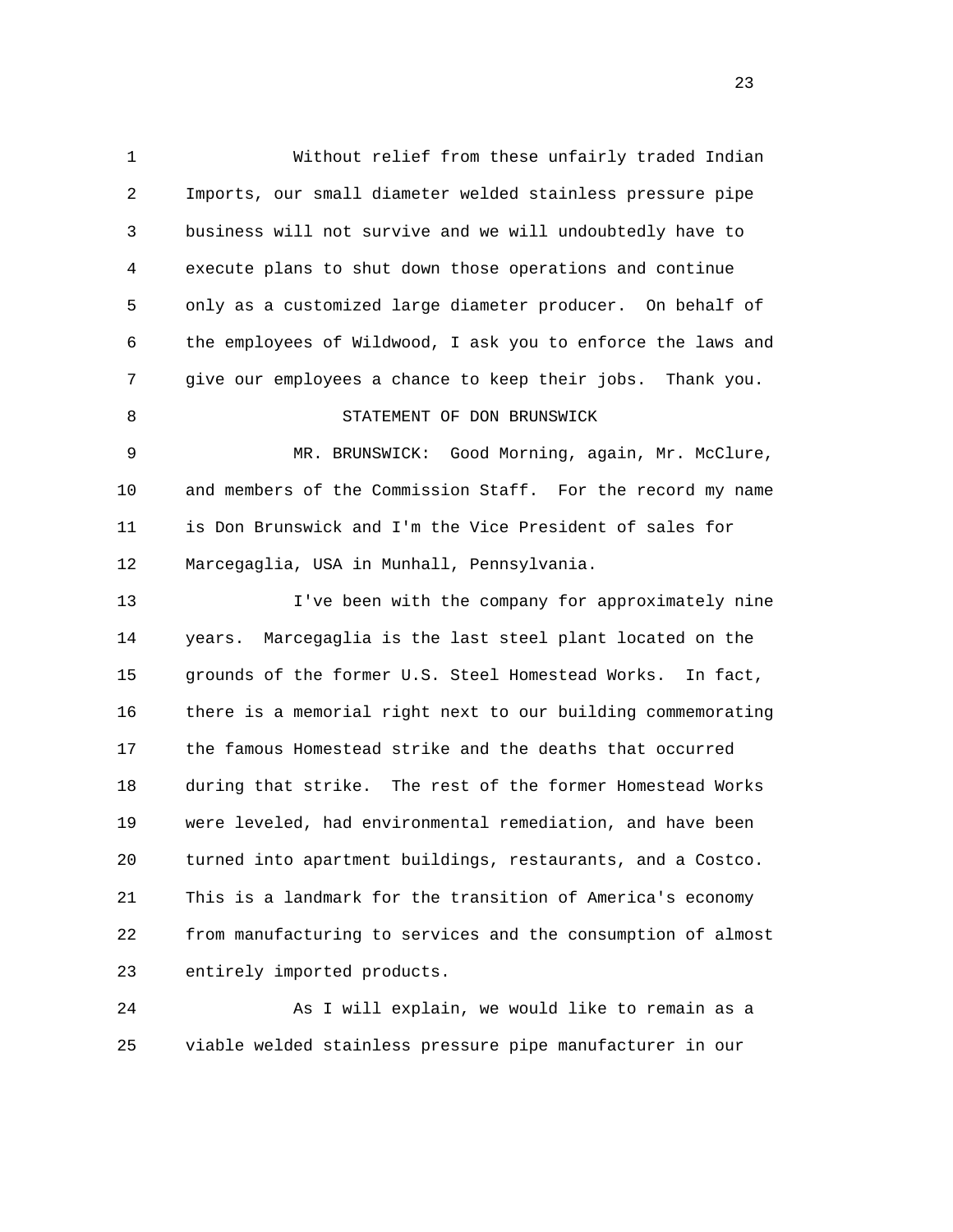1 present facility. Our parent company, Marcegaglia SPA of 2 Italy which is the world's largest welded stainless pipe and 3 tube producer, purchased two U.S. stainless pipe companies 4 in the mid-1990s and combined their operations in our 5 present facility in Munhall.

 6 They also rationalized some of those two 7 company's capacity utilizing the best of those companies' 8 welding mills. Since that time, Marcegaglia also invested 9 in upgrading our plant as well as expanding our product 10 range from a maximum of six-inch OD up to 12-inch OD for 11 A312 and A778 products.

 12 Unlike the other three U.S. petitioners, we 13 cannot produce larger sizes. That's how it's been stated by 14 my fellow executives on the panel. Since we do not receive 15 government subsidies, our parent company will not subsidize 16 a loss-making subsidiary for very long. If we cannot be 17 sold, and we cannot make a profit, then we will be shut 18 down.

 19 I can tell you without any doubt that imports of 20 the subject products from India have had a devastating 21 impact in the marketplace.

 22 As the other speakers have told you, these 23 products are sold almost entirely into distribution. Even 24 though they're extremely difficult to make, once a product 25 meets specification, they are a commodity and they are sold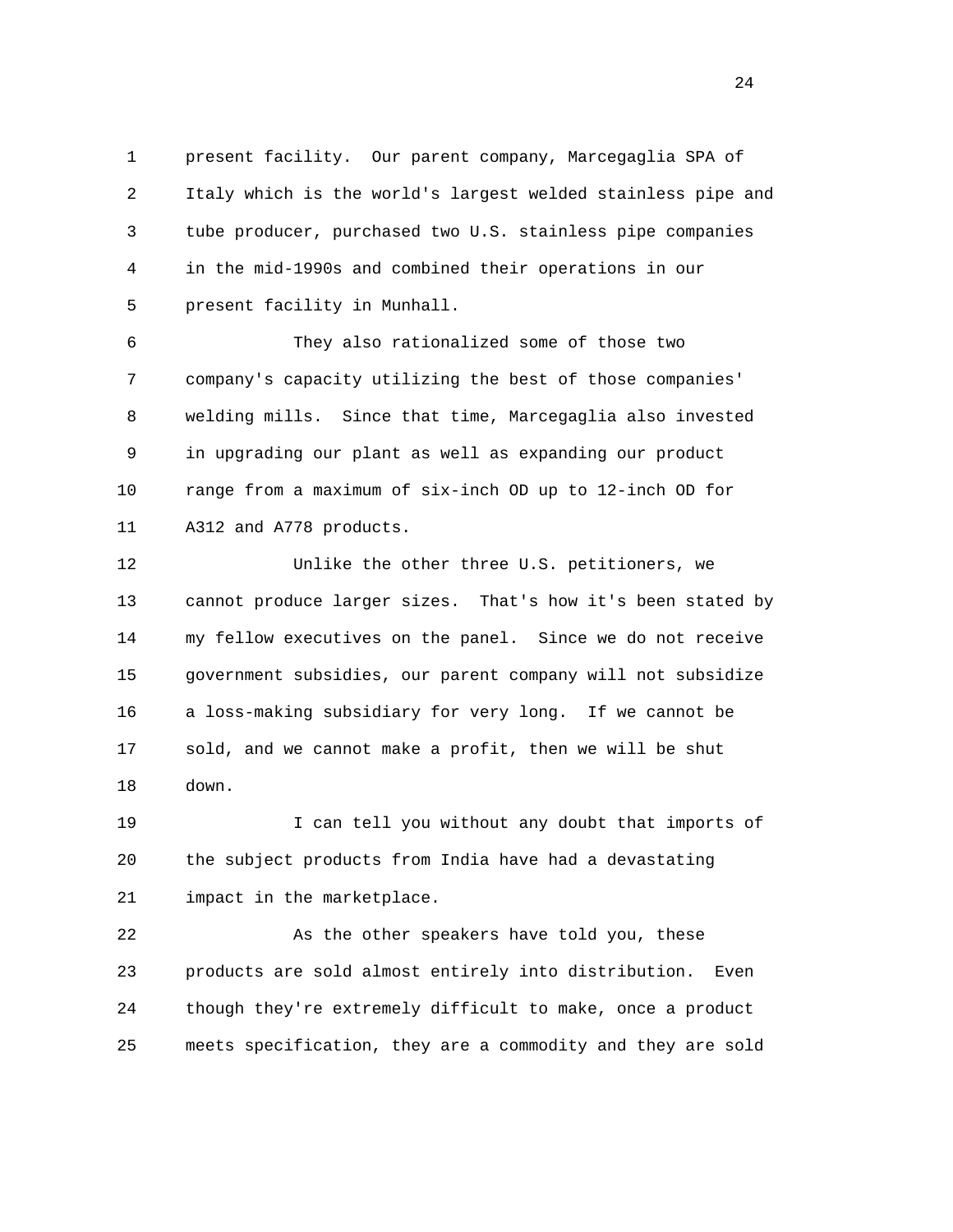1 only on the basis of price.

| 2  | Imports from India are all priced significantly              |
|----|--------------------------------------------------------------|
| 3  | lower than imports from Korea and Taiwan.<br>Thus they have  |
| 4  | more of a price effect in the marketplace. In order to       |
| 5  | maintain operations we are doing everything possible to      |
| 6  | reduce costs that are under our control. However, our        |
| 7  | single biggest cost by far is flat-rolled and stainless      |
| 8  | We cannot control the cost of our steel. Basically<br>steel. |
| 9  | all four of the major U.S. flat-rolled and stainless steel   |
| 10 | producers sell at the same prices. And as you have heard     |
| 11 | from these mills, one tends to buy from the closest          |
| 12 | stainless flat-rolled mill in order to reduce inland freight |
| 13 | costs.                                                       |
| 14 | In closing, Marcegaglia, USA and its 135                     |
| 15 | employees in Munhall need your help in making an affirmative |
| 16 | determination against dumped and subsidized imports from     |
| 17 | India in order to keep our plant open and our workers        |
| 18 | gainfully employed. Thank you.                               |
|    |                                                              |
| 19 | STATEMENT OF HOLLY HART                                      |
| 20 | Good morning, Mr. McClure and members<br>MS. HART:           |
| 21 | of the Commission Staff. For the record my name is Holly     |
| 22 | Hart and I'm the assistant to the President and Legislative  |
| 23 | Director of the United Steel, Paper, Forestry, Rubber,       |
| 24 | Manufacturing, Energy, Allied Industrial, and Service        |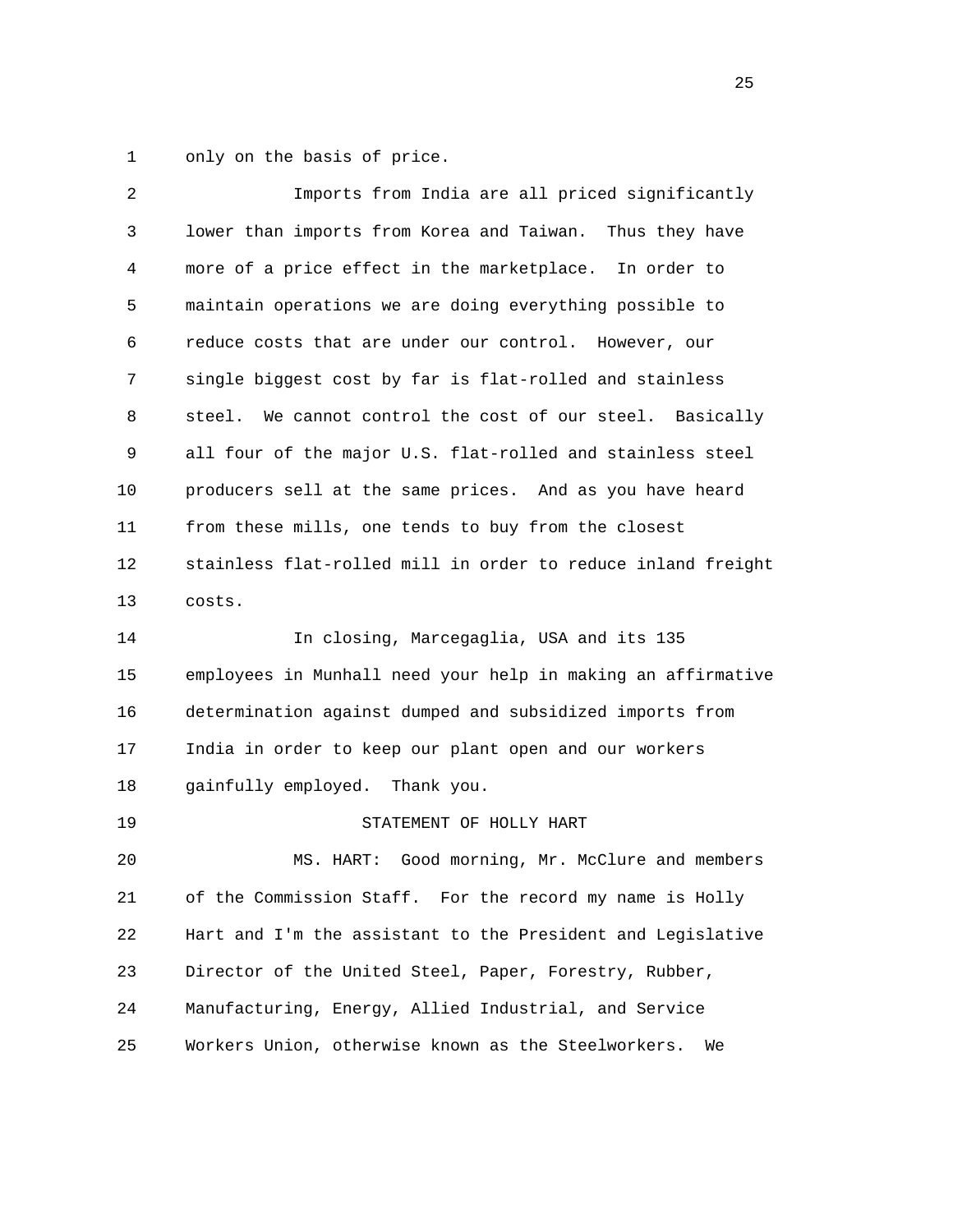1 represent the production workers making the subject welded 2 stainless steel pressure pipe at petitioner's Bristol Metals 3 in Bristol, Tennessee and Outokumpu Stainless Pipe in 4 Wildwood, Florida and Marcegaglia in Munhall, Pennsylvania 5 which is just miles from our headquarters in Pennsylvania.

 6 The record in these cases shows that imports of 7 welded stainless pressure pipe from India have increased at 8 an amazing rate from just 281 tons in 2012 to 12,101 tons in 9 2014 and further, to 6,734 tons in the first half of 2015. 10 These imports prevented our members from benefitting from 11 the duties imposed against Malaysia, Thailand, and Vietnam.

 12 The massive quantities of these dumped imports 13 has already had an injurious impact on our membership. 14 You've heard in the testimony of Mr. Podsiad that this 15 company laid off 15 of our union members in 2012, and laid 16 off an additional 15 workers in August of 2015. Our 17 remaining workers at Outokumpu have been reduced to 32 hours 18 a week, which is effectively almost a 20 percent pay cut. 19 At Bristol Metals, we have lost 21 jobs in just 20 the past year. This industry is now suffering financial 21 losses, which we at the Union only unfortunately know too

 22 well as a precursor to companies perhaps exiting an 23 industry.

 24 In addition to the direct jobs, as well as the 25 hours and thus the wages that have been lost to these

<u>26</u>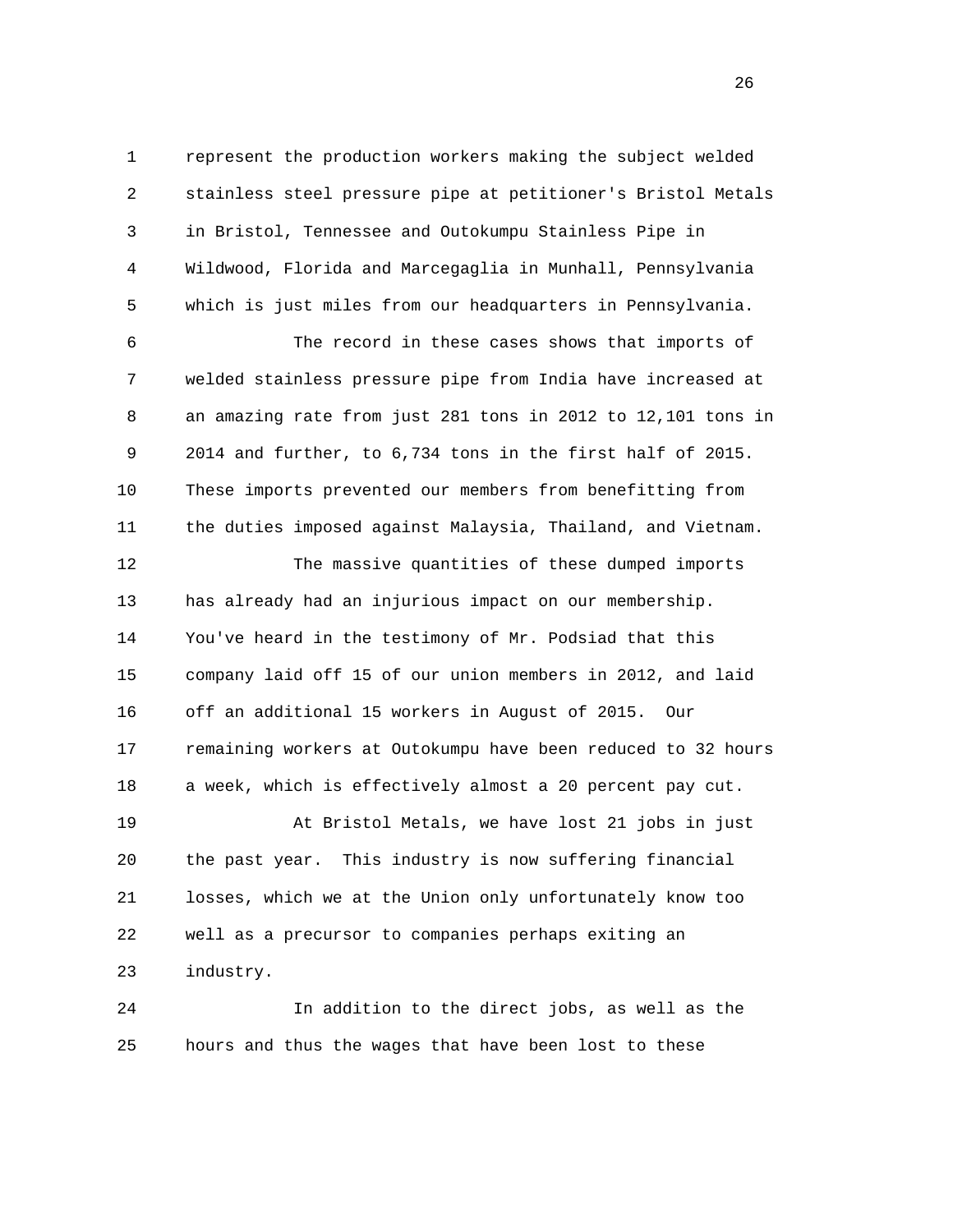1 unfairly traded imports in the welded stainless pressure 2 pipe industry, the steel workers represents the workers at 3 stainless flat-rolled facilities at two of the major U.S. 4 producers of stainless steel flat rolled. These companies 5 are Allegheny Technologies and A.K. Steel.

 6 The welded stainless pipe industry is a major use 7 of stainless flat-rolled to manufacture the product. Thus, 8 every ton of unfairly traded imports is not only affecting 9 domestic pipe production but is taking away a ton of 10 domestic flat-rolled stainless production. These cases are 11 in many ways a microcosm of the problems with the trade laws 12 in world steel overcapacity that the industry and our union 13 members face every day.

 14 In 2009, this industry won a case against China. 15 Then the importer switched sources and the industry had to 16 do cases against Malaysia, Thailand, Vietnam, in 2013. Now, 17 the importers have switched to India. It seems there's 18 always another country with massive over production that 19 importers can switch to. In the meantime American workers, 20 their families, their communities suffer while importers get 21 rich. So on behalf of the workers in the industry we hope 22 you reach an affirmative decision in this case or an 23 affirmative decision. Thank you.

 24 MR. SCHAGRIN: Thank you, Holly. This is Roger 25 Schagrin again for petitioners. We have pretty short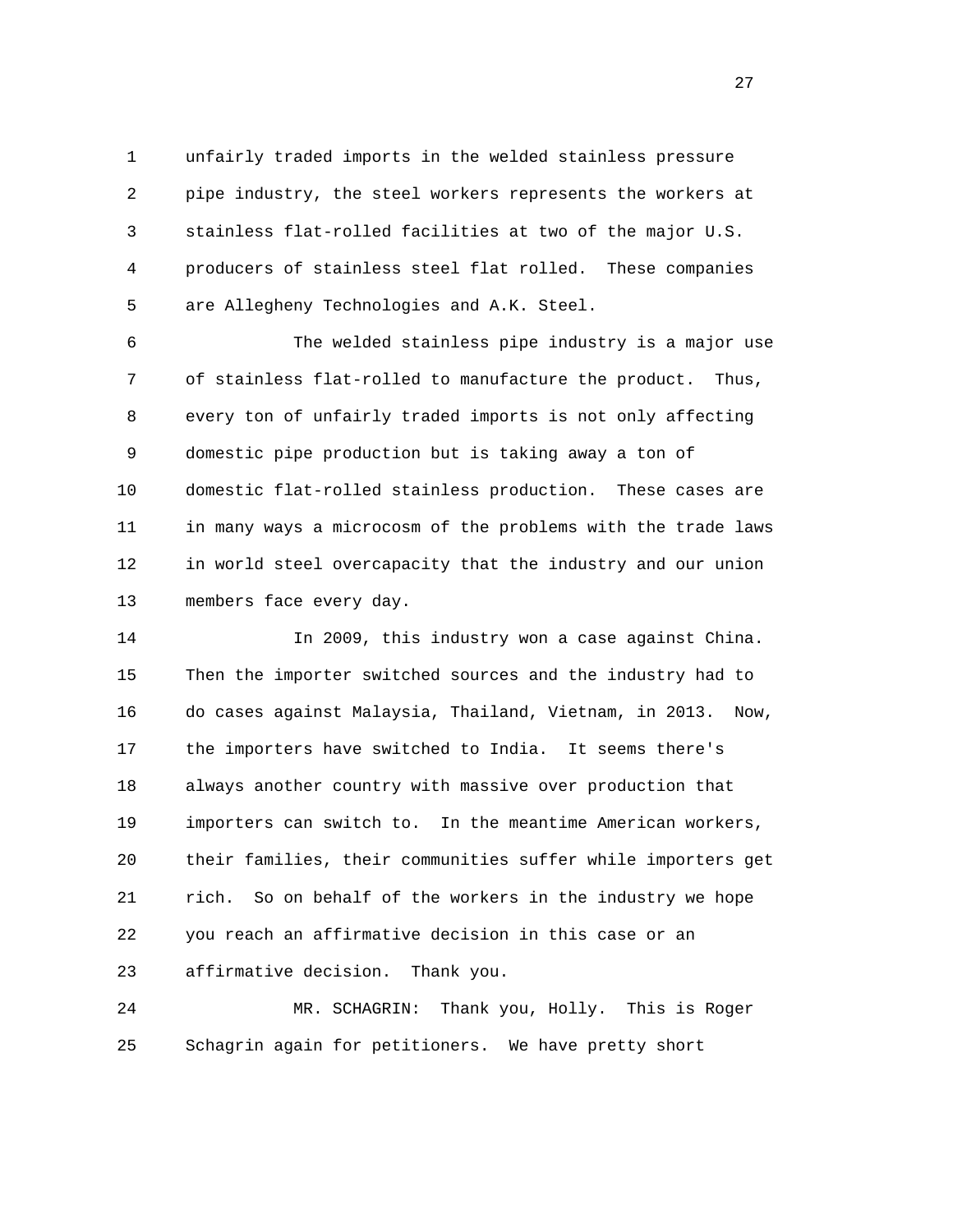1 presentations today as I think the staff is going to realize 2 the facts in this case are quite clear cut. As you have 3 heard, there's always two sides to every story and you'll 4 hear from Ms. Mendoza and the group later today, their side 5 of the story. In fact, you don't have to listen to it later 6 today because you've already heard it at the Commission both 7 from Julie and Donna like when Mr. McClure said, "it's d j 8 vu all over again. It's not only been 35 years that I've 9 been doing this with Don and Julie and with Mr. McClure, but 10 it seems like the past six months we've done this every two 11 weeks. And it's always the same old story, it's not 12 imports, it's always the whole problems with the domestic 13 industry or falling input costs. And the surging imports 14 don't matter and the inventories of imports don't matter. 15 There's always other excuses. Today I guess you'll hear 16 about non-subject imports and we'll address those both 17 during the conference and in the post-conference brief. 18 But it ought to be a fairly short day from our

 19 perspective. It's a very, very clear and overwhelming 20 record for a preliminary affirmative determination. And at 21 this point we'd be happy to answer the staff's questions. 22 Thank you.

 23 MR. McCLURE: Thank you, Mr. Schagrin. We will 24 begin the questioning with our investigator Joanna Lo. 25 MS. LO: Hi, thank you all for attending this

28 and 28 and 28 and 28 and 28 and 28 and 28 and 28 and 28 and 28 and 28 and 28 and 28 and 28 and 28 and 28 and 28 and 28 and 28 and 28 and 28 and 28 and 28 and 28 and 28 and 28 and 28 and 28 and 28 and 28 and 28 and 28 an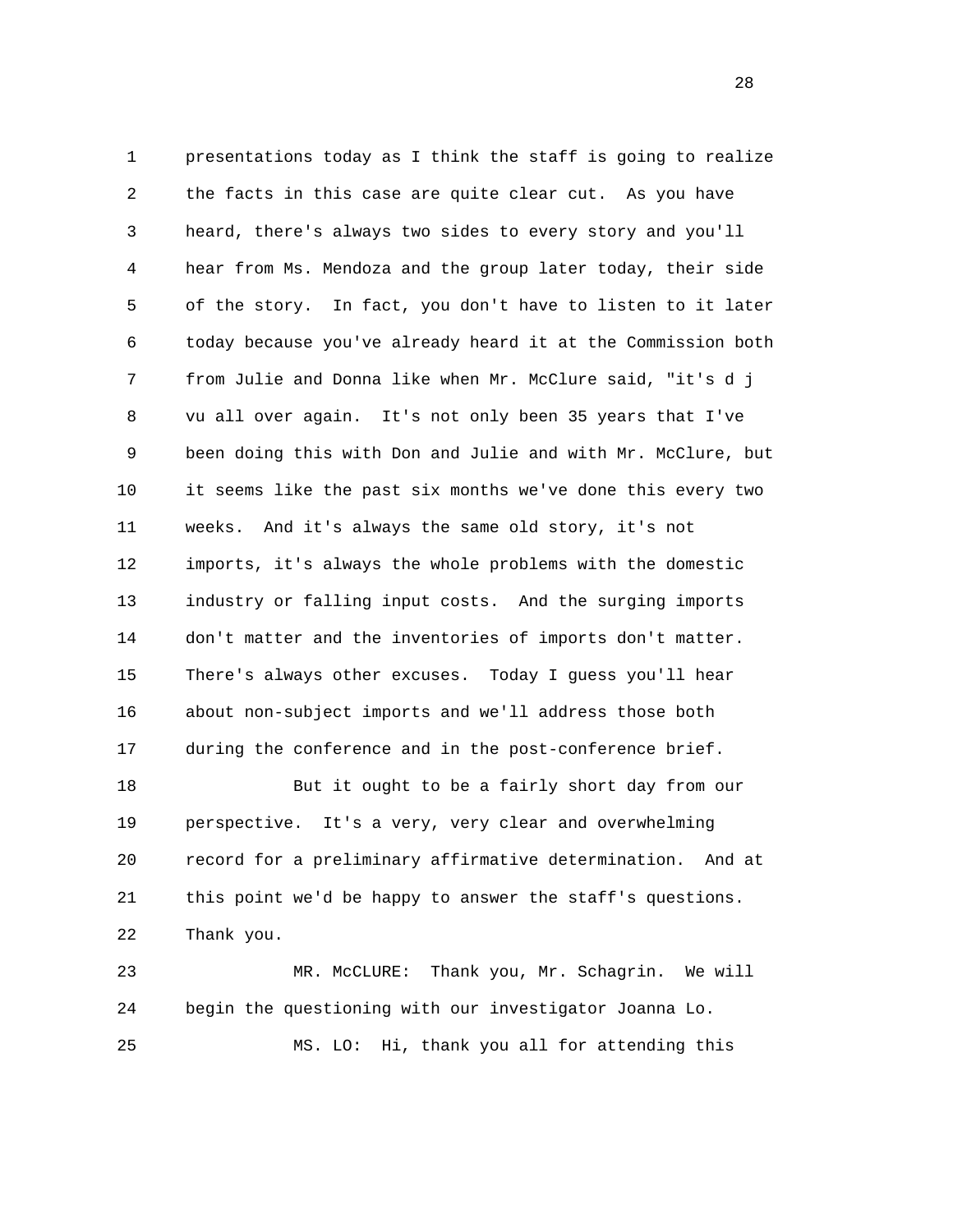1 conference. It really helps me understand. I had an 2 overall question over non-subject imports which Mr. Schagrin 3 touched on. So the existing orders on China, Malaysia, 4 Thailand, and Vietnam are the same scope, but on Korea and 5 Taiwan it's slightly different. So the volume coming from 6 Korea and Taiwan which Ms. Hart had already mentioned too, 7 are they the A77, A778, that's out of the scope or do you 8 know the distinction? I'm just trying to understand the 9 discipline of the existing orders and how it's affecting the 10 domestic industry.

 11 MR. SCHAGRIN: I'll start as an attorney because 12 I probably know more of the details of the scope than the 13 industry folks. So, yes, the cases that were filed in 1991 14 by a different law firm which didn't do scope as broadly as 15 Mr. Schagrin does, not to talk about myself in the third 16 person, but I like broad scope. And so, why they did what 17 they did, I have no idea. But they did it just for one 18 specification, ASTMA312. So for both Korean and Taiwanese 19 firms, the less popular product by volume just because it's 20 applications are more limited than the ASTMA312 is excluded 21 from the orders against Korea and Taiwan. So A77A would 22 come in from those countries without any dumping duties.

 23 In addition, as to the order against Taiwan, in 24 approximately 2000, Taichung, the largest producer in Taiwan 25 was excluded from the order. However, like all order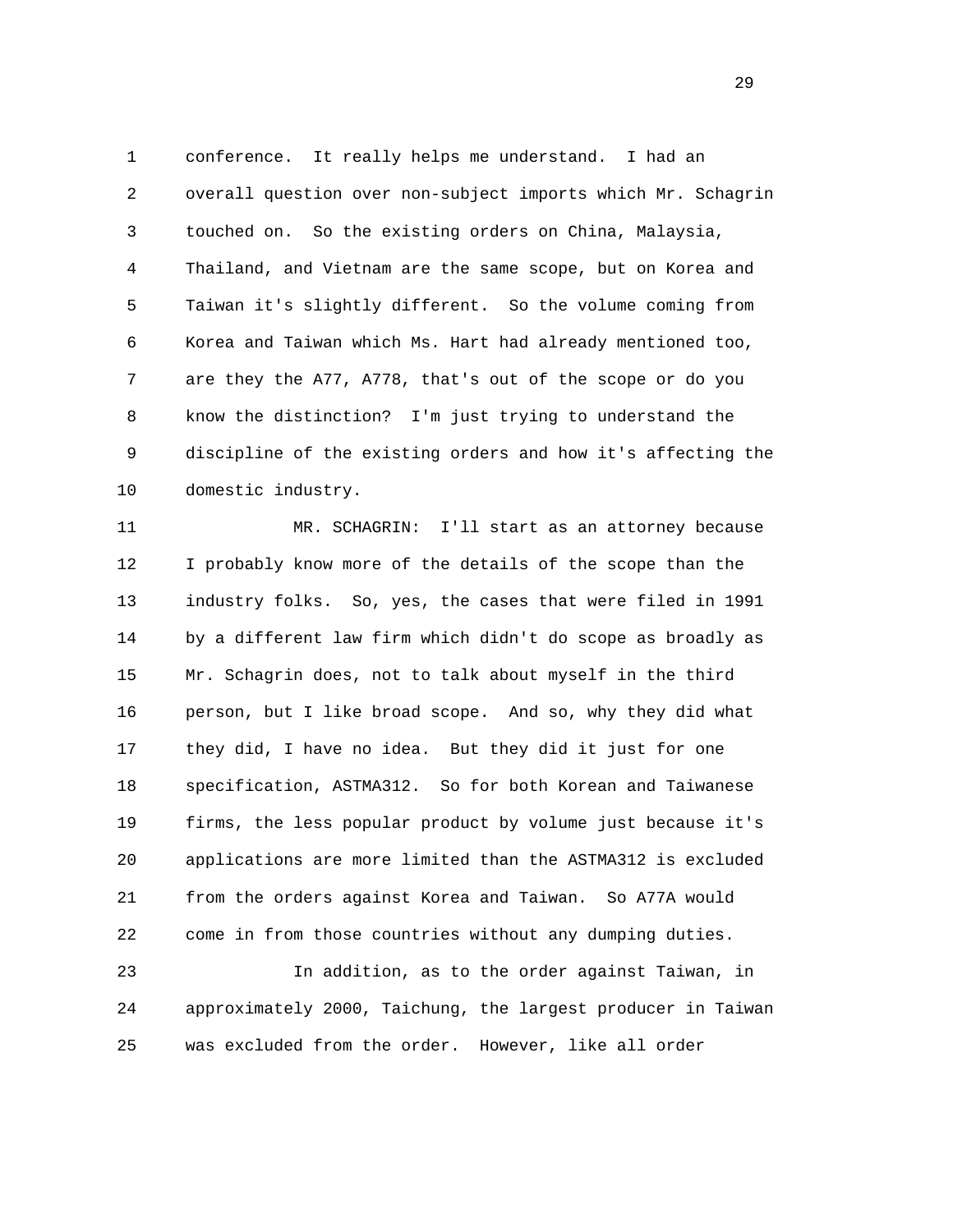1 exclusions under an understanding with a letter to be filed, 2 that if they resume dumping, that exclusion would end. 3 There has been no allegation that Taichung has resumed 4 dumping between 2000 and 2015. And we would in fact differ 5 with the analysis given by Ms. Mendoza that imports from 6 Taiwan are priced lower than imports from India. In fact, 7 we think when you look at the import data over the three and 8 a half years of your POI, you're going to see that the 9 average unit values on imports from Taiwan are significantly 10 higher than the AUVs from India.

 11 And, finally, as to Korea, all Korean producers 12 which today means two, because there are essentially just 13 two Korean producers are subject to duties on ASTMA312. One 14 of those producers is a fairly new producer that is being 15 subject to an administrative review for the first time and 16 the other which is, Sayah is also subject to review. And we 17 expect preliminary duties in early to mid-November on a 18 current review. It's a matter of public record that the new 19 Korean producer refused to participate in the review. So, 20 certainly, as to them, the duties will go up significantly.

 21 So we think that the -- like all dumping orders, 22 they do provide some price discipline in the marketplace and 23 in this case only as to ASTMA312 from Korea, not as to A778. 24 I hope that answers your question.

25 MS. LO: Thank you. I want to get on the record,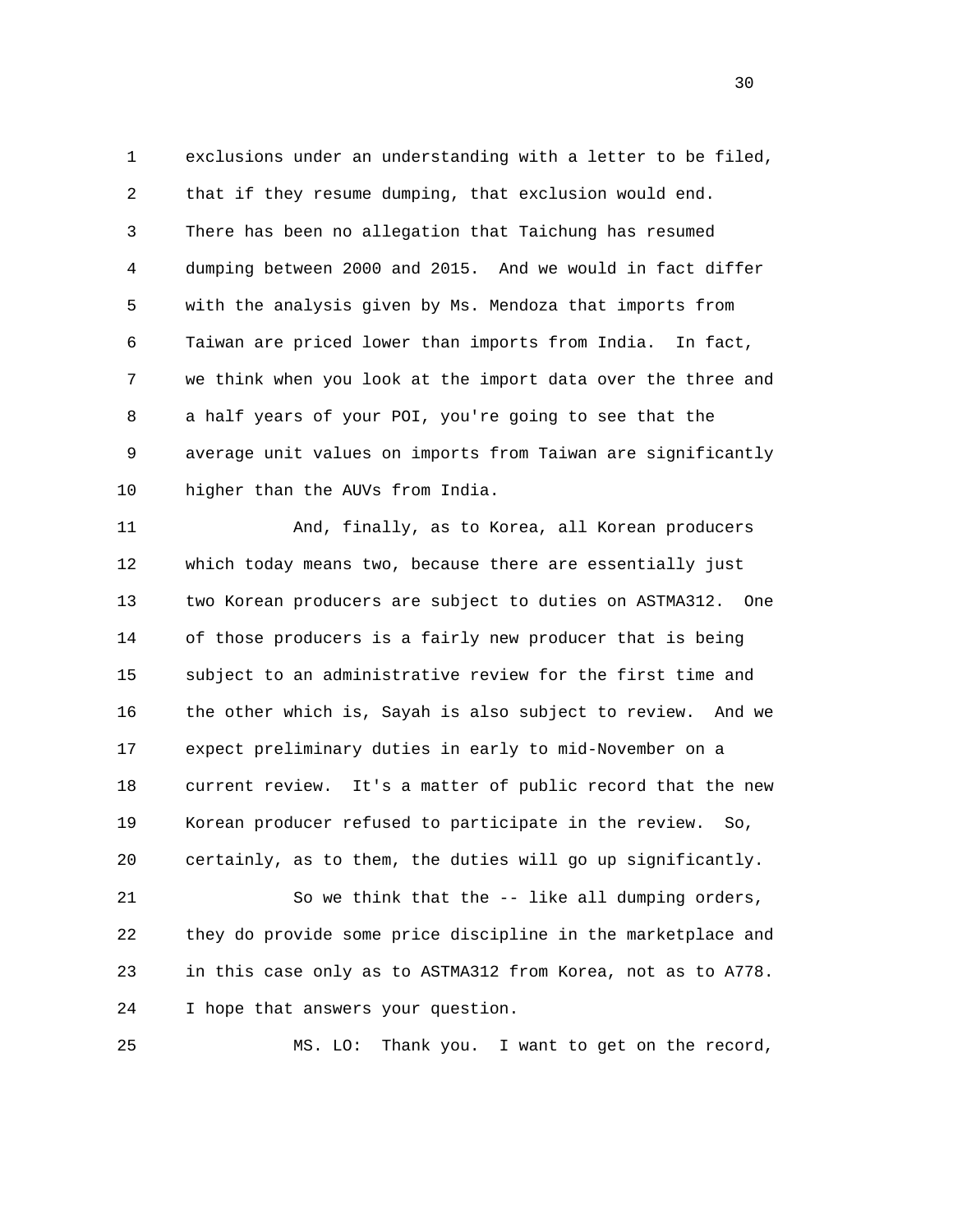1 how easy is it for not Marcegaglia, but the other three 2 folks to switch between the subject and the non-subject 3 pipes?

 4 MR. HENDRICKSON: David Hendrickson, Felker 5 Brothers Corporation. As I said in my testimony, we have 6 five continuous mills in North Marshfield. Two of those 7 mills makes non-subject material, tube size, three, four and 8 six, and eight, ten and 12. So they can't make the sizes 9 that are the A312. The other mills make the A312, three, 10 four, six, eight, ten, 12 and 14-inch in the batch mill a 11 neo product. So it's just we can't switch from mill to 12 mill. One mill has a range of sizes and thicknesses it can 13 produce. So of the five continuous mills, three of them 14 produce subject material. Two of them non-subject material 15 and my batch mill, one size on there is part of the subject 16 material.

 17 MS. LO: So really no switching? Okay. 18 MR. TIDLOW: This is John Tidlow from Bristol 19 Metals. Our facility has eight continuous mills, all eight 20 of the mills produce the subject product. We cannot switch 21 them to any of the non-subject materials in any way, shape 22 or form.

 23 MR. PODSIAD: Kris Podsiad, Outokumpu Stainless 24 Pipe. The same situation for us. Our continuous mills are 25 exclusively making the subject material and we can't switch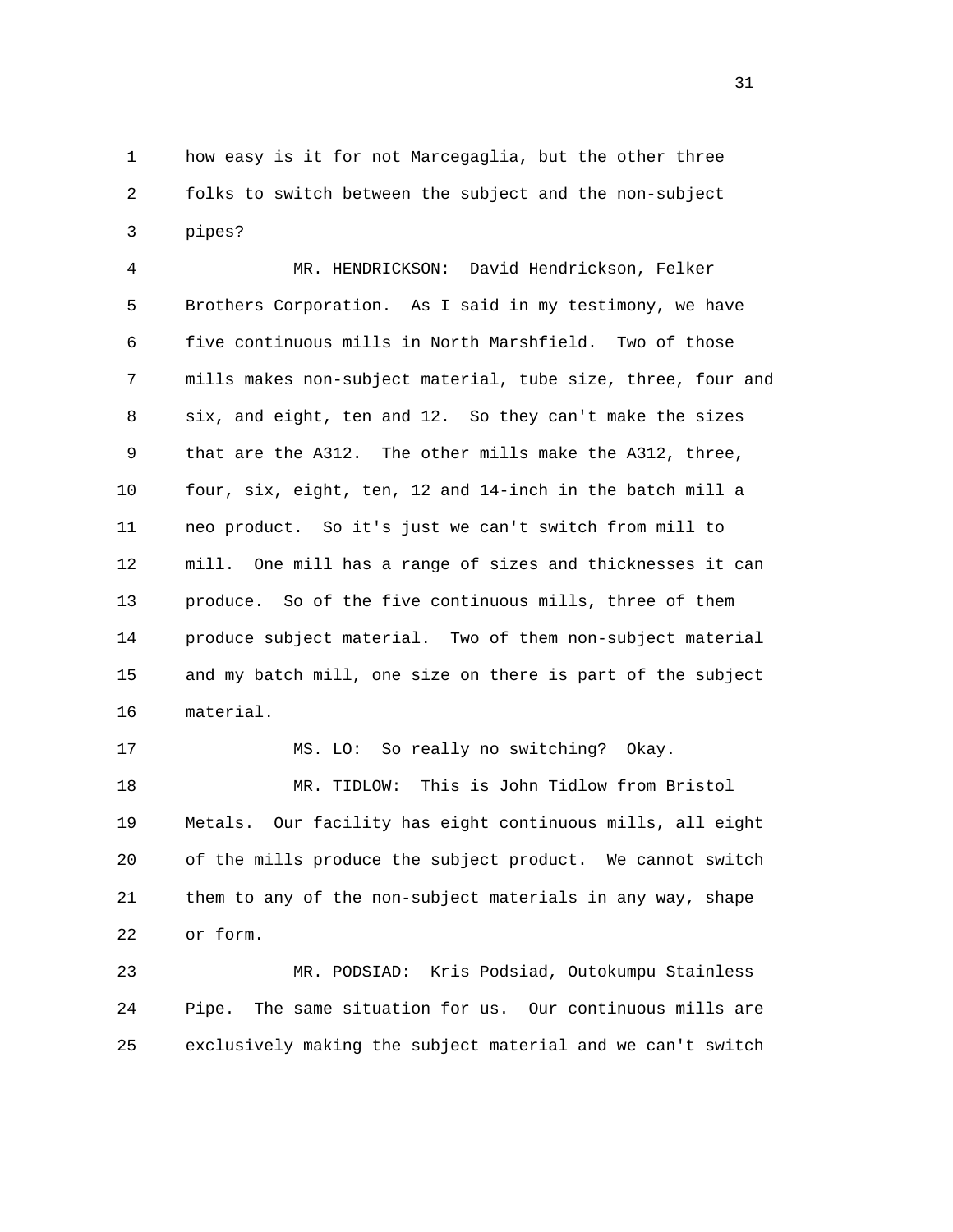1 back and forth to other products.

| 2  | Thank you. That's helpful except that<br>MS. LO:             |
|----|--------------------------------------------------------------|
| 3  | in some of the data submissions it seemed unclear that -- it |
| 4  | seemed -- well, I'll discuss with counsel after if it's EPI, |
| 5  | business sensitive.<br>Thanks.                               |
| 6  | Oh, you touched on end-use a bit. And I just                 |
| 7  | wanted to understand, has the oil and gas industry increased |
| 8  | as demand for this pipe during POI?                          |
| 9  | MR. SCHAGRIN: It did it until it started                     |
| 10 | collapsing. Yes. I mean, you had a significant increase in   |
| 11 | demand from oil and gas as one of the several drivers of     |
| 12 | demand. And, of course, as oil prices and drilling have      |
| 13 | collapsed, that has impacted demand for this product. Other  |
| 14 | areas demand continues to grow whether it be refineries or   |
| 15 | some petrochemical or some water treatment in some ways      |
| 16 | depends on government funding. But there's a bunch of        |
| 17 | demand drivers, but oil and gas is an important demand       |
| 18 | driver and certainly a reduction in the oil and gas activity |
| 19 | has had a negative impact on demand.                         |
| 20 | Would anyone like to add anything?<br>John?                  |
| 21 | This is John Tidlow from Bristol<br>MR. TIDLOW:              |
| 22 | We sell our product pretty exclusively through<br>Metals.    |
| 23 | distribution.<br>So where the end-use market is and how it's |
| 24 | broken out is kind of cloudy to us. We don't have very good  |
| 25 | We obviously sell into the oil and refinery<br>data on it.   |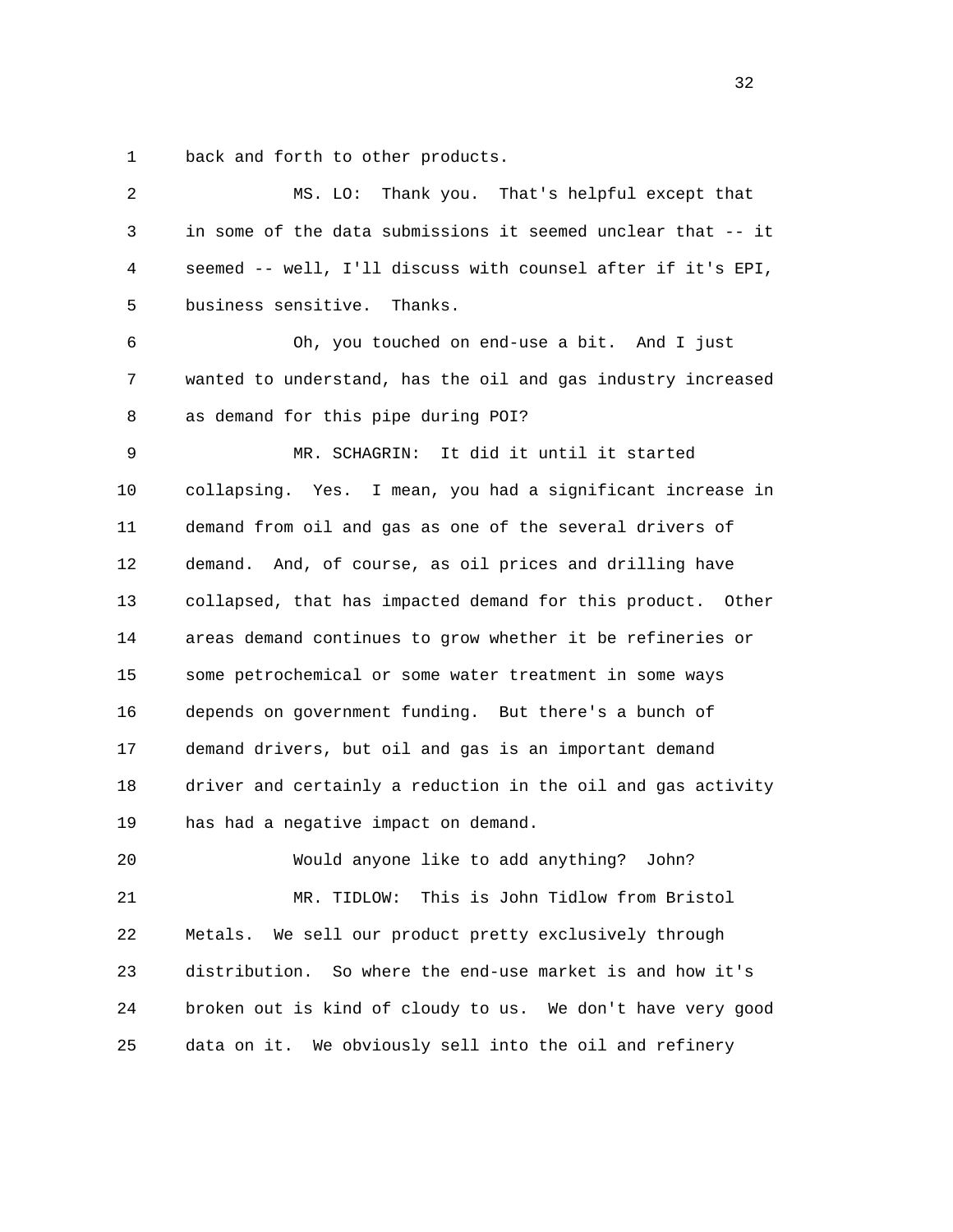1 business. But we also sell into beverage, petrochemical, 2 chemical, water, pulp and paper.

 3 As it goes down -- as the oil price goes down and 4 new buildings are not put up, new capX is not spent, so 5 there has been an effect. I cannot measure how big that 6 effect is.

 7 MS. LO: I guess I'm trying to get at, in 2014 8 apparent consumption increased pretty significantly in the 9 U.S. I'm just trying to understand if you had an idea of 10 where that would be from?

 11 MR. PODSIAD: Kris Podsiad, Outokumpu Stainless 12 Pipe. Yeah, we, as John said, we also sell through 13 distribution. But definitely 2014 was believed to be due to 14 the expansion in the oil and gas segment. And that was 15 anticipated to continue in '15, but as Mr. Schagrin said, 16 with the decline in oil prices that has impacted 17 particularly non-subject material. The larger diameter 18 pipes where capital projects have been postponed or put on 19 hold. The smaller pipes that are subject material are 20 usually used for MRO or maintenance and that's -- we don't 21 really have good visibility of that because it goes through 22 the distribution channels.

 23 MS. LO: Thank you. That's helpful. 24 I think that's all the questions I have. 25 MR. McCLURE: Next to question will be Charles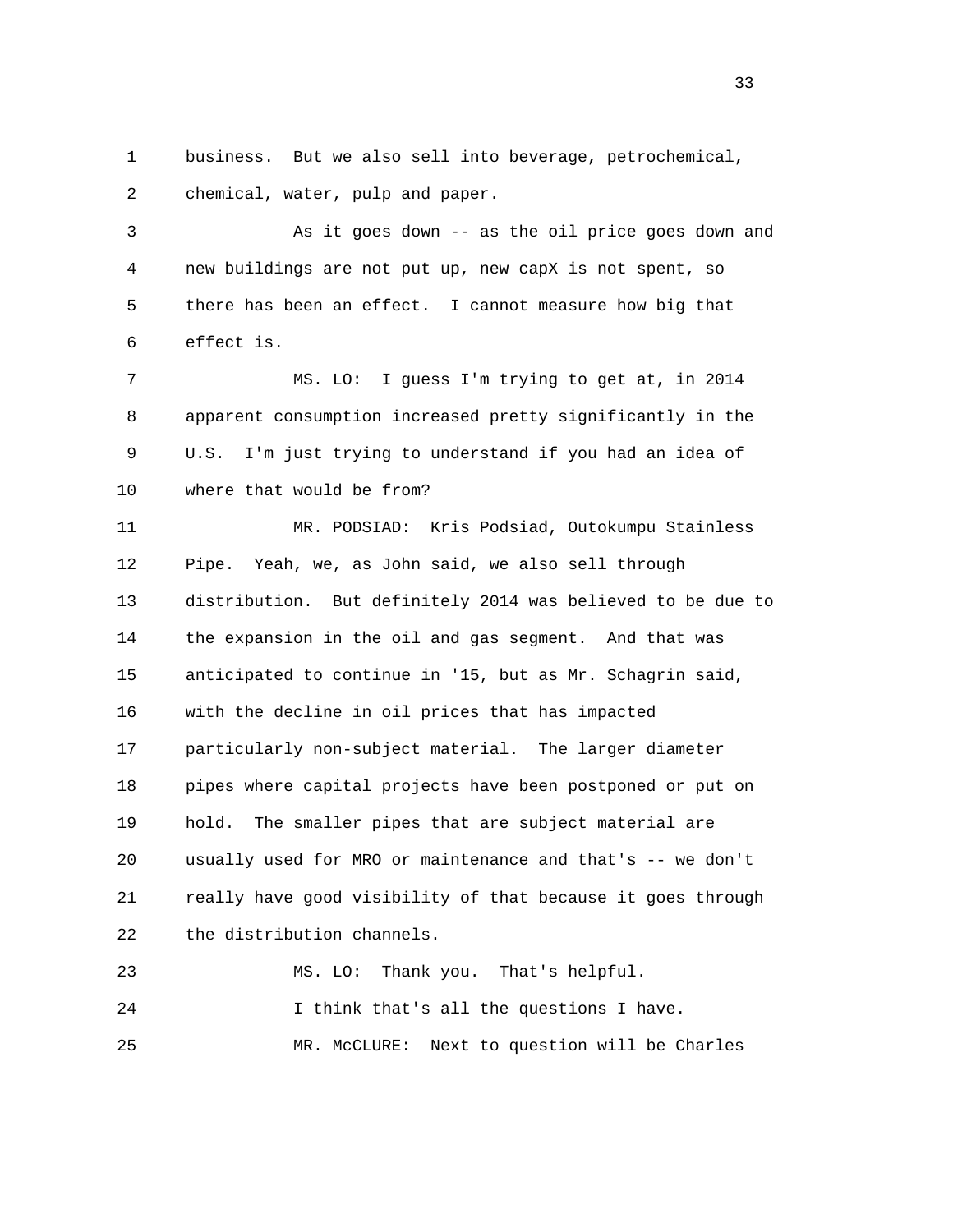1 St. Charles from the Office of General Counsel.

 2 MR. ST. CHARLES: I have no -- I have no 3 questions. I do want to thank you very much for your 4 testimony.

 5 MR. McCLURE: Next from the Office of Economics 6 will be Amelia Preece.

 7 MS. PREECE: Thank you. I'm not that different 8 from Jim in that I just was here a few years ago on the 9 previous case. So I guess my first question is, in the 10 market as far as factors -- are there any factors that I 11 can't sort of say, oh, you know, demand looks kind of -- is 12 in the same range of things, supply is similar to the last 13 case, or should I be saying, oh, this is changed, besides, 14 of course, the imports. We understand there have been 15 shifts in imports. But I'm just trying to get a -- is there 16 anything you would like us to know about the industry, how 17 it has changed since we were last here a few years ago? 18 MR. SCHAGRIN: Only the source of the imports 19 have changes, Ms. Preece. The domestic industry is similar, 20 the uses of the product are similar, the product goes 21 through distributors. I think as you'll learn in this case, 22 because you have two master distributors on the next panel, 23 these master distributors who in turn sell to large numbers 24 of smaller distributors they choose whether to buy domestic 25 material or import material and they will, it seems, always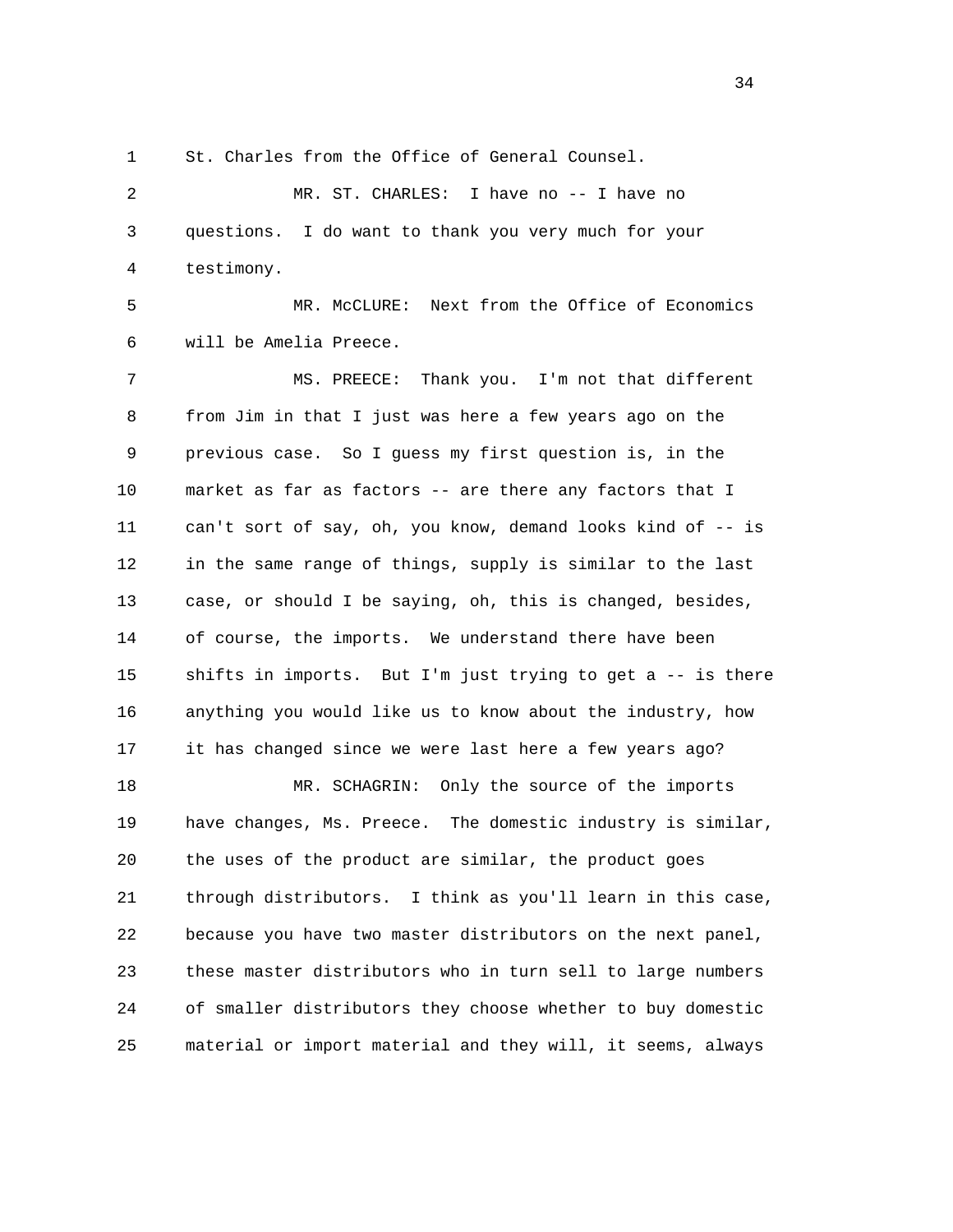1 choose to buy available import material at a lower price. 2 And that's what we've seen in this commodity product area 3 shifts in source of imports. And, of course, you know, we 4 don't wish any ill of any of these master distributors or 5 all the other people who sell just imported products in the 6 United States, they are free to buy imports as much as they 7 want as long as they're fairly traded. But they don't have 8 any legal right to buy dumped and subsidized imports, and 9 the industry has the right to bring cases to demonstrate 10 that those imports are dumped and subsidized and are 11 injurious. But I think you hit it on the head, the only 12 thing that's different between this case and the last case 13 besides the size of the import surge is the source of the 14 imports.

 15 MS. PREECE: Okay. So if we use the information 16 we received in the hearings and conferences, I shouldn't 17 find anything to contradict that general area, you know. 18 Obviously it will be in the reports, but I'd like to have 19 you tell me if there's anything that I couldn't use or 20 shouldn't use from the previous hearing and conference in 21 this -- in this -- this go round?

 22 MR. SCHAGRIN: Not only has only the time 23 changed, I don't even think any of the arguments have 24 changed. The respondents today just in their opening 25 statement made almost identical arguments to the arguments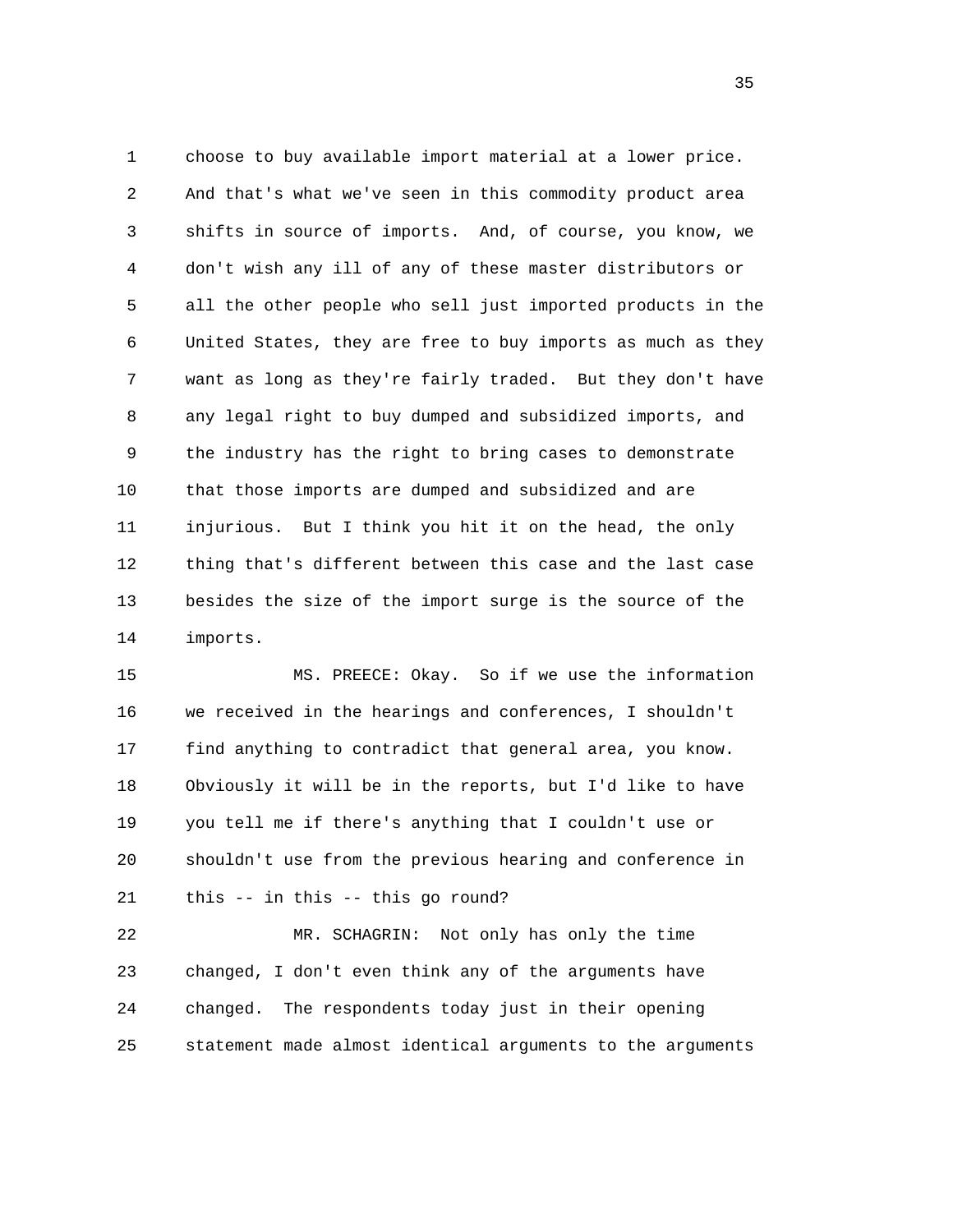1 made in the Malaysia, Thailand, Vietnam case and the 2 arguments made in the China case. It's always just about 3 nickel and malivdinum, it never has to do with any 4 competition between imports of a product made to the same 5 specifications of the domestic industry. That must be hard 6 for an economist to believe that, you know, 12,000 tons from 7 200 tons of imports from India of what must be largely 8 ASTMA312 product in the same ODs and sizes as product the 9 domestic industry would make would have no impact. The 10 massive inventories of Indian product, you can ask some of 11 these producers here, if they walk in to just a 12 distributor's yard today, they will see much more inventory 13 of Indian welded stainless pressure pipe than they will of 14 domestic industry welded stainless steel pressure pipe in 15 the distributors' yards. So I think the idea of arguing 16 from an economic perspective in spite of obviously strong 17 correlations between input costs and finished product costs 18 no one can deny that there's correlations between those. 19 But those correlations don't remove the causation of imports 20 on the domestic industry's volume, prices, and 21 profitability. So it's -- I hate to say it because 22 obviously we're paid a lot to do new cases. But it's the 23 same old story.

 24 MS. PREECE: Okay, and in the previous case I 25 nagged at you in the conference about cost shares and there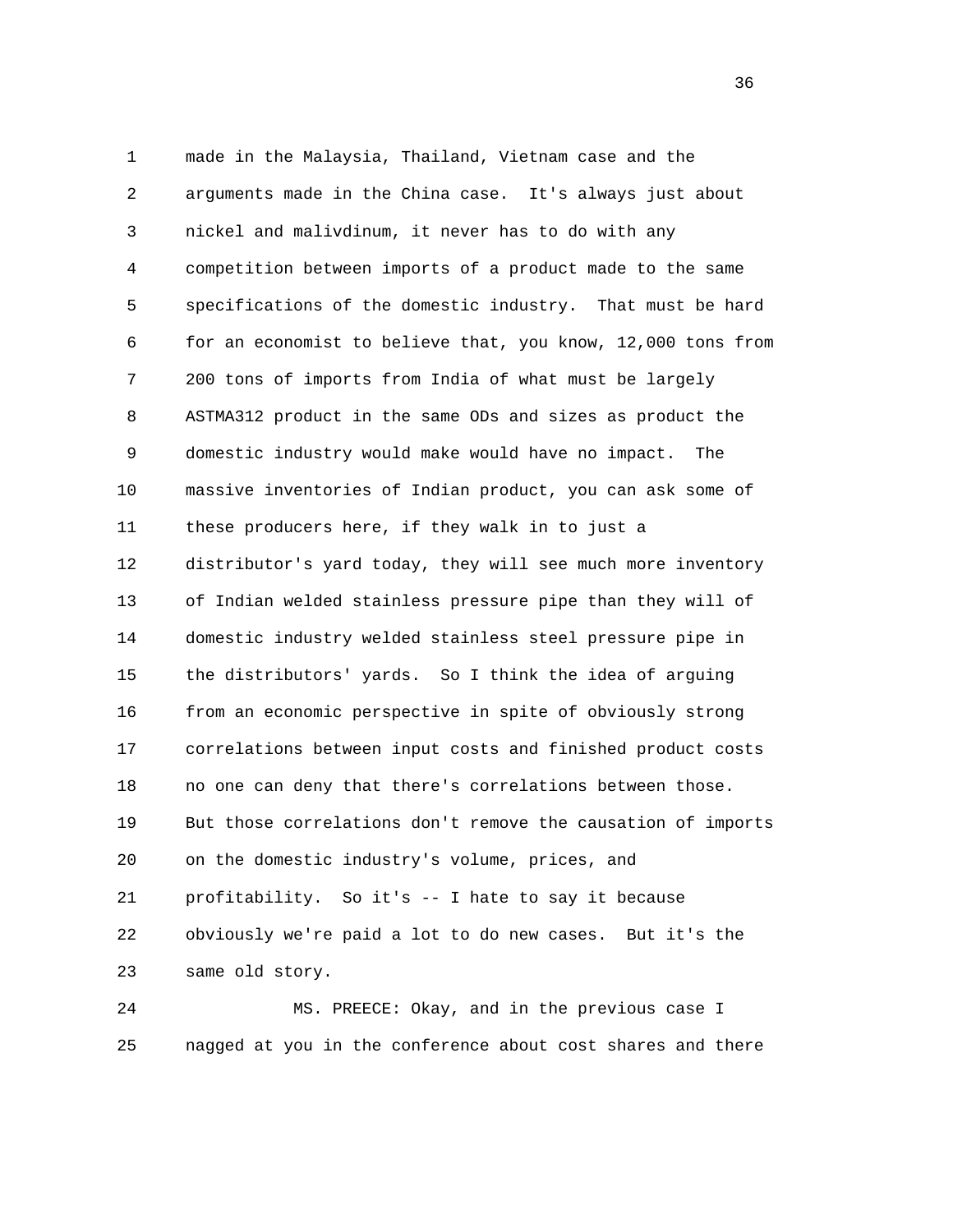1 are no--I would not get any difference in cost shares--that 2 is to say, the cost of welded stainless steel pressure pipe 3 in its uses in a factory, in producing a factory and 4 repairing a factory, than was provided in the previous 5 conference.

 6 MR. SCHAGRIN: I would agree. Even though this is 7 a very expensive product--It's Roger Schagrin--even though 8 there's a very expensive product, its cost in terms of a 9 pulp and paper plant, a petrochemical plant, a chemical 10 plant, a food processing--it's a very small cost of putting 11 up these gigantic manufacturing facilities.

 12 MS. PREECE: Thank you. I'm going to, if you 13 don't mind--are you going to pass it to--it'll pass it to 14 Andy Knipe.

 15 MR. KNIPE: Thanks, everyone, and thanks to you 16 all for being here. It's nice to see you again. I wasn't 17 here a few years ago, so I do have a couple of questions.

 18 We get a general idea from your questionnaire 19 responses about the usage of pressure pipe, but not a very 20 good idea about the breakdown in terms of the percentage of 21 end-use segments.

 22 So who are the biggest users? And who are 23 relatively small users?

 24 MR. TIDLOW: The largest users would be in the 25 oil, gas, chemical, and petrochemical. The smallest users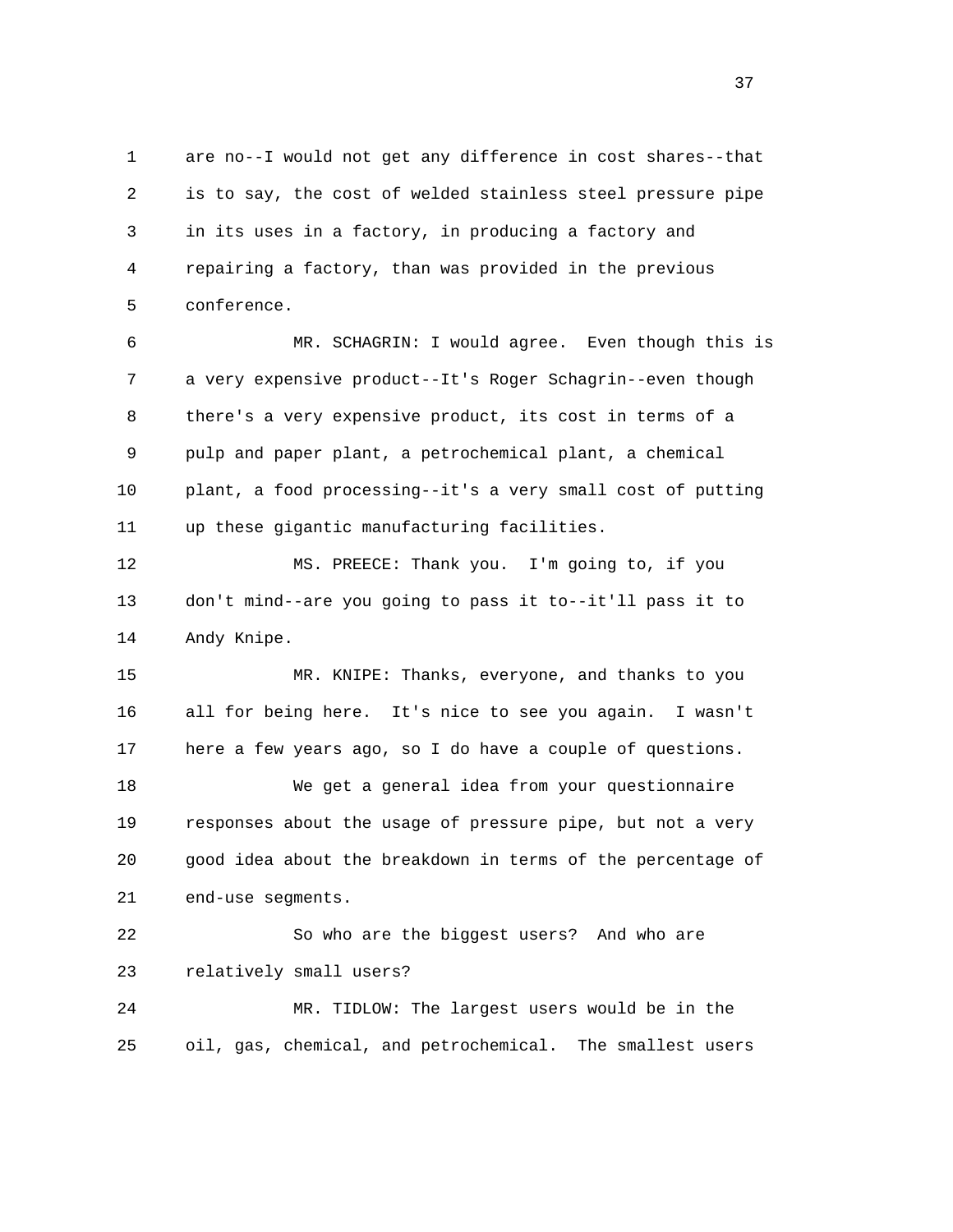1 would be in the beverage and in the pharmaceutical. And you 2 would then have, in the middle you would have pulp and paper 3 and waste water and mining. That would be our perspective. 4 I don't know if anybody else on the panel--I'm John Tidlow 5 from Bristol Metals. 6 MR. McCLURE: I only come down on lawyers. 7 (Laughter.) 8 MR. McCLURE: Jim McClure, by the way. 9 MR. KNIPE: Okay, can we go back to the demand 10 point? So we see that--I'm trying to get a better idea 11 about what's driving demand. Ms. Lo asked it a little bit, 12 but if the biggest consumer is oil and gas, we see a drop in 13 the price of oil and gas. It increased in 2014, a pretty 14 significant spike in apparent consumption in the U.S. 15 The price didn't drop, I'm hearing from our 16 industry analysts, it didn't drop until the end of 2014. 17 And this may be something you can talk about now, or you can 18 put it in a post-hearing brief, but I would like to dig a 19 little deeper about what you think the drivers of demand and 20 the drivers of the increase in apparent consumption would 21 be. 22 MR. SCHAGRIN: Roger Schagrin. I'd make two 23 points, Mr. Knipe. 24 First, 2014 until the very end of the year was a 25 very strong year for the oil and gas industry. So that

and the state of the state of the state of the state of the state of the state of the state of the state of the state of the state of the state of the state of the state of the state of the state of the state of the state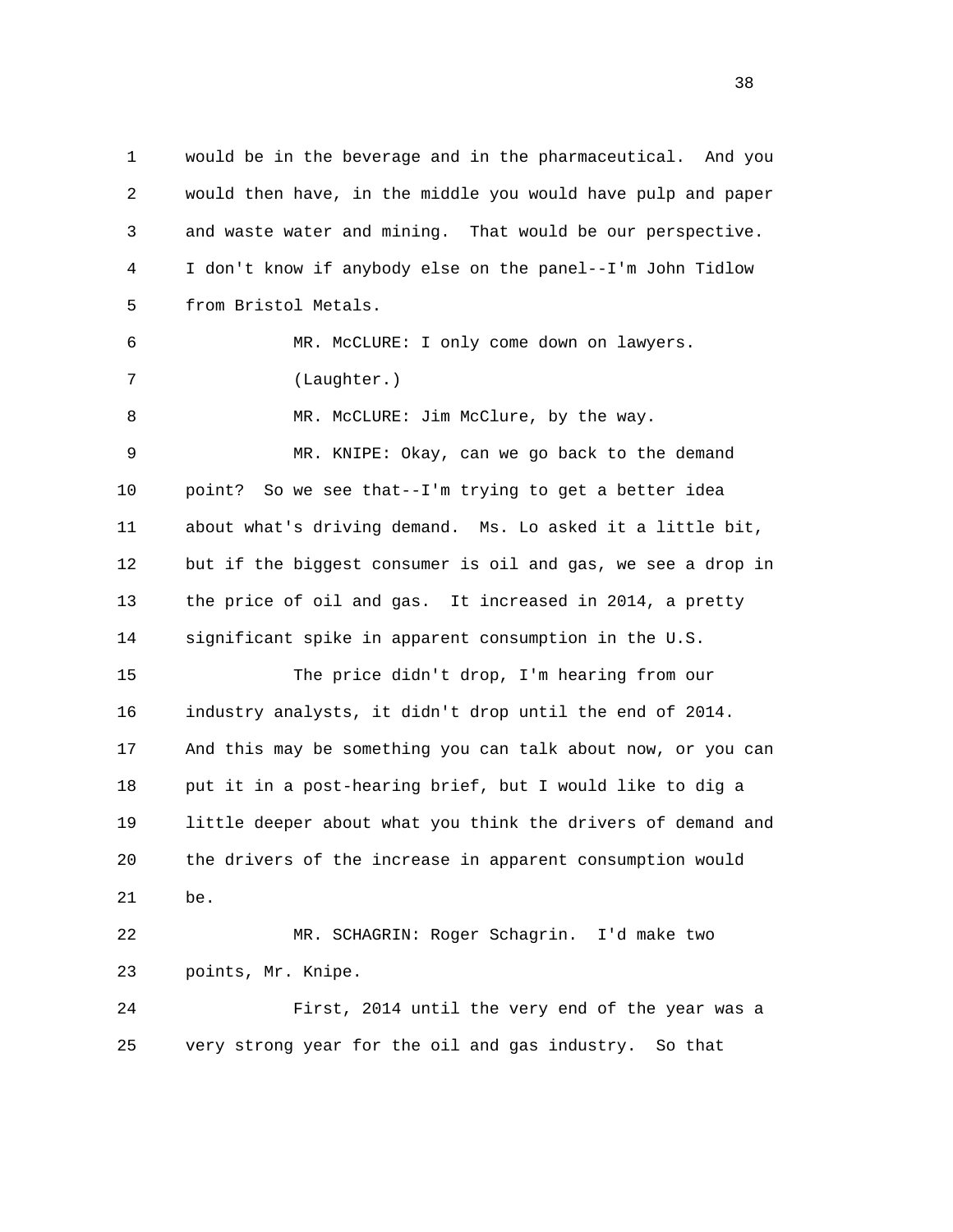1 would have helped drive demand.

| $\overline{c}$ | But secondly, the Commission gets data and looks              |
|----------------|---------------------------------------------------------------|
| 3              | at apparent consumption based on imports plus domestic        |
| 4              | shipments, and doesn't adjust them for changes in inventory.  |
| 5              | So certainly when you see--and it's a lot of the reason that  |
| 6              | 2014 looked good for the U.S. industry, early in the year     |
| 7              | duties started significantly reducing the imports from        |
| 8              | Malaysia, Thailand, Vietnam. That presented more              |
| 9              | opportunities for sales for the U.S. industry into            |
| 10             | distribution.                                                 |
| 11             | You're going to see, if you looked at imports                 |
| 12             | from India on a monthly basis, a massive surge at the end of  |
| 13             | 2014.<br>So that makes it look like there's a lot of extra    |
| 14             | consumption in 2014, but we would suspect because all of      |
| 15             | these products initially go into master distributors'         |
| 16             | inventories that that big surge of imports in the fourth      |
| 17             | quarter of 2014, a lot of that probably went into master      |
| 18             | distributor inventories and wasn't immediately consumed.      |
| 19             | Of course you're going to get at this preliminary             |
| 20             | stage information on inventories held by importers.<br>You're |
| 21             | probably not going to see a lot of the Indian product         |
| 22             | showing up in importers' inventories. You won't get           |
| 23             | information on the purchasers' inventories until the final.   |
| 24             | And the biggest purchasers are a half a dozen                 |
| 25             | nationwide master distributors.<br>You have two of the        |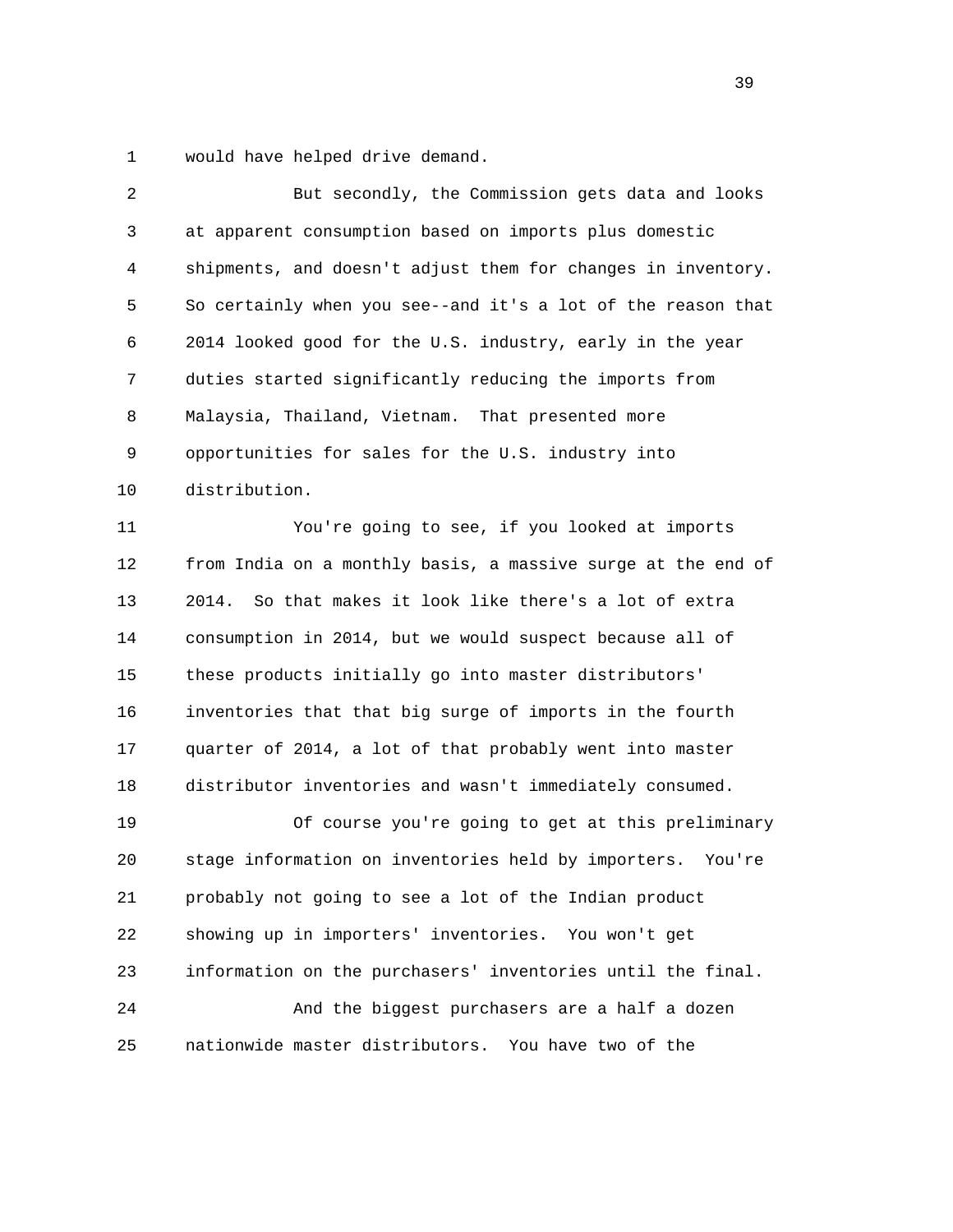1 middle-sized ones of those, and I guess you can ask them 2 questions about did you have a lot of, you know, inventory 3 of Indian product at the end of 2014? Or did you buy it all 4 and resell it the next day after it arrived? They would 5 know the answers to those questions. We wouldn't, and 6 unless they're importers, if they're just master 7 distributors buying from importers or brokers, they're not 8 going to give you questionnaire responses at this stage of 9 your investigation.

 10 MR. KNIPE: Okay. Thank you. Anyone else? 11 MR. BRUNSWICK: Good morning, Mr. Knipe. Don 12 Brunswick, Marcegaglia USA. Just to touch base a little bit 13 more on what Roger was saying, you're correct in the 14 analysis of energy oil and gas, specifically in the Gulf 15 Coast where demand was very good in 2014, and demand 16 weakened when prices fell.

 17 What we can't overlook is once prices fell, you 18 don't have a U.S. domestic industry supplying them, a 19 majority of that pipe, to respond, or rebound, or react to 20 that significant drop in demand, and instead you had a 21 continuous import of Indian product which saturated the 22 market for some time.

 23 So when you have a saturated inventory in the 24 market, then that cuts off supply chain from domestic pipe 25 suppliers.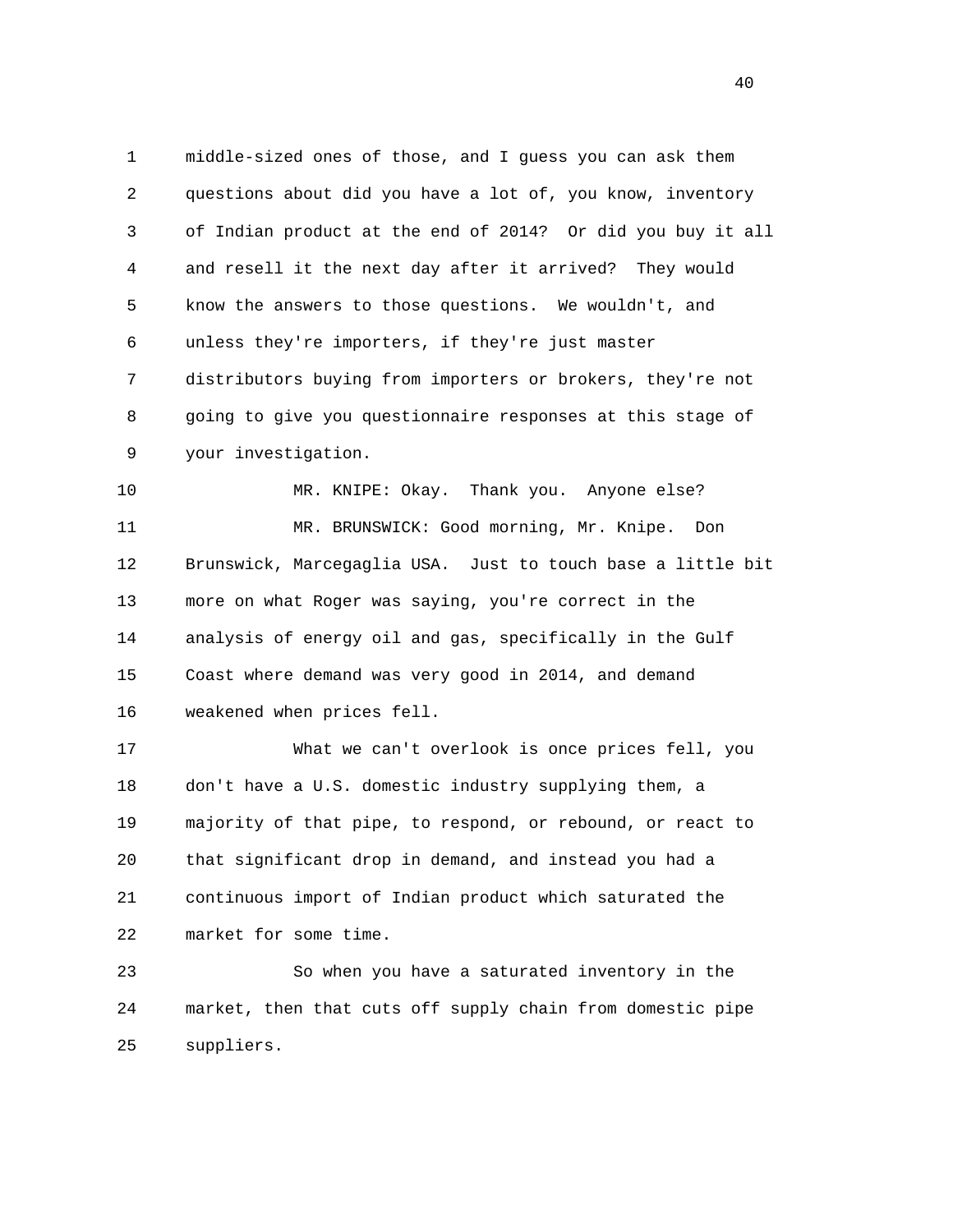1 MR. KNIPE: Okay. Thank you.

 2 I just have one more question. I know that there 3 are different methods for welding. There's I think tungsten 4 inert gas, there's plasma, there's laser, and it was 5 mentioned that laser can yield a greater output, or greater 6 speeds. And I'm wondering if that translates to cost 7 differences. 8 MR. HENDRICKSON: David Hendrickson, 9 Felker Brothers Corporation. As I stated in my testimony 10 earlier, if you look at the production of stainless steel 11 pipe, most of the cost is in the material, 90, 95 percent. 12 It could be up as high as 98 percent with the 14-inch. Your 13 speed on your line, does that improve your time? Yeah, but 14 the handling cost, the loading of the coils on there, the 15 unloading, the pickling, that's not going to be affected 16 whatsoever by that. 17 So I would say that there is no significant 18 improvement in cost by different welding operations. There 19 may be a little difference in quality, as far as the ability 20 to weld different thicknesses and different diameters on 21 certain pieces of equipment, but as far as the cost savings 22 I would say there's not a significant difference. I mean, 23 material is everything.

 24 MR. PODSIAD: Kris Podsiad from Outokumpu Pipe. 25 We only tig weld. We don't do any laser. We did have some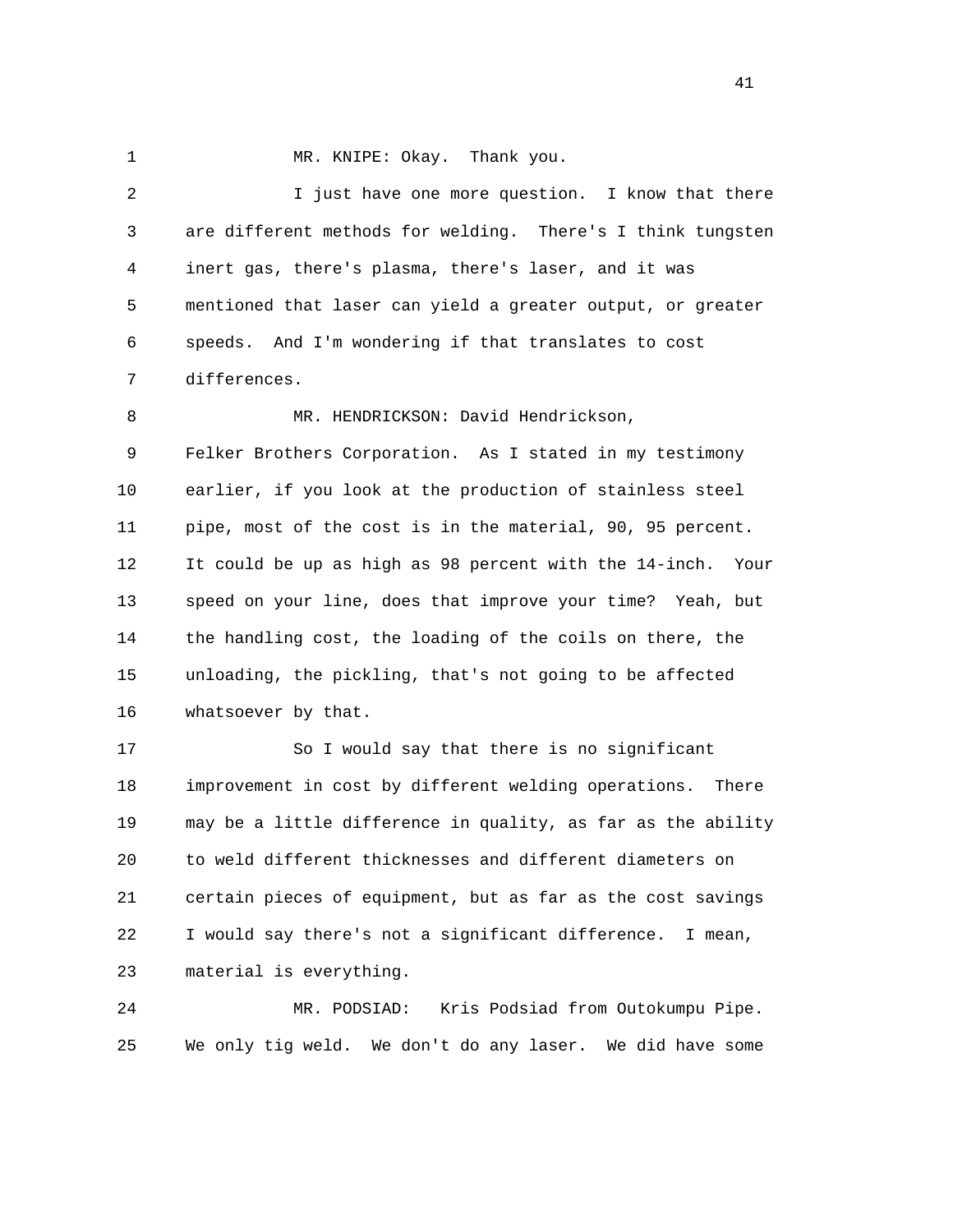1 of our sister companies in Europe who did laser weld. The 2 challenge with that: Yes, you can get a higher speed, but 3 you can only do thin wall. So anything above what we're 4 going to say Schedule 10S, you're going to have a very 5 difficult time getting penetration with the laser welding. 6 And I'm sure Don from Marcegaglia could probably 7 add more on that because they do laser weld. 8 MR. BRUNSWICK: Sure. Again, Don Brunswick, 9 Marcegaglia. We tig, tig plasma, laser, and high-frequency 10 weld. No high-frequency in the Subject Product, though. On 11 laser mills, once we get up to larger or heavier 12 thicknesses of walls, your line speed is slowed down so 13 significantly that it's comparable cost to a tig weld. 14 The only advance of a laser mill, again, as Kris 15 pointed out, is when you have thinner walls you can take 16 advantage of the speed. 17 MR. KNIPE: Okay. Mr. Hendrickson mentioned some 18 quality differences. Is one welding method, does it 19 typically produce a higher quality than others? How do 20 those rank? 21 MR. HENDRICKSON: David Hendrickson, Felker 22 Brothers Corporation. It depends on your mill, and 23 diameter, and thickness ratio that you have, which welding 24 operation is your better overall welding process. 25 And it really has a lot to do with the experience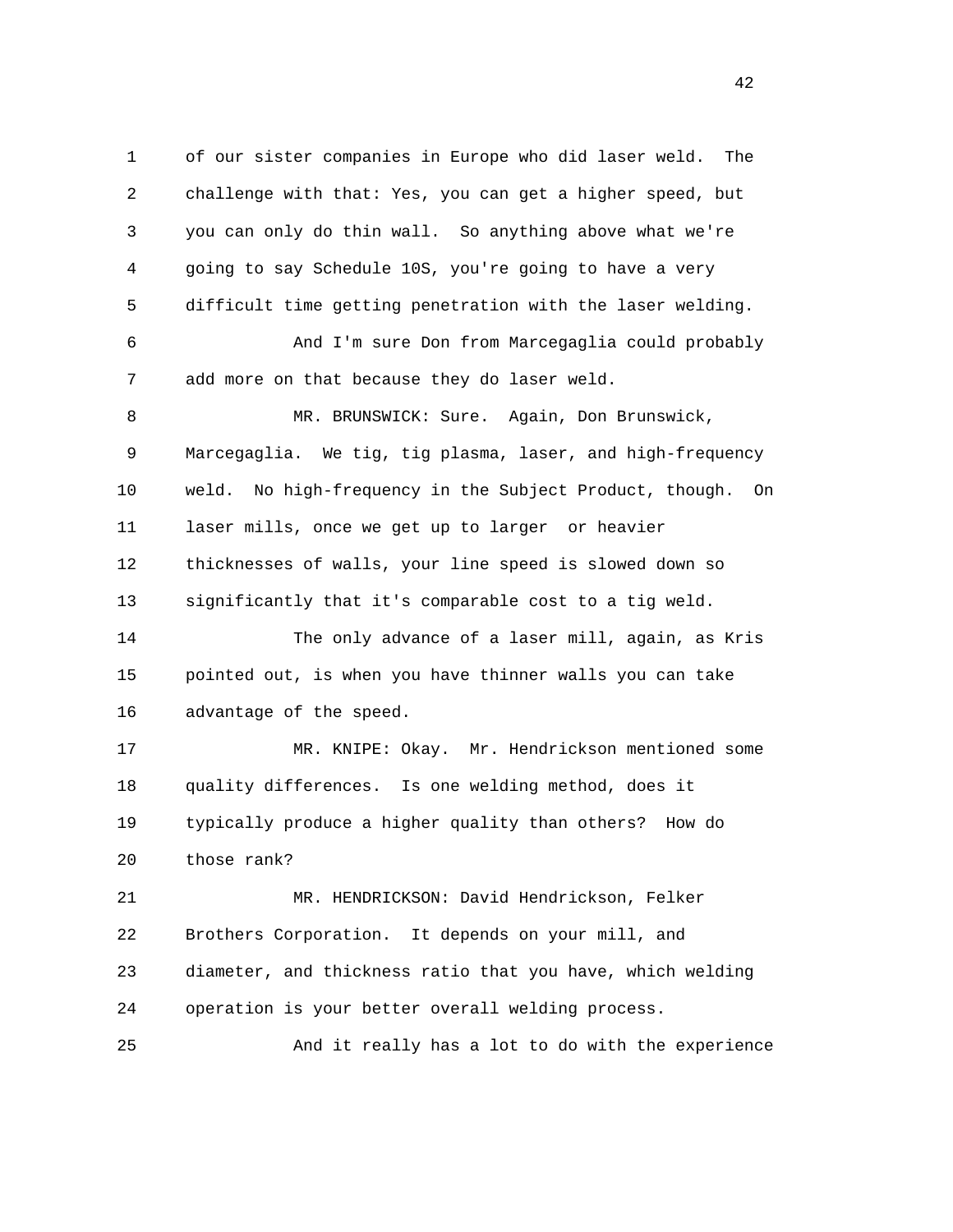1 of the welder. You know, some welders we have a lot of 2 experience that can weld with several different processes 3 and have very little quality differences. Some welders who 4 are new have to learn the new processes.

 5 So what we try to do is to identify the best 6 process that covers the people we have there to get the best 7 quality. Because you want to yield as much good pipe out of 8 coil as you possibly can because material is everything. So 9 we have isolated each one of the mills and looked at--and we 10 do mostly tig welding. We do a little bit of plasma, but we 11 do mostly tig welding on our mills. And we've found out 12 that is the most successful way to weld stainless at the 13 highest yield, and yield is everything like I said earlier. 14 You have to yield good pipe. Because any kind of savings 15 you have at a few inches a minute is going to be gone with 16 one piece of pipe.

 17 MR. PODSIAD: Kris Podsiad, Outokumpu. Further on 18 that, our European mills that ran very high-speed laser 19 welding ran into the issue that Dave was talking about. You 20 can make a heck of a lot of pipe very fast with laser 21 welding, but you can also make a lot of scrap, and very 22 fast.

 23 So we know--we had an opportunity to expand the 24 laser welding in the United States a few years ago, the 25 company was going to transfer that equipment here, and we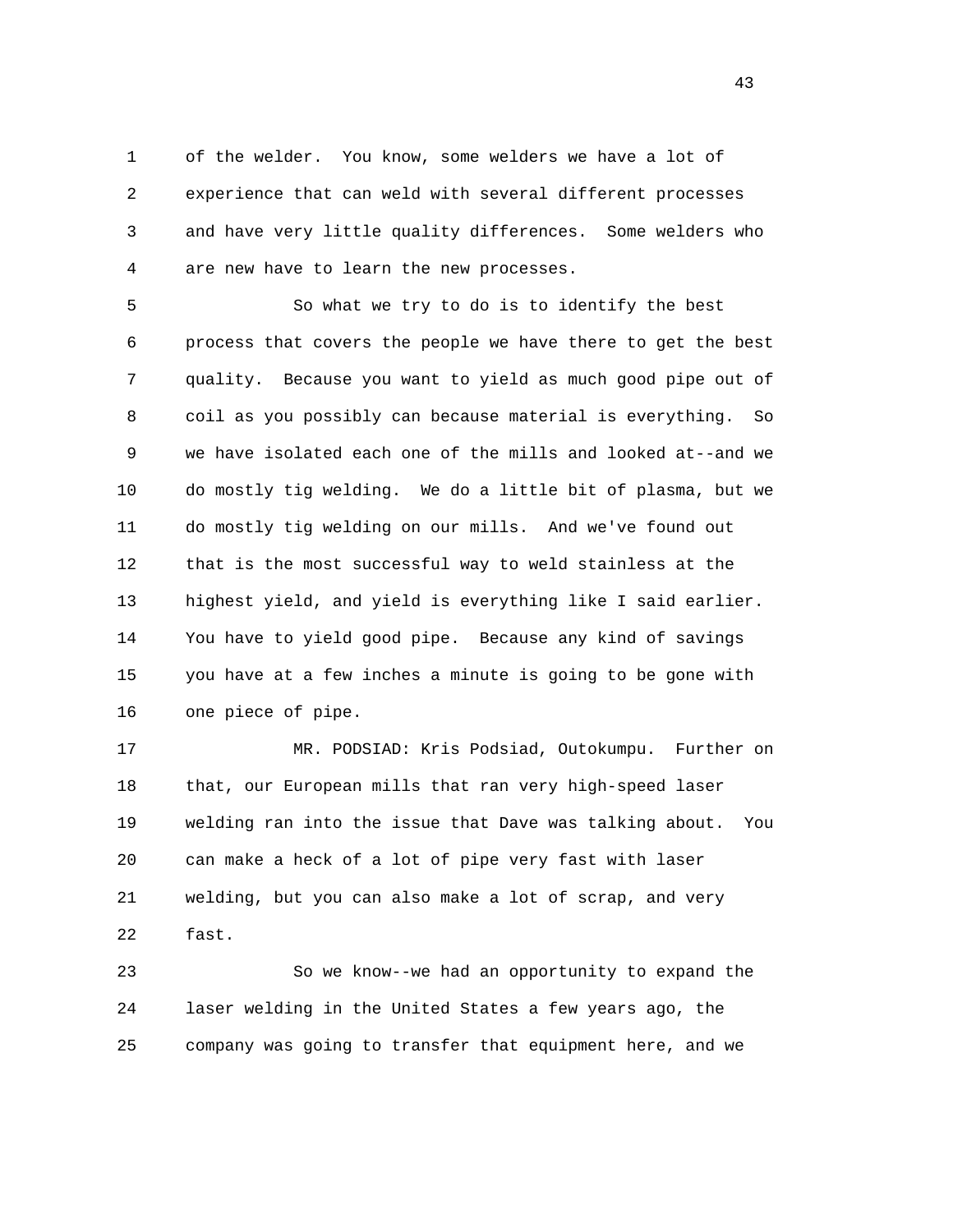1 declined it because--for that reason.

 2 MR. KNIPE: Okay. That's it for me. Thanks, 3 everyone.

 4 MR. McCLURE: The next questioner will be Jessica 5 Pugliese from our Office of Industries.

 6 MS. PUGLIESE; Okay. I just had a question about 7 some of the industry events for the other companies, 8 nonpetitioners, and if anyone had any information on the 9 status of Rath Gibson and how they're performing, or their 10 level of production.

 11 MR. TIDLOW: My name is John Tidlow from Bristol 12 Metals. We see Rath Gibson and another company, Webco, in 13 and out of the markets. They are very small players in the 14 market. They come in when the market is better and there's 15 opportunities to make money, and they exit during other 16 periods. We have not seen either Webco or Rath, which were 17 the probably two biggest nonpetitioners, but still very 18 small in scale. In the last year, more as far as I know. 19 MS. PUGLIESE; Okay. Thank you. I have one more 20 question. I'd just like to know about, if you have any 21 knowledge of any third-country ADCBD Orders for India. 22 Maybe-- 23 MR. CLOUTIER: Whatever--this is Christopher

 24 Cloutier of Schagrin Associates. I am not familiar with any 25 anti-dumping or countervailing duty orders on Indian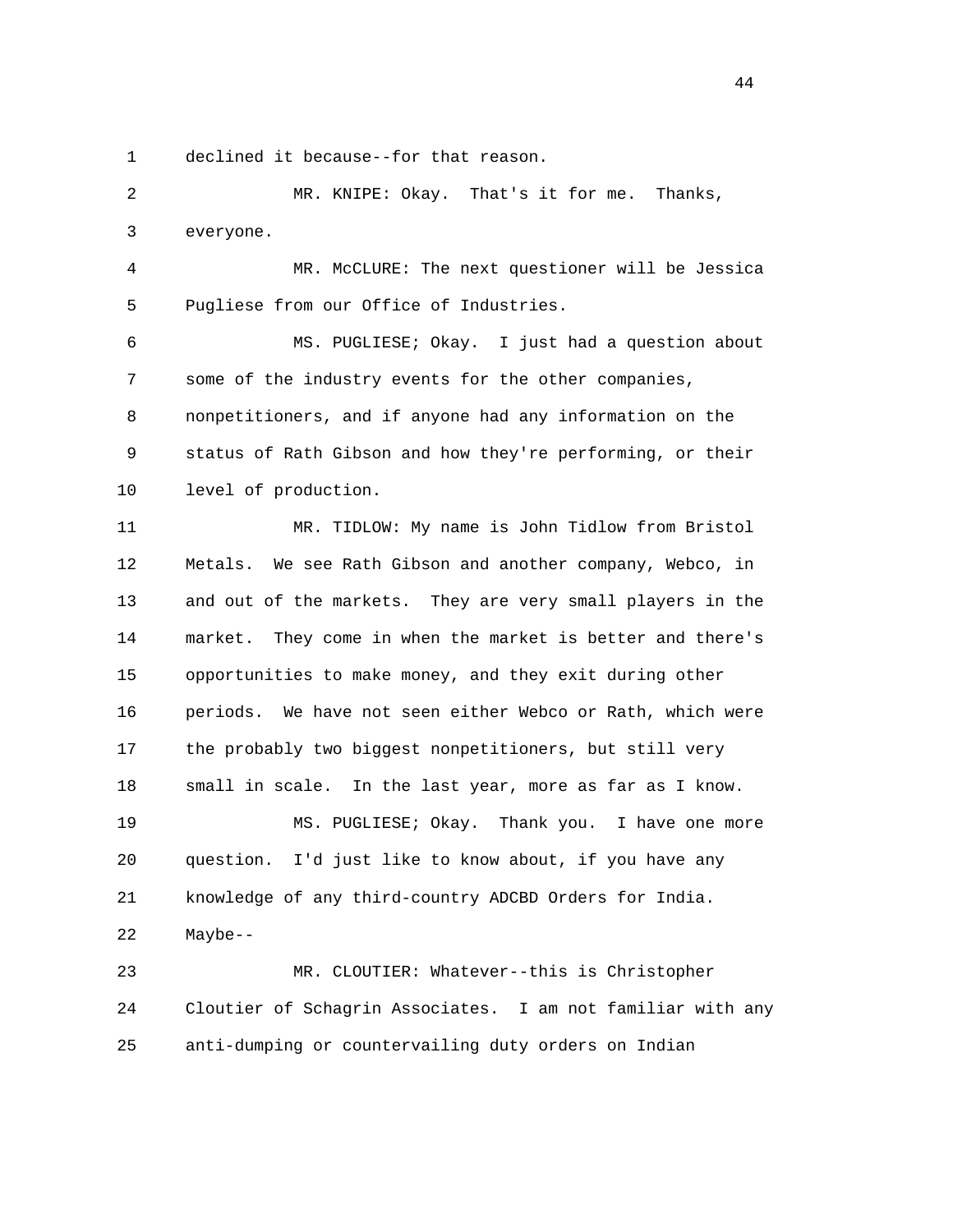1 product.

| 2  | MS. PUGLIESE: Okay, that's all.                              |
|----|--------------------------------------------------------------|
| 3  | MR. McCLURE: Ms. Lo has another question.                    |
| 4  | MS. LO: Hi. I just want to follow up with                    |
| 5  | Jessica's question, Ms. Pugliese's. Besides Rath Gibson and  |
| 6  | Webco, there's a third, Alaska Copper. I just want to        |
| 7  | understand the relative size. I've been working trying to    |
| 8  | get questionnaire responses, of course, but just so we know  |
| 9  | from you guys the experts what the relative size would be.   |
| 10 | MR. TIDLOW: This is John Tidlow from Bristol                 |
| 11 | We were discussing that yesterday, and our best<br>Metals.   |
| 12 | understanding of Alaska Copper is that they don't make a     |
| 13 | very--most of the product that the make is nonsubject        |
| 14 | So it should be a very minor portion of this<br>product.     |
| 15 | market.                                                      |
| 16 | MS. LO: Would you say it's even smaller than                 |
| 17 | Webco and Rath Gibson, market percentage-wise?               |
| 18 | MR. TIDLOW: In any given year it's higher or                 |
| 19 | lower, but normally I would say, yes.                        |
| 20 | MS. LO: Thank you, very much.                                |
| 21 | MR. McCLURE: Ms. Pugliese.                                   |
| 22 | MS. PUGLIESE; Thank you.<br>The Monhall,                     |
| 23 | Pennsylvania, upgrade, is that--does that pertain to Subject |
| 24 | Product for Marcegaglia?                                     |
| 25 | MR. BRUNSWICK: Don Brunswick, Marcegaglia.                   |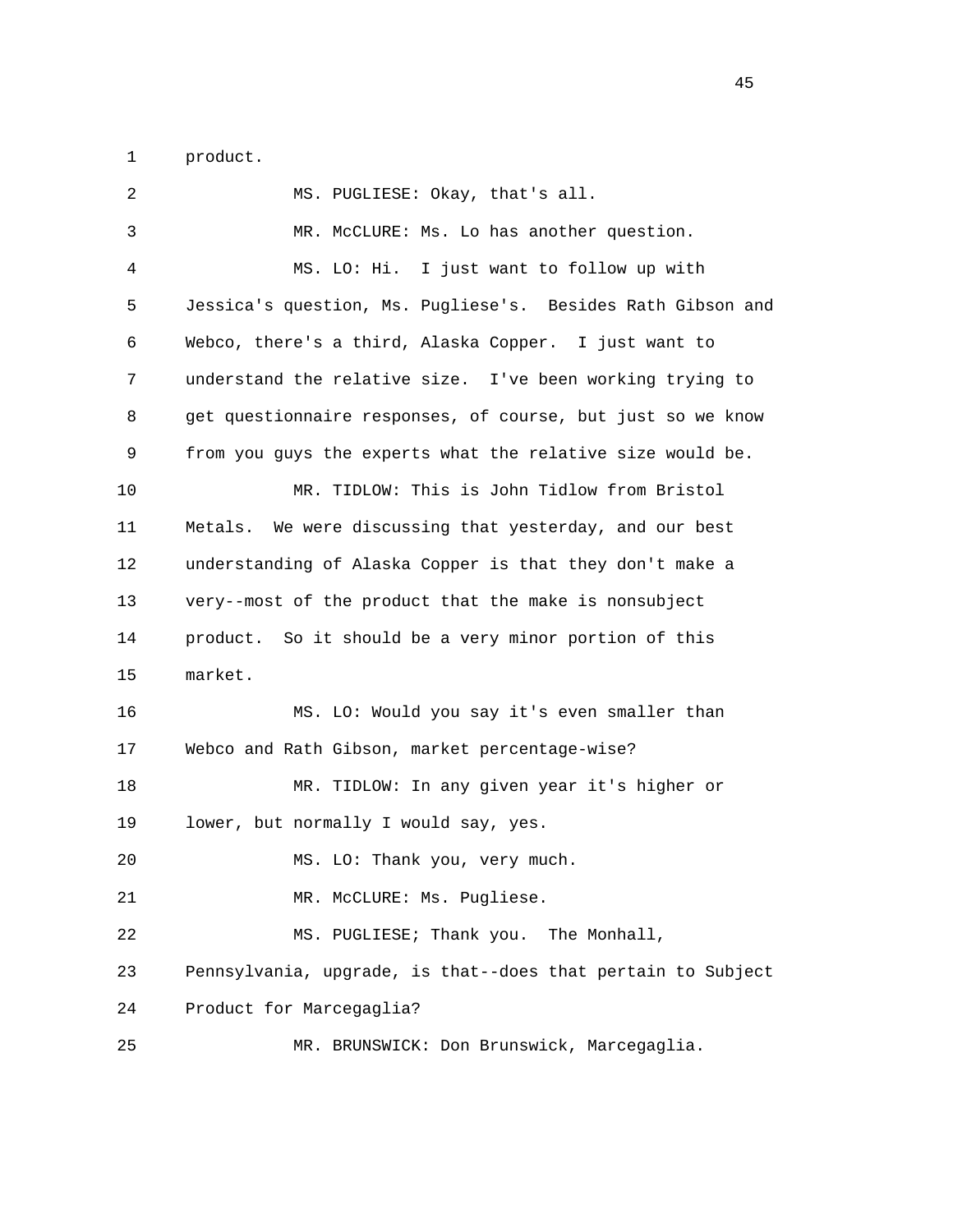1 Truthfully speaking, there's not been any significant 2 upgrades recently. 3 MS. PUGLIESE: Okay. I thought you said there was 4 a recent upgrade for 6-inch up to 12-inch?

 5 MR. BRUNSWICK: That was done in '99-2000. 6 MS. PUGLIESE: Oh, okay. Great. Thank you. 7 MR. McCLURE: Back to me. Just a couple of 8 housekeeping things with regard to Domestic Like Product, 9 Mr. Schagrin, Mr. Cloutier, you have obviously--you believe 10 the Like Product should be coextensive with the scope of the 11 petitions. If there's anything you need to add to that in 12 the post-conference submission, fine. Likewise, to 13 Respondents, and also if there--if you believe there are any 14 Related-Party issues in this, pop that into the 15 post-conference submission. 16 Otherwise, I don't have anything. I want to 17 thank all of you for coming down. You certainly have earned 18 frequent flyer miles over the years going back and forth to 19 Washington, and thanks to Roger for all the years. 20 Certainly you've helped keep the Commission's doors open, as 21 have Ms. Mendoza and Mr. Cameron.

22 Anyway, thanks. I want to take--

23 (Off-microphone comment.)

 24 MR. McCLURE; That does sound good. Anyway, let's 25 break till 10:40. That's seven minutes by the clock on the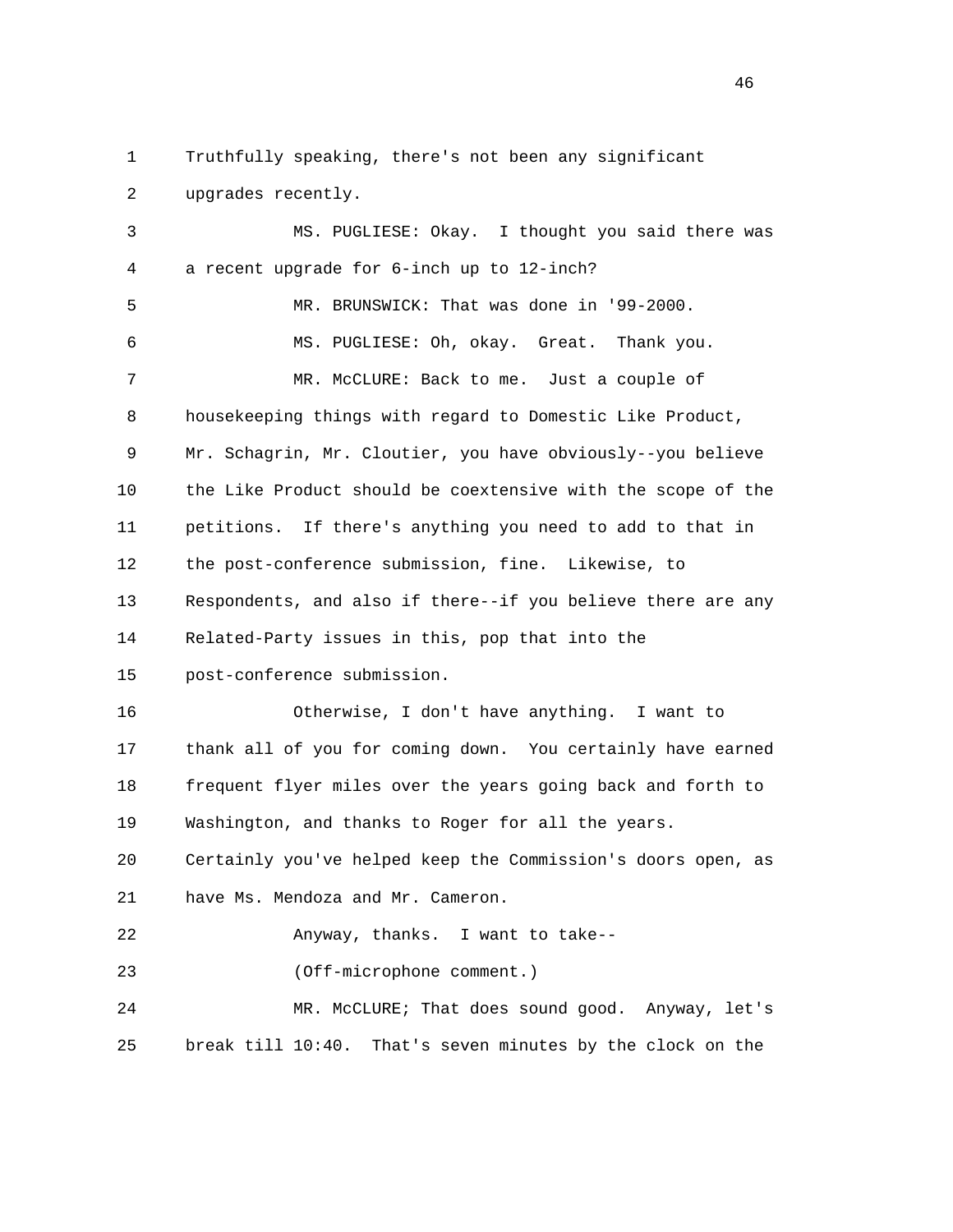1 wall, and then we will hear the Respondents.

 2 (Whereupon, a recess is taken.) 3 MR. BISHOP: Mr. Chairman, the Panel In Opposition 4 To The Imposition of Antidumping and Countervailing Duties 5 have been seated. All witnesses have been sworn. 6 MR. McCLURE: And now for the last time, welcome 7 to Mr. Cameron and Ms. Mendoza. 8 STATEMENT OF DONALD B. CAMERON 9 MR. CAMERON: Jim, we're going to miss you. Don 10 Cameron, along with Julie, on behalf of Respondents. 11 I just have a couple of brief things that I would 12 like to say before I turn it over to Julie, who as usual 13 knows much more about this than I do. But that's been the 14 story of my life, anyway, right? 15 So but, you know, Ms. Preece asked a very good 16 question. And she said: So what's different now from the 17 last case? And Petitioner said: Absolutely nothing. 18 Well that's an interesting answer. We would 19 agree with the Commission and with the tenor of the question 20 that in terms of the conditions of competition that have 21 been analyzed by this Commission repeatedly in previous 22 investigations, those conditions of competition are what 23 prevails. 24 So we don't disagree with that aspect of the 25 response. But what has changed? Oh, well I don't know,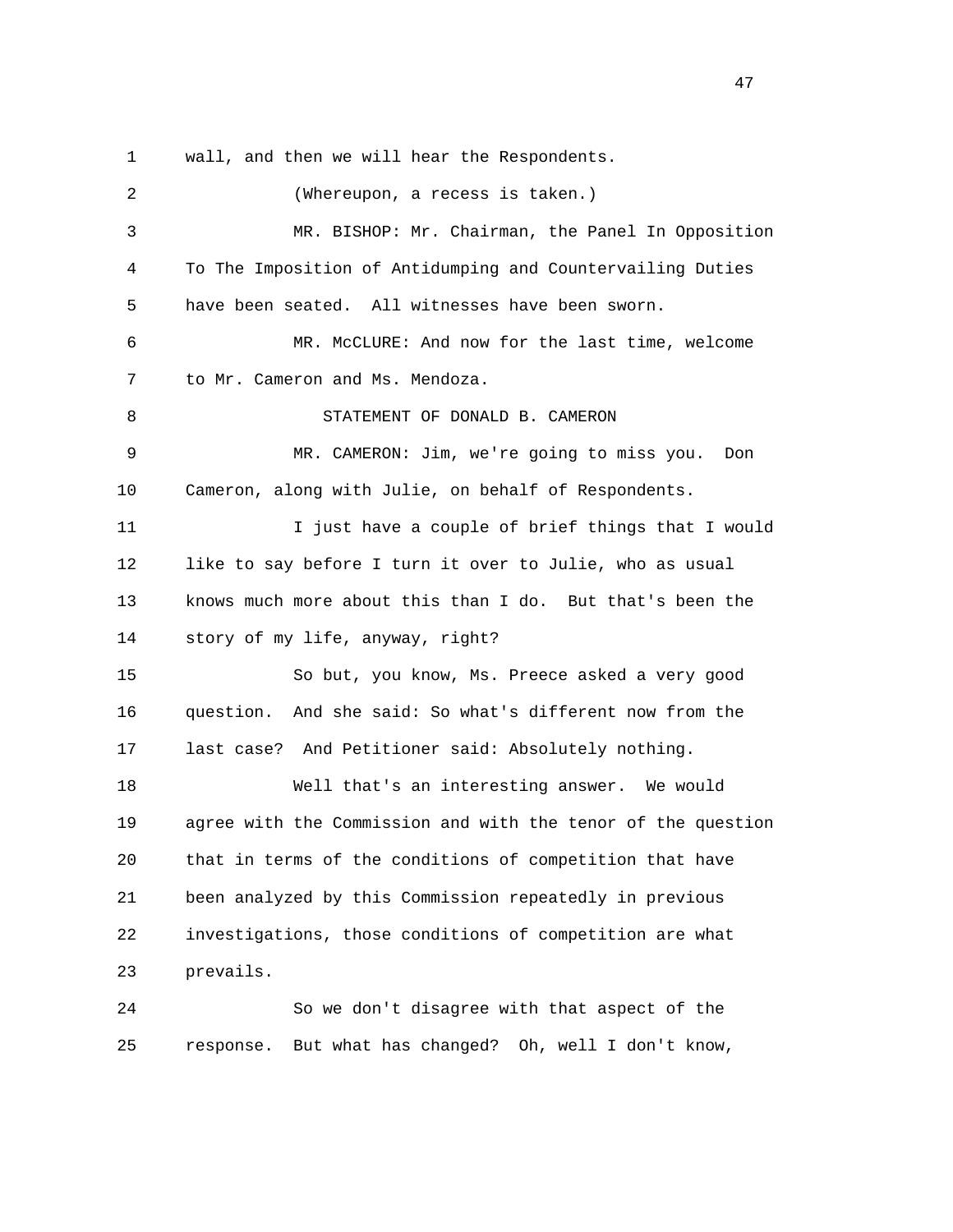1 prices went up sharply. I'm not talking about just imports. 2 I'm talking about domestic industry prices. They went up 3 sharply in 2014.

 4 Profits? Oh, that's right. Profits are 5 relevant. Profits improved dramatically. That was actually 6 something that the Commission looked at in the last 7 investigation, and it wasn't there. But it certainly is 8 here during this Period of Investigation.

 9 Demand? Demand increased significantly during 10 this period. And the under-selling by imports--I mean after 11 we get finished with the sturm und drang from Petitioners, 12 actually is significantly less than there was in the 13 previous investigations.

 14 So from our point of view, yes, there are some 15 key differences between the investigation you're looking at 16 today and the investigation that you had before. We grant 17 you that there are new imports, new import substitution, but 18 the conditions of competition and the conditions of the 19 domestic industry was dramatically different.

 20 One other thing I'd like to add. You know, it 21 has been observed by many Commissioners and many people, 22 staff, in previous investigations that the concept of pipe 23 capacity is what one would call an elusive concept. And it 24 is very difficult to get a grasp on it.

25 The only thing I would like to suggest to you is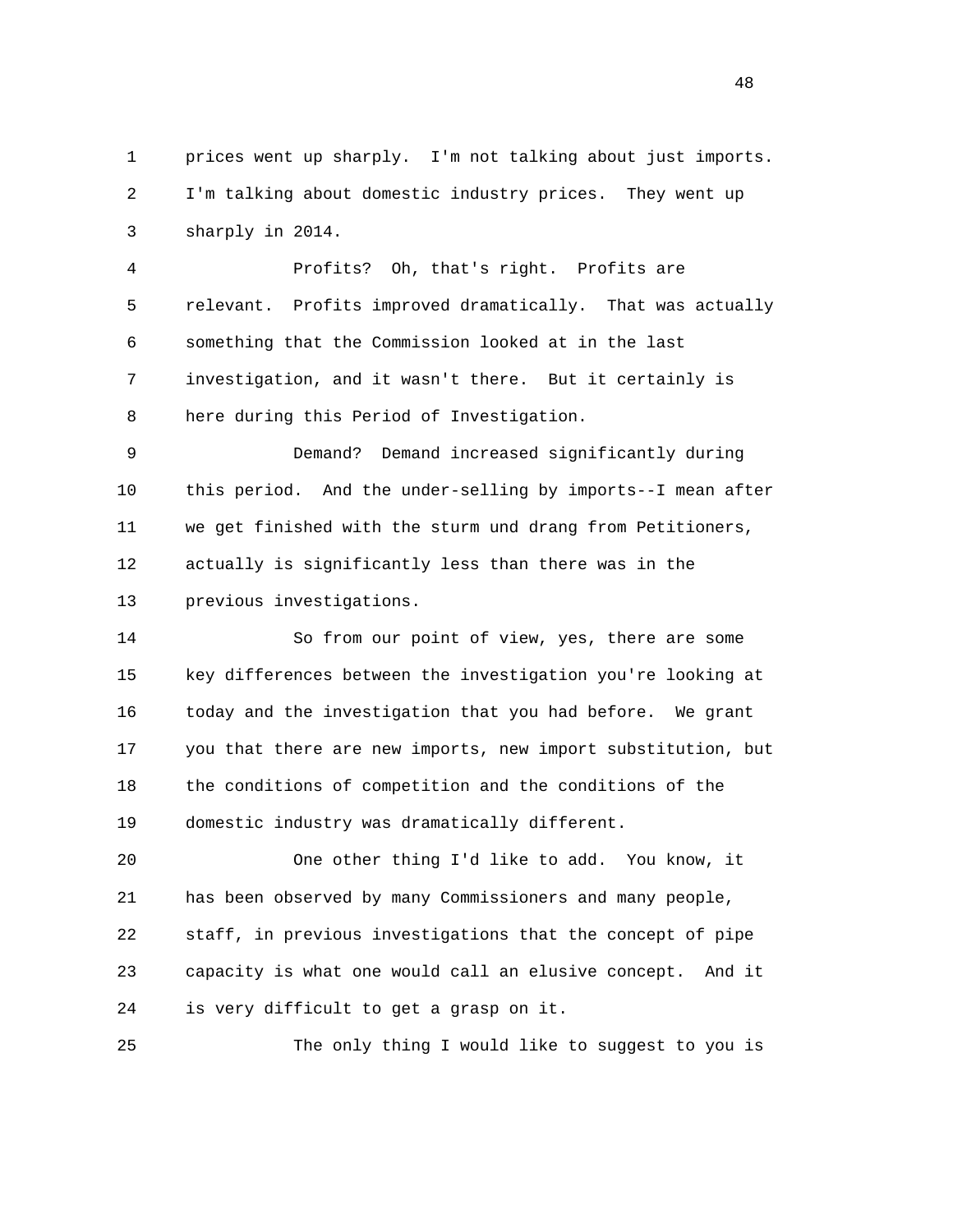1 that when people calculate capacity based on, I don't know, 2 24/7, 5 days a week, things like that, I mean there are many 3 ways to calculate capacity, but this Commission really ought 4 to ask when they look at the capacity as calculated by the 5 Petitioners. You ought to ask them how many times in the 6 past 5 years, or 10 years they've ever achieved anything 7 close to that.

 8 I mean, what exactly are we talking about? We 9 heard today that, well, you know, we run, you know, one 10 shift. Okay, well I mean are we really saying that this is 11 a steel mill where you've got furnaces that require 24/7, 7 12 days a week? No. These are pipe mills. These are pipe 13 mills that manufacture products using raw material 14 inventory, and they don't occupy anywhere near that time and 15 that capacity.

 16 So I mean I think that these tales of 17 under-utilized capacity in this industry is something that 18 the Commission at least, at least has a right to ask them in 19 terms of how they calculate that capacity. Because, I mean, 20 some of these numbers are fantastical.

21 Anyway. Julie?

 22 STATEMENT OF JULIE C. MENDOZA 23 MS. MENDOZA: Julie Mendoza. I would just like to 24 add that, you know, obviously in every pipe case, steel 25 case, there are certain factors that the Commission must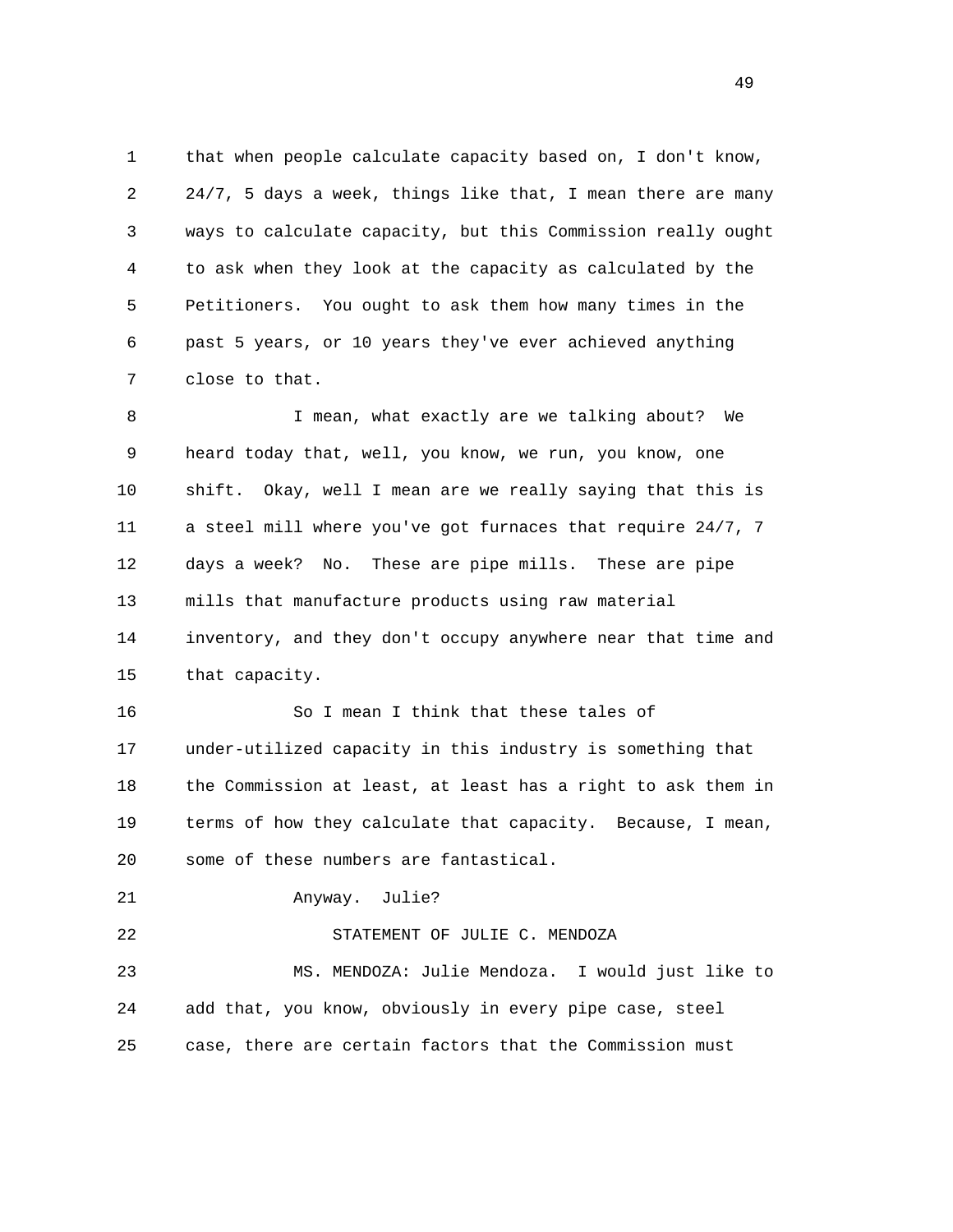1 consider. And to that extent of course there's an overlap. 2 I would agree with Don, however, that, you know, 3 it's very unique during this period that you saw such a big 4 increase in 2014 in terms of profits and prices and all 5 that. And then that you saw such a dramatic decline in 6 nickel prices from 2014 to 2015, and you'll see as we walk 7 through the exhibits.

 8 And I think the other thing our witnesses would 9 like to add is that--and they dealt with imports from 10 Taiwan, and Vietnam, and Thailand, and--I'm sorry, Thailand, 11 Malaysia, and Vietnam , is that the Indian imports frankly 12 are just a lot less competitive than those imports were. 13 They just face many more obstacles to the importation from 14 India. But I'm going to let them talk about that from their 15 personal experience.

 16 So we'd just like to walk through these, what 17 could be slides but in my hands are not, we've just handed 18 them out and we'll walk through them rather than put them up 19 on the board.

 20 So our first point is that rising nickel prices 21 have always allowed the U.S. industry to raise prices and 22 increase its profits. This chart is based on the China 23 case. So these values are all public. These are all taken 24 from the figures that were in the Commission's report on 25 China.

 $50<sub>50</sub>$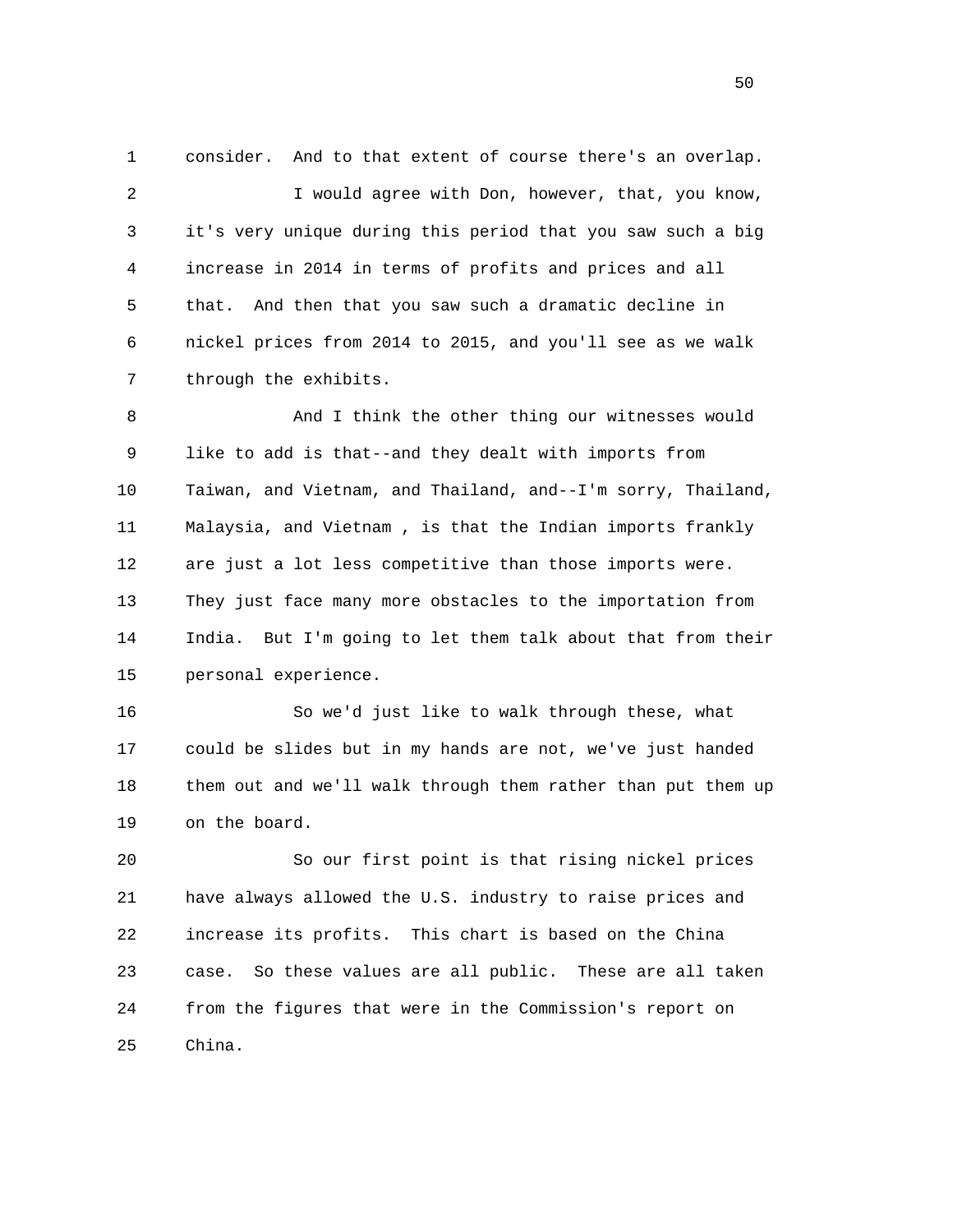2 peak in January to September of 2007 when in fact nickel 3 prices also saw their peak. 4 The next slide is taken from the Malaysia, 5 Thailand, and Vietnam case. In this case you have the 6 scenario of falling nickel prices over the Period of 7 Investigation. In 2011 the industry had a profit of 3.7 8 percent. It fell thereafter every year, 2012, 2013, until 9 2014. 10 Then the next--so the next slide summarizes 11 what's happened to nickel prices and what's happened profits 12 for this industry since 2012. 13 Obviously this is our POI, so the data is 14 confidential, so all we've done is showed trends. Nickel 15 prices fell in 2012 and the U.S. industry lost money. 16 Nickel prices fell in 2013 and the U.S. industry lost money. 17 Nickel prices increased in 2014 and the U.S. 18 industry was profitable. So it's no surprise when, once

1 And as you can see, the profits reached their

 19 again, nickel prices fell in the first half of 2015 and the 20 U.S. industry lost money. In fact, we'll see that that 21 decline was particularly dramatic.

 22 Slide 4 shows Nonsubject Imports are greatly 23 dwarfed--I'm sorry, Subject Imports are greatly dwarfed by 24 Nonsubject Imports. You can see the red line is Korean, 25 Taiwan. The blue line is India.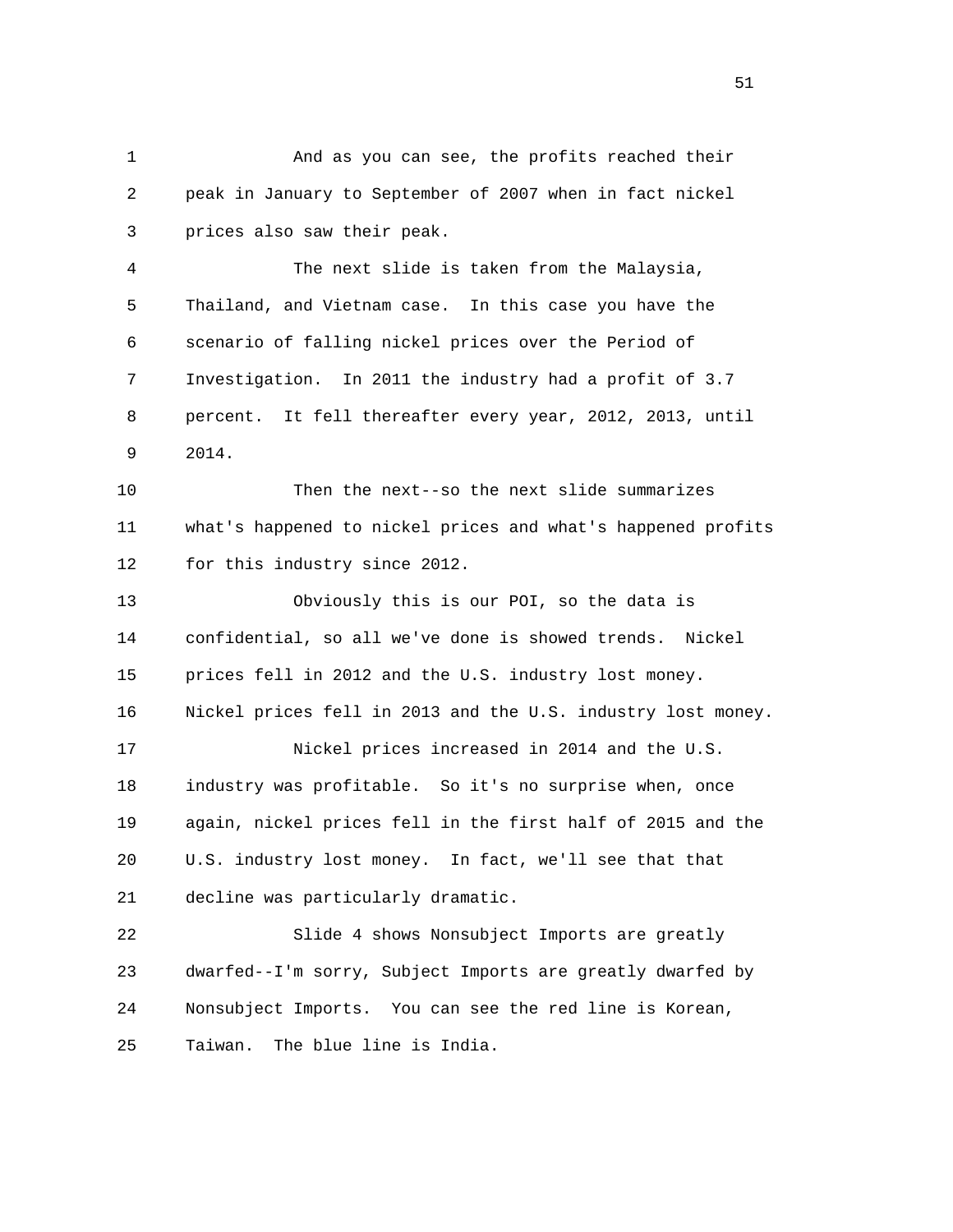1 We would just note that the Commission asked 2 about the difference in the scope between the Korean and 3 Taiwanese case and this case, specifically the exclusion of 4 778, and we would note that--our witnesses can talk about 5 it--but there's not a whole lot of difference between 778 6 and 312. It's basically the same product, except that the 7 778 goes through heat treatment.

8 So we have every reason to believe--and some 9 other processes--we have every reason to believe that the 10 imports from Taiwan and Korea certainly do include these 11 other products and are not subject to the case. And as you 12 know, Ta Chen is not subject to the order on Taiwan. So as 13 you can see, over the period those imports were much greater 14 than Subject Imports.

 15 The next slide shows what was happening to 16 Subject Imports during the part of 2015. I mean, our 17 position is that if you look at 2014 and you look at how 18 well the industry did in 2014, and that was the year when 19 imports increased, then the focus has to really be on 2015.

 20 So if you look at 2015, you can see that in fact 21 Subject Imports were declining, declining both absolutely 22 and as a percentage of Nonsubject Imports.

 23 The next slide concerns profits. And as you can 24 see here, obviously we've indexed operating margins because 25 they're confidential, but as you can clearly see here there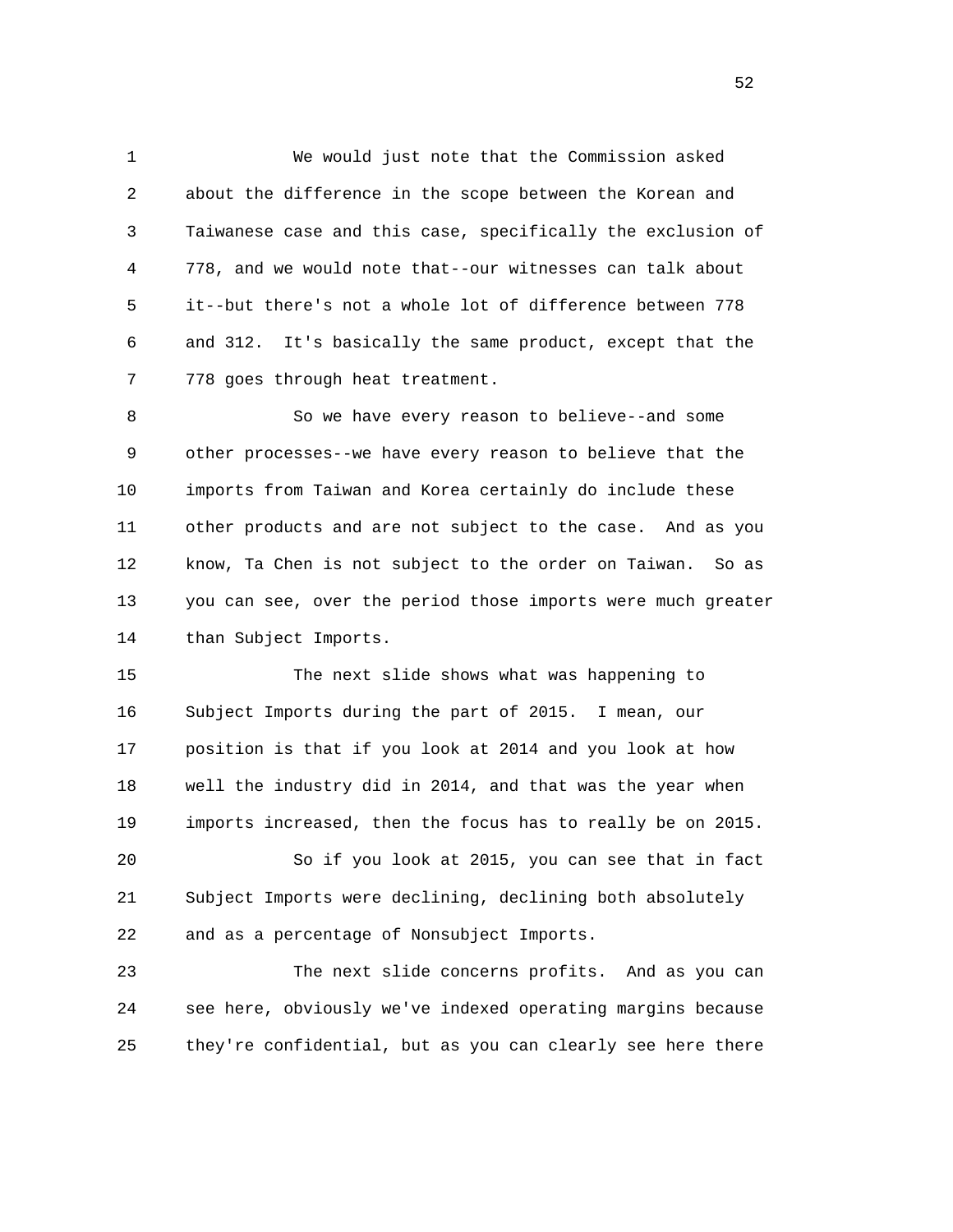1 is a very--there is virtually no correlation between imports 2 from India and domestic industry operating margins. You can 3 see that when imports were at their highest point, so were 4 industry operating margins.

 5 The next slide concerns price changes and shows 6 that those price changes using product categories 1 through 7 4, that those price changes are not correlated to Subject 8 Import volumes. Look, for example, the red line shows you 9 product pricing for Product 1. As you can see there, prices 10 went up in the third quarter of 2014, stabilized in the 11 second quarter of 2014, and stayed pretty much at the same 12 level in the first quarter of 2015.

 13 It wasn't until the second quarter of 2015 when 14 imports from India were declining that pricing began to 15 decline as well because demand fell and nickel prices 16 plummeted. Basically you see the same trend with pricing 17 Product 2. You don't see those--pricing between the fourth 18 quarter of 2014 and the first quarter of 2015, pretty flat. 19 Then it plummets in the second quarter of 2015, just as 20 nickel prices did.

 21 The same for Product 3. In fact, you can see, 22 although there's a brief dip that you didn't see in the 23 other products in the fourth quarter of 2014, it is clear 24 that the big decline is in the second quarter of 2015. 25 And again, this is all based on index data. So--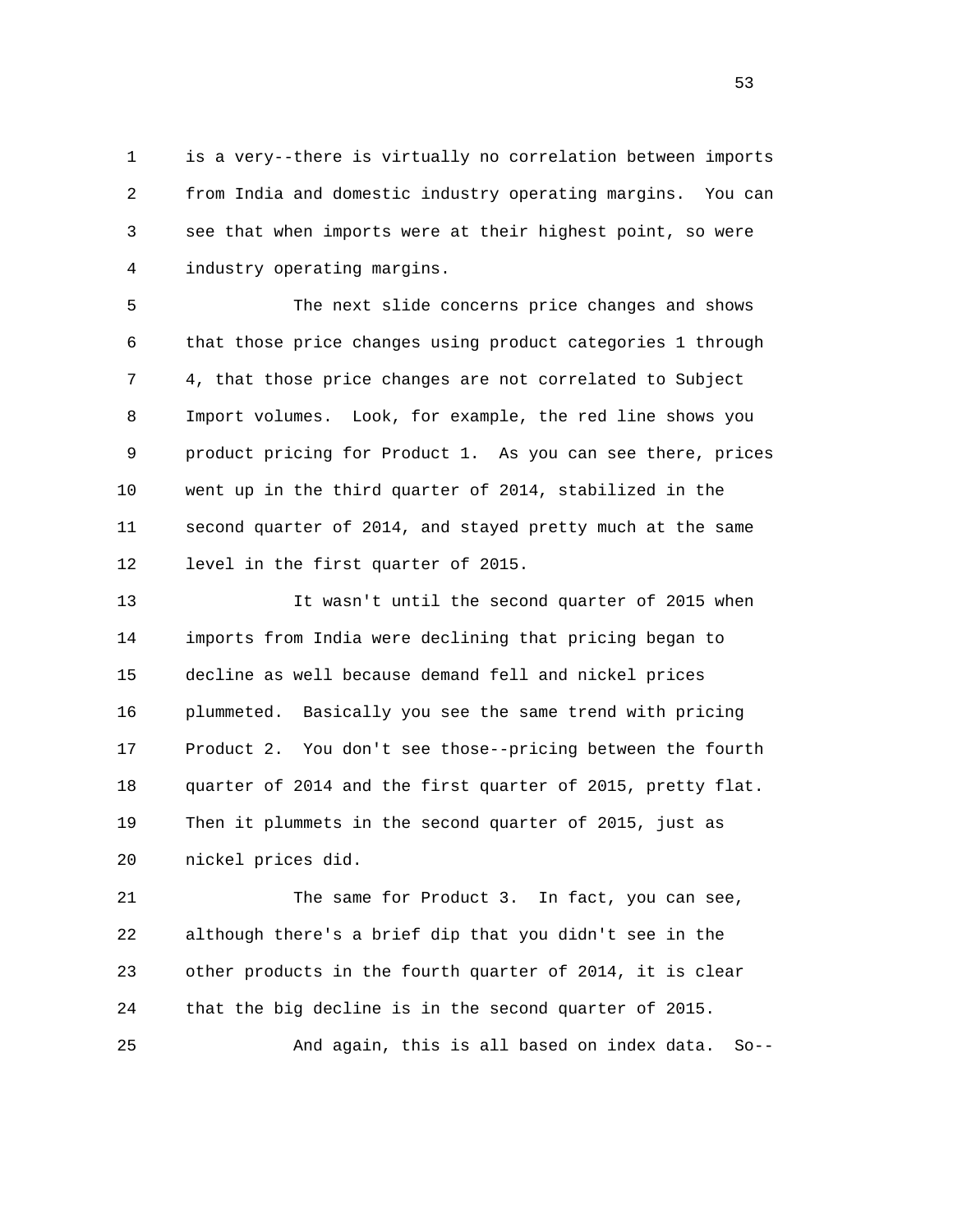1 and then for Product 4, it's exactly the same trend 2 (indicating). Okay, so the last correlation chart is price 3 changes are correlated to nickel prices, which was kind of 4 where we started.

 5 And you can see in this chart exactly what we're 6 talking about here. You see U.S. prices increasing in the 7 first half of 2014. Nickel prices increasing in the first 8 half of 2014.

 9 The following slides confirm--or show what 10 happened on a monthly basis in 2015 to imports, or average 11 unit value of imports from India versus Korea and Taiwan. 12 As you can see in the yellow shaded area, after March Korean 13 and Indian--Korean prices dropped below Indian prices. And 14 after April, Taiwanese prices drop below Indian prices.

 15 So this is the period, you'll recall, when prices 16 were dropping there most dramatically over the period. And 17 yet, average unit values for India are higher than either of 18 the two Nonsubject countries.

 19 The next slide--I'm sorry, am I moving too 20 quickly? Do you want me to wait? No? Okay. The next 21 slide is U.S. imports for consumption on a monthly basis 22 again, January. And we included August because August data 23 is available. Obviously our period ends at June, 24 conveniently, but as you can see the data is available, 25 actually, through August. So for purposes of threat, we've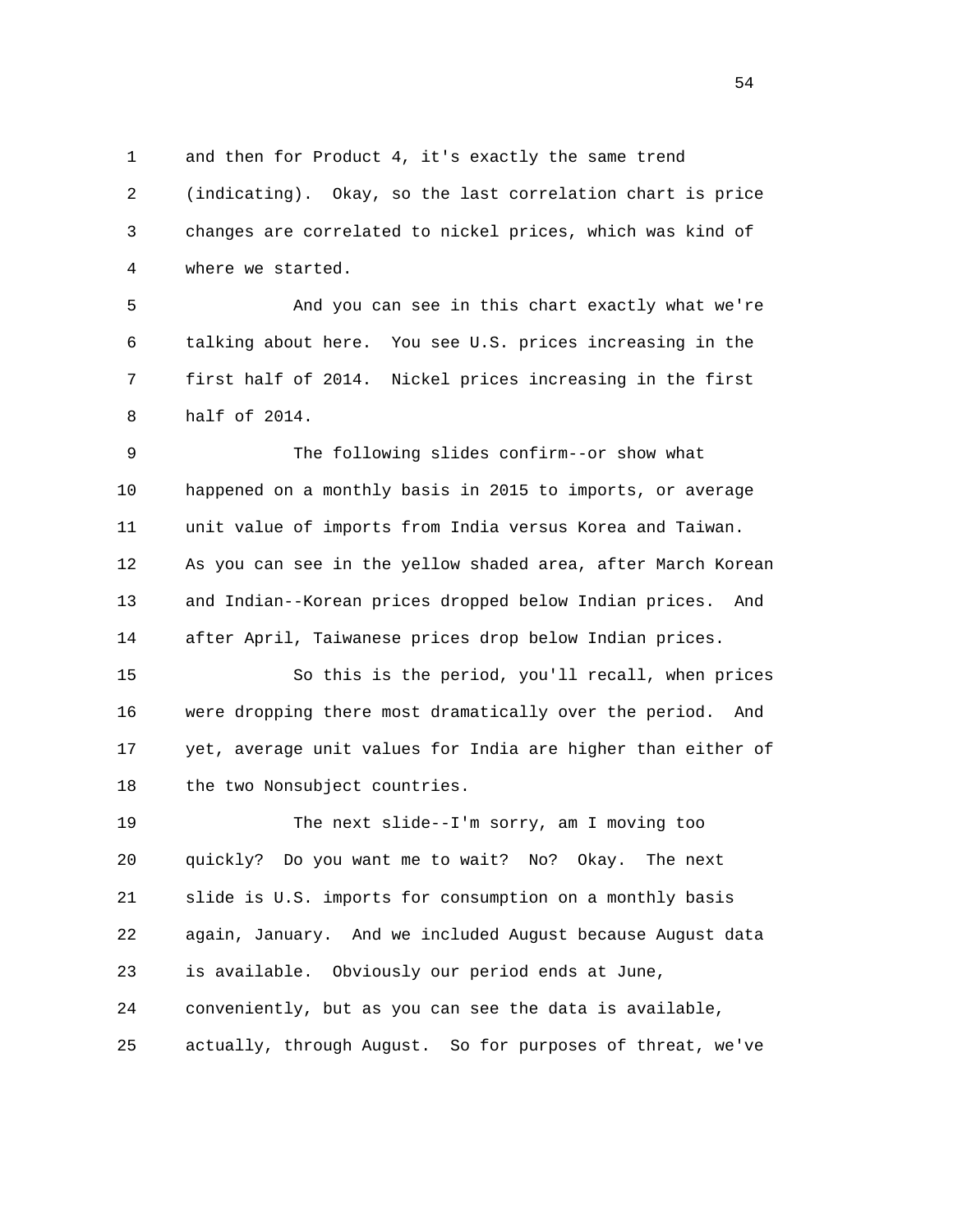1 shown it all the way through August.

| 2  | And there again, you can see what happened.                 |
|----|-------------------------------------------------------------|
| 3  | Indian Imports begin to fall, and fall pretty dramatically  |
| 4  | in May, June, July, and in August they're at 379 tons       |
| 5  | compared to where they began at 1,559 tons.                 |
| 6  | Compare that to Taiwan. Taiwan actually ends the            |
| 7  | period at 1,928 tons in August, compared to 1,200 tons in   |
| 8  | January. And remember, it's the second quarter of 2015 when |
| 9  | you start to see those price declines.                      |
| 10 | The next slide is just for purposes of putting in           |
| 11 | all of the data. The last slide shows you--and again this   |
| 12 | was something else that we were emphasizing about the       |
| 13 | dramatic difference between the case involving Thailand,    |
| 14 | Malaysia, and Vietnam in this case. And that is, this is    |
| 15 | the London Metal Exchange prices from September of 2014 to  |
| 16 | September of 2015.                                          |
| 17 | Oh, you don't have this? I'm sorry. Okay.                   |
| 18 | (Off-microphone comment.)                                   |
| 19 | MS. MENDOZA: Sorry about that.                              |
| 20 | MR. McCLURE: It was actually a test to make sure            |
| 21 | we were paying attention.                                   |
| 22 | (Laughter.)                                                 |
| 23 | MR. McCLURE: I would point out, it is a nice                |
| 24 | Kansas City Royals shade of blue.                           |
| 25 | MS. MENDOZA: We did that deliberately.<br>Who are           |
|    |                                                             |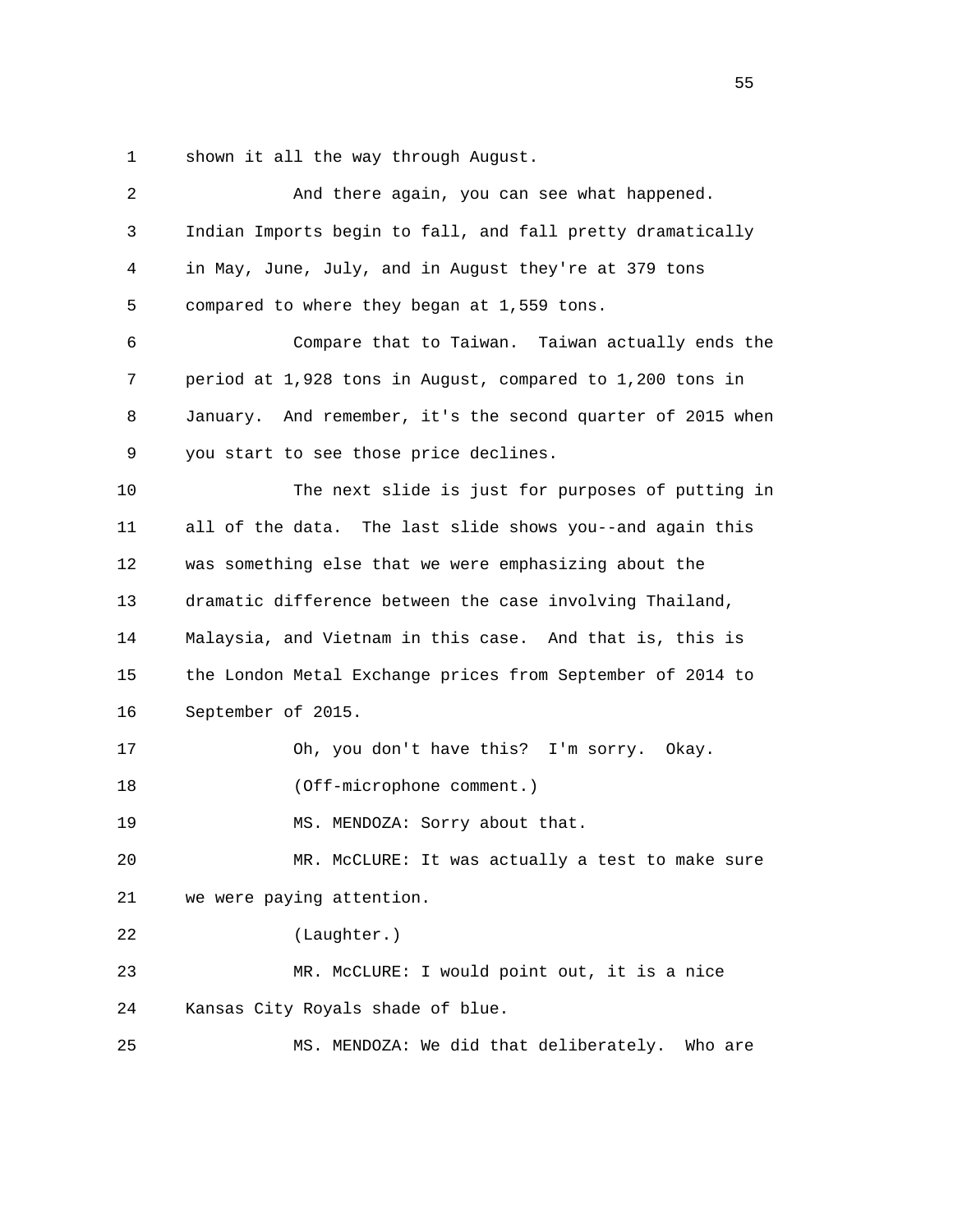1 the Kansas City Royals, again?

 2 (Laughter.) 3 MR. McCLURE: Soon to be the American League 4 Champions. 5 MS. MENDOZA: Okay, so the last slide concerns 6 the price of nickel beginning in September of 2014 and 7 ending in September of 2015. 8 When I showed this slide this morning to our 9 witnesses, Chad told me, you don't need to show this to me. 10 I've got this cemented into my brain. I know exactly what

 12 So basically what this shows I think is that 13 there was a very profound difference during this Period of 14 Investigation from that of the previous case, even though 15 the factors that were considered obviously are common 16 factors and all were at work in both cases.

11 happened because I can never forget it, right?

20 STATEMENT OF ALAN LIPP

 17 Now I'll turn it over to Mr. Lipp to explain a 18 little bit about his business and his perspective on the 19 market.

 21 MR. LIPP: Good morning. I am Alan Lipp, and I 22 serve as the Chief Operating Officer of Merit Brass Company. 23 I have been with the company for more than 30 years. 24 Merit is located in Cleveland, Ohio, with 25 branches in Sparks, Nevada, Dallas, Texas, and Birmingham,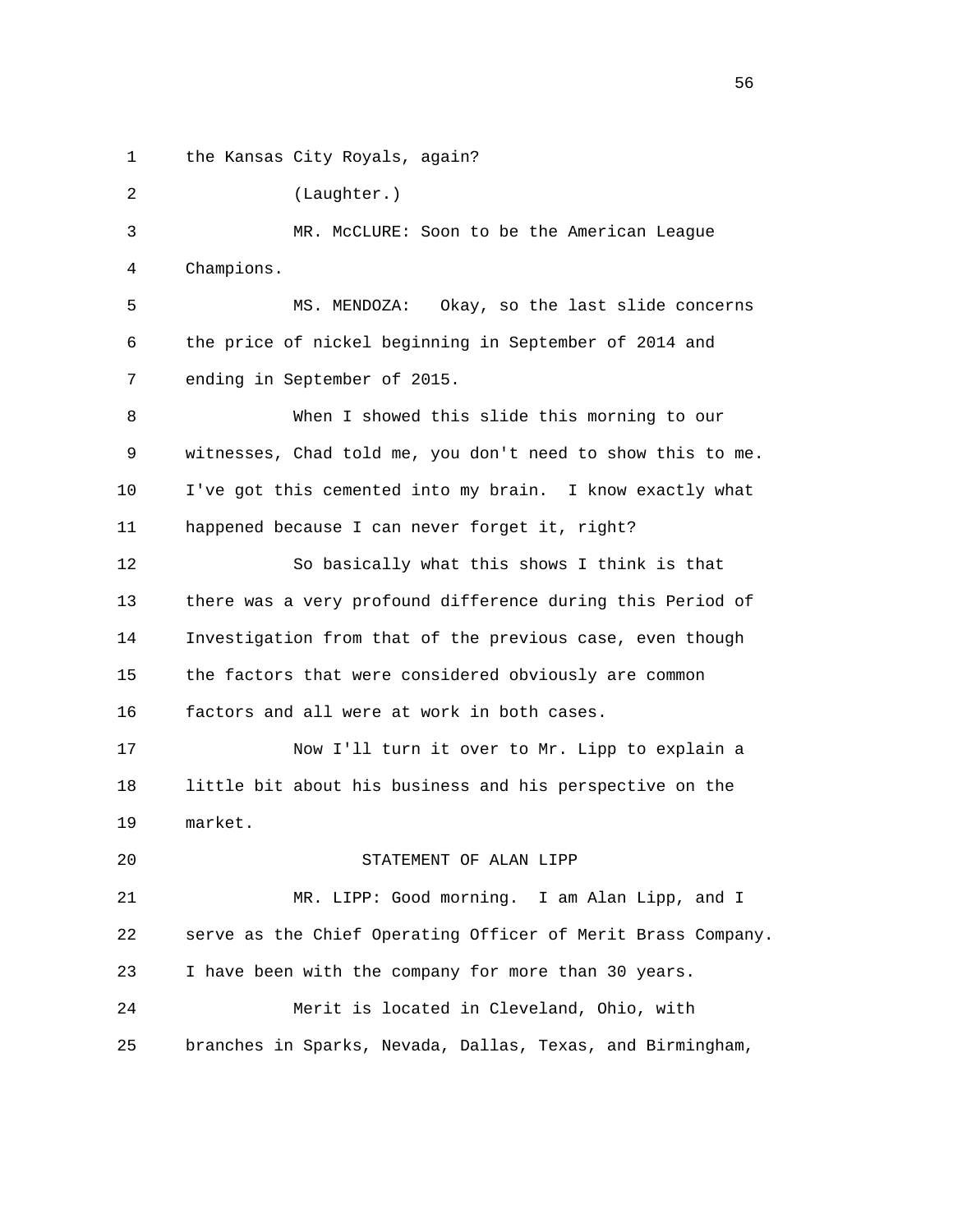1 Alabama. Merit Bass was founded by my grandfather in 1937 2 as Perfection Nipple Company.

 3 Merit Brass has manufactured in the U.S. 4 high-quality brass and chrome-plated brass pipe nipples for 5 much of our existence. In 1980, we began manufacturing 6 stainless steel pipe nipples.

 7 Merit Brass employs over 200 people. Merit is 8 also a master distributor of stainless steel pipe. In this 9 capacity, Merit Brass serves wholesale distributors of 10 stainless pipe for the plumbing, heating, cooling, and 11 piping markets.

 12 MR. LIPP: As a master distributor, we stock a 13 complete line of stainless pipe in a wide variety of sizes, 14 as well as fittings, flanges and valves. Merit Brass both 15 imports stainless pipe and purchases stainless pipe from 16 domestic producers. Merritt is somewhat unique in the 17 business because we are not only, we not only master 18 distribute stainless pipe, but we are a U.S. manufacturer 19 and a master distributor of nipples from stainless pipe.

 20 The market for welded stainless steel pipe has 21 grown significantly over the last twenty years. Domestic 22 supply has not kept up with demand. As a result, imports 23 are needed in this market, and if you look at the data over 24 time, imports have always played a consistent and important 25 role in this market.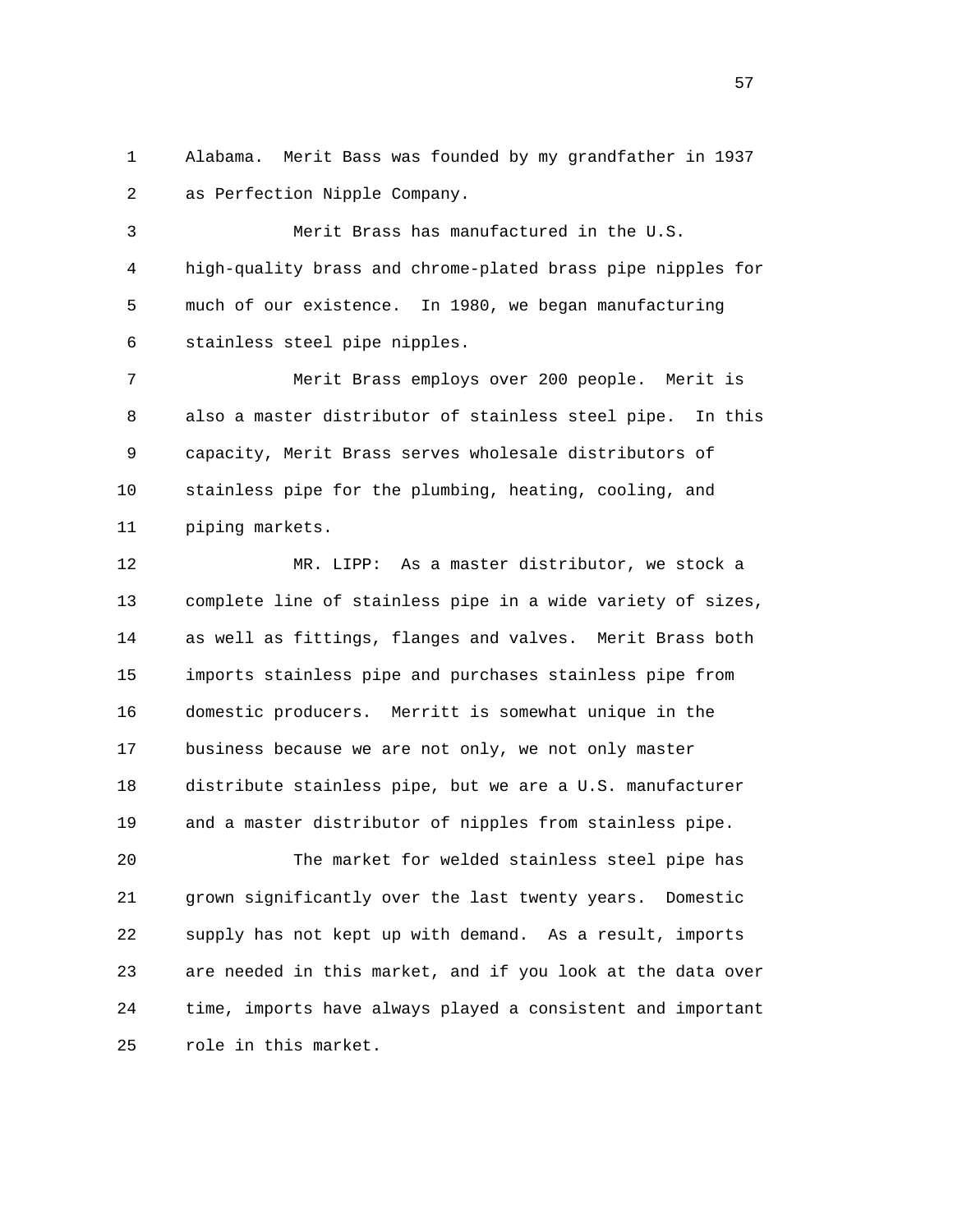1 Our imports are primarily concentrated in the 2-inch 2 and under segment. In general the market is divided between 3 master distributors that import and sell a full line of stainless 4 steel pipe and related piping products, including butt weld 5 fittings, threaded pipe fittings, nipples, flanges and 6 valves to wholesalers and domestic producers of stainless 7 pipe that sell to the wholesale market, as well and often 8 through, dedicated distributors who handle only domestic 9 product.

 10 We purchase stainless steel pipe from U.S. 11 producers, but they are not our primary source. We rarely 12 compete for the same customers with U.S. producers because 13 they tend to supply bigger distributors while we tend to 14 supply smaller and midsize distributors.

 15 There is an import segment of the market and our 16 major competitors are Ta Chen and other master distributors 17 such as Allied Fittings and others who deal primarily in 18 imported pipe.

 19 We occasionally need domestic pipe to fill orders 20 that require domestic only, but we don't focus on that 21 segment of the market. And purchasers in this market do not 22 generally look to Merit to fill their needs.

 23 The market segments that insist on domestic only 24 do so, either out of concerns about quality or for political 25 reasons in the case of projects that are funded with public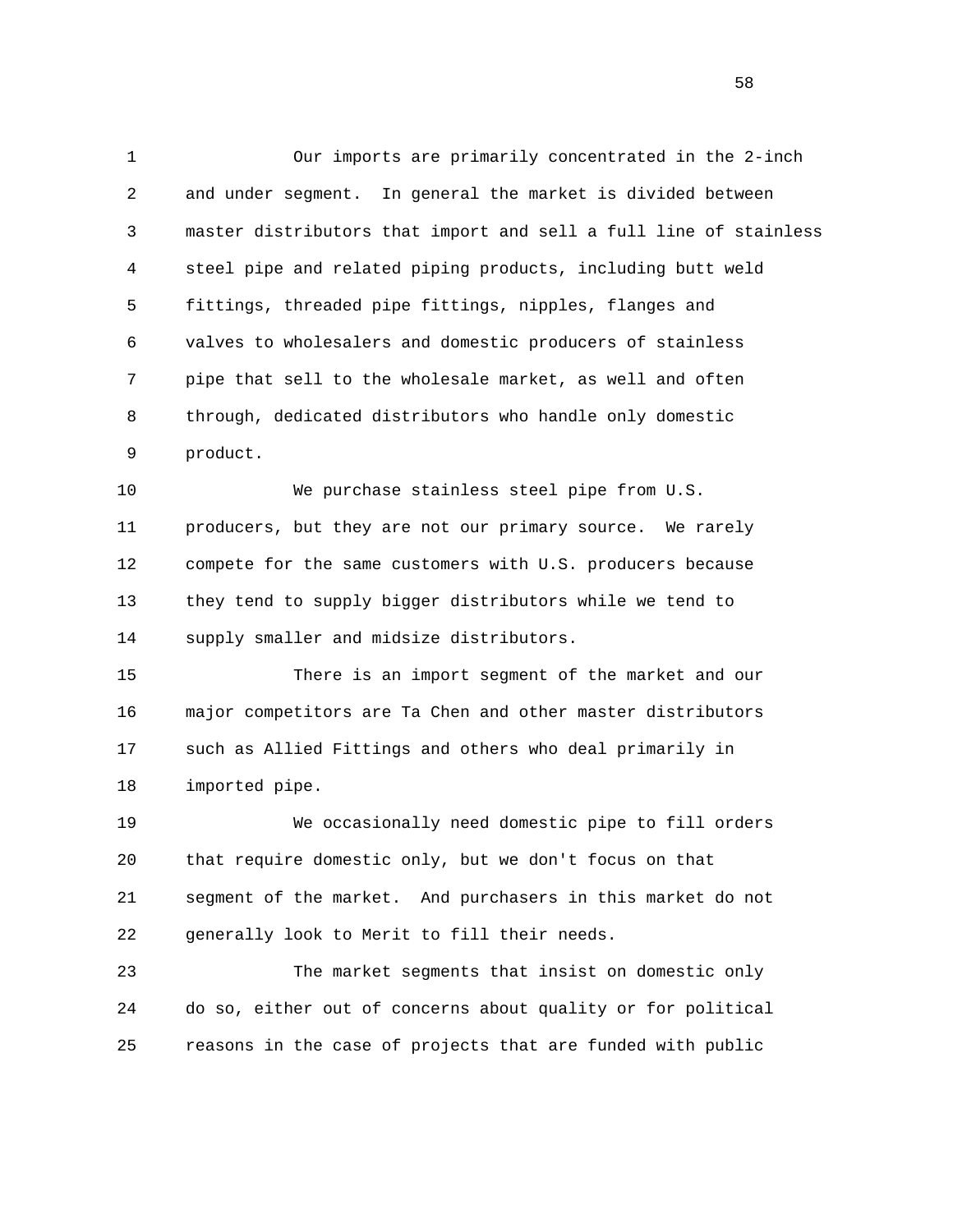1 funds, or that rely on unionized labor.

 2 Again, purchasers in those markets look primarily 3 to domestic producers and their dedicated distributors for 4 supply. Merit Brass only recently began importing welded 5 stainless pipe from India. 6 Until 2013, we filled our import needs with 7 imports from Thailand, Malaysia and Vietnam. We all but 8 stopped importing from those countries as a result of the 9 trade actions. We then turned to India. 10 Our experience with India was significantly 11 different from our experience with Thailand, Vietnam and 12 Malaysia. In the case of India, orders were consistently 13 delayed with the result that we had to hedge against 14 missed deliveries. 15 Misdeliveries is a widespread problem in India. 16 Whatever the reason, it also means that we need to accept 17 greater amounts of inventory. There have also been quality 18 control issues. We need imports from India in order to 19 service our business. The quality we now receive from India 20 is adequate, but there is no question that delays and 21 logistics are a huge issue in importing from India. 22 We need to factor significant delays into our 23 purchasing in order to ensure that we have adequate supply 24 available. Even with these delays, however, we purchase 25 from India because we need supply.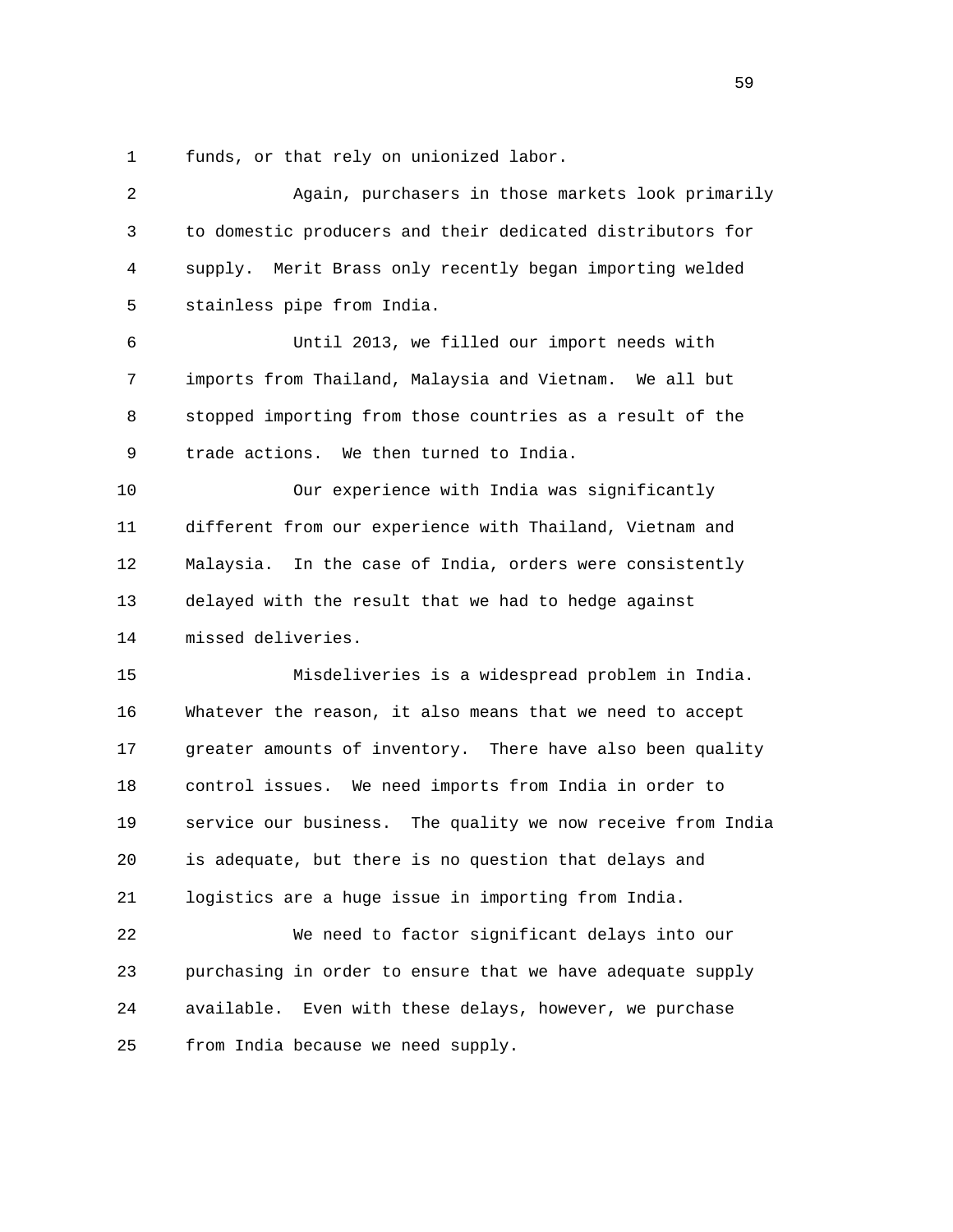1 The effects of these delayed shipments can be 2 seen in the import data. Many of the shipments that entered 3 in January through May of 2015 were actually ordered in the 4 first half of 2014, or even at the end of 2013, when the 5 market was strong.

 6 With respect to prices, the primary driver of 7 price is nickel and in the case of 316, also molybdenum. 8 Because of the decline in nickel and moly over most 9 of the previous twelve months, prices for welded stainless 10 pipe have also declined. Nickel price has recently appeared 11 to bottom out, and there have been some signs their prices 12 are on their way to recovery.

 13 Nickel prices impact both U.S. and imported 14 stainless pipe. But as importers, we are much more at risk 15 than domestic producers when prices drop. Domestic 16 producers of stainless pipe are impacted by the drop in 17 nickel because their customers demand a reduction in the 18 price of stainless pipe through a reduction of surcharges. 19 But as importers of stainless pipe with a lead 20 time typically in excess of six months, we face significant 21 risks of our negotiated prices being far above the market

 22 prices, when the shipment even arrives. Conversely, when 23 nickel prices are rising, surcharges increase as well. Life 24 is good when those prices are increasing, not so much when 25 they fall. Thank you.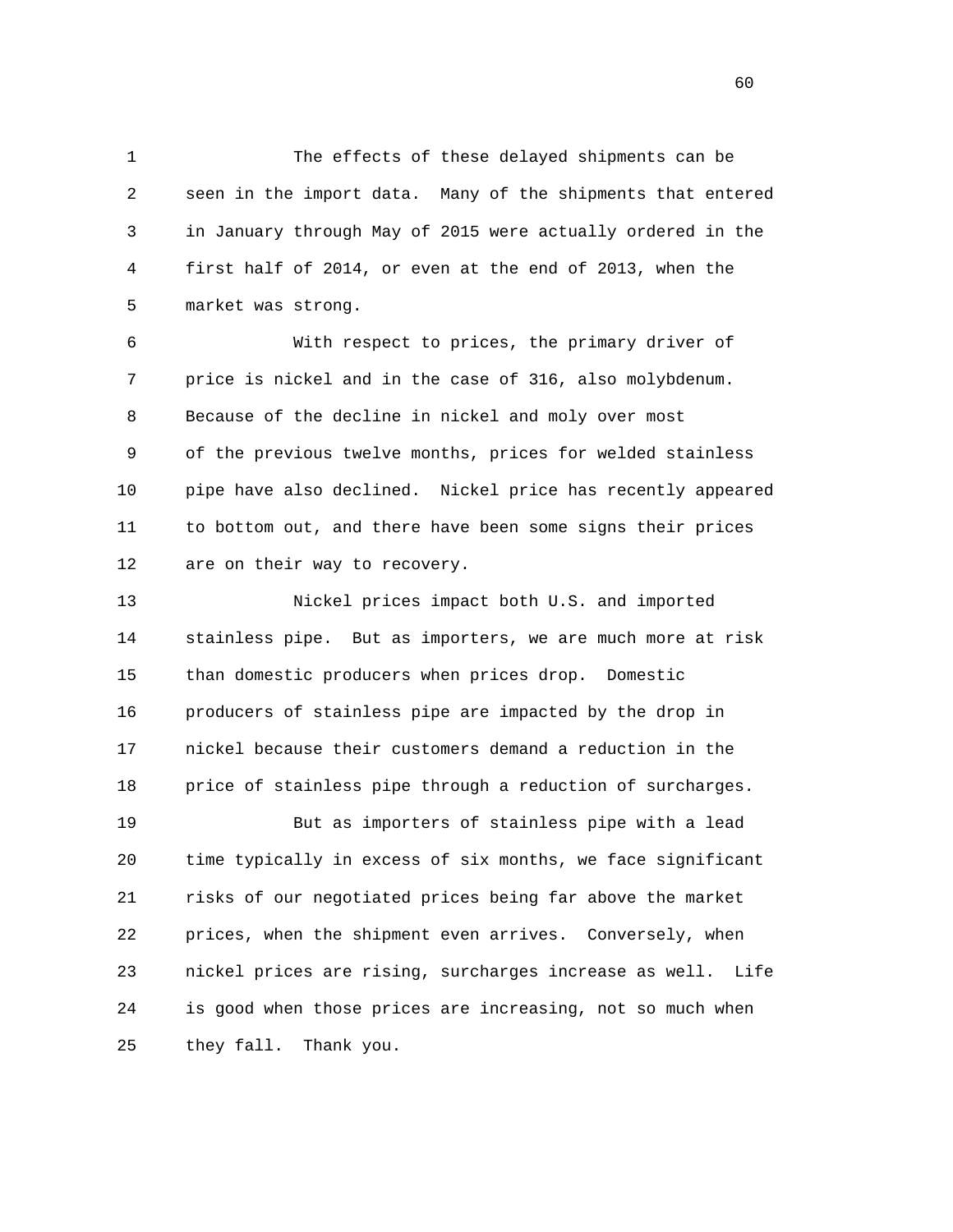## 1 STATEMENT OF CHAD ROBINSON

 2 MR. ROBINSON: Good afternoon. My name is Chad 3 Robinson and I'm the head of Global Procurement for Warren 4 Alloy and Allied Group.

 5 Warren Alloy is a master distributor of stainless 6 steel and alloy pipe, butt weld fittings, forged fittings, 7 flanges and valves. We serve distributors of stainless pipe 8 for the oil, gas, power, petrochemical and marine markets. 9 As a master distributor, we stock a complete line of 10 stainless pipe and a wide variety of sizes, as well as 11 fittings, flanges and valves.

 12 We design our inventory so that the valves, 13 fittings and flanges match up to the pipe that we sell. 14 This involves quite a bit of machining and other 15 modifications to be made to the valves, fittings and flanges 16 that go with that pipe. So when they buy from us, they are 17 not only buying pipe for pipe, but rather they're buying a 18 package deal of pipe, flanges, and valves and fittings, so 19 we provide a one-stop just-in-time shopping for our 20 customers of all the stainless products they may need for a 21 particular project.

 22 Our pricing often reflects this package deal. It 23 may not be directly comparable to a producer or distributor 24 that sells only pipe. Moreover, this is a service that is 25 not available from the domestic pipe and tube manufacturers,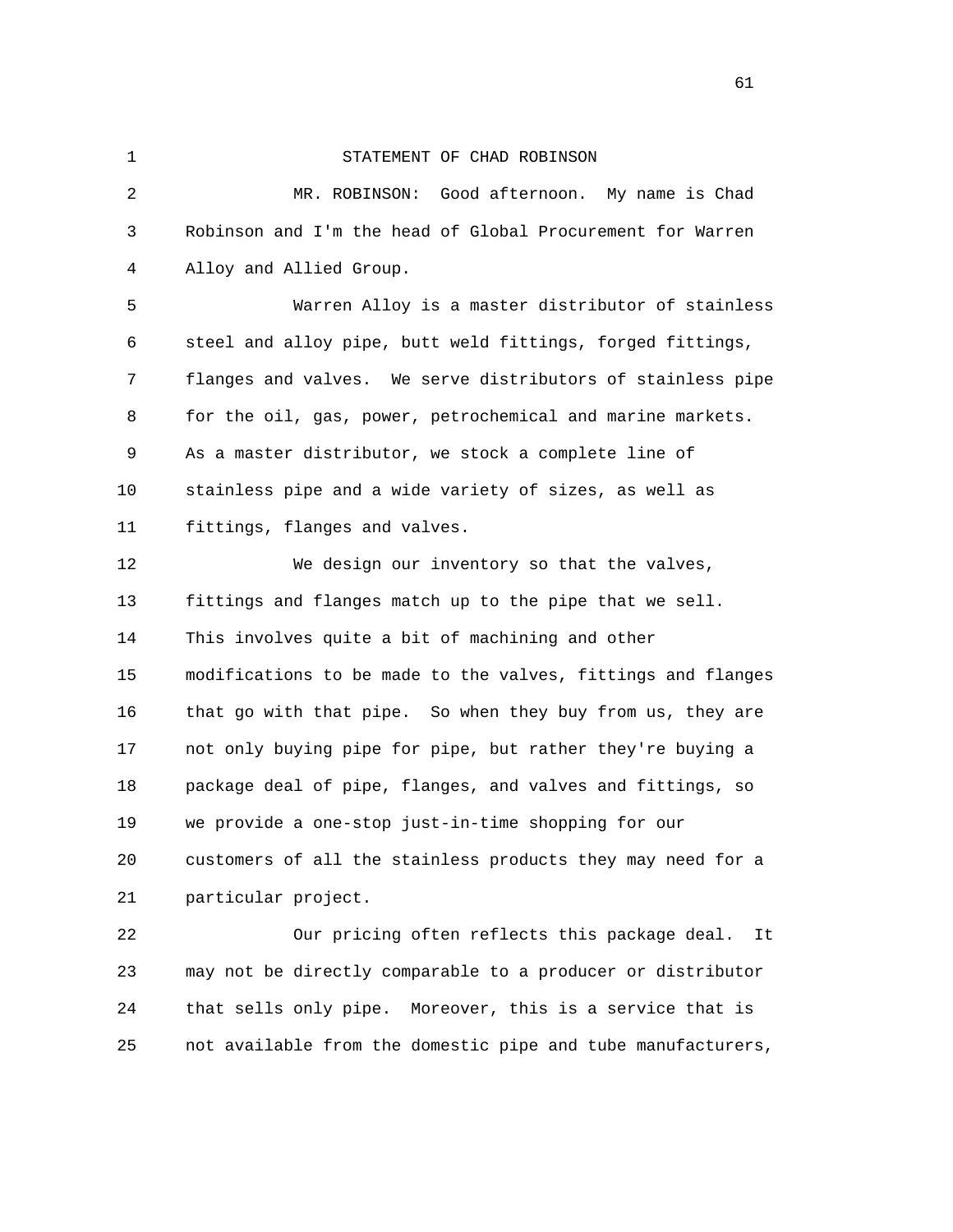1 so this helps us to set ourselves apart and make us more 2 competitive.

 3 Our customers tell us that that they think this 4 is a very important component of why they buy from us. I 5 would like to talk to you today about the U.S. market for 6 welded stainless pressure pipe.

 7 It is significant that imports have been a 8 consistent presence in the U.S. for many years. While 9 petitioners have brought case after case against every new 10 source of supply over the last fifteen years or more, you 11 have to ask yourself why imports have been such a constant 12 part of the U.S. market.

 13 The reason is that the domestic industry cannot 14 supply the entire U.S. market for stainless steel pipe, and 15 appears to have very little interest in doing so. Domestic 16 producers, such as Outokumpu spent almost ten million 17 dollars to install a six thousand ton press to do very large 18 diameter pipes for the project business. Bristol announced 19 that it will spend five million dollars for a similar press 20 for the same large diameter production.

 21 These producers have chosen to focus their 22 investments and their competitive efforts in the large 23 diameter segment of the welded stainless steel pipe market 24 over 14 , which is associated with these large projects. 25 This large diameter pipe is made on different equipment and,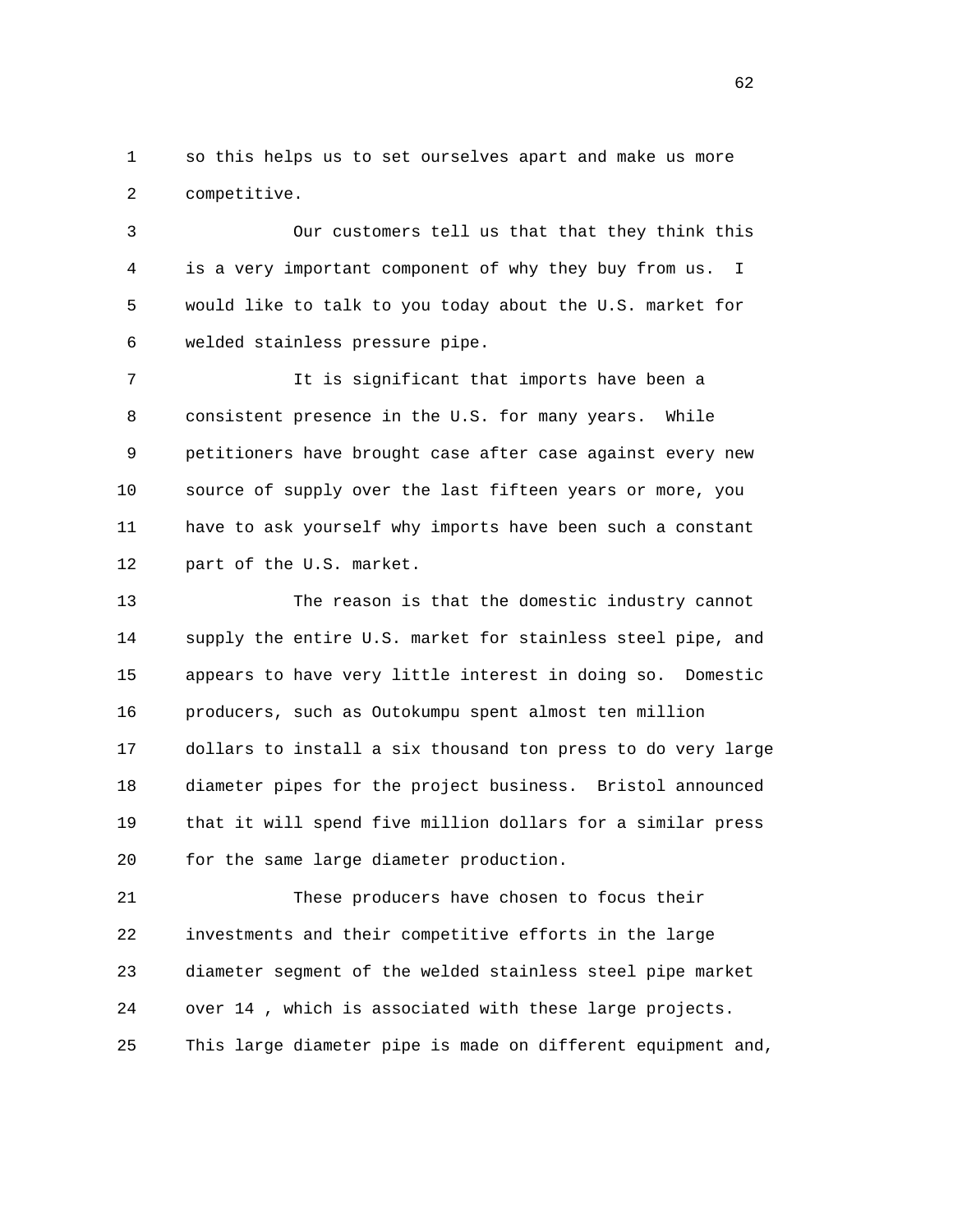1 in many cases, features specialized welds.

| 2  | Over the past six years, Bristol and Outokumpu                |
|----|---------------------------------------------------------------|
| 3  | have not expanded or upgraded their facilities for small      |
| 4  | diameter pipe. While imports of stainless pipe have been a    |
| 5  | long term factor in this industry, the source of those        |
| 6  | imports has changed over time with Taiwan and Korea being a   |
| 7  | consistent presence in the U.S. market.                       |
| 8  | Until 2014, imports from India were not a                     |
| 9  | significant presence in the U.S. market; however, the orders  |
| 10 | on Malaysia, Thailand and Vietnam that went into effect in    |
| 11 | 2013 significantly reduced the supply of imports to the U.S.  |
| 12 | With demand increasing in 2014, demand for imports<br>market. |
| 13 | was also strong. The import volumes increased in 2014, not    |
| 14 | only from India, but also from Korea and Taiwan.              |
| 15 | As I will discuss in a moment, there are                      |
| 16 | significant disadvantages to importing from India. However,   |
| 17 | we've purchased from India because we would not be able to    |
| 18 | fulfill our needs otherwise.                                  |
| 19 | We have purchased from domestic producers in the              |
| 20 | past, but we have frequently encountered problems with this   |
| 21 | supply. For example, after years of doing business            |
| 22 | together, Felker notified us in February of this year that    |
| 23 | they would no longer sell to us.                              |
| 24 | For other U.S. producers, the reality is, they're             |
| 25 | very reluctant to supply us because they do not accept our    |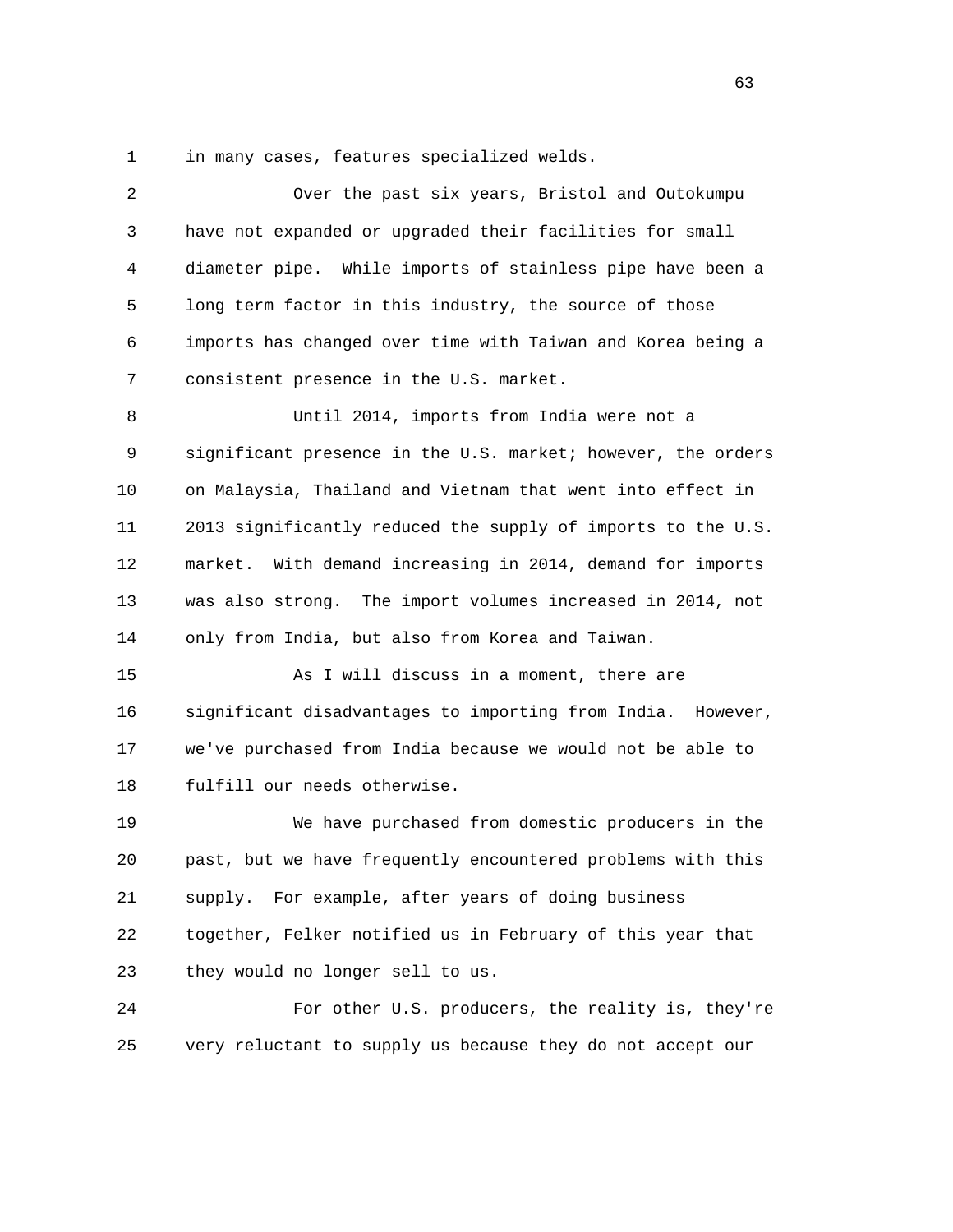1 role in the market as a master distributor. We purchased 2 10-inch and larger stainless pipe from domestic producers for 3 years because those were the sizes they offered to us.

 4 However, in 2013 and 2014, the domestic producers 5 increasingly were stocking the same items we carried in our 6 inventory and offering to sell them to our customers at the 7 same prices that they quoted us. In other words, they 8 viewed us as competitors and tried to cut us out of the 9 distribution chain.

 10 We determined several years ago that the business 11 model of selling the exact producer products was not 12 sustainable anymore, since they were going directly to the 13 customers and bypassing us as a master distributor. There 14 was no way to distinguish ourselves with the customers if we 15 both handled the same producer products.

 16 Then we started to look at supplying alternative 17 to sustain our business as master distributor. We have 18 expanded our business to include a larger range of products 19 because of customer demands. However, stainless pipe from 20 India, in many ways, is not competitive with the domestic 21 producers or with imports from suppliers such as Taiwan and 22 Korea.

 23 Indian suppliers do not offer the same breadth of 24 products in terms of special alloys, diameter range and 25 custom wall thickness that the U.S. producers offer. In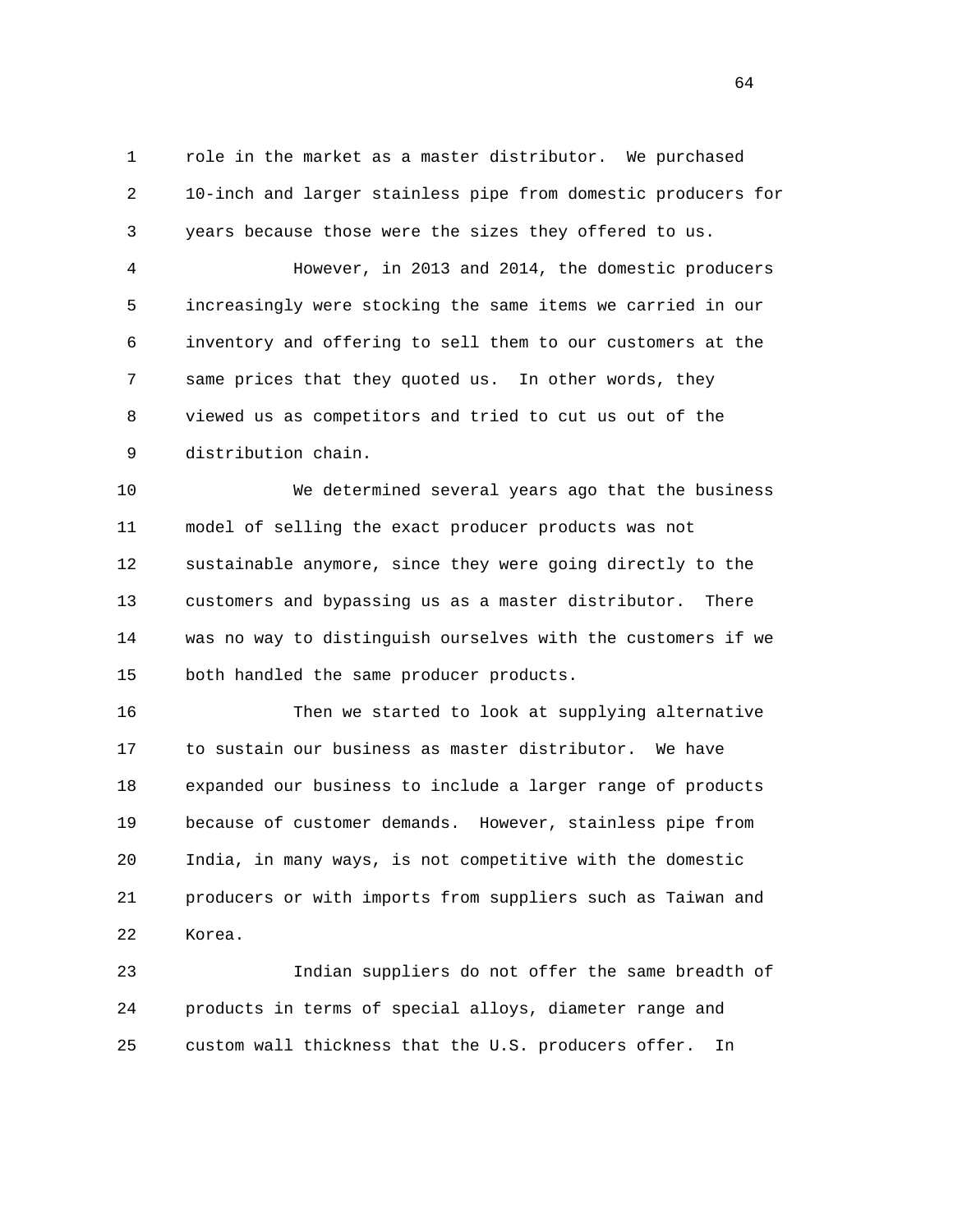1 addition, reliability and consistency of supply are big 2 issues. Our suppliers have struggled to supply the volumes 3 we need and there have been extensive delays in deliveries.

 4 During the period of investigation, the time from 5 order to delivery has been nine to ten months, with some 6 deliveries delayed even longer. Deliveries have been so 7 sporadic that we have had to turn down orders and only sell 8 to our top tier customers.

 9 This delay in shipments was bad throughout 2014 10 and into 2015. The majority of the shipments in 2015 were 11 orders placed in the first half of 2014 or even 2013. We 12 began reducing our orders in the last quarter of 2014 and 13 continue that trend through 2015.

 14 While the pipe we have obtained from India is of 15 good quality, because of India's lack of track record in 16 this market, not all customers will accept it. We have 17 three fulltime employees on site at our suppliers in India 18 to inspect 100% of our shipments to ensure that it meets our 19 requirements.

 20 Even then, there remains a perception in the 21 market that Indian pipe is not always the best quality and 22 that affects its competitiveness. Indian pipe is not on 23 most approved manufacturers lists, so companies that use 24 AMLs generally will not buy Indian pipe.

25 Some market segments insist on domestic only,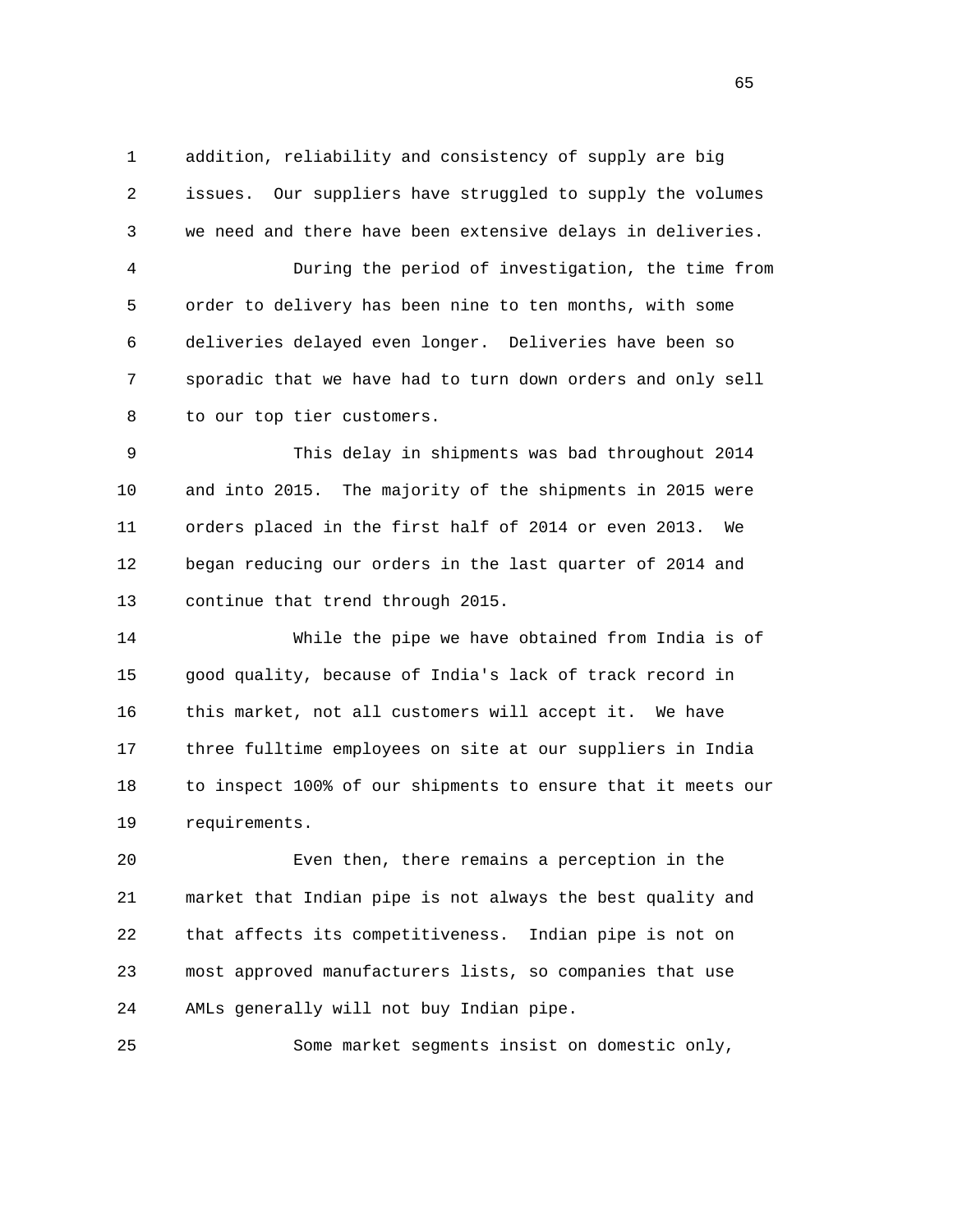1 either out of concerns about quality or for political 2 reasons in the case of projects that are funded with public 3 funds or rely on unionized labor. Even some customers who 4 will purchase imports prefer imports from Korea and Taiwan, 5 because of their more established record for quality.

 6 We have limited opportunities to offer those 7 products as the Korean suppliers and Ta Chen have their own 8 distribution network in the U.S. The primary driver of 9 price in this market is raw material costs. Particularly 10 the price of nickel and molybdenum, both of which have been 11 highly volatile during the period of investigation.

 12 In 2015, prices for these raw materials have 13 declined, with the result that market prices have also 14 declined. In fact, today, nickel and moly are 15 inflation-adjusted lows. Fluctuations in prices of nickel 16 and moly are not something that the U.S. producers can 17 control and as a consequence, they have little control over 18 their pricing, since their customers are well aware of the 19 prices of these commodities.

 20 When the price of these commodities increases, 21 then the U.S. producers are able to push through large 22 surcharges that result in higher prices and greater profits, 23 but when the nickel prices drop, the market demands almost 24 instant declines in surcharges.

25 In some ways the industry has made itself more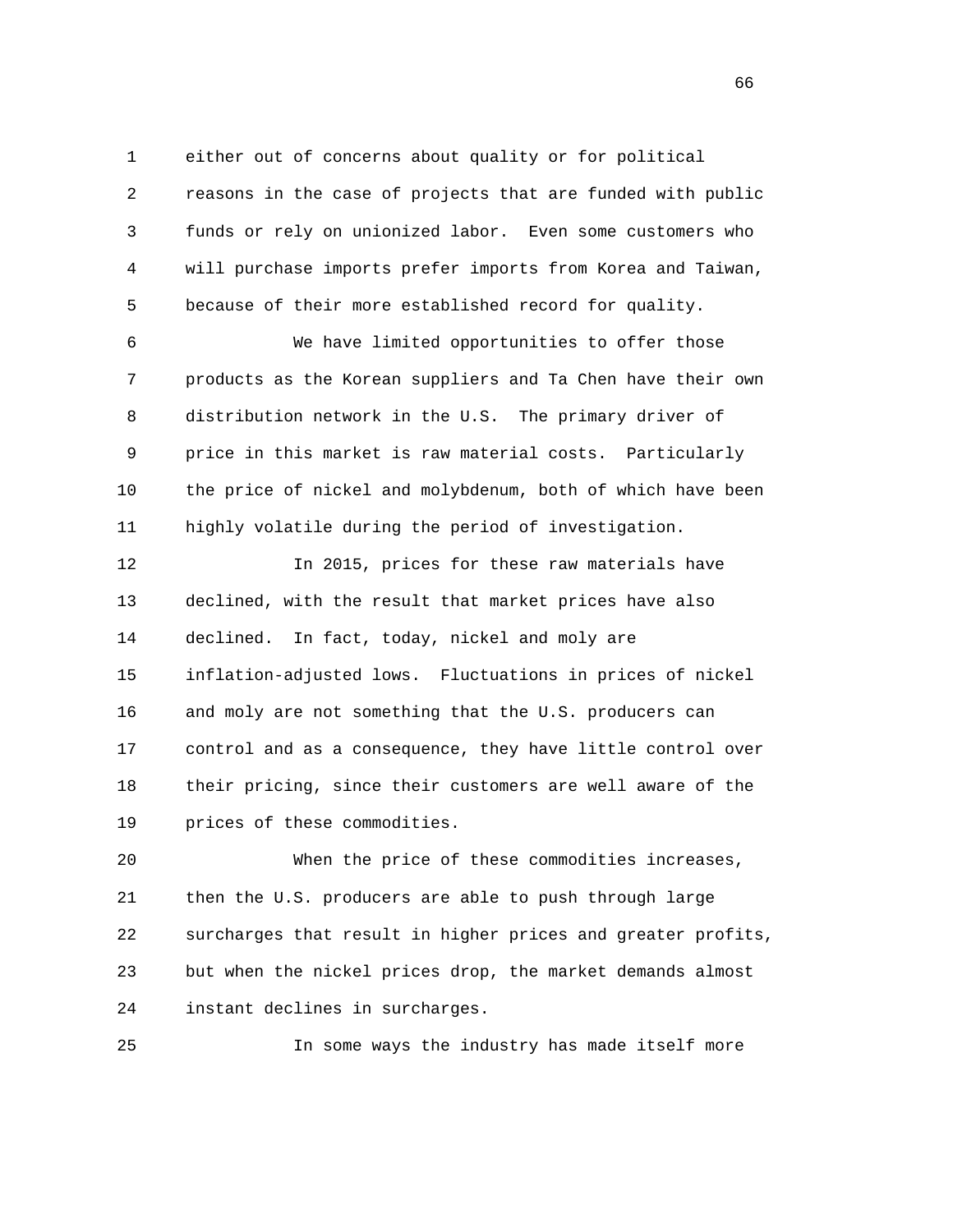1 vulnerable to commodity price fluctuations by having an 2 important part of the price depend on surcharges, which are 3 completely transparent.

 4 There is a discount in the market for imports 5 from India, which reflects the cost of doing business and 6 the market's perception of Indian pipe, versus U.S. pipe. 7 Indian pipe simply does not have the same acceptance in the 8 market. It has to be discounted.

 9 Customers can buy directly from the factory while 10 I have to compete as a master distributor. In our 11 experience, imports from Taiwan and Korea have a greater 12 acceptance in the market, but they are often priced lower 13 than Indian imports. Demands have been relatively stable in 14 2015, and we expect that to continue. Thank you.

 15 MR. CAMERON: Mr. McClure, that finishes our 16 prepared statements. I just have one thing that I'd 17 like to add. You know, this is -- we do a lot of these 18 investigations, as you know, and we do a lot of preliminary 19 investigations, etcetera. This is not a normal case.

 20 Most of the time, when you have a preliminary 21 investigation, the record is spotty, you don't have good 22 coverage, and there's a lot more to investigate with respect 23 to conditions with competition.

 24 But going back to Ms. Preece's question, the 25 implication of the response from petitioners this morning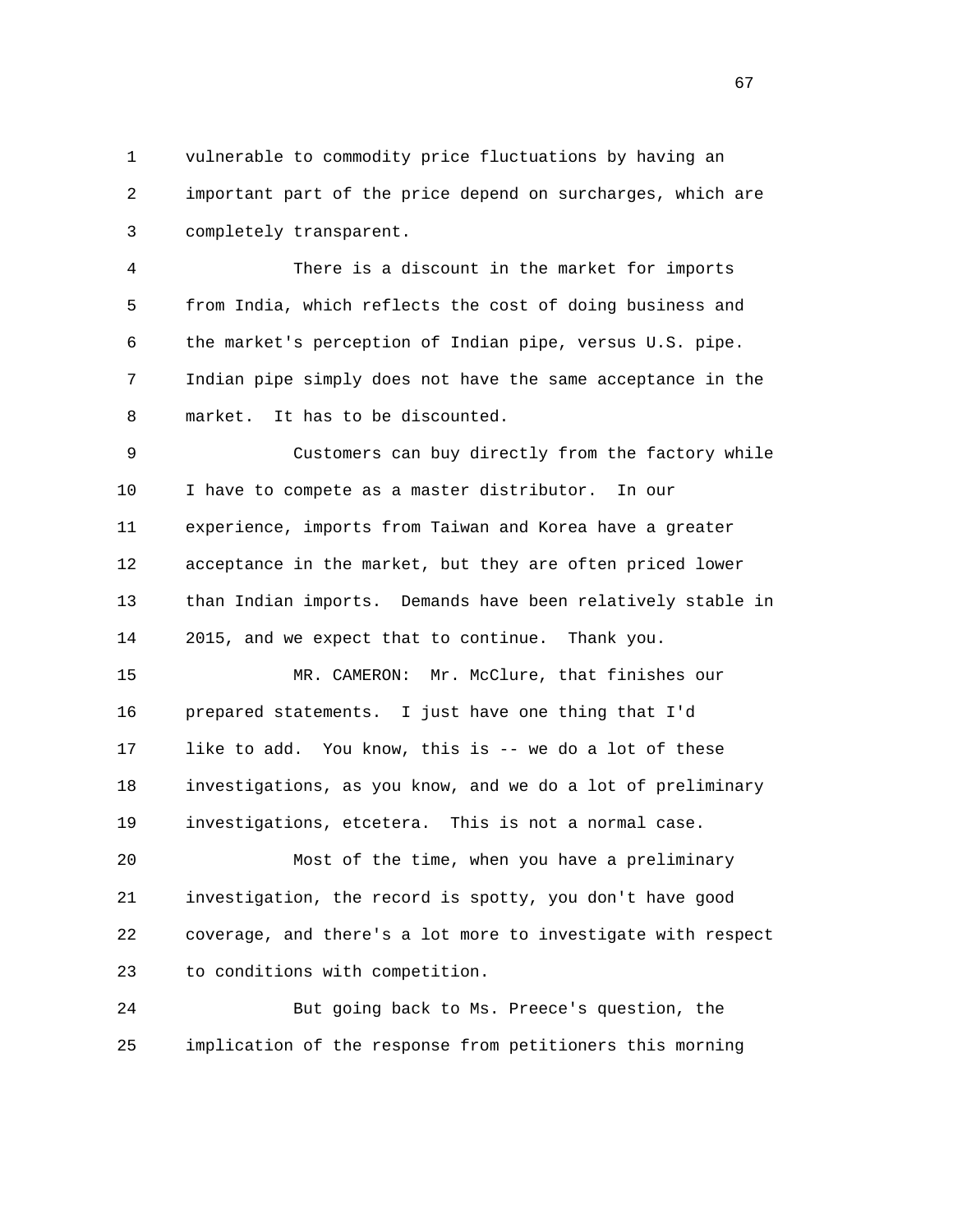1 that, well no, actually the conditions of competition that 2 you've got on the record is, it's the same.

 3 Import coverage -- the import coverage that you 4 have, in terms of the questionnaire responses, is good. 5 You have the imports from India accounted for. Foreign 6 producers, you have that covered. The domestic industry, 7 you have that covered.

 8 What I'm trying to say to you is that in the 9 normal case, there are a lot more variables that are 10 expected and therefore it is much more difficult to actually 11 reach a decision and therefore the natural inclination is to 12 say, yeah, we'll take a pass and we'll look at this at the 13 final.

 14 This case is different. You do have a full 15 record, and while petitioners claim that, well, I mean 16 obviously we meet the requirements for preliminary 17 affirmative, so let's move, and then we'll see you later, in 18 about six months.

 19 We don't agree with that. We think that you do 20 have a record here, and you have a record here to make an 21 affirmative -- to make a negative determination with respect 22 to this product. Yeah, an affirmative negative 23 determination, okay. [laughter] Look, some of us are 24 hampered because we're not thinking about retirement, we're 25 thinking about our cases, right? So, anyway, my apologies.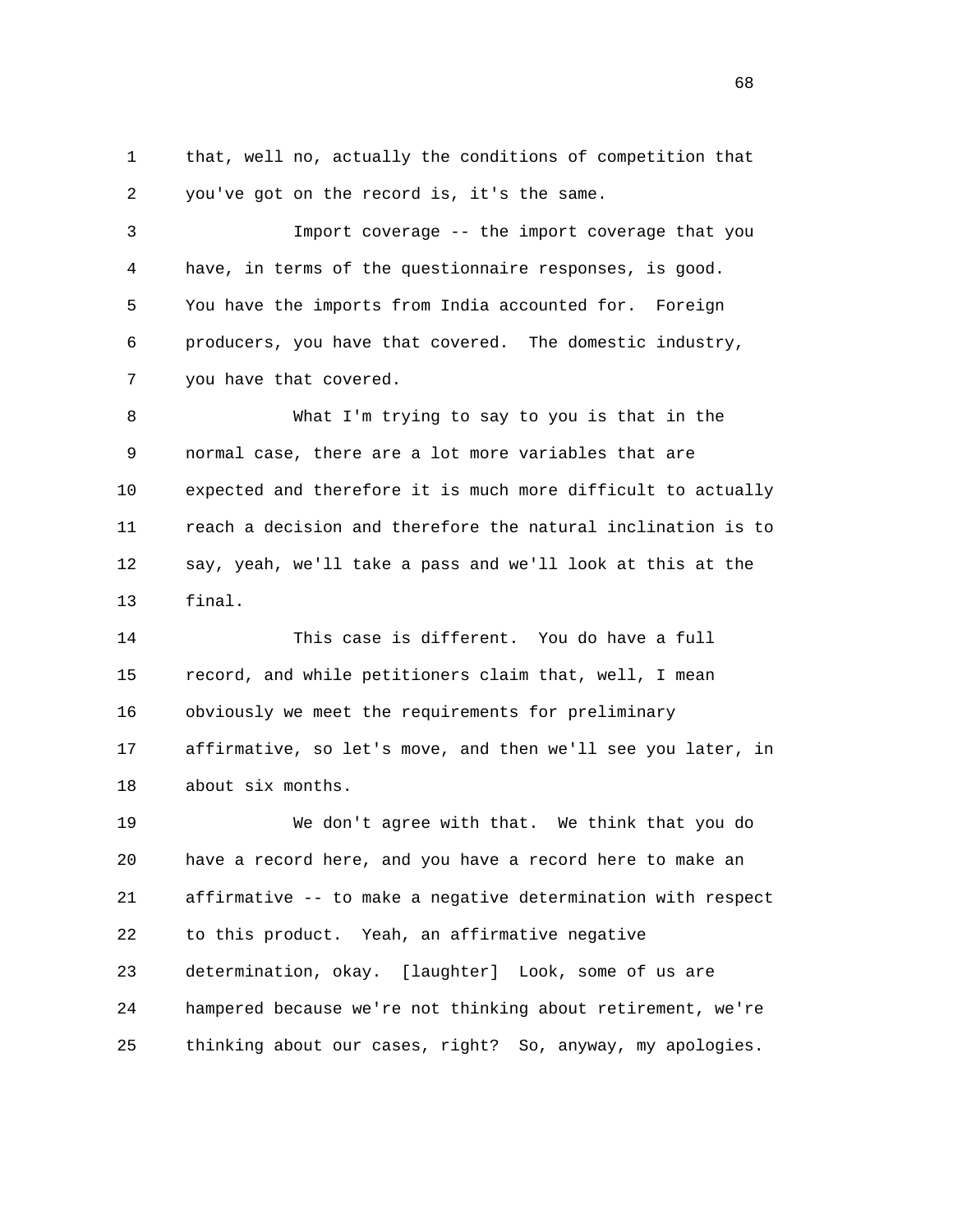1 I digress.

| 2  | But anyway, there is a record to make the                    |
|----|--------------------------------------------------------------|
| 3  | determination. We would urge the Commission to look at that  |
| 4  | issue, and look at the fact that you do have a complete      |
| 5  | record.<br>Thank you.                                        |
| 6  | MS. MENDOZA: If I could just add -- Julie                    |
| 7  | Mendoza -- if I could just add one other thing. I think      |
| 8  | that both Allied and Mr. Lipp came to us and said, we        |
| 9  | realize that there was not a great deal of participation in  |
| 10 | the last case by U.S. importers or by the foreign suppliers, |
| 11 | and they really wanted to come today to make sure that this  |
| 12 | record was complete and that their analysis and              |
| 13 | understanding of the market was fully disclosed and          |
| 14 | discussed.                                                   |
| 15 | So I think that that is another very big                     |
| 16 | difference between this case and the last case, that you     |
| 17 | really do have participation from market participants who    |
| 18 | are very aware of what was going on, and I think have been   |
| 19 | able to give you a very clear picture of conditions in the   |
| 20 | U.S. market and the role of Indian imports. And with that,   |
| 21 | we close our presentation. Thank you.                        |
| 22 | Thank you, Mr. Robinson<br>COMMISSIONER MCCLURE:             |
| 23 | and Mr. Lipp.<br>Thank you for coming and being willing to   |
| 24 | participate where I've often told people who call            |
| 25 | complaining about questionnaires and this and that, we're    |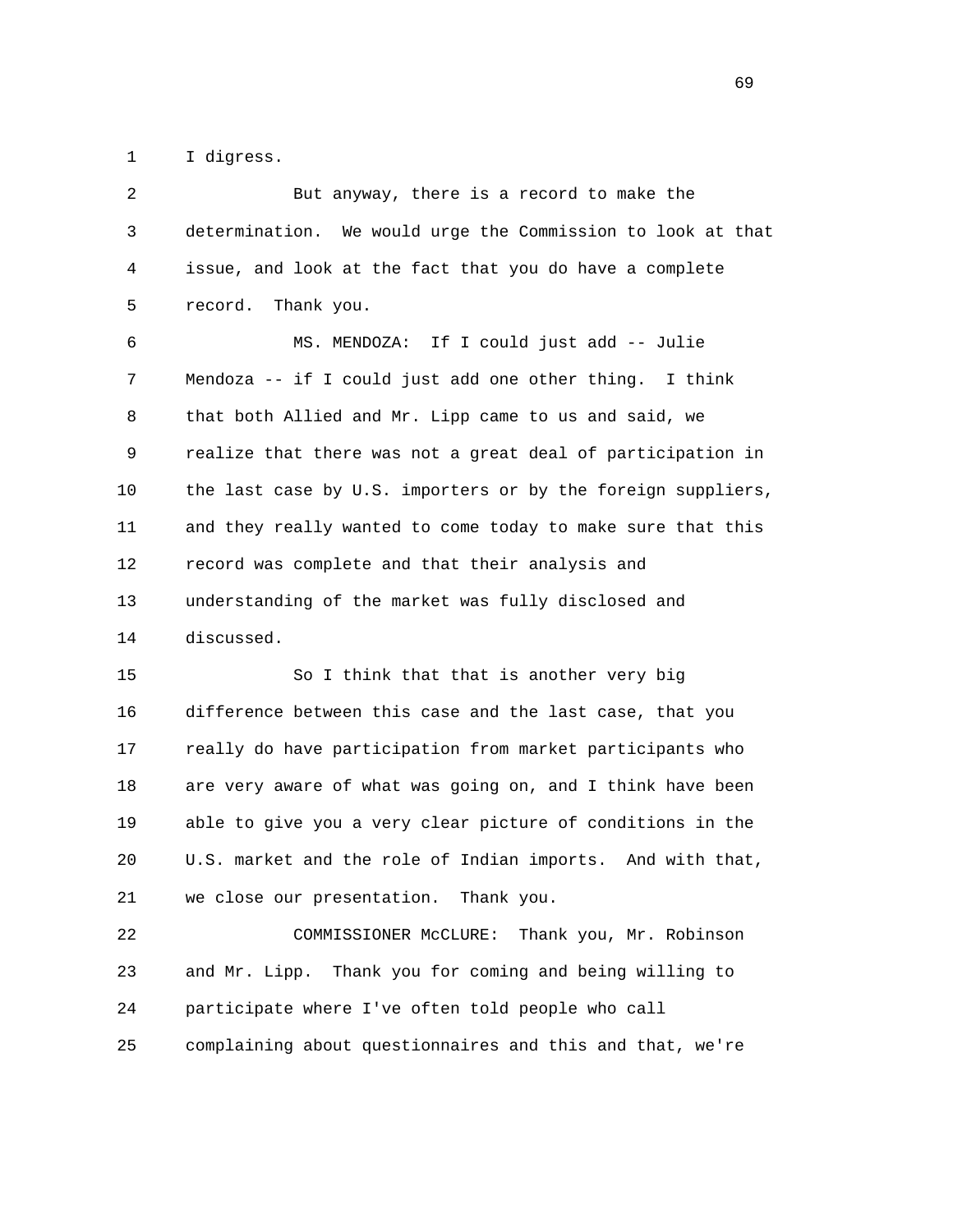1 only as good as the information we get. And the best place 2 to get it is from the people on the ground, so that, that 3 helps the Commission make an informed decision. 4 Mr. Cameron, your mention of the affirmative 5 negative takes me back to my early days at the Commission 6 when we had the horrendous language on votes, that there was 7 'not no' reasonable indication, which drove former grammar 8 teacher and Commissioner at the time, Kathryn Bedell, crazy. 9 Anyway, that said -- 10 MR. CAMERON: That is a long time ago. 11 COMMISSIONER McCLURE: -- time ago. We both had 12 hair. [laughter] I will now turn to Ms. Lo for her 13 questions. 14 COMMISSIONER LO: I just wanted to thank you all 15 for coming, especially Mr. Lipp and Mr. Robinson. I just 16 wanted to verify with both of you that, so Korean and

 17 Taiwanese imports are not really available to you because 18 they have their own distribution companies in the U.S., 19 correct?

 20 MR. ROBINSON: Yes, they do. For Taiwanese, they 21 have their own set of distribution they sell to all of our 22 customers. The Koreans really have no distribution policy. 23 They sell to everyone. Technically they're available to us, 24 but they also sell to all of our customers, so it's 25 difficult to add value.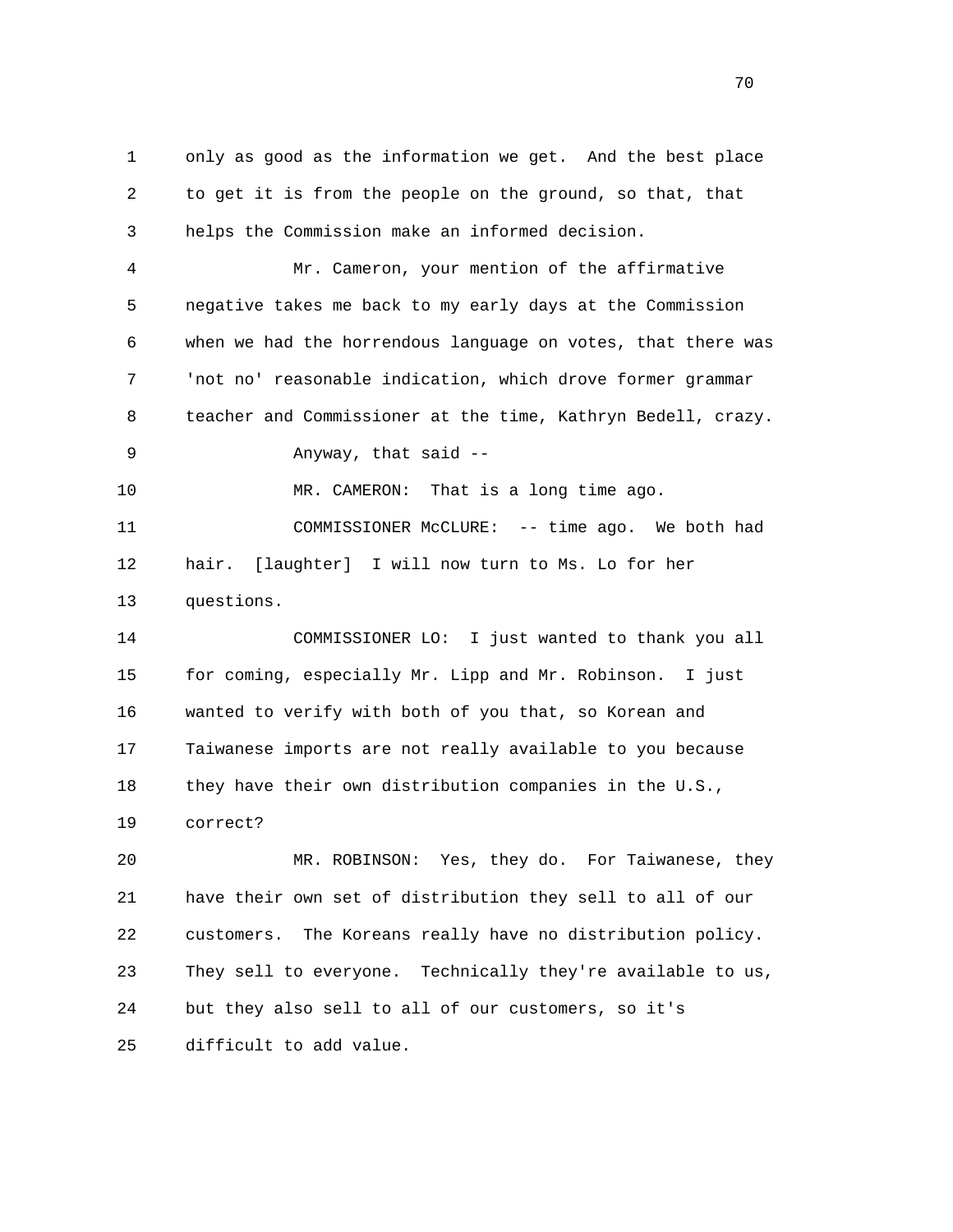1 COMMISSIONER LO: Same for you, Mr. Lipp? 2 MR. LIPP: Yes, I'm Alan Lipp and that is 3 correct. Ta Chen, I believe has ten locations that they 4 sell pipe from in the United States of America. 5 MR. McCLURE: If I may jump in, are those 6 locations spread throughout the nation? 7 MR. LIPP: Yes, sir, they are. 8 COMMISSIONER LO: Here are the question I have. 9 Both of you testified a lot about the late time delivery 10 from India. Is that the reason that -- are you holding 11 inventories of Indian pipe? Or is just a matter of late 12 deliveries you had to get to your customers? What's the 13 situation with the inventories from India? Sorry, it's 14 related to this morning's testimony. 15 MR. LIPP: Of course, as master distributors, our 16 responsibility is to hold some inventory, but during our 17 planning, we will tend to -- we will ask the suppliers how 18 long this thing takes to arrive. There's a purchase order 19 contract that is then constructed with price and delivery. 20 What our experience has been, is that the 21 deliveries have been delayed and sometimes certain items 22 ship and other items don't, so it's been difficult to manage 23 our inventories. 24 MR. ROBINSON: Chad Robinson, Allied Group. For 25 us, the long deliveries, what hurts us, is, you know, we try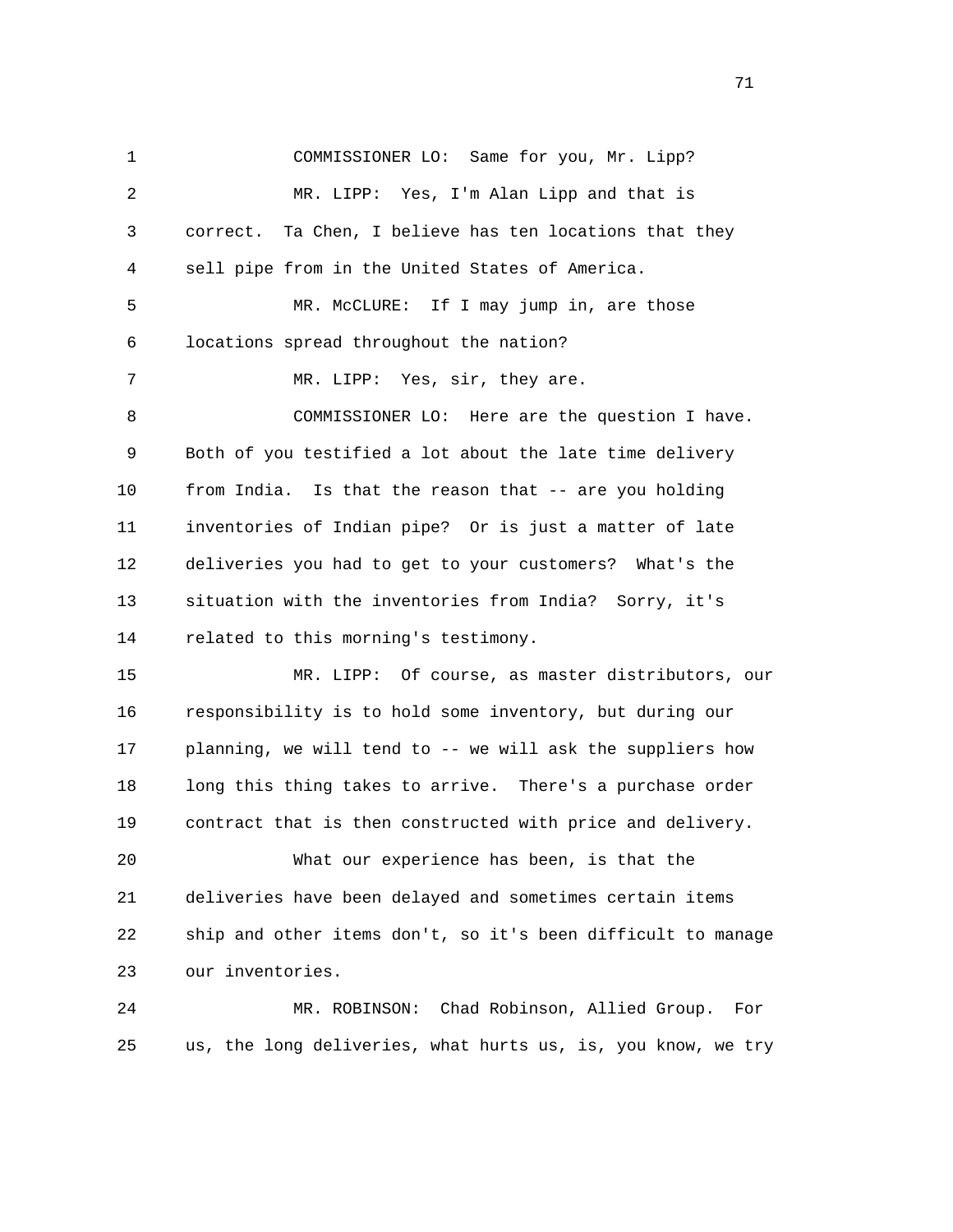1 to bring pipe in and we manage, you know, we try to manage a 2 reasonable size inventory and then also sell it out. And 3 we're trying to bring in a volume business and then spread 4 it out to multiple customers, so we do carry a little bit of 5 an inventory to try to service our day-to-day business.

 6 MR. CAMERON: Just one comment. You know, and 7 you guys are experienced in looking at these questionnaires. 8 I cannot recall lead times of more than four to six months. 9 I mean, generally, it's maybe a hundred and twenty days, 10 maybe a little bit more, but, you know, I've never seen lead 11 times that are nine to ten months.

 12 And, of course, when they're originally ordering, 13 they're planning on four to six months. That's not the 14 problem. The problem is, when the track record starts to 15 prove that, well, yeah, that was what it was supposed to be, 16 but that isn't what the end result was, so that's when you 17 start to get lumpy imports and that's also when you start to 18 have to cover yourself in terms of your inventory position 19 because you don't know whether that last shipment that 20 you're gonna get, that was supposed to be there in four to 21 six months, will actually be there.

 22 So, I mean I think that really is the problem 23 that you're looking at here. When you talk about these 24 inventories. Yes, there has been -- they do have to cover a 25 position and they have to cover a position because the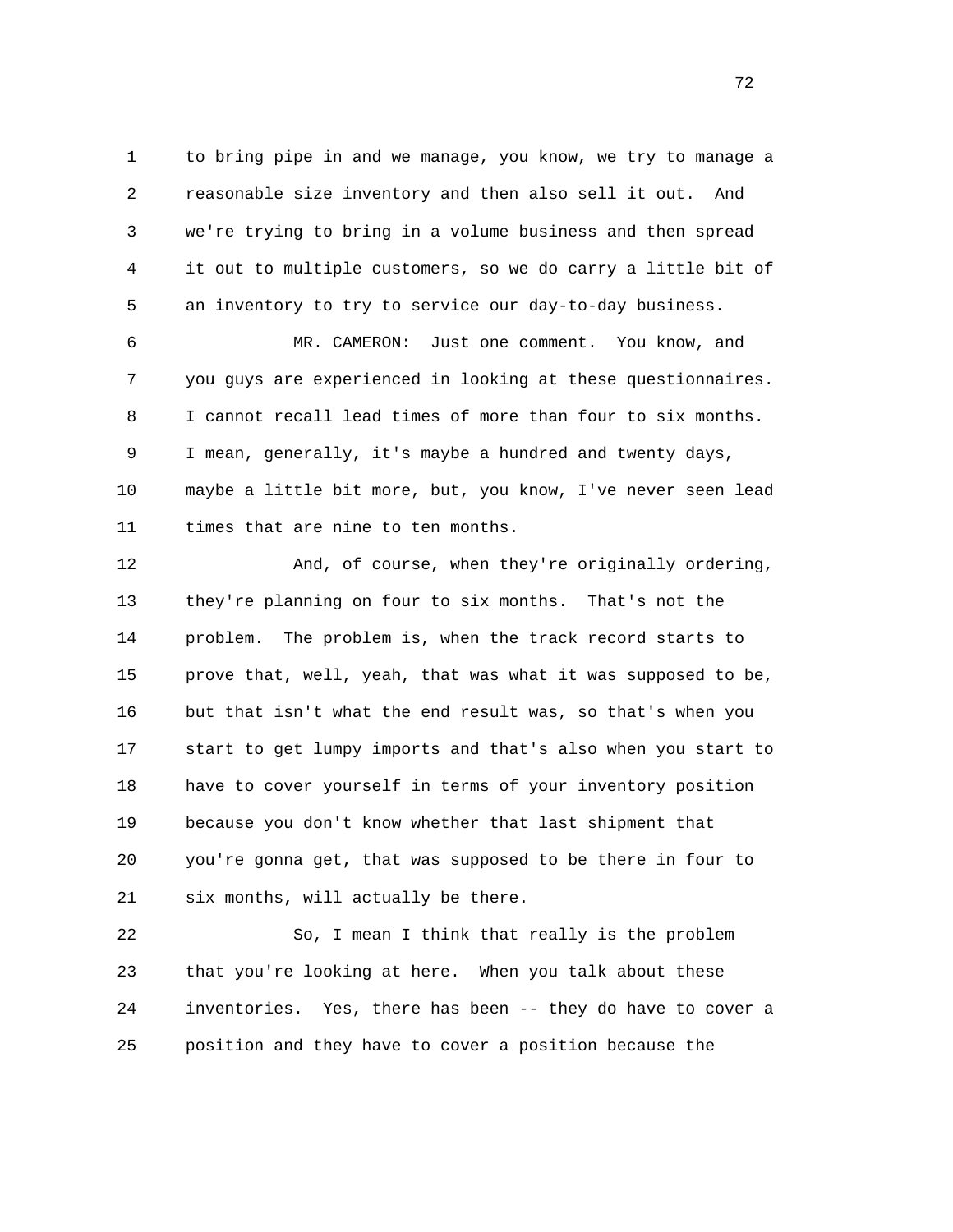1 delivery times have been so spotty. So, and that's why -- 2 that's a significance of saying, hey look, yeah, you know, I 3 got imports in January of 2015 that may have actually been 4 ordered in January of 2014, or even in 2013.

 5 That's a pretty spectacular thing in terms of 6 trying to manage your business in an orderly fashion. And I 7 think that's the basic point that we're trying to make, so 8 that, to suggest -- usually when you're talking about those 9 high inventories, you're talking about a regular importation 10 and all of a sudden, everything is filled to the gills, as 11 we saw with Chinese OCTG. That's not really what you're 12 talking about here. Here you're talking about hedge buying 13 to make sure that you can cover your position.

 14 MR. ROBINSON: Chad Robinson, Allied Group. You 15 know, with any business, you want to have as much just-in-time 16 delivery as possible. You want to order it, as soon as it 17 gets here, move it to the customer. Whenever we were able 18 to buy in Southeast Asia, from Thailand and Vietnam and 19 Malaysia, their deliveries were very precise. I mean, we 20 could make an order with the mill and it would come in, and 21 we would know exactly what our needs are and be able to turn 22 around and sell it with no issues.

 23 Lead times were four months, maybe five months 24 maximum, but what they told you is what they would abide by. 25 The difference now in India is we're not really sure when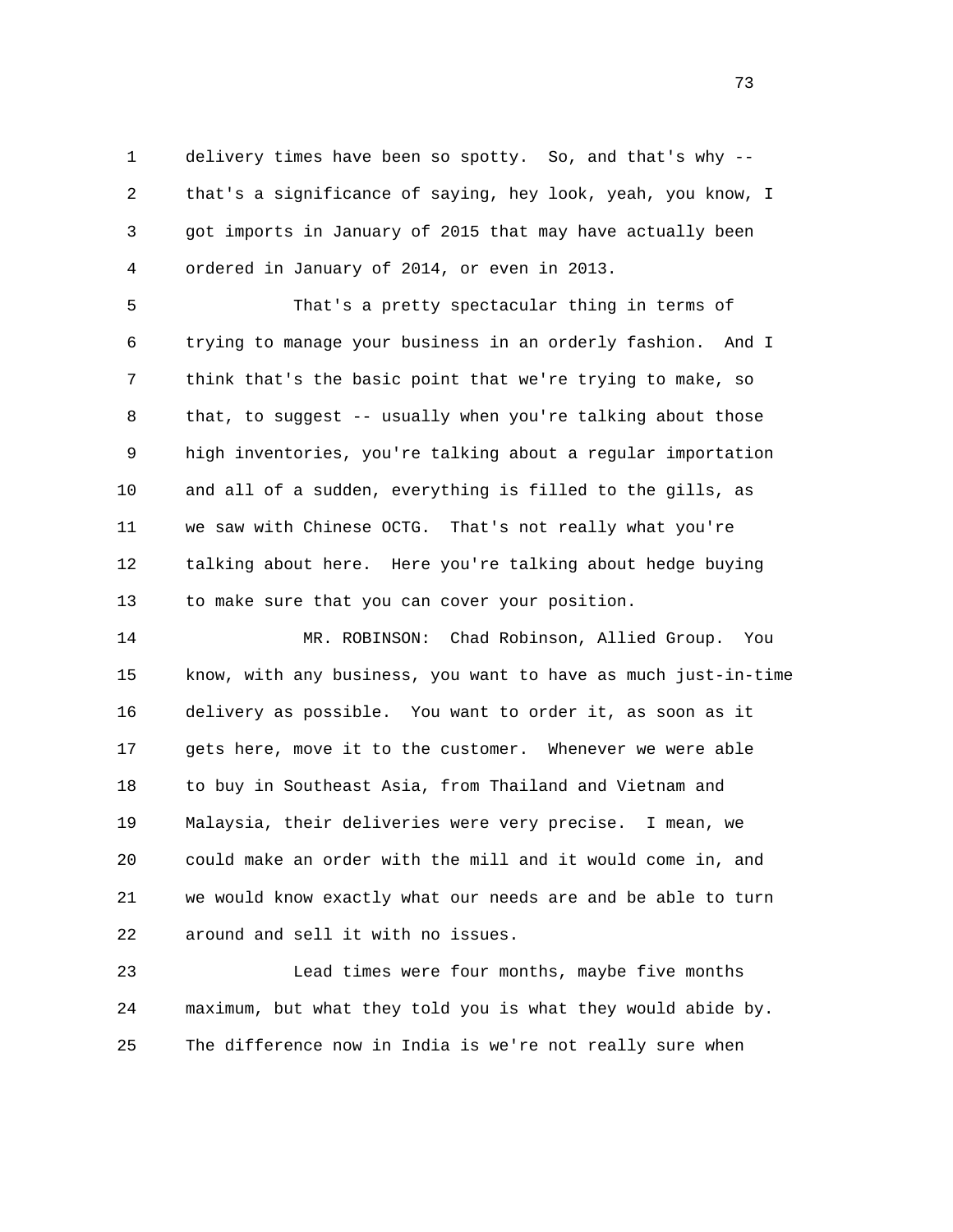1 we'll get the pipe. They tell us five to six months, but 2 the truth is, it comes in on an average of nine to ten 3 months, and we've seen deliveries well in excess of a year.

 4 So in turn, you know, our inventories now are 5 bigger than when we bought in southeast Asia because we have 6 to make sure that we have the material available and we're 7 not too sure when it will come.

 8 COMMISSIONER LO: Thank you. Back to India. I 9 know you're not Indian producers, maybe Mr. Cameron and Ms. 10 Mendoza can respond. Where did the Indian pipes go prior to 11 this POI? Even at the beginning of the POI? You see, that 12 doesn't seem like a lot -- there weren't new factories? I 13 think there's only -- well, I don't want to get into 14 business sensitive information -- but it seems like there 15 was capacity in India from the beginning of the POI. So 16 where, where was it going?

 17 MS. MENDOZA: Well, India does have a domestic 18 market, right? I mean, the Indian market does exist. Now, 19 you know, unfortunately, I think what you see in India is 20 that there are a lot of fluctuations in the market demand 21 because, depending on who's running the government, right?

 22 And one of the big problems in India has been up 23 to the recent elections, which were when? About a year ago? 24 There was -- the economy was in quite bad shape, and there 25 weren't a lot of new projects going on. What our Indian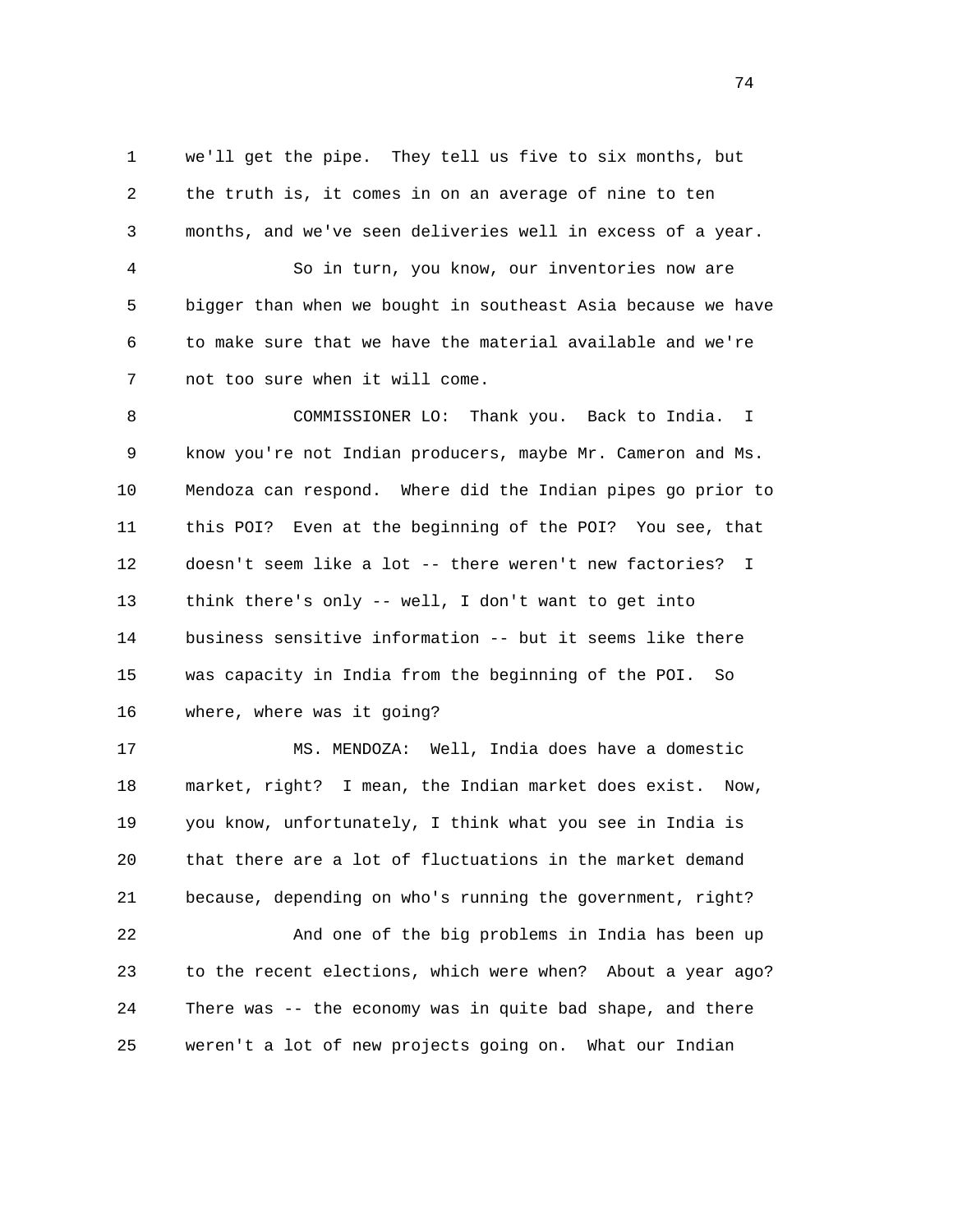1 clients are telling us is that, in fact, what now is 2 happening is with this new government. They've proposed a 3 lot of infrastructure projects, a lot of other projects, so 4 we're gonna see a big increase in demand.

 5 So, in terms of where specifically the Indians 6 were selling prior to coming to the U.S., I think we'd 7 probably have to ask them about that and get that 8 information, and I haven't done that yet. But I will for 9 the brief.

 10 COMMISSIONER LO: I mean related to that, is that 11 for your July and August 2015 data? The drop-off in Indian, 12 do you believe that's because they're -- what's the 13 rationale?

 14 MS. MENDOZA: I think it's because these importers 15 decided that they didn't want to be importing anymore when 16 nickel prices started to decline, and what happened is that 17 they got caught, because of these long lead times, with 18 stuff coming in in January, February and March, based on 19 orders that had been placed as much as, even more than a 20 year before.

 21 But they stopped. They basically wanted to stop 22 ordering and therefore, that led to the declines. It's just 23 that it had to work its way through the system in the first 24 quarter of 2015.

25 COMMISSIONER LO: Given all the testimony about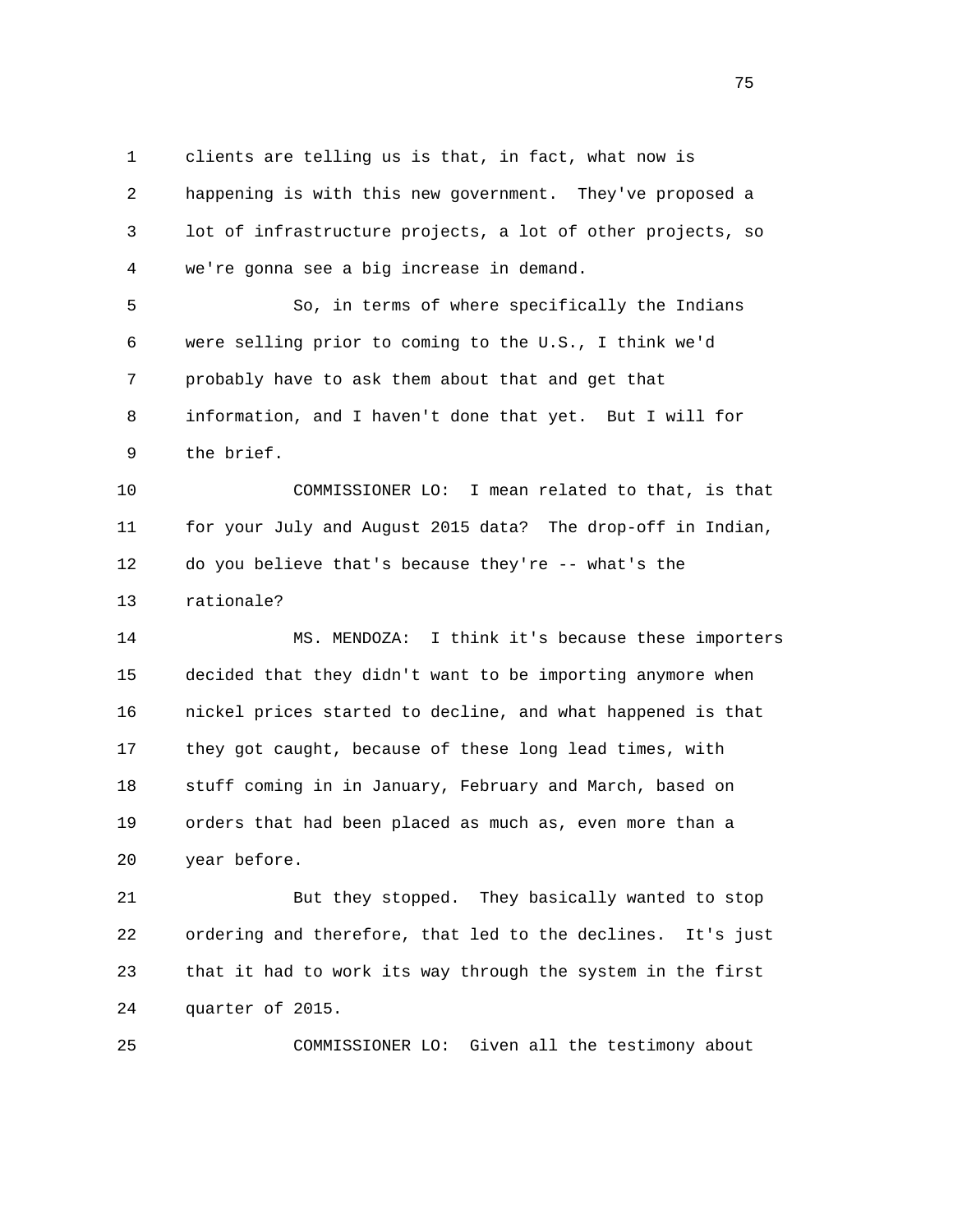1 Indian quality as well, and their -- plus their delivery -- 2 why was India -- do you have any idea why India would have 3 been the country of choice? After the orders went on 4 Malaysia, Thailand's and Vietnam?

 5 MR. ROBINSON: Chad Robinson, Allied Group. We 6 have a very long history in India in our other businesses. 7 We've been buying in India for thirty years. We had 8 established networks on the ground. For us, it was just 9 what we were comfortable with. I'm sure we could've looked 10 somewhere else, but we just had an established track record 11 there.

 12 MR. CAMERON: I think it's also important when 13 you're talking about quality -- there is objective quality 14 and there is perceived quality. And I think when we're 15 referring to the quality in the market, we're talking about 16 the market acceptance and quality differences.

 17 In other words, yes, the Indian material is 18 acceptable. But, query: does it have the same market 19 acceptance as stainless steel pipe from Korea? The answer 20 to that is absolutely not. Does it have the same market 21 acceptance as Ta Chen? I think again, the answer is 22 absolutely not.

 23 So, it's a matter of market perception. It's not 24 necessarily that the quality is not good, but there is a 25 perception with respect to India. And, I think that it's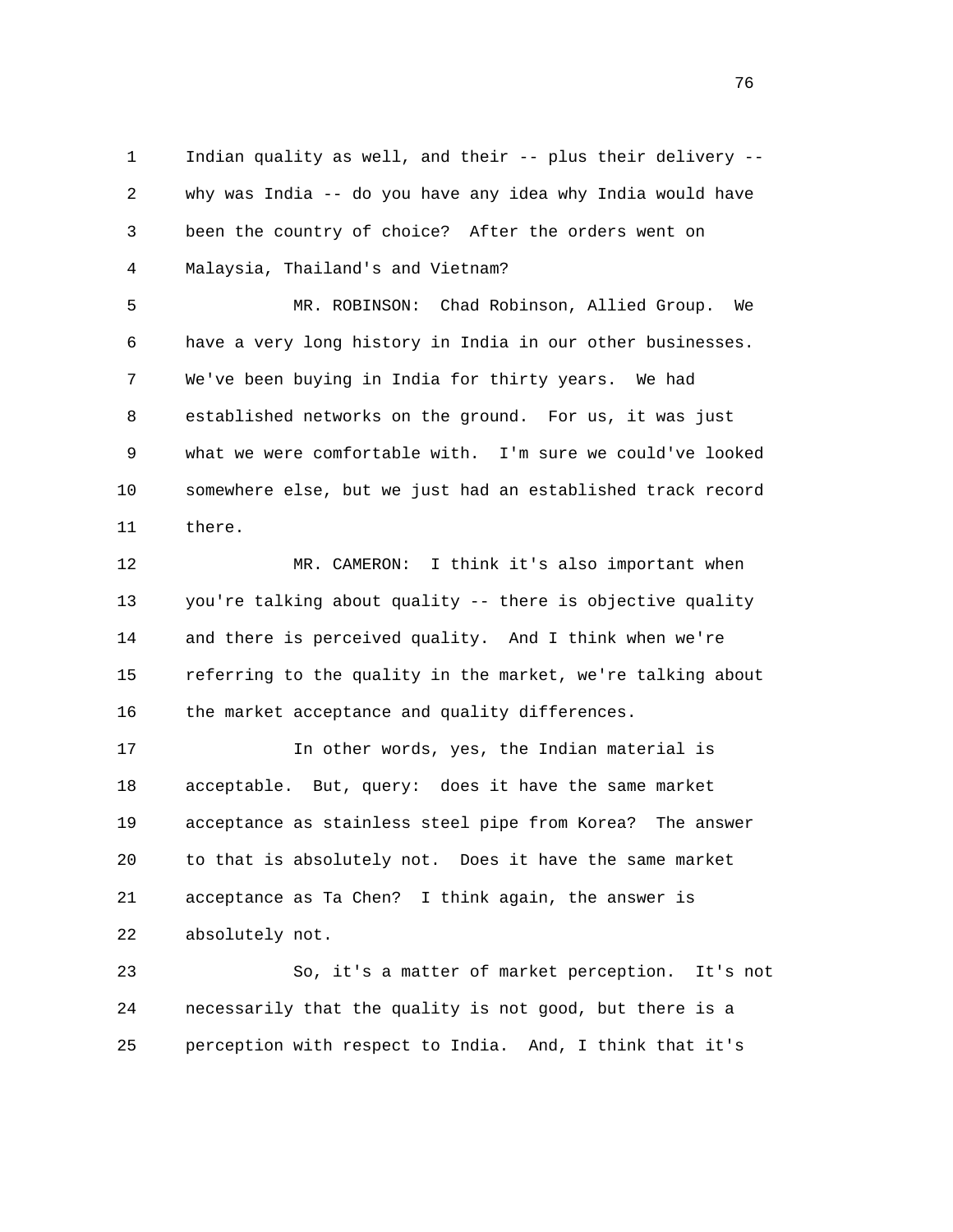1 very real.

| 2  | COMMISSIONER LO: Great, thank you.<br>That's all             |
|----|--------------------------------------------------------------|
| 3  | my questions for now. Thank you very much.                   |
| 4  | COMMISSIONER MCCLURE:<br>I will now turn to                  |
| 5  | Mr. St. Charles. Do you have any questions?                  |
| 6  | COMMISSIONER ST. CHARLES:<br>I don't have any                |
| 7  | questions. And thank you very much for your testimony        |
| 8  | today.                                                       |
| 9  | COMMISSIONER McCLURE: Now to Ms. Preece.                     |
| 10 | Thank you very much. We're<br>COMMISSIONER PREECE:           |
| 11 | gonna miss Jim as much as anybody else, so I guess it's hard |
| 12 | for us.<br>Okay, I'm very interested in this time lag        |
| 13 | information. I'd like for you to provide me with             |
| 14 | information in your post conference briefs about the length  |
| 15 | of time the Indians say they're gonna provide it, the        |
| 16 | average length of time, and the variance in the length of    |
| 17 | time. All of those things, I think are really important,     |
| 18 | and since you're here and you're able to do it, I would      |
| 19 | really appreciate that.                                      |
| 20 | I'd also like similar information about what was             |
| 21 | from Southeast Asia in the same period. We have the same     |
| 22 | period, so if you can show me what was going on with         |
| 23 | Southeast Asia, so we can just have a better idea of what's  |
| 24 | going on.                                                    |

25 MS. MENDOZA: You're talking about specifically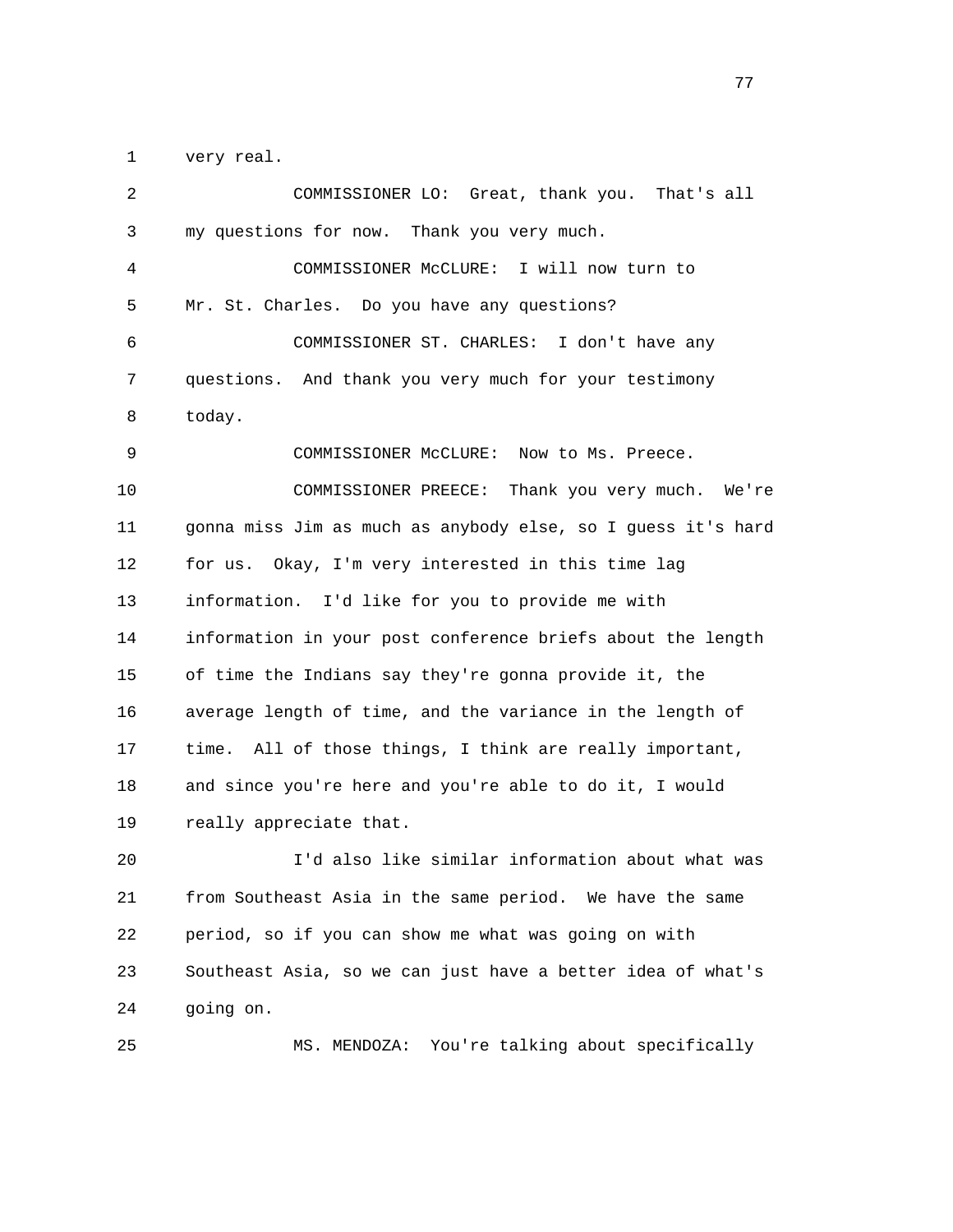1 delays, right, in shipments and schedules?

| $\overline{a}$ | COMMISSIONER PREECE: When you order, when it's               |
|----------------|--------------------------------------------------------------|
| 3              | supposed to be delivered, when they say it will be           |
| 4              | delivered, when it's actually delivered and those two would  |
| 5              | be averages, and then the variance around that. Because, I   |
| 6              | mean, yes, if you know it's gonna be two months late and you |
| 7              | know it will be two months late, but it won't be two months  |
| 8              | and three days late, that's a very different thing, then, if |
| 9              | you say two months late. But it might be on time and it      |
| 10             | might be four months late, you know, that's --               |
| 11             | MR. CAMERON:<br>That's fair enough, and we'll get            |
| 12             | you that data.                                               |
| 13             | COMMISSIONER PREECE: That'd be useful and I                  |
| 14             | think very interesting and just a pleasure to see. And then  |
| 15             | I'd like to also, in your response, an inventory percentage  |
| 16             | change. This, again, you know, in the briefs, and I          |
| 17             | particularly thinking about, from when we had the southeast  |
| 18             | Asia case, what were the inventory percent that you needed   |
| 19             | to have and how that has changed with this India?            |
| 20             | So that, both of those would be very interesting.            |
| 21             | Now, I think you've been talking about the price of nickel,  |
| 22             | so I'd like to have a sort of brief rundown on how the price |
| 23             | of nickel gets in your prices. I've got these prices that    |
| 24             | you've given me for imports, and those are the prices you're |
| 25             | paying for the imported product?                             |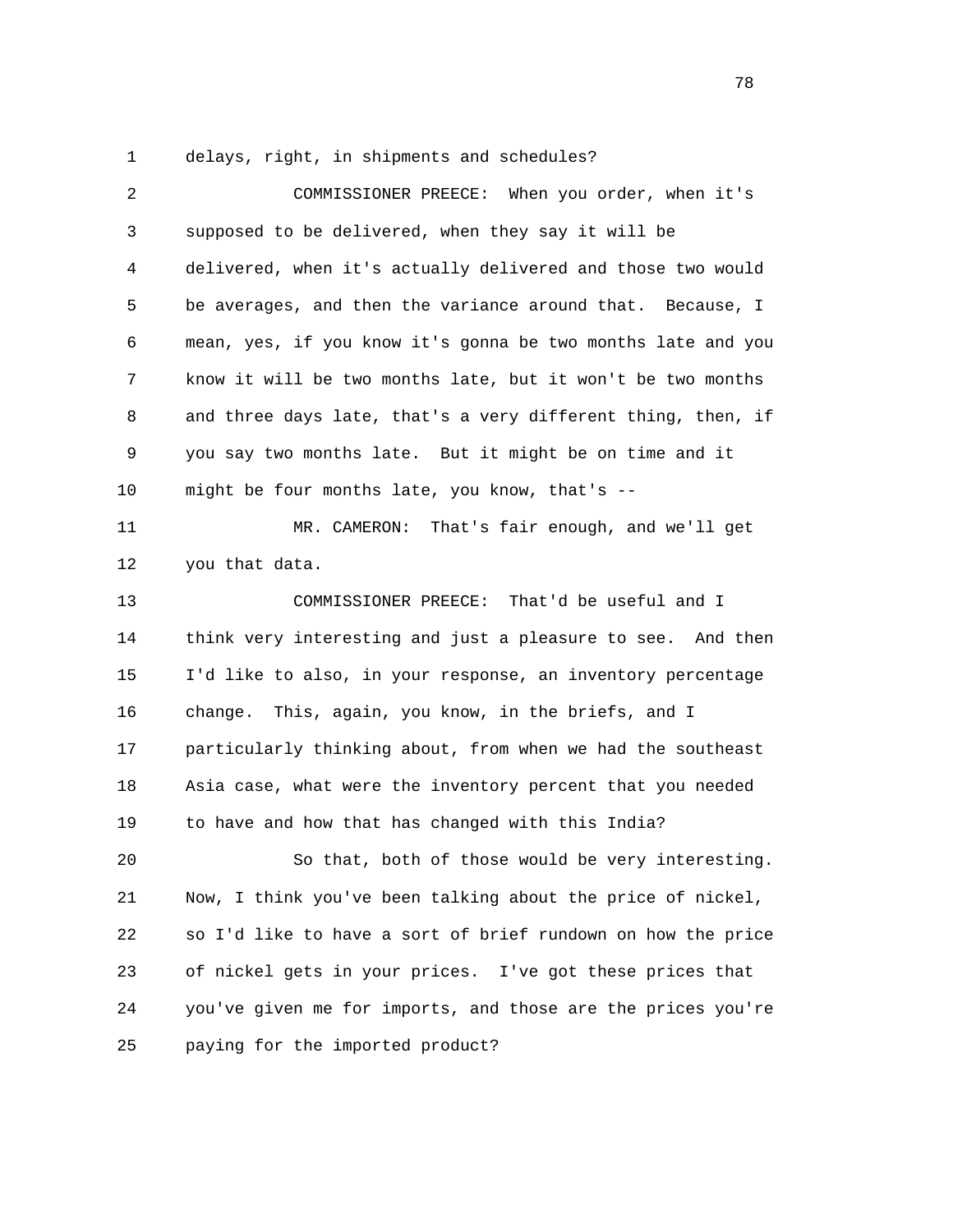1 MS. MENDOZA: Are you speaking about -- this is 2 Julie Mendoza -- are you speaking about the average unit 3 values from the import data? 4 COMMISSIONER PREECE: Yeah. 5 MS. MENDOZA: Well, because we don't have any 6 information on pricing by Ta Chen or by any other Korean 7 producers, which we would normally use to compare to our 8 prices, what we've relied on as a surrogate, as the 9 Commission sometimes has, are average unit import values. 10 COMMISSIONER PREECE: And you're comparing your 11 average -- your average unit import data to the import -- 12 average unit import data from Taiwan -- 13 MS. MENDOZA: Yeah. 14 COMMISSIONER PREECE: -- just wanted to be clear 15 on what that  $-$  16 MS. MENDOZA: Yeah, I mean it's obviously, if we 17 had the other pricing data, we'd use it, but since we don't 18 -- and I think what we're trying to do is, is make two 19 points -- I mean one is just the absolute comparisons, but 20 also the comparisons over that second quarter of 2015 when 21 you saw those price declines. 22 COMMISSIONER PREECE: Okay. And now I'd like to 23 have a sort of a summary, quick summary of how nickel prices 24 and other molybdenum prices show up in the price of 25 stainless steel pressure pipe. I know it's -- we've talked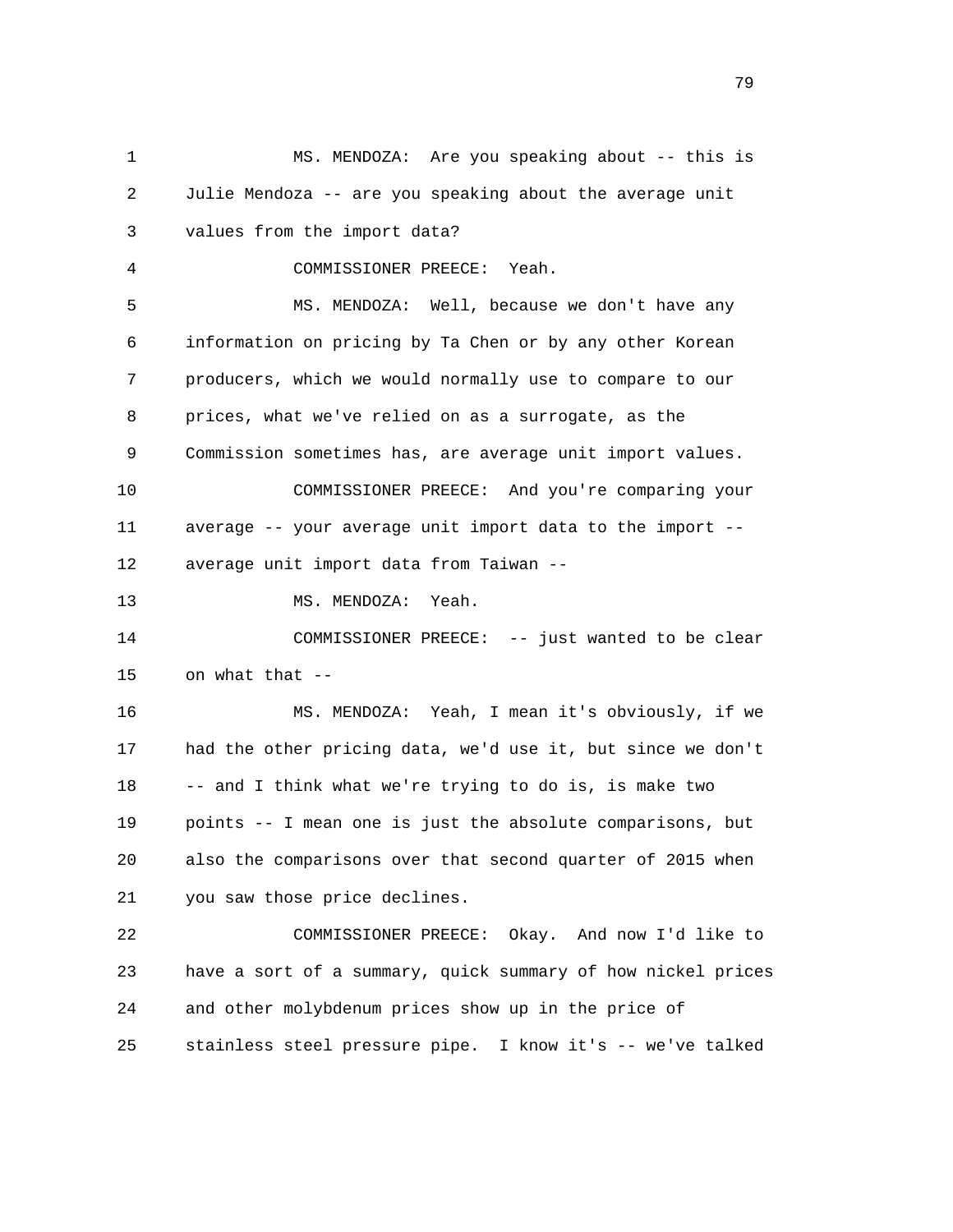1 about this before, but I'd like just a quick summary of how 2 you do the pricing with this surcharge and how that works. 3 Just a quick one.

 4 MR. LIPP: I'm sorry, I'm Alan Lipp with Merit 5 Brass. We could provide the details in the briefs. But 6 because we don't generally use surcharges when -- for our 7 selling prices or for our purchase prices, but nickel and 8 molybdenum, while nickel is only eight to ten percent of the 9 melt in 304 and 316, and molybdenum is two to three percent 10 of the melt in 316, they're extremely influential in terms 11 of the finished product cost. So that's why they're primary 12 components within the surcharge mechanism. And also to a 13 large degree, again, drive our costs and market prices.

 14 MR. CAMERON: Don Cameron. The other thing is 15 that the -- when you ask about the surcharge, the surcharge 16 mechanisms are a function of the domestic industry. They're 17 the ones that are using surcharges. The imports, in 18 general, are not using a surcharge mechanism in the prices. 19 Obviously they're taking account of the raw material 20 fluctuations and volatility in the prices, but they are not 21 using a surcharge mechanism in terms of their pricing.

 22 MS. MENDOZA: Julie Mendoza. But we can provide 23 you -- I mean AK Steel, right, on its website, the formula 24 for the calculation of the surcharge. And it's heavily 25 weighted towards nickel, but it's not exclusively nickel.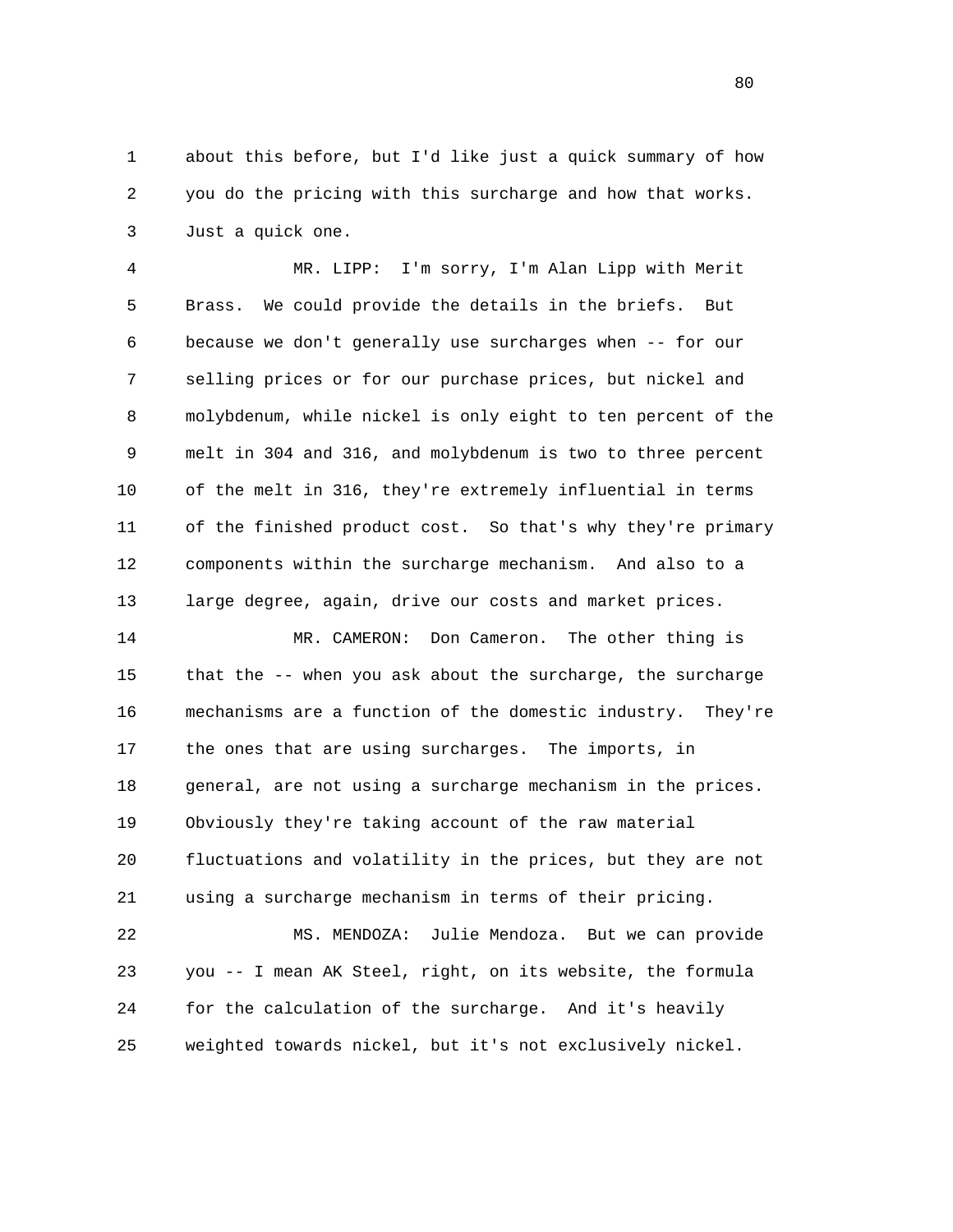1 And so we can give you that and explain it.

| 2  | You know, the U.S. industry, you know, are really              |
|----|----------------------------------------------------------------|
| 3  | the experts in how the surcharges work. So I would suspect     |
| 4  | that they'll also be providing that information, but this      |
| 5  | is, you know, obviously the Commission's looked at this        |
| 6  | before, but I think the how the surcharge mechanism            |
| 7  | specifically works in any time period may vary. But we'll      |
| 8  | provide you that in our post hearing brief.                    |
| 9  | COMMISSIONER PREECE:<br>Okay. One more question.               |
| 10 | What specifically would you define a master distributor as     |
| 11 | being in your industry? What does a master distributor do      |
| 12 | that's significantly different than a distributor, so I can    |
| 13 | understand that?                                               |
| 14 | MR. ROBINSON: Chad Robinson, Allied Group. As a                |
| 15 | master distributor, we only sell to distribution, so we        |
| 16 | won't sell to the EPC companies, the end-users, the            |
| 17 | fabricators, the people like that. We sell to engineering      |
| 18 | companies, so we will only sell to the distribution            |
| 19 | companies, and they'll turn around and sell to the end-users   |
| 20 | of the product.                                                |
| 21 | MR. LIPP: Lipp with Merit Brass. Just to                       |
| 22 | piggy-back a little bit onto what Mr. Robinson said.<br>We are |
| 23 | also expected to be able to turn small and medium-size         |
|    |                                                                |

25 again, a service that we provide and the reason for

24 orders around quickly with complete-fill rates, which is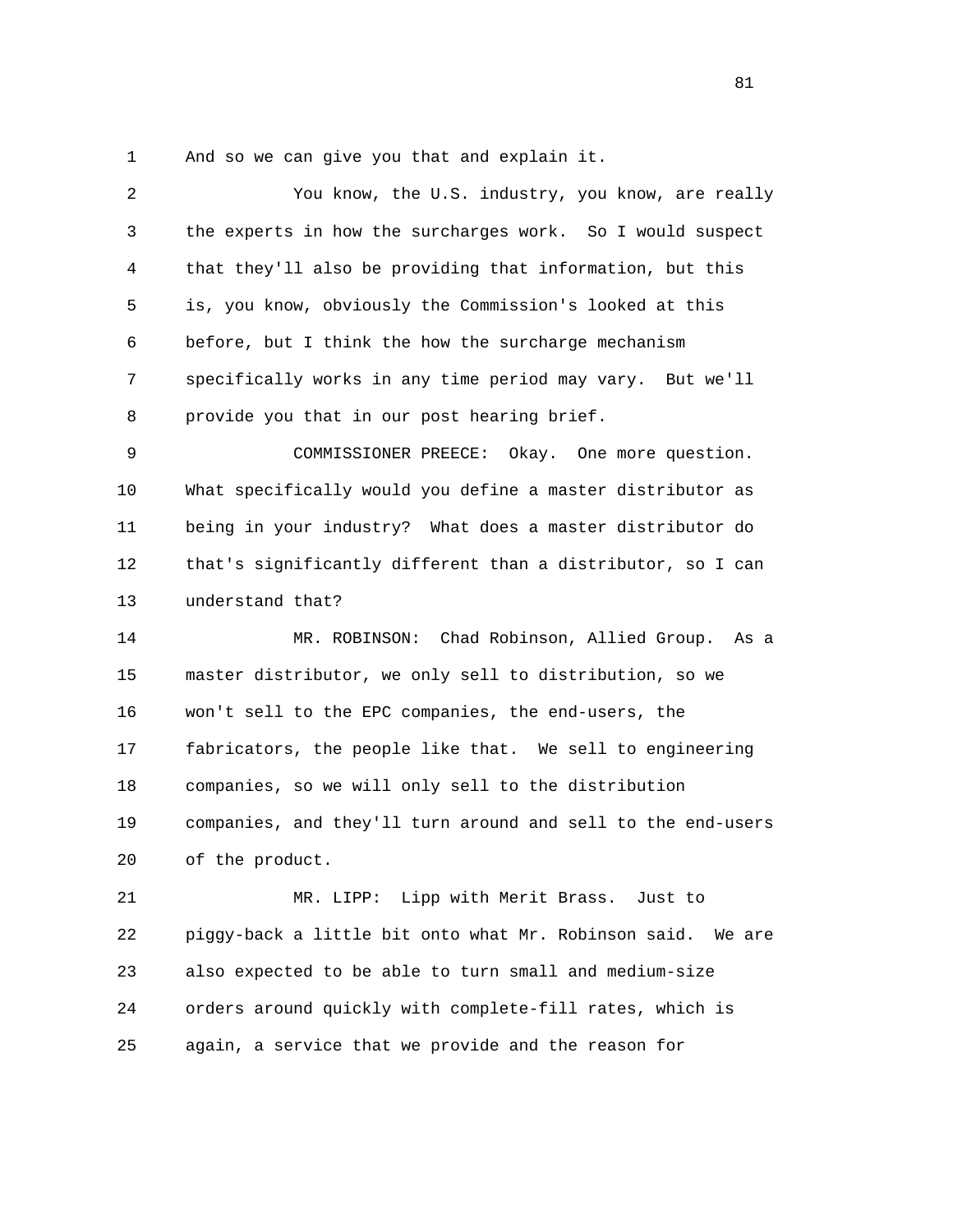1 basically us to exist in this space. Because we maintain 2 finished goods inventory and can fill small, medium, large 3 orders out of our stocks.

 4 MR. ROBINSON: Chad Robinson, Allied Group. If I 5 could add a little bit more. Basically the role that we 6 fill is we stock a couple of different types of products, 7 but then every variation of that product.

8 The distributors we sell to stock many, many, 9 many types of products and very little variations. And 10 maybe not as large as a quantity, so we are basically there 11 to support them and those types whenever they see something 12 a little different, or a large volume that they wouldn't 13 normally keep in stock. We're their backup, they come to us 14 to help fill their projects and used categories that we do. 15 COMMISSIONER PREECE: Thank you very much. I

16 think I'll pass it on to Andy for now.

 17 MR. McCLURE: If I might interject here since 18 confession is good for the soul, I learned this morning when 19 Amelia passed it to Andy Knipe, that for the eighteen months 20 Andy's been here, I've been mispronouncing his name as 21 K-nipe. So, this is Andy Knipe [pronounced 'Nipe']. 22 COMMISSIONER KNIPE: Jim McClure [pronounced 23 'Mac-Clury'], it's no problem. [laughter] Okay, thanks. I 24 don't have much. I do have to compliment you guys on the 25 speed with which you turned around these pricing charts and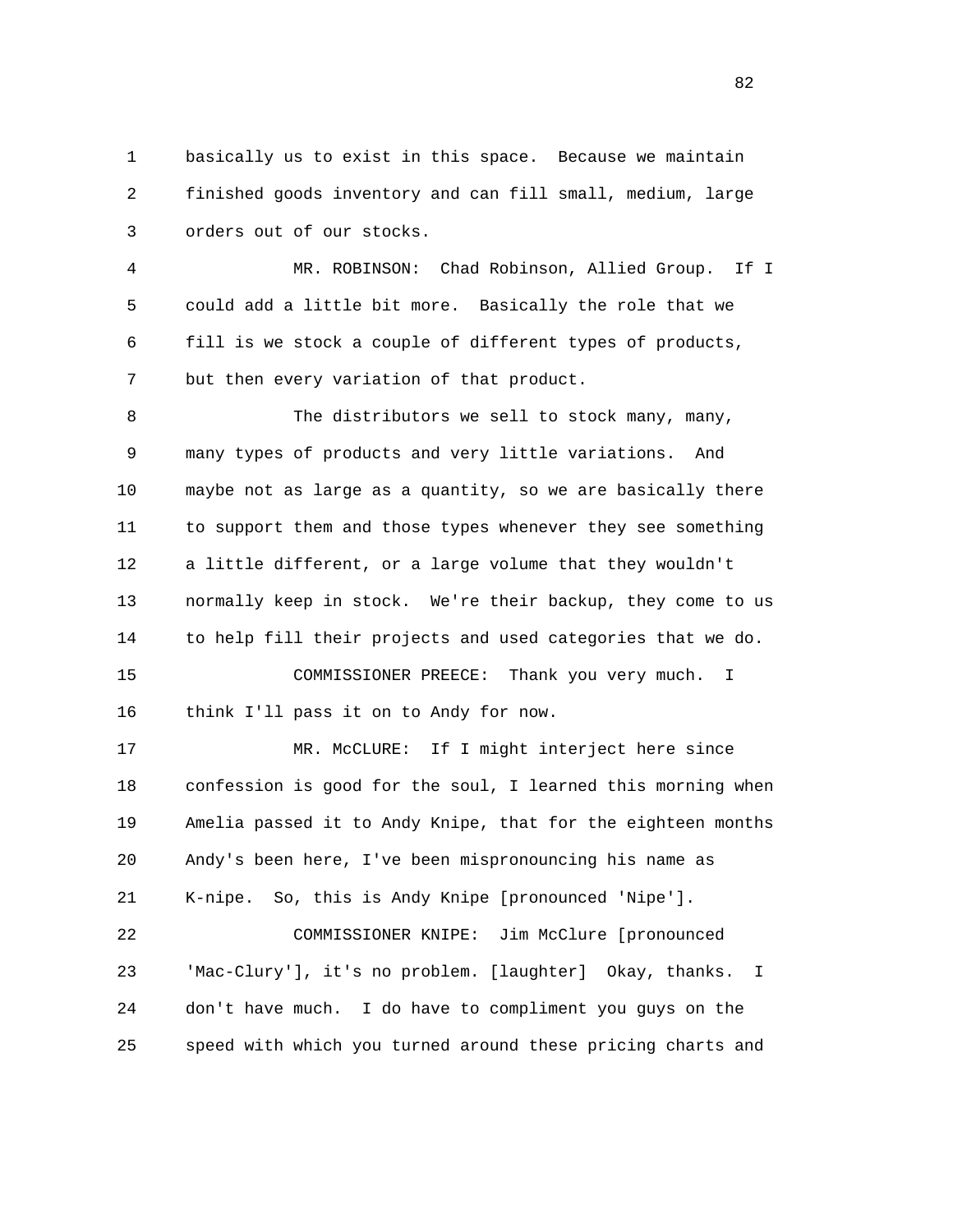1 graphs. That must have been the E-Con team.

| $\overline{2}$ | Mr. Robinson, you spoke about specialized welds.             |
|----------------|--------------------------------------------------------------|
| 3              | Can you talk a little about that? What makes them            |
| 4              | specialized and what do the Indian producers do that the     |
| 5              | U.S. producers can't?                                        |
| 6              | MR. ROBINSON: I'm sorry, can you repeat the                  |
| 7              | second part of that question?                                |
| 8              | COMMISSIONER KNIPE: You mentioned earlier that               |
| 9              | the Indian producers provide specialized welds. What makes   |
| 10             | them specialized?                                            |
| 11             | MR. ROBINSON: The Indian producers do not                    |
| 12             | produce specialized welds.                                   |
| 13             | COMMISSIONER KNIPE: Got it.                                  |
| 14             | MR. ROBINSON: Chad Robinson, Allied Group.<br>Ι.             |
| 15             | think I understand now. The Indian producers typically just  |
| 16             | do the standard weld. There's other specifications that are  |
| 17             | -- like, one example would be A358, Class 1, Class 2, Class  |
| 18             | 3.<br>It's a specialized weld where they do the normal weld, |
| 19             | but they also do an inside pass on the weld seam, so it just |
| 20             | takes more equipment, it's more specialized and in our view, |
| 21             | that's more what they've chosen to focus on in some more of  |
| 22             | these value-added, you know, that's where they put their     |
| 23             | investments.                                                 |
| 24             | Thanks for that<br>COMMISSIONER KNIPE:<br>Okay.              |
| 25             | clarification.<br>And then, one more.<br>You talked about    |

<u>83</u>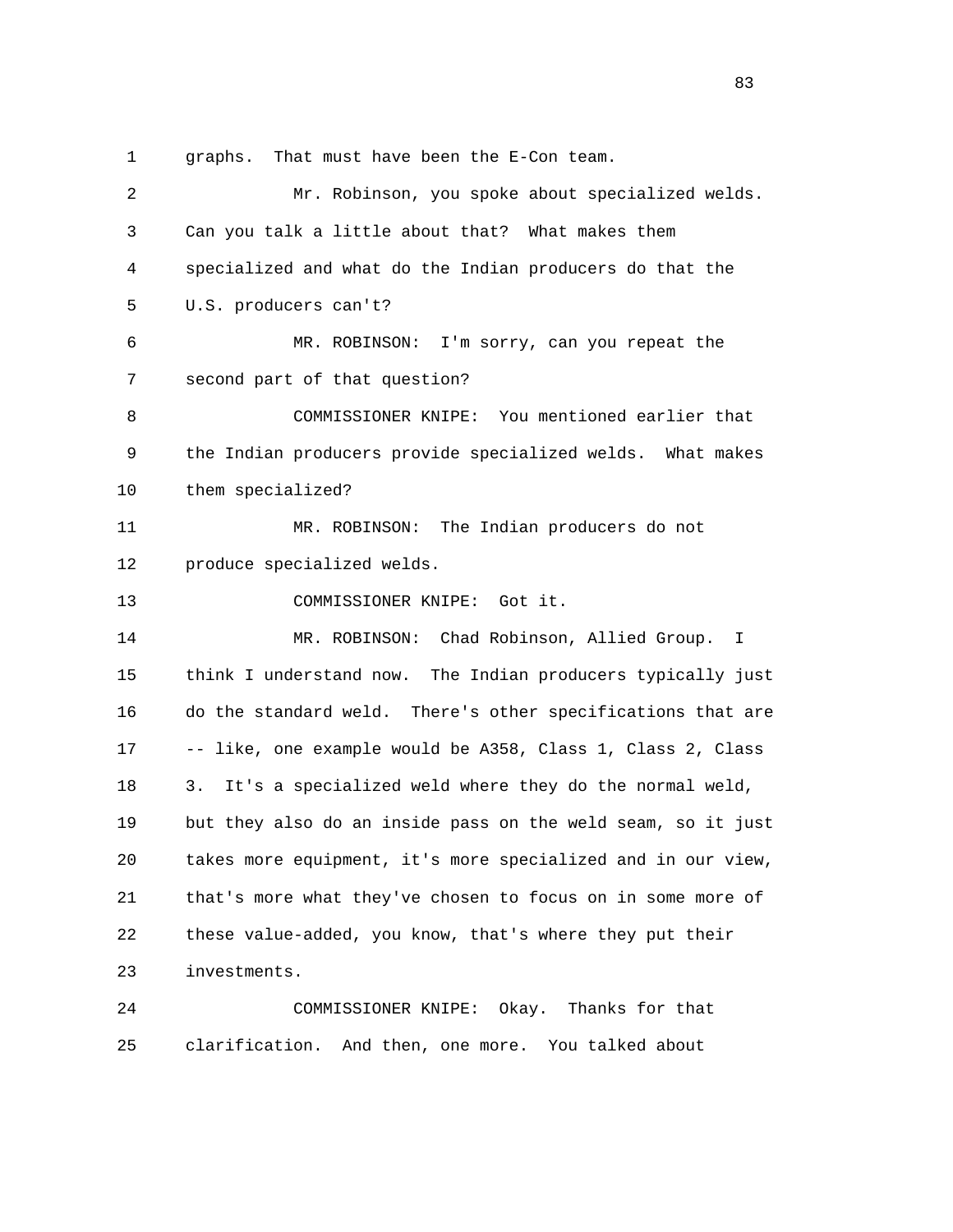1 domestic programs and approved manufacturer lists that makes 2 it difficult for some Indian producers to sell to certain 3 market segments.

 4 What's the process like to get on those lists? 5 What are the barriers for Indian producers? Is there a 6 certification process involved?

 7 MR. ROBINSON: Chad Robinson, Allied Group. It 8 is very difficult to get on these AMLs. We actually produce 9 a different product in Italy. We own a butt weld fitting 10 manufacturer, so we've tried to get on these AMLs as well, 11 and it takes a lot of time, a lot of money, a lot of 12 traveling, producing samples, trying to get a hold of the 13 right people, and some AMLs we've been attempting to get on 14 for two years.

 15 And it would be someone like Shell or Exxon or 16 Chevron, there's -- every company has their own approved 17 manufacturer's list. Most of these big oil and gas 18 companies -- they, you know, it's easier to approve the 19 domestic people because they don't have to travel far to see 20 the mill. It's not as big of a cost to them.

 21 And also, the perceived quality of Indian in the 22 market -- I mean, India may have an acceptable quality that 23 meets a spec, but the customers in general -- you know, it's 24 kinda like China and India. It's the big stigma that they 25 produce not-quality material. So it's hard for these guys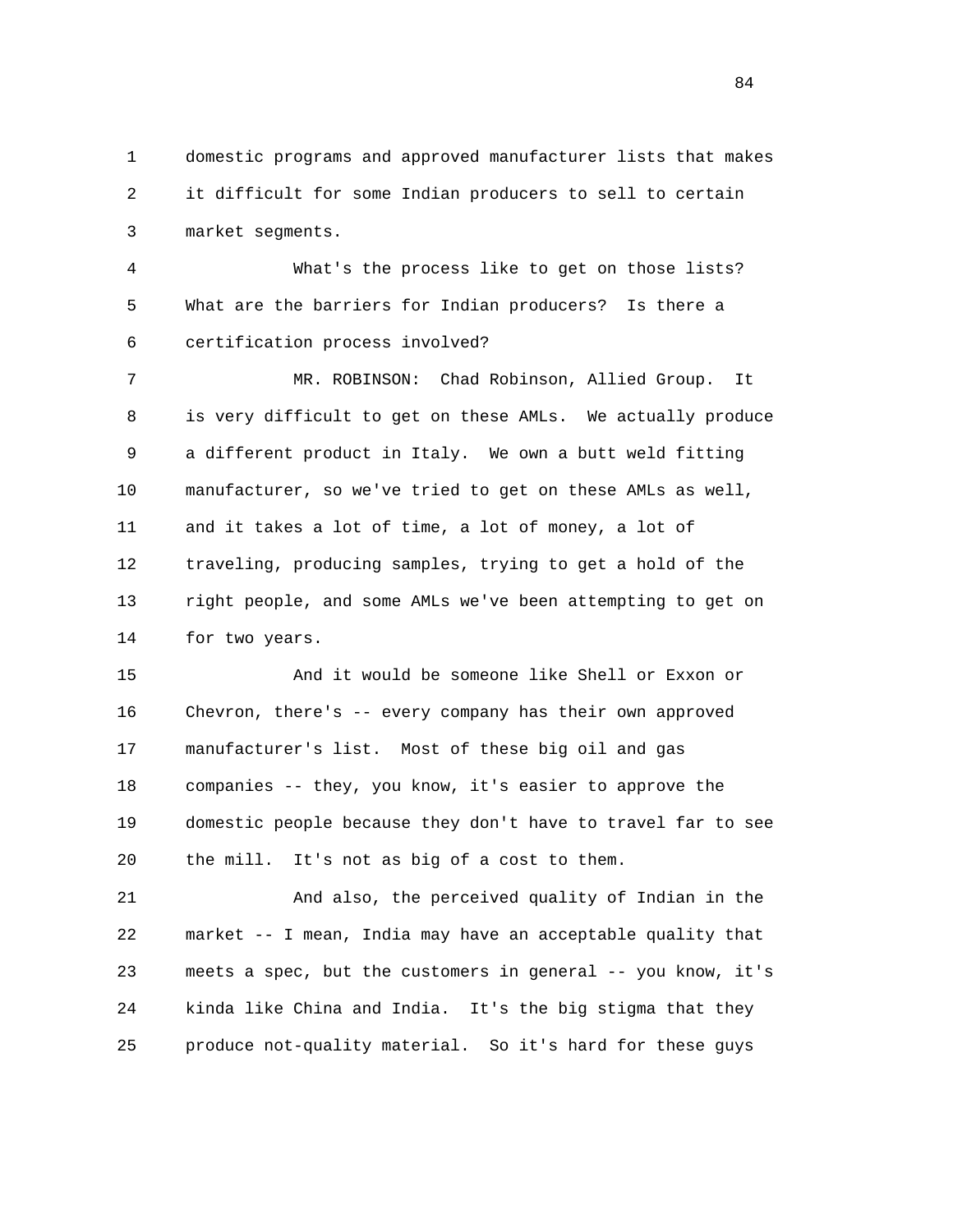1 to overcome -- and even if they have a top-quality mill, for 2 them to get on one of these AMLs is very difficult. 3 MR. CAMERON: It's useful to -- Don Cameron -- 4 that these -- 5 COMMISSIONER McCLURE: Thank you, Ms. Mendoza. 6 MR. CAMERON: -- that these AMLs are primarily, 7 or at least a lot of them, are in the oil and gas industry, 8 correct? And in large, in these large industries where the 9 Indian material is not going to be generally accepted, but 10 some of the other imports, such as Ta Chen and such as SeAH 11 actually do qualify for some of the AMLs, not all -- I mean 12 the AMLs are always particular to any individual company. 13 But I think it is fair to say that SeAH and Ta 14 Chen do qualify for some of those AMLS, and do compete 15 directly with U.S. industry in those end uses and Indians 16 certainly do not. 17 COMMISSIONER KNIPE: Okay. I'm trying to get my

 18 head around exactly what, if there are some, differences 19 perceived or actual in the quality, in the end use, I'm 20 trying to get an idea about what exactly Indian product does 21 go to?

 22 MR. ROBINSON: Part of the reason that the 23 domestics and the Koreans are our more highly approved is 24 because of the AML issue. Like a lot of times, if there's 25 maybe a fabricator or some small company that maybe doesn't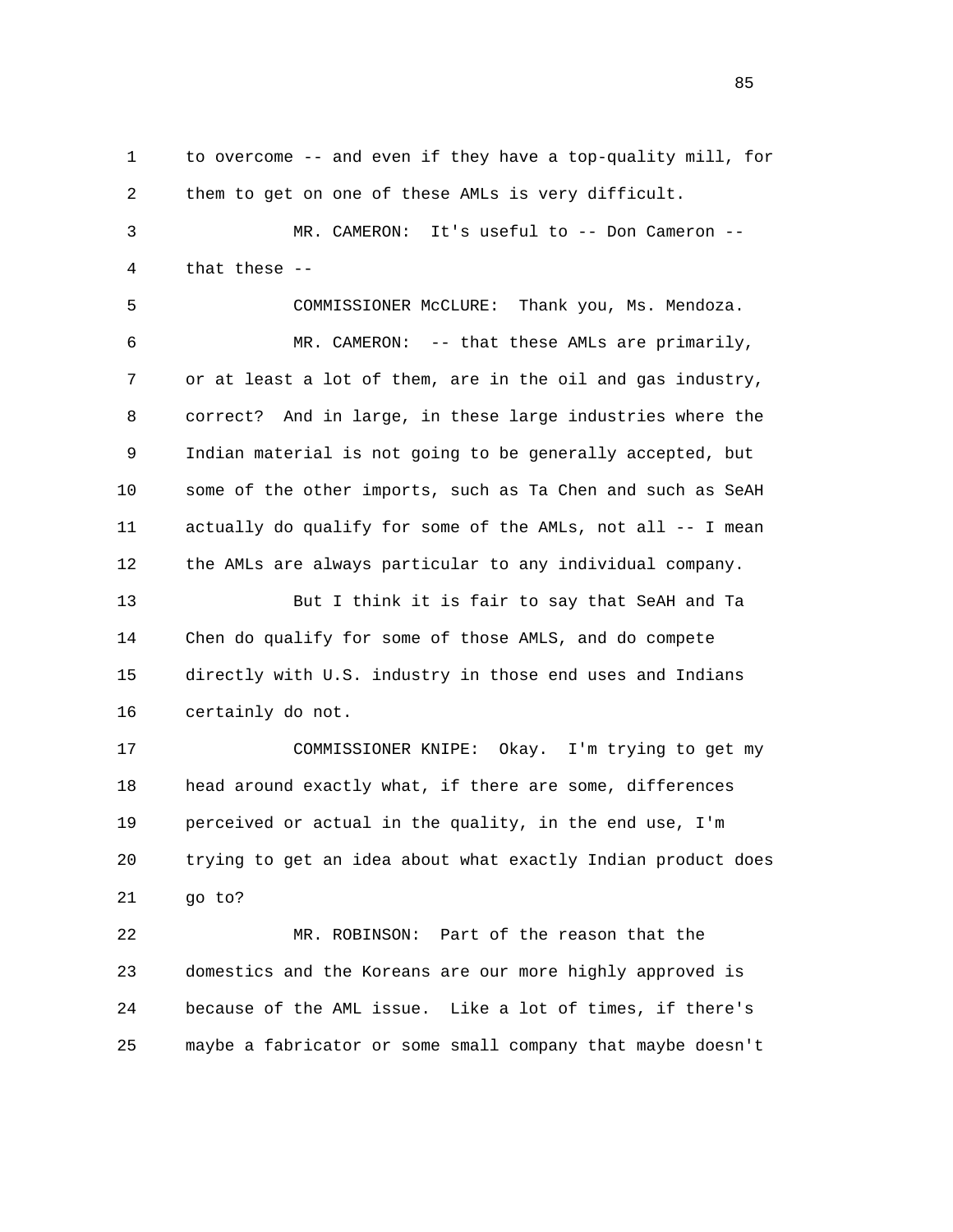1 have enough money to travel and go approve manufacturers of 2 their own, they'll say, okay, we're just gonna use the Exxon 3 Mobil AML. These AMLs are published, you can find 'em 4 online, and so they'll just say, hey, to protect ourselves, 5 if it's good enough for Exxon, it's good enough for us. 6 SO whenever you have a company that's approved at

 7 Exxon, at Shell, at Chevron, people say, okay, well, if it's 8 good for all these big oil and gas companies, it should be 9 good enough for us. So that's, I think, where you get the 10 perceived quality of these domestic mills and the Koreans, 11 is that they're on the majority of all the AMLs in the 12 market, whereas -- I don't know of any AMLs that the Indian 13 mills are on.

 14 So, I think you go from knowing that all these 15 people say okay, we approve their quality, to a mill that 16 you take a chance on, that, you know, maybe no one's vouched 17 for their quality. So I think that's where you kinda get 18 some of the perceived differences.

 19 COMMISSIONER KNIPE: What about product that's 20 not on the AML? The Indian product? 'Cuz there's a lot of 21 it, right?

22 MR. ROBINSON: As far as --

 23 COMMISSIONER KNIPE: Yeah. I'm trying to figure 24 out --

25 MR. ROBINSON: It goes into -- you know, a lot of

<u>86 and 2001 and 2002 and 2003 and 2003 and 2003 and 2003 and 2003 and 2003 and 2003 and 2003 and 2003 and 200</u>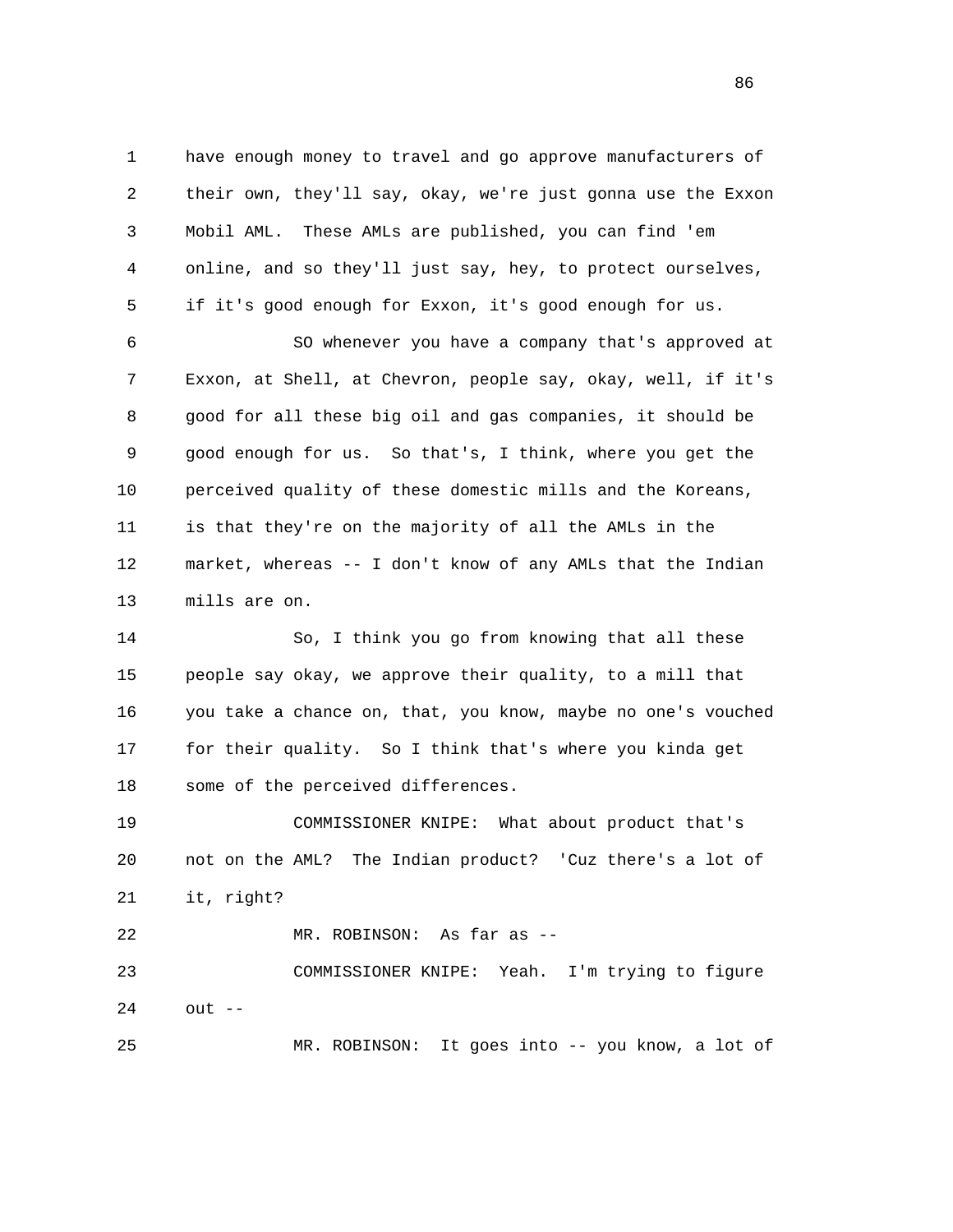1 our product will go into ship building and to food 2 processing and to water works, desalination plants, things 3 like that. Whereas this product -- our Indian product, not 4 a whole lot of it goes into the oil and gas segment -- I 5 mean, it's a very small market. A lot of our other products 6 are very heavily weighted into the oil and gas market. 7 COMMISSIONER KNIPE: Okay. That's it for me. 8 Thanks, guys. 9 COMMISSIONER McCLURE: Next will be Ms. Pugliese. 10 COMMISSIONER PUGLIESE: Okay. I was just 11 wondering. How much of the -- like, how large of a market 12 is there for the A358? And then -- okay. It doesn't seem 13 to be -- it seems to be very special, for nuclear? 14 MR. ROBINSON: Chad Robinson, Allied Group. It 15 is definitely a smaller market. We've tried to participate 16 a little bit in it, and we haven't been so successful. 'Cuz 17 our belief is that most of that business goes direct to the 18 manufacturers. 19 COMMISSIONER PUGLIESE: Okay, so they sell direct 20 to the end user for that -- 21 MR. ROBINSON: I don't necessarily -- not 22 necessarily to end user, but our customers. 23 COMMISSIONER PUGLIESE: Okay. And then there's 24 like beyond that specification, the A312 and the A778. Are 25 the production processes in India, do they differ at all?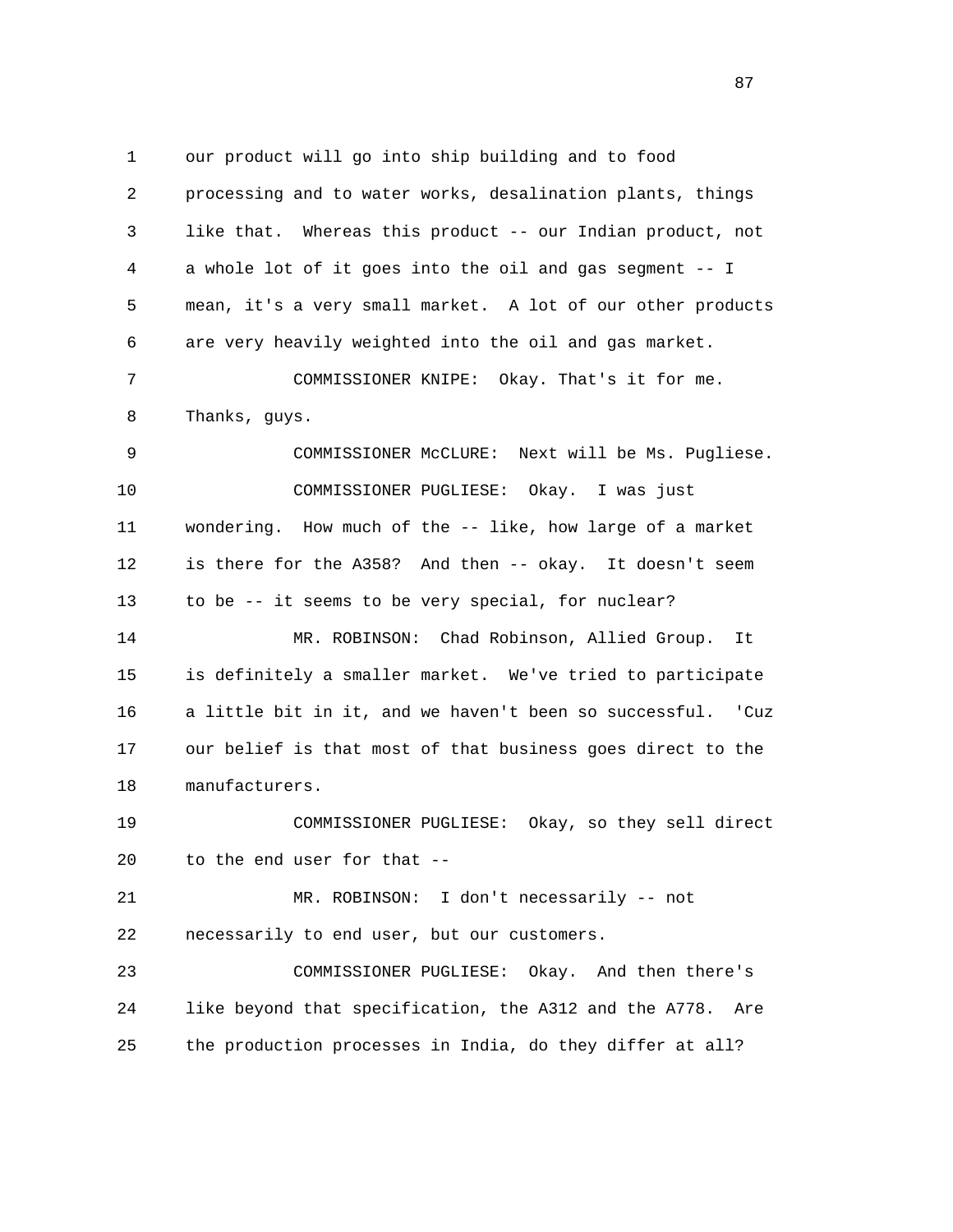1 The A312 and the A778. Sorry if that's kind of repetitive. 2 MR. ROBINSON: No problem. Chad Robinson, Allied 3 Group. Basically A312 has a couple more processes at the 4 end of the production cycle than the A778 is. We call the 5 A778 as 'as-welded' so there's no heat treatment process at 6 the end of the production. So they're very similar, but 7 there's just a couple more processes added onto the end of 8 the A312. 9 COMMISSIONER PUGLIESE: I guess I'm just trying 10 to get at whether the Indian producers, with those two 11 specifications, if they're doing anything differently. 12 That's all. 13 MR. LIPP: Alan Lipp, Merit Brass. The answer to 14 your question is no. 15 COMMISSIONER PUGLIESE: Okay, thanks. 16 MR. LIPP: The spec is very clear about what 17 needs to happen with A312 and what needs to happen with 18 A778. Just to, again, get into a little bit more detail. 19 As Mr. Robinson mentioned, A778 would be regarded as 20 'as-welded' so it comes down the line, it's welded, it comes 21 off the line and is prepared for shipment. 22 A312 would need to be heat-treated, then 23 straightened, then pickled and annealed, and then cleaned 24 and prepared for packaging. 25 COMMISSIONER PUGLIESE: Okay. Where do you think

en and the state of the state of the state of the state of the state of the state of the state of the state of the state of the state of the state of the state of the state of the state of the state of the state of the sta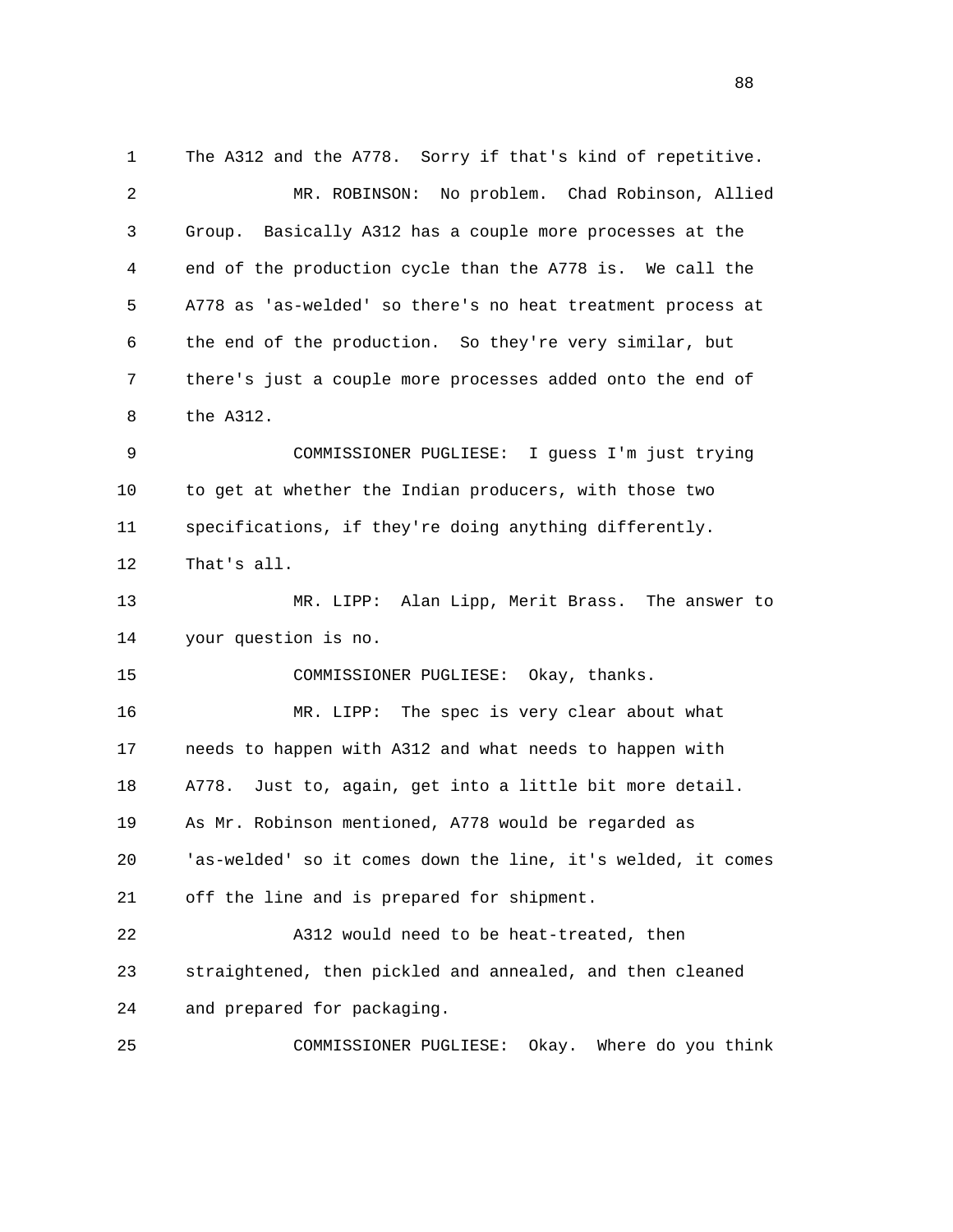1 the perceived differences in quality come from, from your 2 consumers?

 3 MR. LIPP: Again, Alan Lipp, Merit Brass. 4 Perception is reality in a lot of cases. There's a stigma 5 against certain countries for quality. That goes back many 6 years when people used to think that products from Japan 7 were of subpar quality.

 8 So it gets back to in my mind a track record of 9 producing good quality, conforming to the specification 10 products.

 11 MR. CAMERON: Just for an example, when Korean 12 pipe and tube first came into this market, Korean pipe and 13 tube didn't have a good reputation for quality. It's not 14 Japanese. This is the low end, et cetera.

 15 Now you will find that it has a very high 16 reputation for quality. Why is that? Because these 17 manufacturers have been here in this market since 1980, 18 1990. Imports of this product from India have been in this 19 market for approximately a year-and-a-half. And so it 20 doesn't have an established track record upon which to 21 compare. And so these are the types of things that happen 22 in these types of products.

 23 And people then also look at other pipe and tube 24 products where there have been issues, depending upon who 25 bought the product and what the product was. So I think

89 and the state of the state of the state of the state of the state of the state of the state of the state of the state of the state of the state of the state of the state of the state of the state of the state of the sta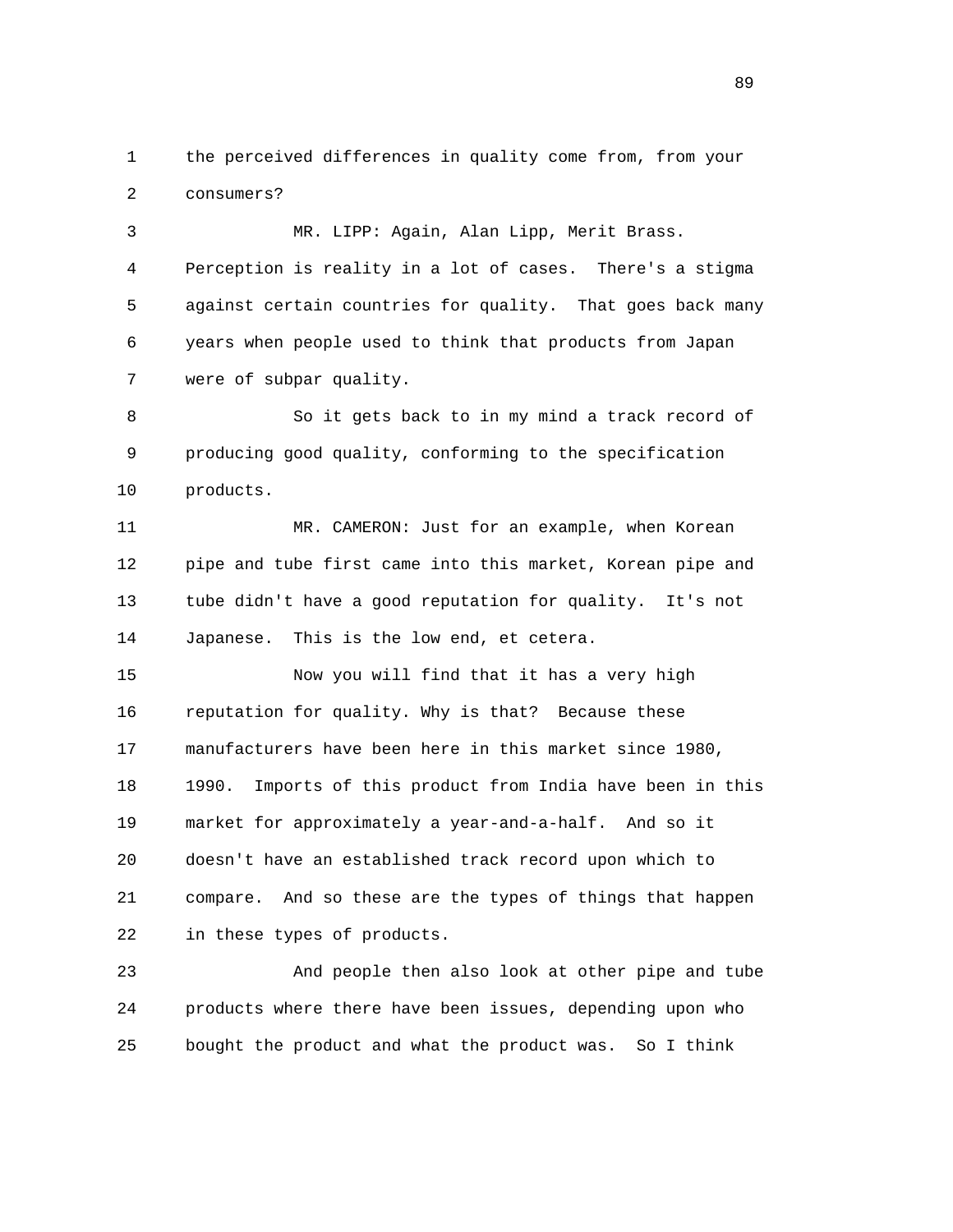1 that is what also contributes to that.

| $\overline{2}$ | MR. ROBINSON: Chad Robinson, Allied Group.<br>An             |
|----------------|--------------------------------------------------------------|
| 3              | example, but in a different product category. We make the    |
| 4              | same type of product in a factory that we own in Italy, as   |
| 5              | well as a factory that we own in China.                      |
| 6              | Our customers will accept the product from Italy             |
| 7              | all day long. And even though it's the exact same product,   |
| 8              | the fact that it says "China" on the fitting, they won't     |
| 9              | accept it. It's a--you know, and I think China and India     |
| 10             | both have the stigma as being a country that most of the     |
| 11             | inquiries that we receive, a lot of them say "no China, no   |
| 12             | India". Some of them say "no China." Some of them say        |
| 13             | "domestic only."                                             |
| 14             | So I think part of it is, you know, it's hard to             |
| 15             | get these countries that have a stigma against them of not   |
| 16             | good quality to be approved in the market. And I think it    |
| 17             | also goes back to the AMLs. I mean, it's easy for someone    |
| 18             | to look and say, hey, if all these companies are good enough |
| 19             | for Exxon and Chevron and Shell, they're good enough for us. |
| 20             | Where, you know, the Indian pipe is new in the market and no |
| 21             | one knows them.                                              |
| 22             | So it's a riskier purchase for them to make.<br>So           |
| 23             | it's less accepted.                                          |
| 24             | MS. PUGLIESE: Okay. Thank you.                               |

25 MS. LO: Sorry, just one follow up--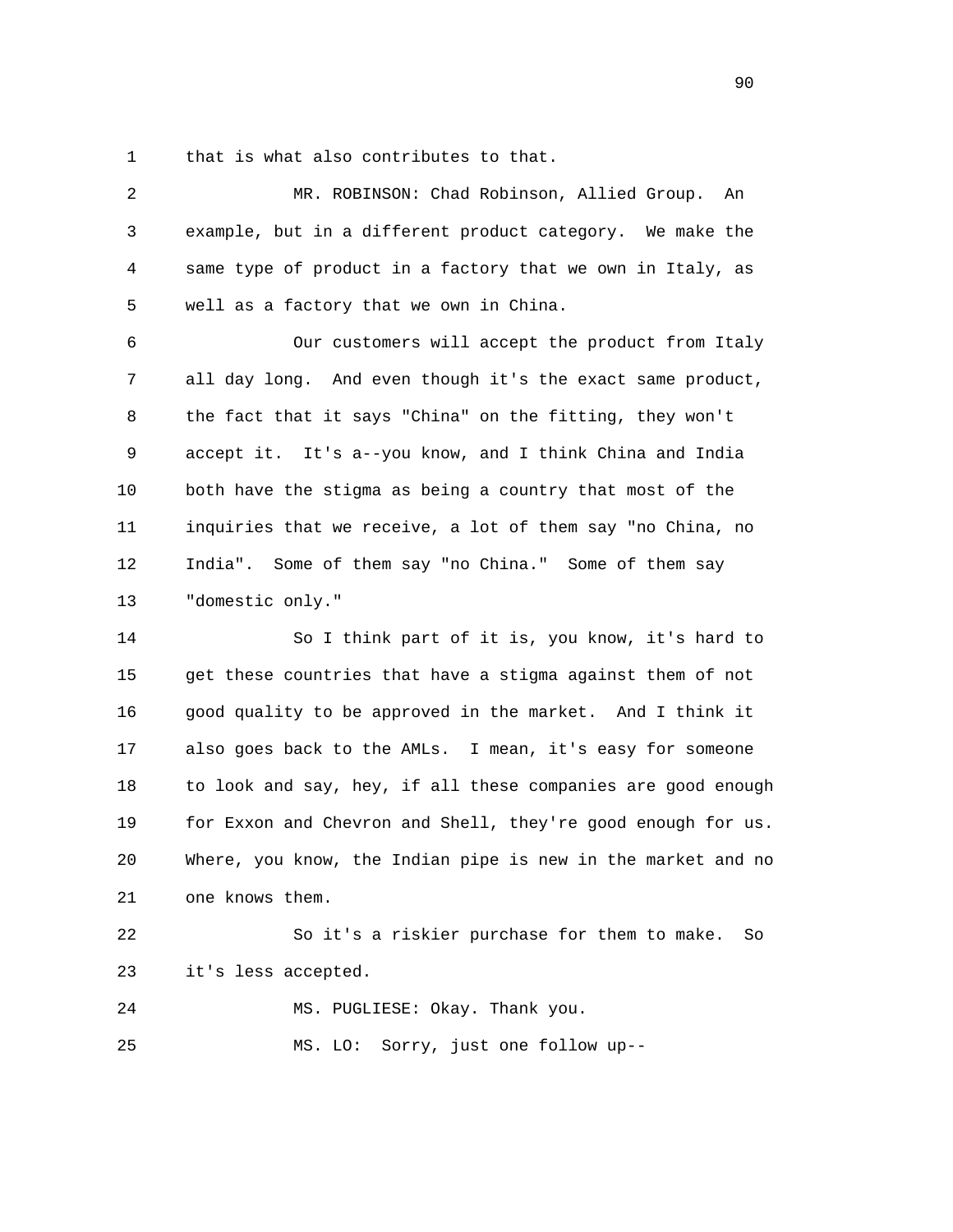1 MR. McCLURE: Ms. Lo.

| 2  | MS. LO: I believe Ms. Mendoza testified in her               |
|----|--------------------------------------------------------------|
| 3  | opening statement that--I could be incorrect in my hearing-- |
| 4  | that some of the Korean pipe is in the Indian market.<br>Is  |
| 5  | that correct? Or, given the location of all these big pipe   |
| 6  | producers in Asia, I would assume that India has some        |
| 7  | competition from these other, perhaps from the other         |
| 8  | Southeast Asian countries with orders placed.                |
| 9  | I am just trying to get a better understanding               |
| 10 | and boost my Part 7 about the industry in India. Where--but  |
| 11 | that is not really helping me do that, from the submission.  |
| 12 | So I'm just trying to understand what's going on in the      |
| 13 | industry in India, and better understand how their           |
| 14 | production of this pipe compete with perhaps other--         |
| 15 | MR. CAMERON: Are you talking about imports of                |
| 16 | other--from other Asian countries into India of some of this |
| 17 | pipe?                                                        |
| 18 | MS. LO: Right. Some understanding about how                  |
| 19 | these Indian producers can--                                 |
| 20 | MR. CAMERON: We'll find out whether there is very            |
| 21 | much, but I tend to doubt that there would be very much, but |
| 22 | we can find that out.                                        |
| 23 | MS. MENDOZA: Julie Mendoza. I mean we're happy               |
| 24 | to look into that and, obviously, consult with our clients,  |
| 25 | and these guys will help us to understand better about it.   |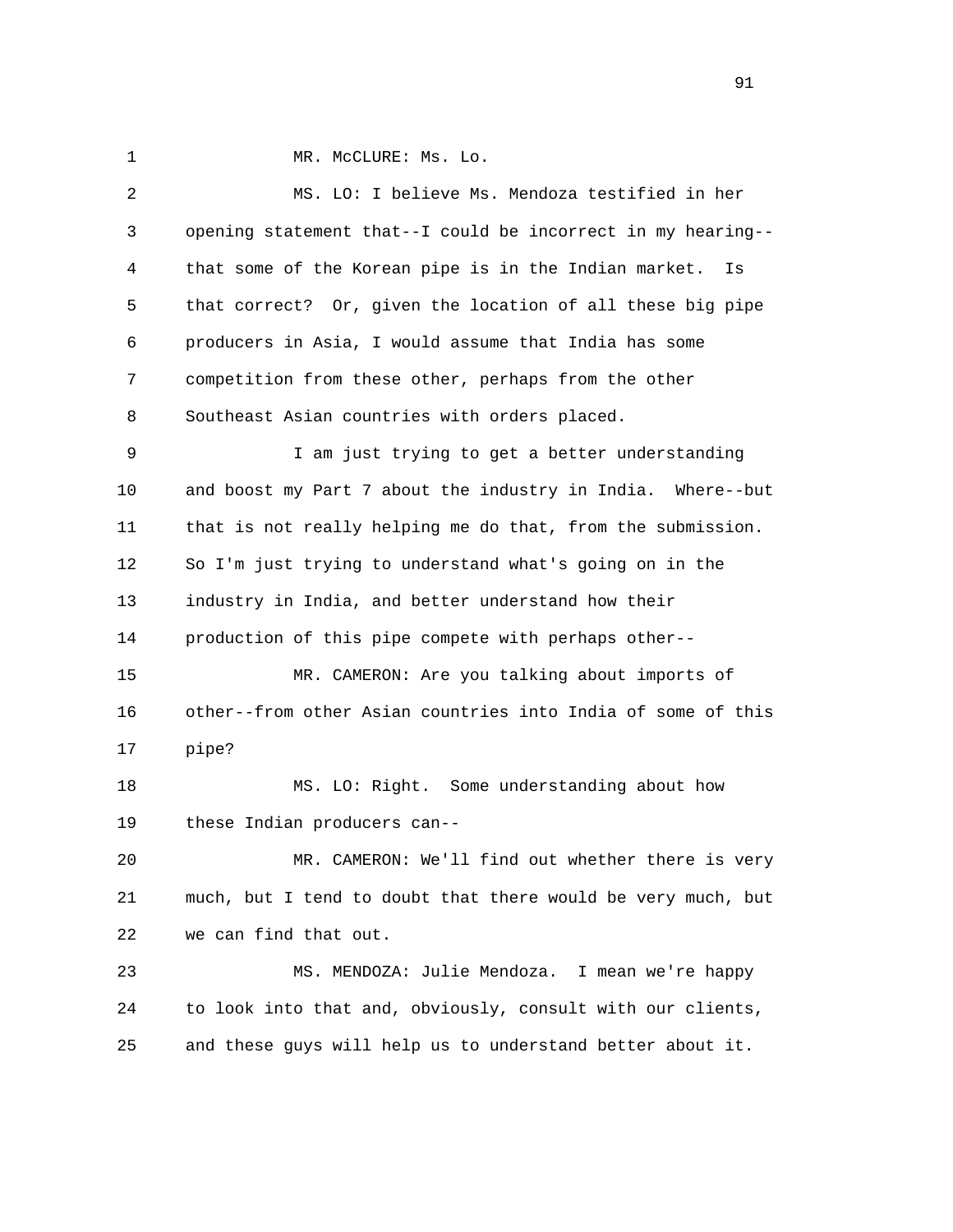1 So we would be happy to do that.

| 2  | MS. LO: Yeah, anything to boost the information               |
|----|---------------------------------------------------------------|
| 3  | on the industry in India would be really helpful.             |
| 4  | MS. MENDOZA: We will do it.                                   |
| 5  | MS. LO: Thank you.                                            |
| 6  | MR. McCLURE: Ms. Preece has one question.                     |
| 7  | MS. PREECE: When you provide the information                  |
| 8  | about inventories, if you could provide it quarterly for the  |
| 9  | different countries that would be very helpful. Certainly     |
| 10 | we don't need to separate out the three Southeast Asians in   |
| 11 | the last case, but, you know, as a group what happened to     |
| 12 | them quarterly. And then the Indian quarterly. So that we     |
| 13 | can see what's happening up to a more recent time and how it  |
| 14 | has been changing.                                            |
| 15 | MS. MENDOZA: Julie Mendoza. We would be happy to              |
| 16 | And I also think that they probably--I'm not sure<br>do that. |
| 17 | that they purchased from all three countries--                |
| 18 | MS. PREECE: It doesn't matter, but if they can                |
| 19 | lumped together that would be just fine.                      |
| 20 | MR. CAMERON: It would be just like the Commission             |
| 21 | cumulated them, right?                                        |
| 22 | MS. PREECE: Yeah, just cumulate them. Yes,                    |
| 23 |                                                               |
|    | We don't want to have--I mean, it's interesting,<br>please.   |
| 24 | but if somebody buys from one country and somebody buys from  |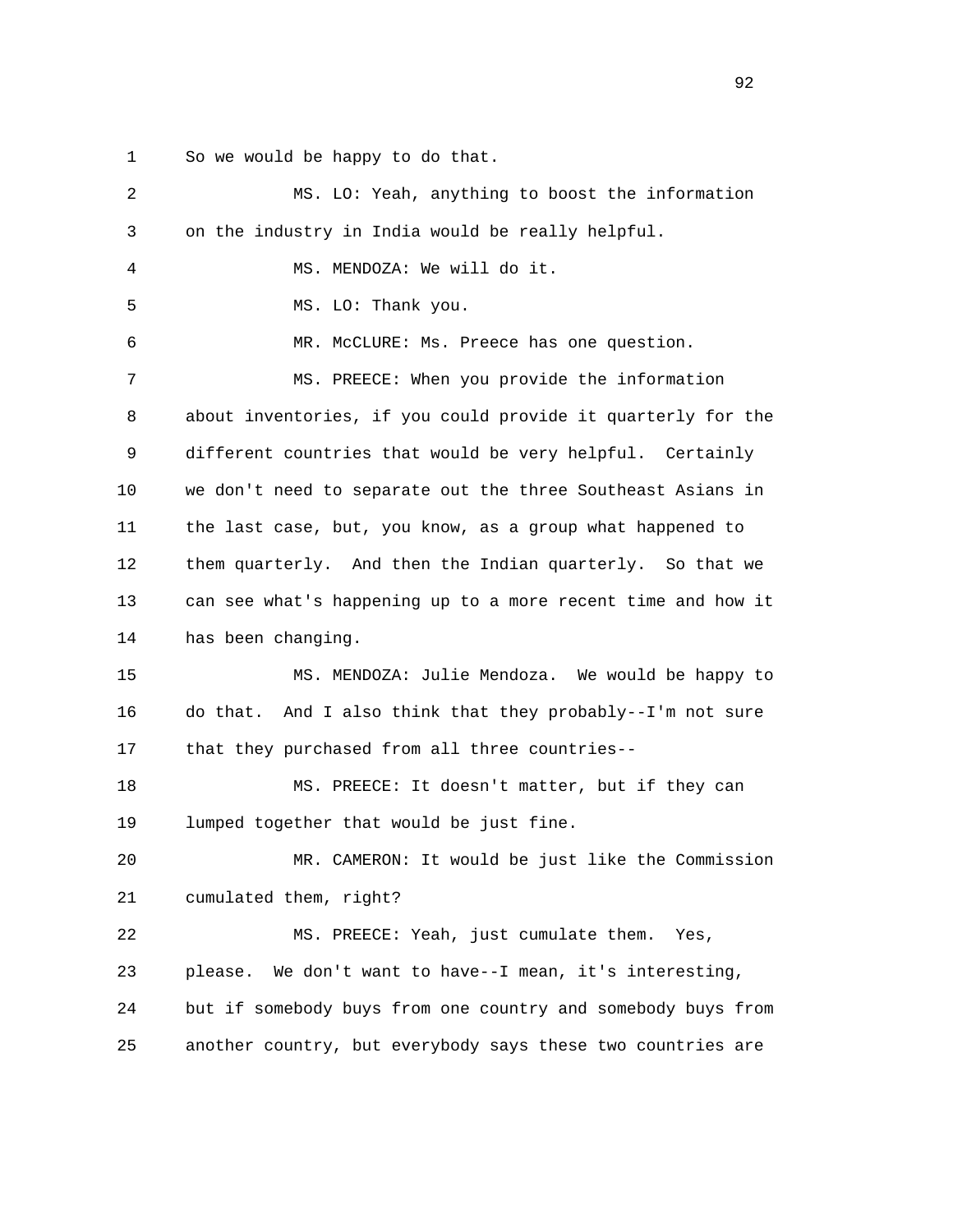1 the same, then that is a difference that's not meaningful. 2 And so we'll just limit it to that. Thank you. 3 MR. McCLURE: Okay, thank you. A couple of 4 things. Mr. Robinson, you said that your company turned to 5 India when the Malaysia, et cetera, orders went into effect. 6 Or I thought I heard you mention orders as early as 2013,

7 which would have been I think a little bit before.

 8 And again, you made clear that you had done 9 business with Indian producers on other products before, but 10 if you can tell me, or put it in the post-conference brief, 11 when you actually turned to India for this particular 12 product.

 13 MR. ROBINSON: Chad Robinson, Allied Group. We 14 turned to India. Once the orders were in place, we didn't 15 know what would happen. So we just decided that it was too 16 risky to keep doing business there, and that's when we 17 decided we needed to find an alternative source.

18 MR. McCLURE: Mr. Lipp, same experience for you? 19 MR. LIPP: Yes, sir.

 20 MR. McCLURE: Mr. Robinson, you talked about the 21 fact that the perception/reality thing with India, or with 22 Indian product, and almost sounding as though hardly anybody 23 will accept it. But clearly somebody is. So who? Who, or 24 how, over the time we're looking at has there been a 25 grudging acceptance of India and a greater comfort? What's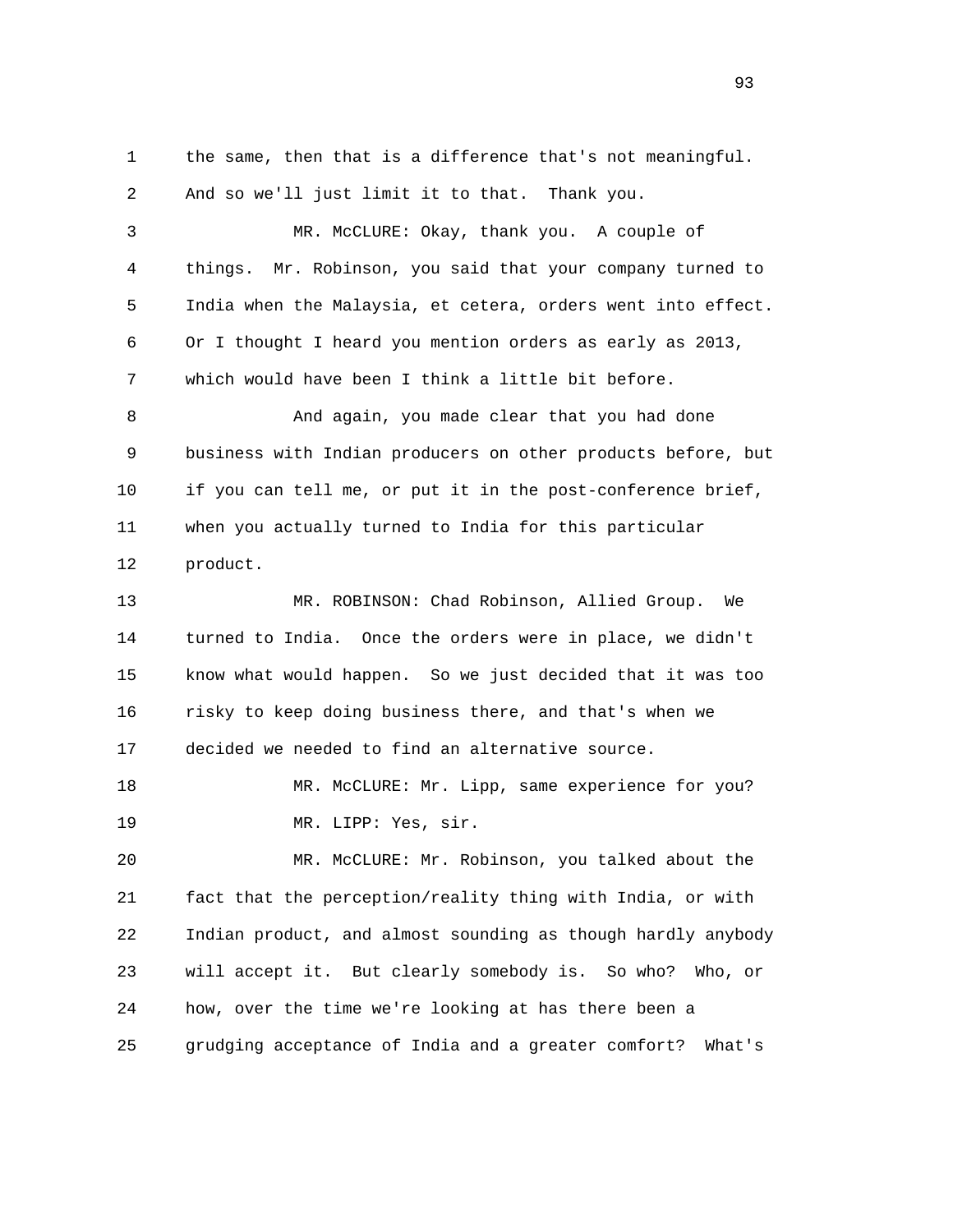1 been the evolutionary path of the Indian product getting in 2 the market?

 3 MR. ROBINSON: Chad Robinson, Allied Group. Once 4 we started buying there, it was an education to our 5 customers. And we have a great reputation in the market for 6 our service and our quality that we impart upon our products 7 that we carry.

 8 So it was a--we had to go to all of our customers 9 and say, hey, there's going to be a shift in the market. 10 You know, we're not going to be carrying these brands that 11 you're used to from these countries. We'll be carrying a 12 different brand.

 13 So I'm not saying that it's not accepted at all, 14 but I will say it's harder to get it accepted. Now we've 15 had to talk to our customers and teach them, and over time 16 we've gotten them to accept it, but they know that we stand 17 behind our product. So it's more based on our reputation 18 that we're able to sell it.

 19 MR. McCLURE: Also with regard to the delays, the 20 uncertainties, the lag time, you know--and you mentioned 21 that some people are looking for other suppliers. At what 22 point in the period did you finally say, okay, enough. 23 We've got to look for something else. Or do your customers 24 say: Hey, this is so unpredictable we can't live with it? 25 MR. ROBINSON: For us it was mainly, you know, we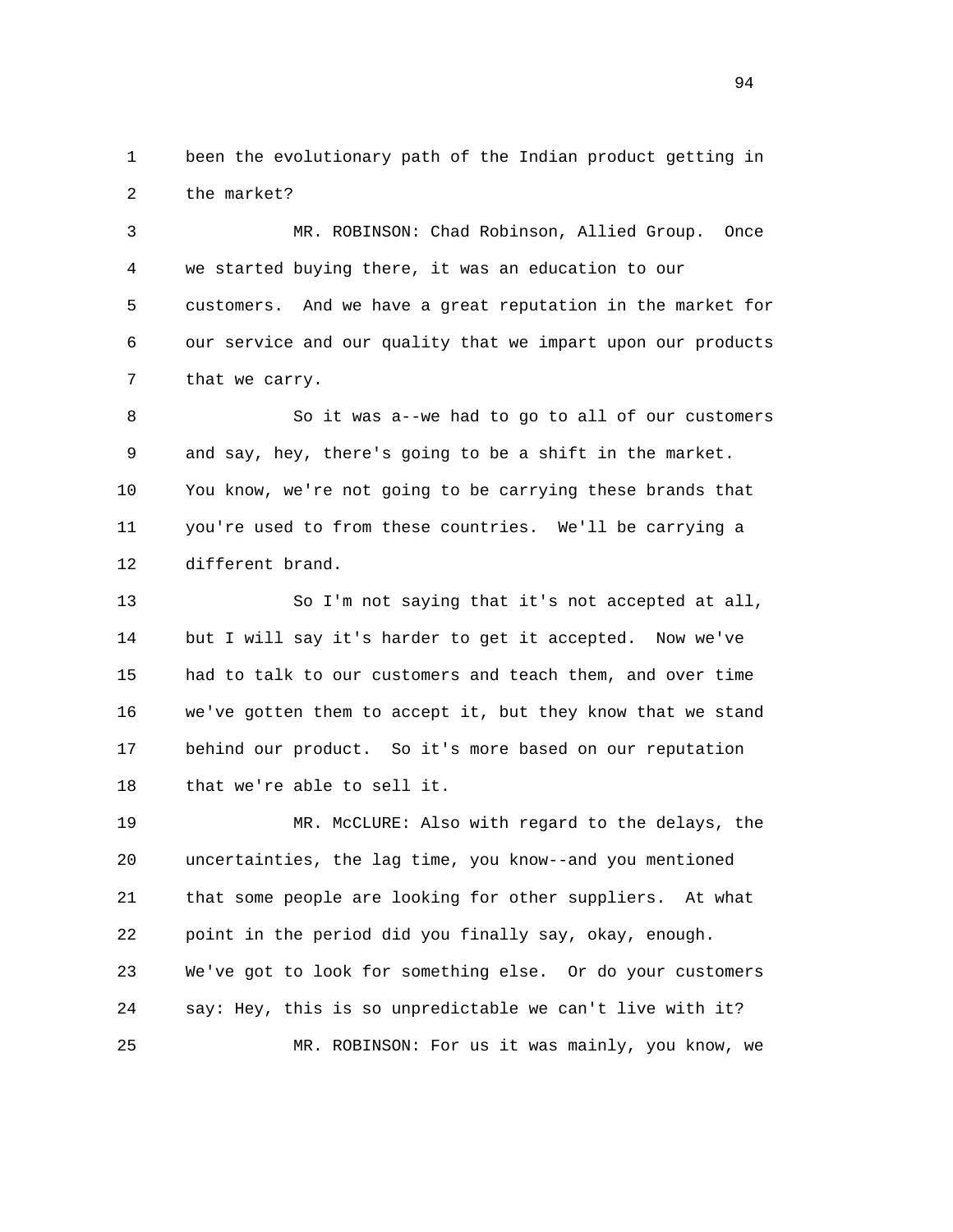1 were trying to get our inventory in a manageable position. 2 The truth is, we let a lot of our customers down in that 3 time period. We had a decline in orders, and we tried to 4 focus only on our top tier suppliers. But other than that, 5 we had to tell some of our clients no. 6 MR. McCLURE: And with respect to certifications 7 and whatnot, you--did I hear you correctly that everything 8 is inspected and has been certified by the time it leaves 9 the plant in India? 10 MR. ROBINSON: That's correct. 11 MR. McCLURE: Are those your people doing the 12 certifications? 13 MR. ROBINSON: That's correct. 14 MR. McCLURE: Okay. 15 MR. ROBINSON: They're direct employees of our 16 company. 17 MR. McCLURE: Okay. Okay, thank you. 18 That's it for me. Thanks to everybody for 19 coming. Ms. Peterson and Mr. Graves, even though we didn't 20 hear from you, we are happy that you came and sat and 21 listened to Don Cameron. 22 (Laughter.) 23 MS. McCLURE: And Julie Mendoza. Yes, the charts. 24 Especially that shade of blue. Anyway, let's take five 25 minutes and then we will do the closing remarks.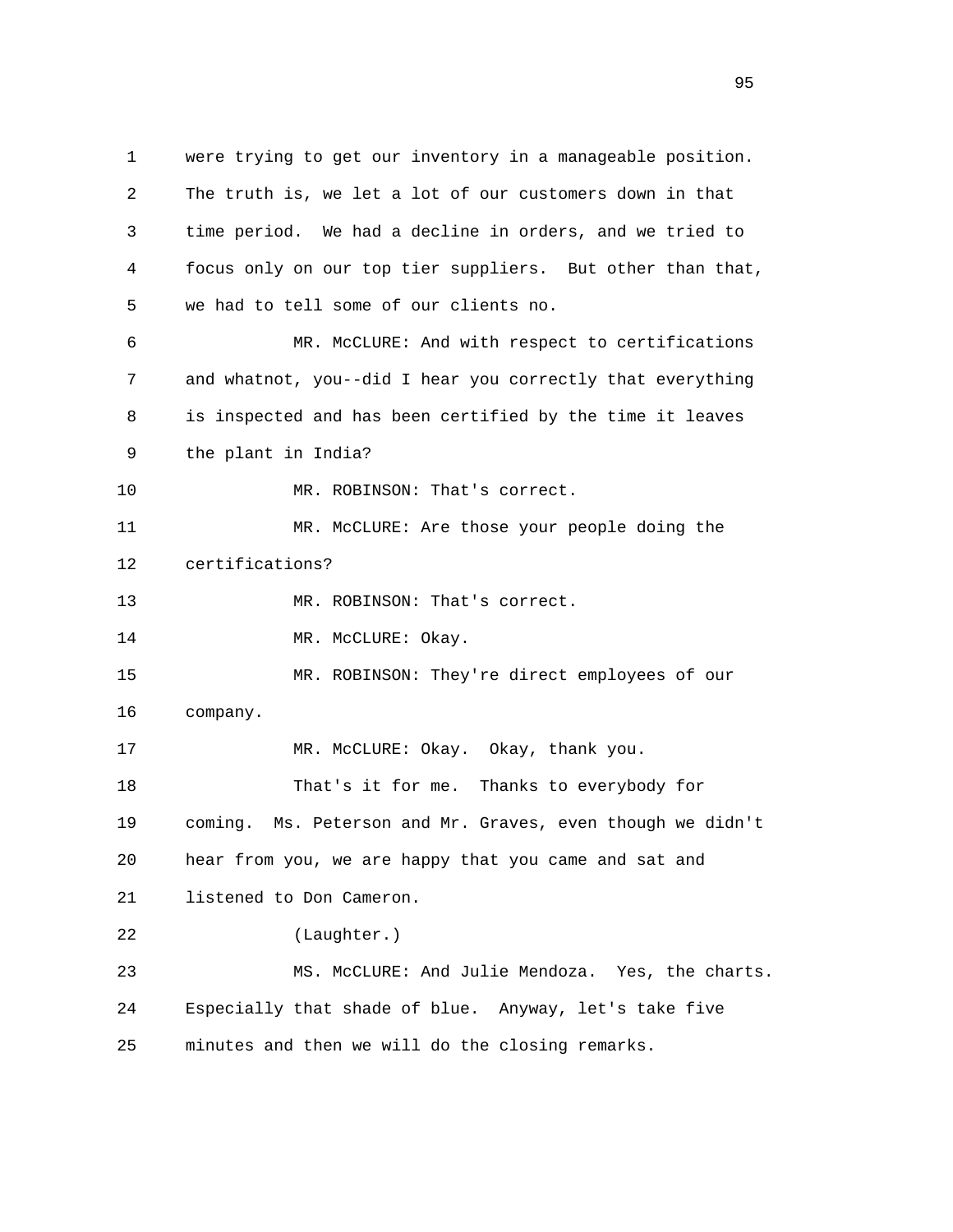1 (Whereupon, a brief recess is taken.) 2 MR. McCLURE: Welcome again, Mr. Schagrin. Please 3 proceed. 4 CLOSING REMARKS OF ROGER SCHAGRIN 5 MR. SCHAGRIN: Thank you. This is Roger Schagrin, 6 giving closing argument on behalf of Petitioners. 7 Let me start--and I know Julie will do the same 8 thing, and maybe this will be the last time we do this. I 9 know it seemed that way in hot-rolled as well. 10 Just on behalf of Petitioners and Respondents 11 Bar, Jim, thank you for your incredible years of service at 12 this Commission. I think everybody recognizes that you are 13 the epitome of a government servant: hard working, always 14 fair, always accessible, and we appreciate it. And we hope 15 that others here who are younger than you will find a way to 16 fill your shoes, because it's not going to be easy. It 17 would be easy to fill my shoes, not yours. 18 MR. McCLURE: Thank you. 19 MR. SCHAGRIN: We've enjoyed working with you over 20 these many years. I won't get into the jealousy about 21 seeing people retire, but I'd much rather-- 22 (Laughter.) 23 MR. SCHAGRIN: --much rather see people retire 24 than pass on. So we're glad you're retiring. 25 Now let me get to the heart of the case. You

<u>96</u>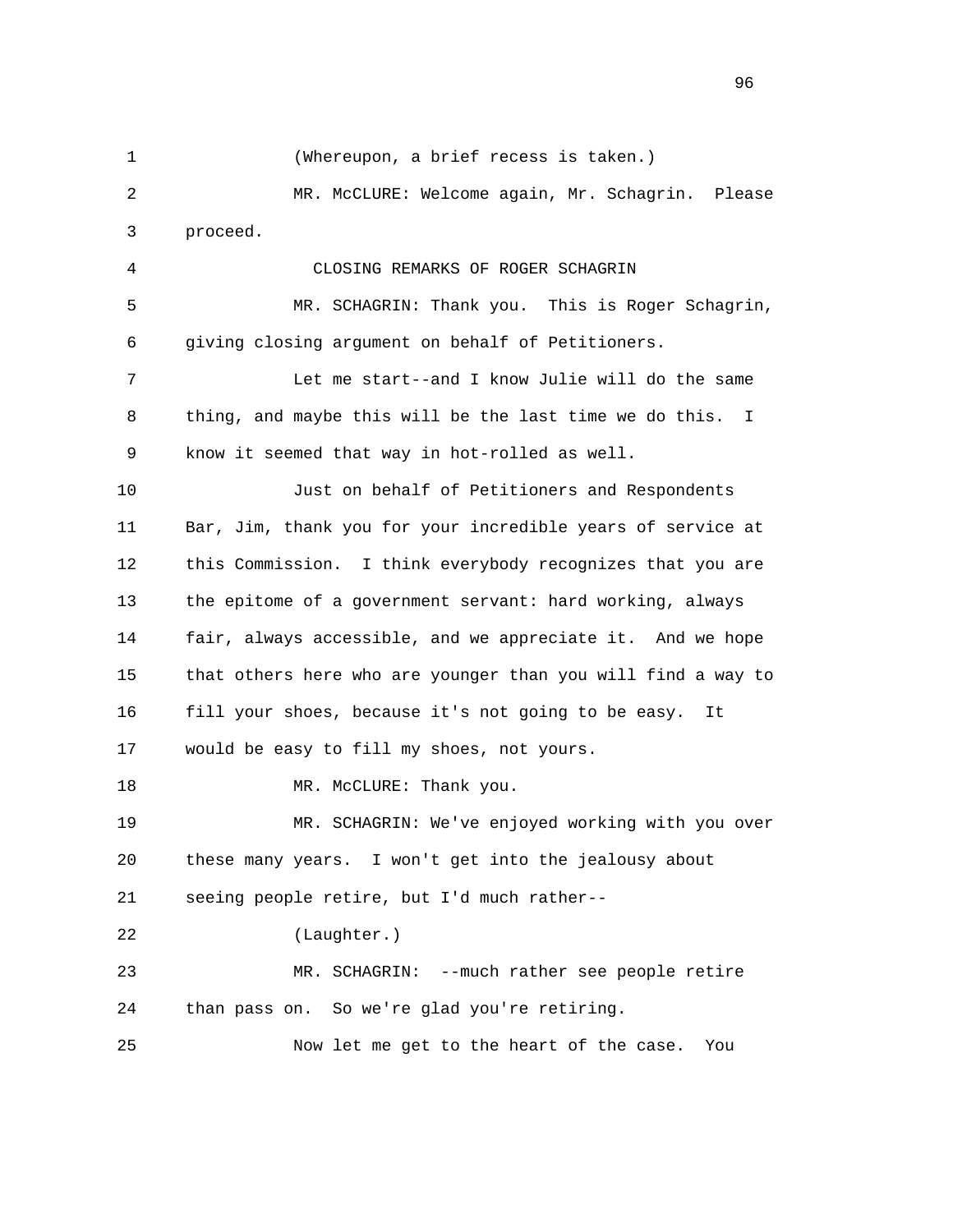1 know, you would think, hearing Don, and Julie, and their two 2 importer clients that the U.S. industry just really doesn't 3 want to make and sell A-312 pipe, right? I mean it's like, 4 hey, we can't buy it from the domestic industry.

 5 Don says these guys don't even give you the truth 6 about their capacity. They don't even have the capacity to 7 supply the market. They can't make the sizes. They don't 8 want to operate their plants.

 9 Well, earlier today you heard a producer under 10 oath, John Tidlow, tell you that out of the I think 8 or 10 11 welding mills they have, that mills--and these are all 12 individual mills which make individual ranges of sizes--had 13 gone from being operated 5 to 10 shifts--that's not huge, 14 it's not like a steel mill, it's not 168 hours a week--but 15 that would be 40 to 80 hours a week, not unusual, very 16 common for a pipe mill to be operated either 5 days, 8 hours 17 a day, or 5 days, 16 hours a day, that they're now operating 18 them 1 or 2 shifts a week.

 19 That is 8 to 16 hours. That is why Bristol has 20 laid off in the past year 21 out of their 150 employees. 21 That is why Outokumpu in the past year has laid off 30 out 22 of just over 100 employees.

 23 Now to many people these are just numbers. Don's 24 got a zillion lawyers working at a gigantic law firm. I've 25 got people working at my place. You know, he doesn't care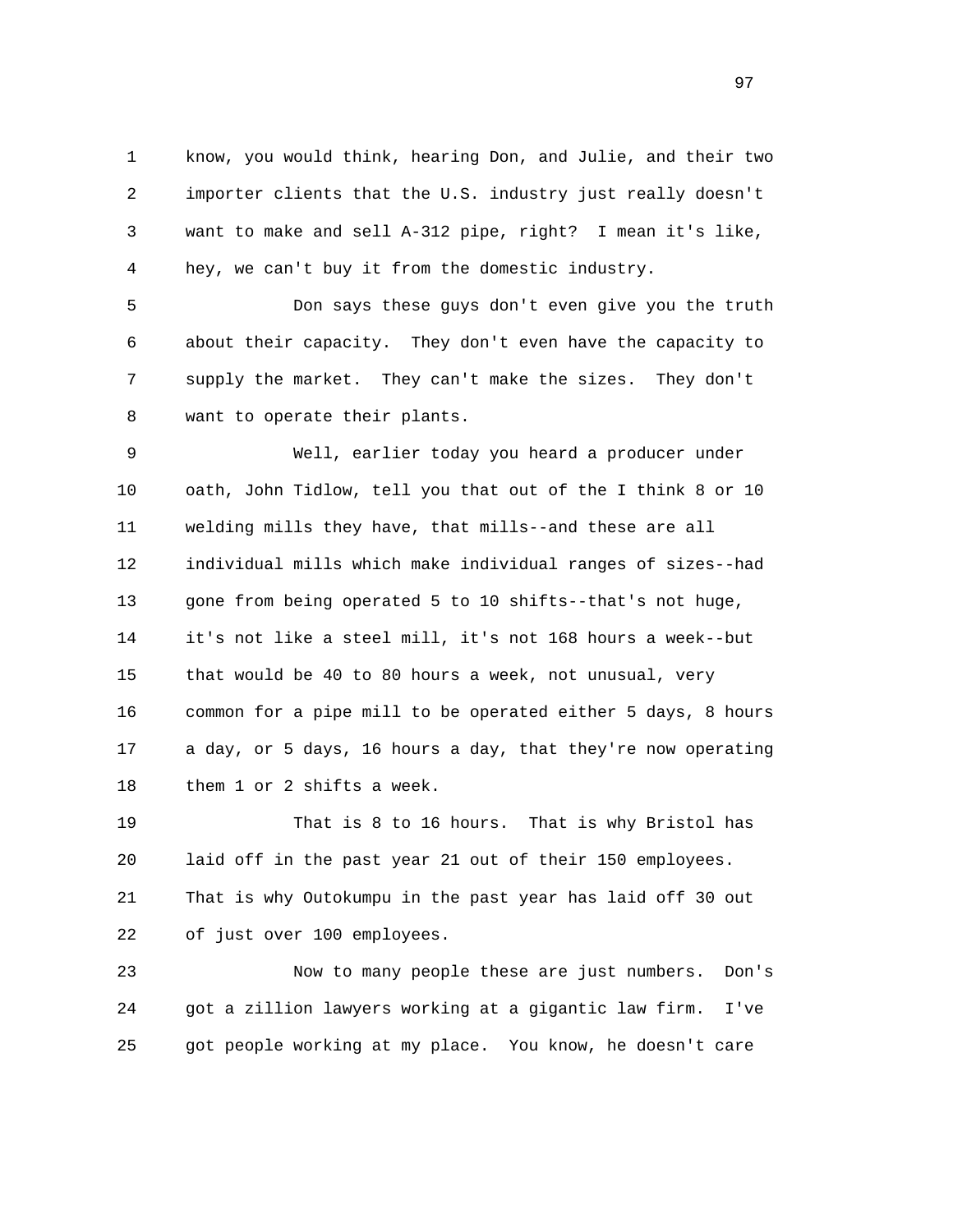1 about these people who in a place like Wildwood, Florida, 2 where I can tell you because I'm a Floridian, where besides 3 this pipe mill all there is is orange groves.

 4 So to have a job as a United Steelworkers making 5 \$60- to \$70,000 a year in a place where there are not other 6 jobs like that around, and then to lose it because of 7 unfairly traded imports takes a real human toll.

 8 And particularly the members of this Commission 9 should never forget that employment effects are a part of 10 the statute. So if these people lost their jobs because 11 they had lousy employers, they've got lousy mills, they 12 don't know how to make product, they don't want to sell it 13 to anybody, that's one thing. But if they lost their jobs 14 because imports from India went from 200 tons to 12,000 15 tons? That's injury. And that's suffering.

 16 And this industry has more than ample capacity to 17 supply every single master distributor and distributor in 18 this country. The fact that some master distributors are 19 really just importers, I mean the two people who appeared 20 before you today, I guarantee they bought Chinese product. 21 They told you they bought Malaysian, Thai, and Vietnam 22 product, and they said after the cases were filed against 23 them we looked for new import sources.

 24 They didn't say we contacted the domestic guys. 25 Now they say, well, if we did contact the domestic guys, you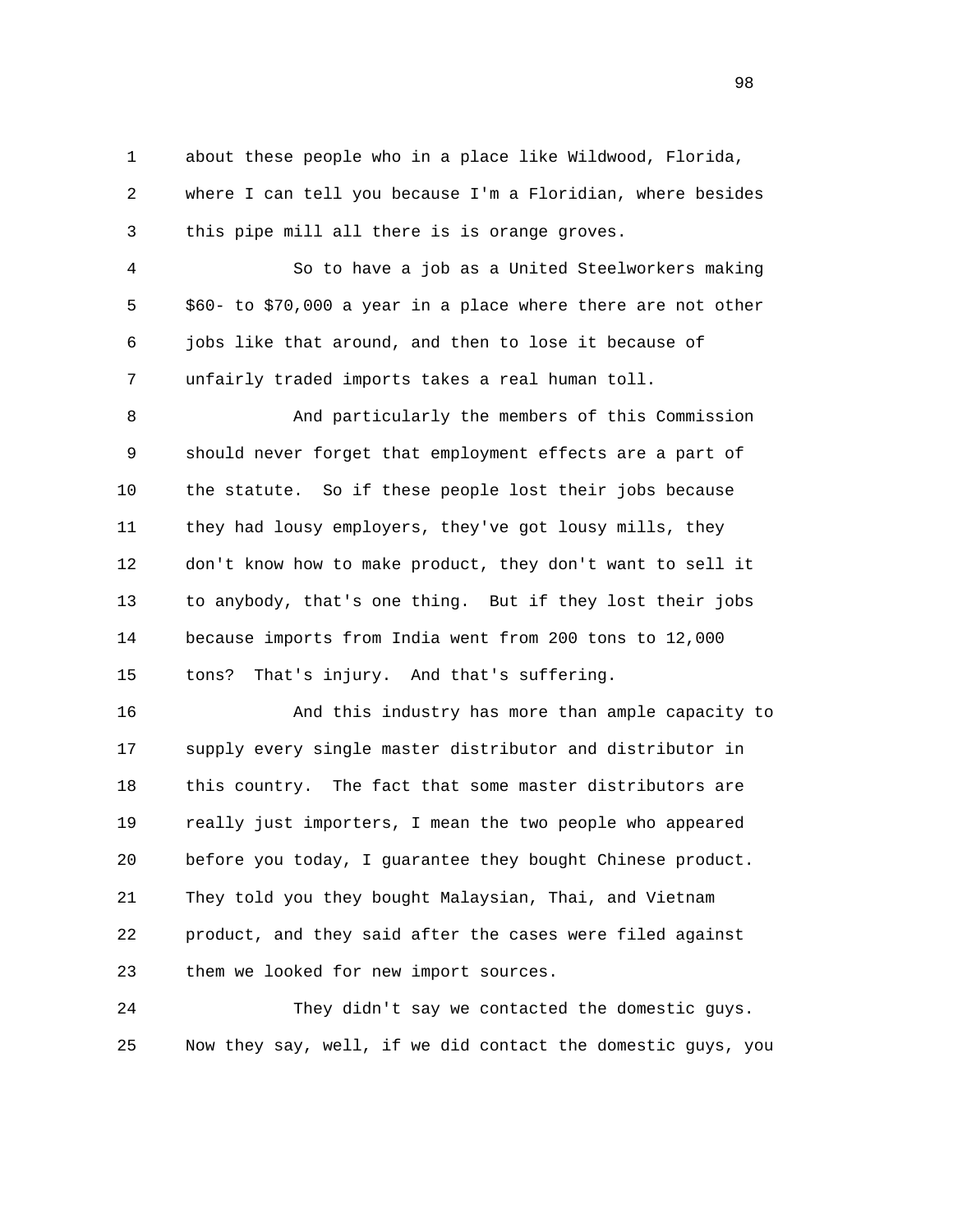1 know, they don't want to sell to master distributors. Well, 2 that is something we will find out in the final. It's not 3 that the domestic industry and people like Mr. Tidlow with 4 an MBA from, you know, UVA doesn't understand how markets 5 work. Master distributors are critical in the stainless 6 pipe industry.

 7 That's why the domestic producers sell to master 8 distributors. They understand how the market works. So to 9 get the impression from these guys that, oh, well we have to 10 sell imports, and, you know, the domestic producers they 11 only want to sell direct to tiny distributors. They don't 12 want to go through masters? It's just baloney, okay?

 13 So what's happened here during this POI is that 14 surging imports from India ruined a really good market 15 opportunity for the U.S. industry in 2014 where demand was 16 growing, and where they were getting relief from unfairly 17 traded imports from Malaysia, Thailand, and Vietnam. And 18 instead of making really wonderful profits, they in fact had 19 net losses in 2014.

 20 And now as demand is declining in 2015, and with 21 these massive inventories, as well as increased imports from 22 India, they are destroying the U.S. industry during a time 23 of weakening demand.

 24 Now one of these witnesses said, you know, once 25 again the U.S. industry didn't want to supply small diameter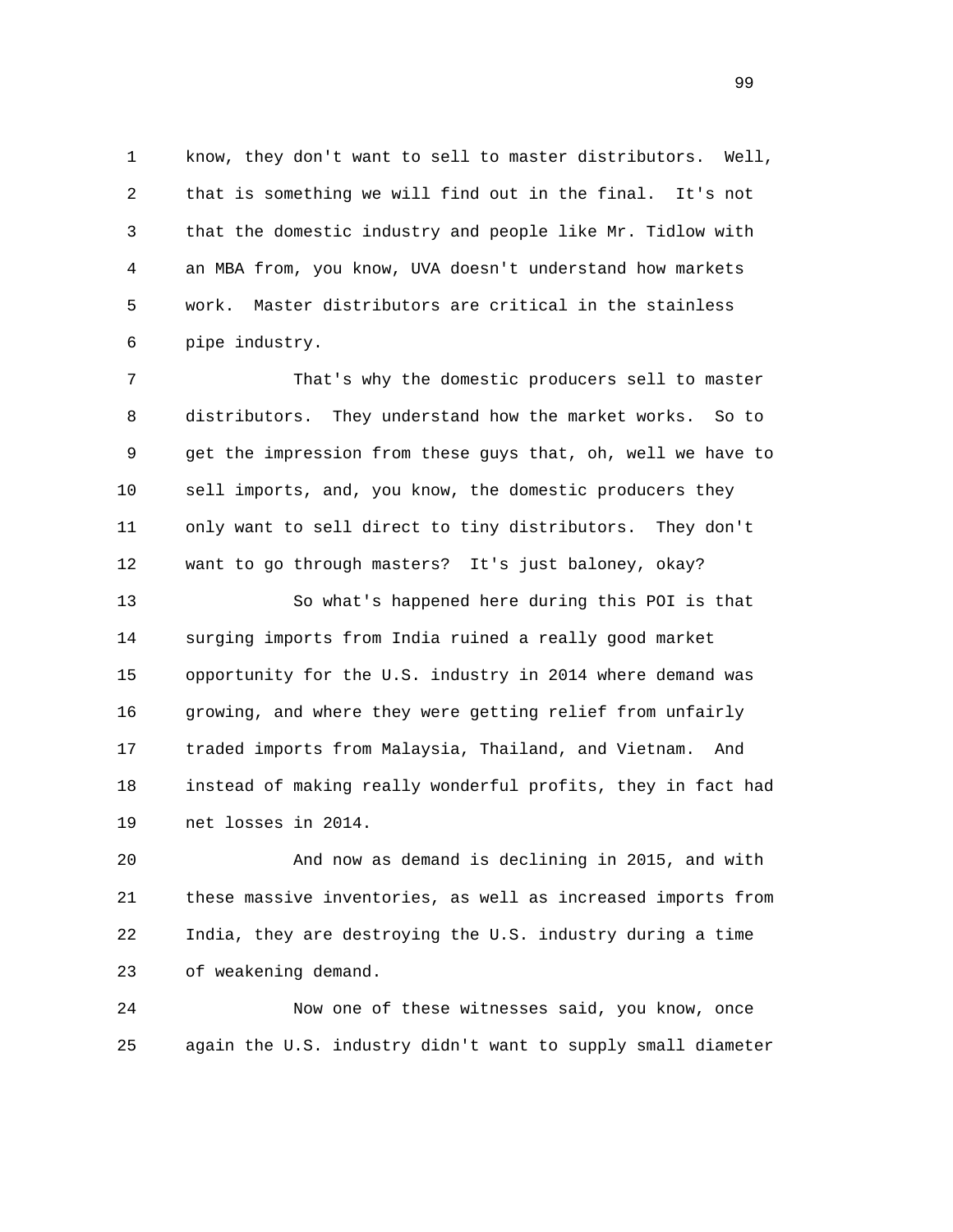1 products. Look at their investments. They're investing 2 money in large-diameter. Well we went through this in the 3 last case. You know those large-diameter products that 4 they're investing in? They don't have the import 5 competition as the small diameter.

 6 You know, they're also ASTM A312. They're just 7 made in sizes from 16 to like 60 inches in OD. Well if 8 they're made to ASTM A312, guess what? They've got nickel. 9 And if they're Grade 316, they've got molybdenum. And you 10 know what? Those prices for nickel and molybdenum go up and 11 down. But in the large-sized products where they don't have 12 import competition, the U.S. industry makes healthy profits. 13 So what's wrong with the small-diameter product?

14 They face a lot of import competition.

 15 Now let's go to what are essentially Merit Brass 16 and Warren Alloy's most ridiculous arguments that you heard 17 today. And those are: Let us tell you the tales of woe. 18 Feel sorry for us that we have been forced to buy like 19 20,000 tons of Indian product over the past 18 months. 20 Their quality is lousy. They don't deliver us on time. And 21 our customers don't want to buy it.

 22 Okay, if we had seen imports from India go from 23 just 200 to 500 tons over the last three years, we wouldn't 24 be here today. So do they really expect the Commission to 25 believe that tale of woe like: Oh, let us out of the case so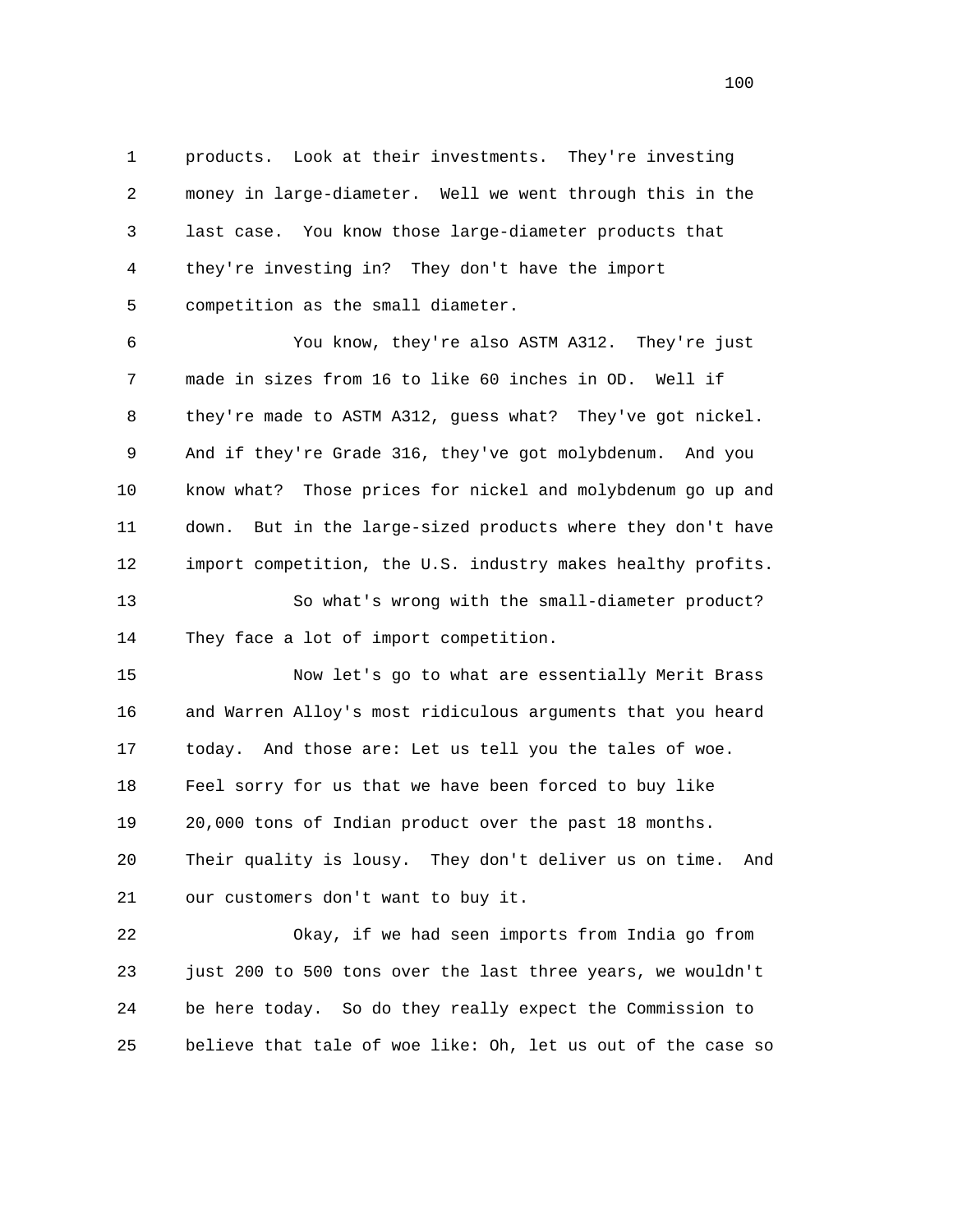1 we can buy another 20,000 tons from India because, man, it 2 was so tough to sell that first 20,000 tons that came in 3 over the last 18 months.

 4 And the fact is that you can't credit those woes 5 when you have on the record that the product from India went 6 from 200 tons in 2012 to 12,000 tons in 2014, and another 7 7,000 tons in the first six months of 2015.

 8 Those are undeniable facts on the record. They 9 also testified that they make sure it meets the 10 specification. It has to meet the specification. I don't 11 want to worry as I'm driving up I-95 past Elizabeth, New 12 Jersey, on my way to New York that those refineries are 13 going to explode because they been buying Indian pipe.

 14 I don't think I have to worry about it because 15 I'm sure all the Indian product that they have brought in 16 meets the A312 or A778 specification.

 17 As I say, you can explore in the final the 18 channels of distribution. You're going to find that there 19 are some master distributors who are essentially importers. 20 One of them says: We've been doing business in India for 30 21 years. So I guess India makes some pretty good products in 22 the stainless area, and the valves and fittings area.

 23 I know you're had cases on those products, as 24 well. And some importers by virtue of the fact that they're 25 importers just don't buy domestically produced products. It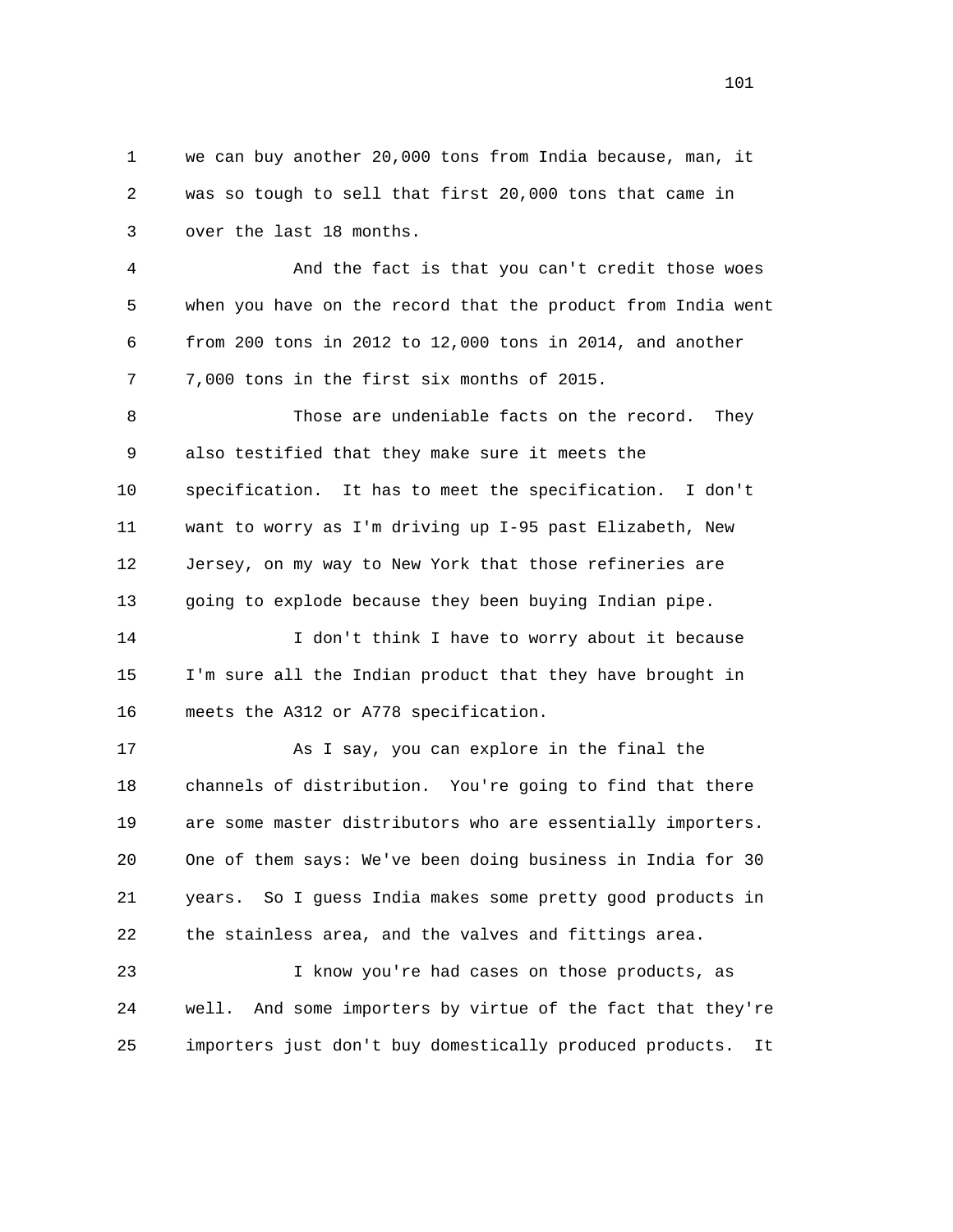1 may be why we have a \$500 billion trade deficit. But you'll 2 find that some master distributors are not also major 3 importers. They buy either imports or domestic. They buy 4 both. And there's real price competition because of course 5 there's price competition when a distributor is looking to 6 buy from a master distributor. They have a choice of buying 7 a less expensive Indian product, or a more expensive 8 domestic product. And they've obviously been buying more 9 Indian and less domestic, which is why domestic production 10 shipment volumes and profits have been declining.

 11 You don't even have to hear about the lack of 12 acceptance in this country of imported products. It's 13 funny. Don's made a career out of representing importers. 14 Last time I checked, we have a \$500 billion trade deficit, 15 \$400 billion of it with China. The idea that my father or 16 grandfather, you know, wouldn't buy a Japanese car in 1950? 17 I think it's kind of old news by now.

 18 So I think everybody in the United States, 19 particularly in commodities, which is why you're so busy 20 here at the Commission, will buy imported product when it 21 undersells the domestic product.

 22 In summary, you've got a really simple prelim 23 here. You've got a massive increase in imports. They took 24 market share from the domestic industry. They undersold the 25 U.S. industry. Domestic production, shipments, everything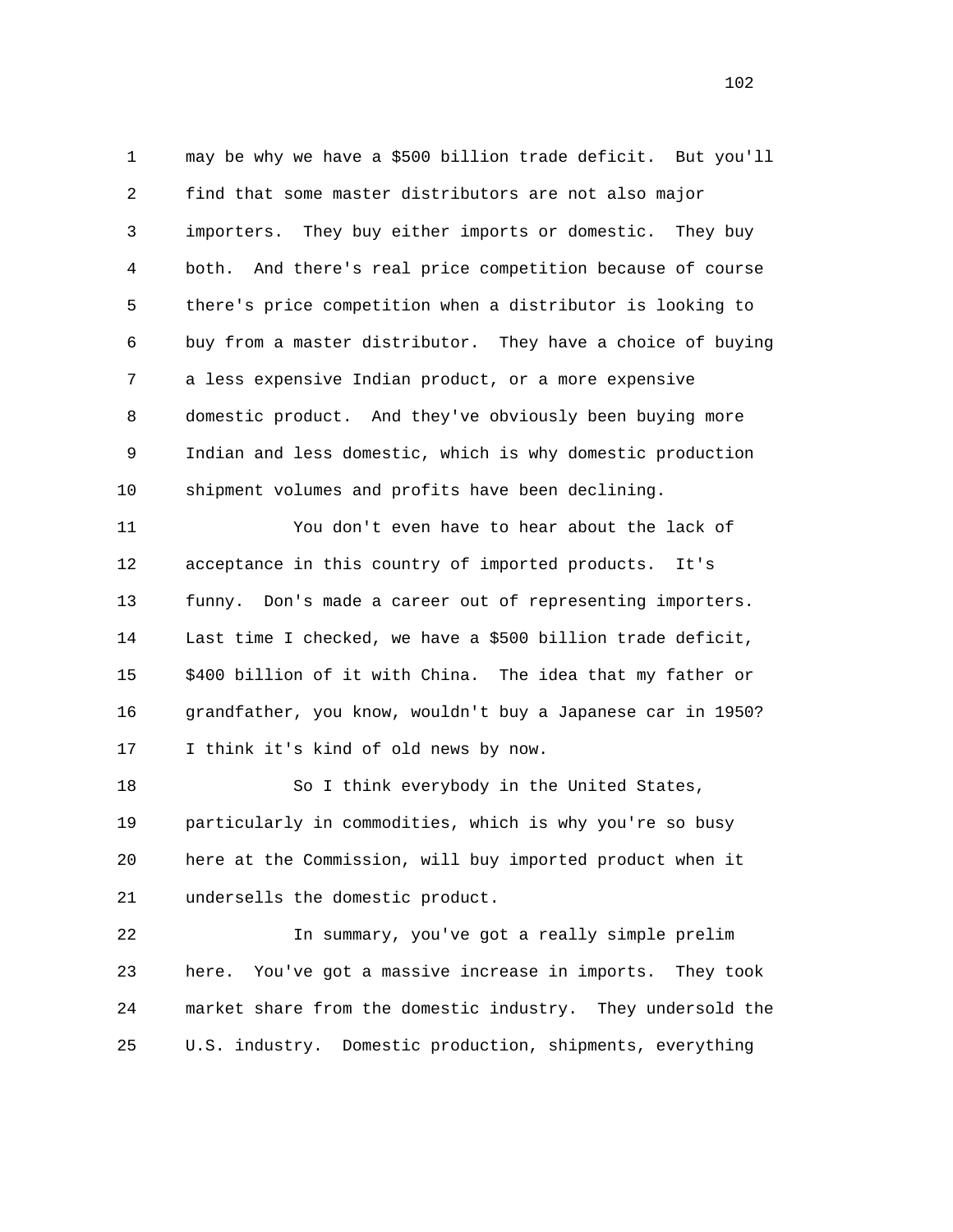1 is falling in 2015 as imports continue to increase. And the 2 industry is laying off its employees and inventories of 3 imported product are high. Unfortunately, inventories of 4 domestic product are high. We urge you to make an 5 affirmative prelim, and I wish you all the best in 6 retirement, Jim. 7 MR. McCLURE: Thank you, Roger. 8 Now we will turn to Respondents. 9 (Off-microphone comment.) 10 MR. McCLURE: No, we know who you are. We know 11 where you live. 12 CLOSING REMARKS OF DONALD B. CAMERON 13 MR. CAMERON: I know you do. Don Cameron and 14 Julie Mendoza. I am the Don Cameron part. 15 Before we start, I would like to say, as I said 16 at the hot-rolled case, we are going to miss you. We have 17 worked with you since your days with Catherine Bedell and 18 Commissioner Parker with Claude and the rest of the gang in 19 the old building. I was telling our paralegal on the way 20 over it was a hell of a lot easier when you were in the old 21 building. And she said, "Where was the old building?" 22 I said, it's the Monaco Hotel now. So they were 23 some good times. But this Commission does a good job. When 24 we prepare our witnesses, the first thing we tell them is: 25 Look, the people you're going to meet with are hard-working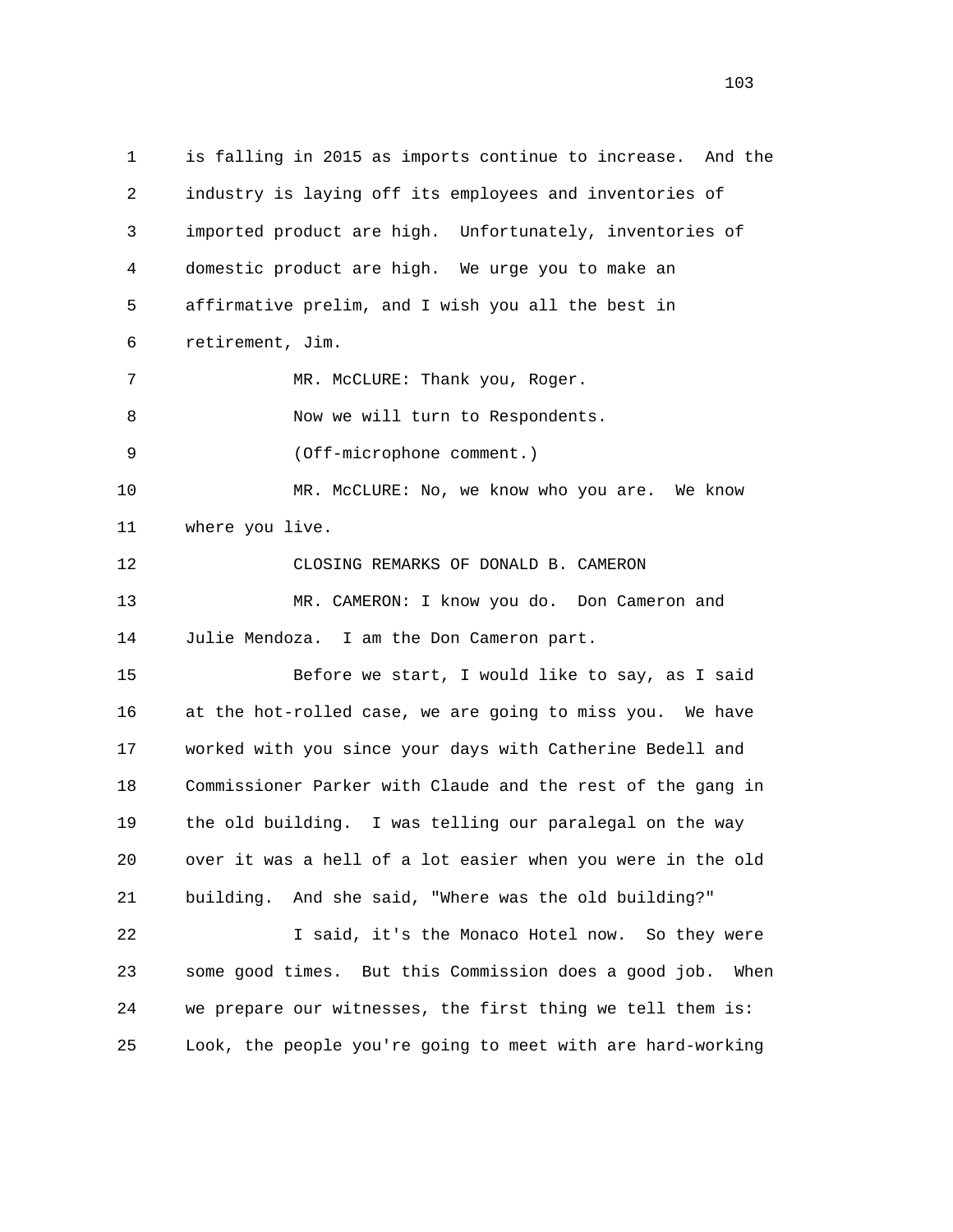1 people. They work for a living, just like you guys do. 2 They're trying to figure out what the facts are, and they're 3 very honest. They're not trying to trap you. They're 4 actually trying to figure out information. 5 You epitomize what I think is the best in 6 government service, and we appreciate it. And I know that I 7 speak for everybody in the Bar, and Roger as well. 8 MR. McCLURE: Thanks to both of you. I'm not sure 9 epitomizing the best in government for the Great American 10 Public would consider a compliment, but-- 11 MR. CAMERON: Well screw the American public, 12 okay? Because if they believe all that crap, then they 13 deserve what they get. 14 (Laughter.) 15 MR. McCLURE: Well that will be a transcript edit, 16 anyway. Go ahead. 17 MR. CAMERON: And that gets to this issue of 18 whether or not we care about the American worker. You know, 19 I've heard this for an awful long time. I would like to 20 take all of you back to the good old halcyon days of the 21 safeguard action against steel products. 22 I would like to remind everyone that there were 23 only two parties to that sham proceeding that cared a whit 24 about the workers, steelworkers in this country. And that

25 was the Korean respondents and the Japanese respondents,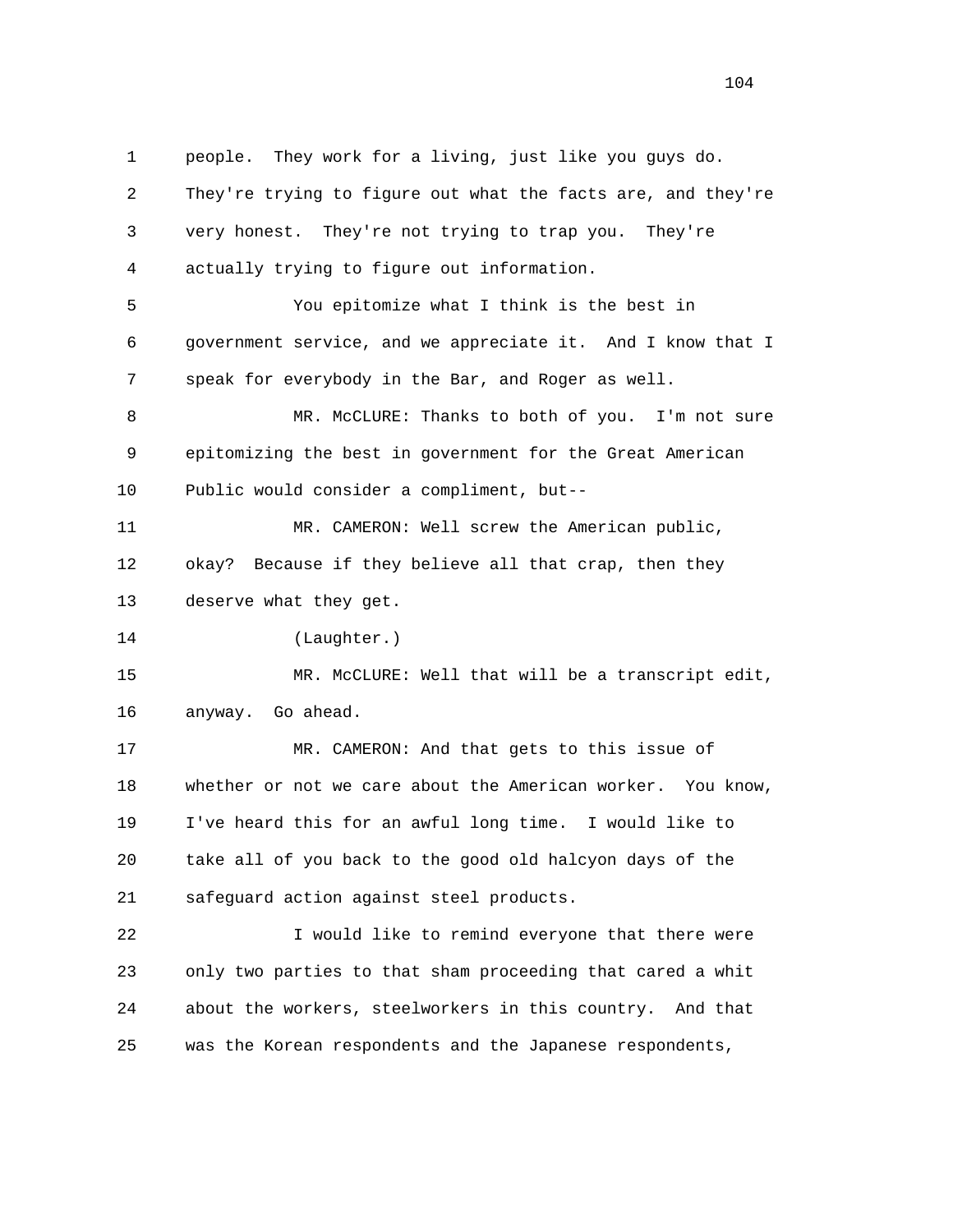1 both of whom said if you were going to put in relief, you 2 need to have a program that actually addresses the workers, 3 and actually looks at health care issues for the workers. 4 Look at the record. We were on the record for 5 it. Did you see any of the domestic industry say that? Not 6 one of them. Not one of those companies. So I really don't 7 want to hear about it. 8 And, yes, for the record I was a United 9 Steelworker in 1969. So I don't want to hear about it. 10 Now that's all irrelevant anyway, but, you know, 11 but that is the reality. And the issue isn't about the fact 12 that production was down and people lost their jobs. I get 13 that. Nobody wants to see people lose jobs. 14 The purpose of this statute is to look at whether 15 or not the loss of those jobs was because of imports from 16 India, or whether they were because of drops in demand. Or 17 what happened with nickel prices, and what happened with 18 pricing. What happened with this market. 19 And that's exactly what this Commission looked at 20 in the last investigation, and at least three Commissioners 21 were quite dubious of the causation between Subject Imports 22 and the domestic industry. 23 And here you have it in spades. He keeps talking 24 about 2014. I get it. Number one, no, they didn't have

25 operating losses in 2014. Number two, the market did pretty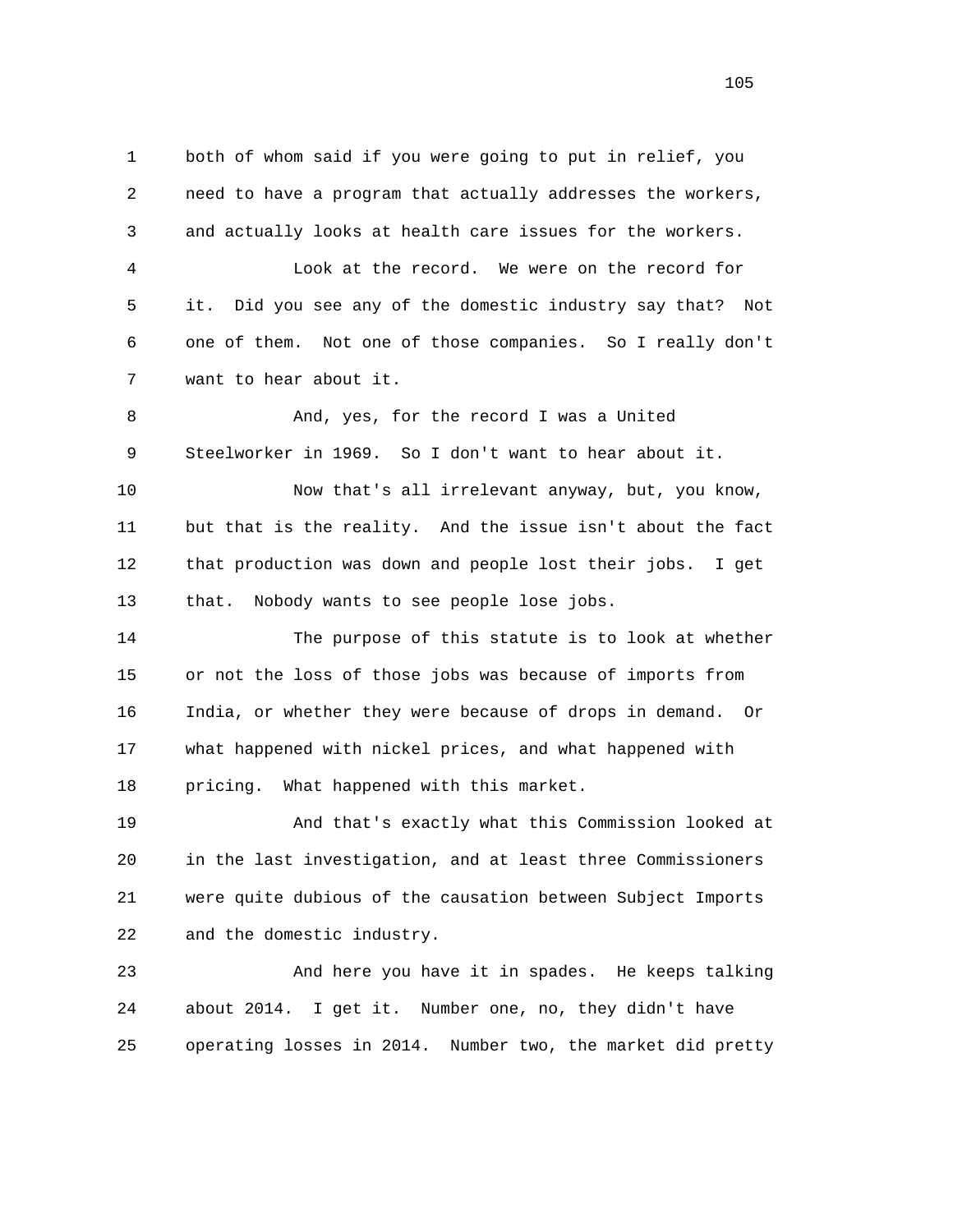1 well, and so did the domestic industry. And they did the 2 best that they did in the entire Period of Investigation 3 when imports from India came in.

 4 So there is a serious causation issue in this 5 case. And that is the problem. It has nothing to do with 6 whether or not we have a problem with workers. Yeah, you 7 know, we all live in this country. So let's get over that.

 8 The issue is a legal question, and whether or not 9 imports from India are the cause of injury to this industry. 10 And the fact of the matter is, they're not. These guys come 11 here every five--it's like clockwork, to get more orders on 12 more people. And, you know, this industry has basically 13 muddled along and not changed for a number of years.

14 So I just really, really don't get it.

 15 Finally, on the issue of capacity. Nobody said 16 they don't have capacity. Check what we've said. What 17 we've said was that this Commission ought to look at the 18 quote/unquote "capacity" number that is stated, as opposed 19 to production. So that's where you're getting capacity 20 utilization.

 21 All capacity isn't capacity. Are you really 22 saying that you're going to do let's say three shifts a day 23 for five days a week? That's a huge commitment.

 24 Now if you're in a steel mill, then I understand 25 it. You've got to keep the furnace running. But in a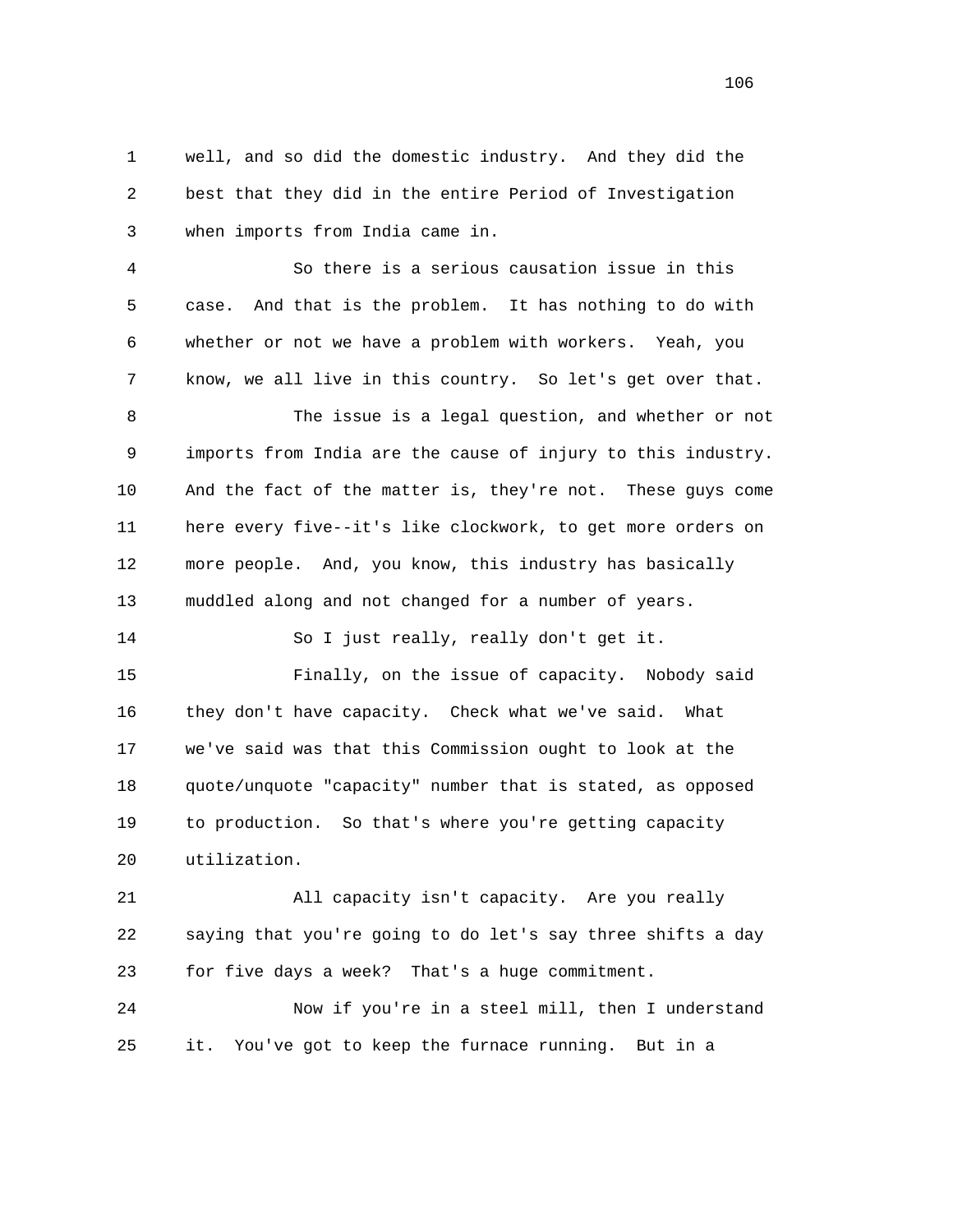1 manufacturing operation, that really kind of depends. And 2 this industry has never had the demand in these products 3 that would justify three shifts a day, or anything like 4 that.

 5 So all I'm suggesting is that it ought to be 6 asked about in terms of that nominal capacity.

 7 CLOSING REMARKS OF JULIE C. MENDOZA 8 MS. MENDOZA: Julie Mendoza. I just have a few 9 final comments. And it concerns really I mean, there's a 10 record in this case, and that's a good thing because I think 11 Mr. Schagrin tends to exaggerate our positions to the 12 maximum.

 13 I think the employment data shows you that in 14 fact there haven't been these major changes that he's 15 discussing. And he also has exaggerated to a great degree 16 our position. We're not saying that Indian imports can't be 17 sold in the U.S. market. Of course we're not saying that.

 18 What we're saying is that they do face obstacles, 19 and they're not as competitive. And that to some extent 20 because they're not as competitive, there have to be some 21 price differences. And it takes companies like Allied to 22 put the reputation behind it to sell them.

 23 I mean, that's exactly their position. As to why 24 they don't buy domestic producers, they also explained that. 25 They explained that they had dealt with domestic producers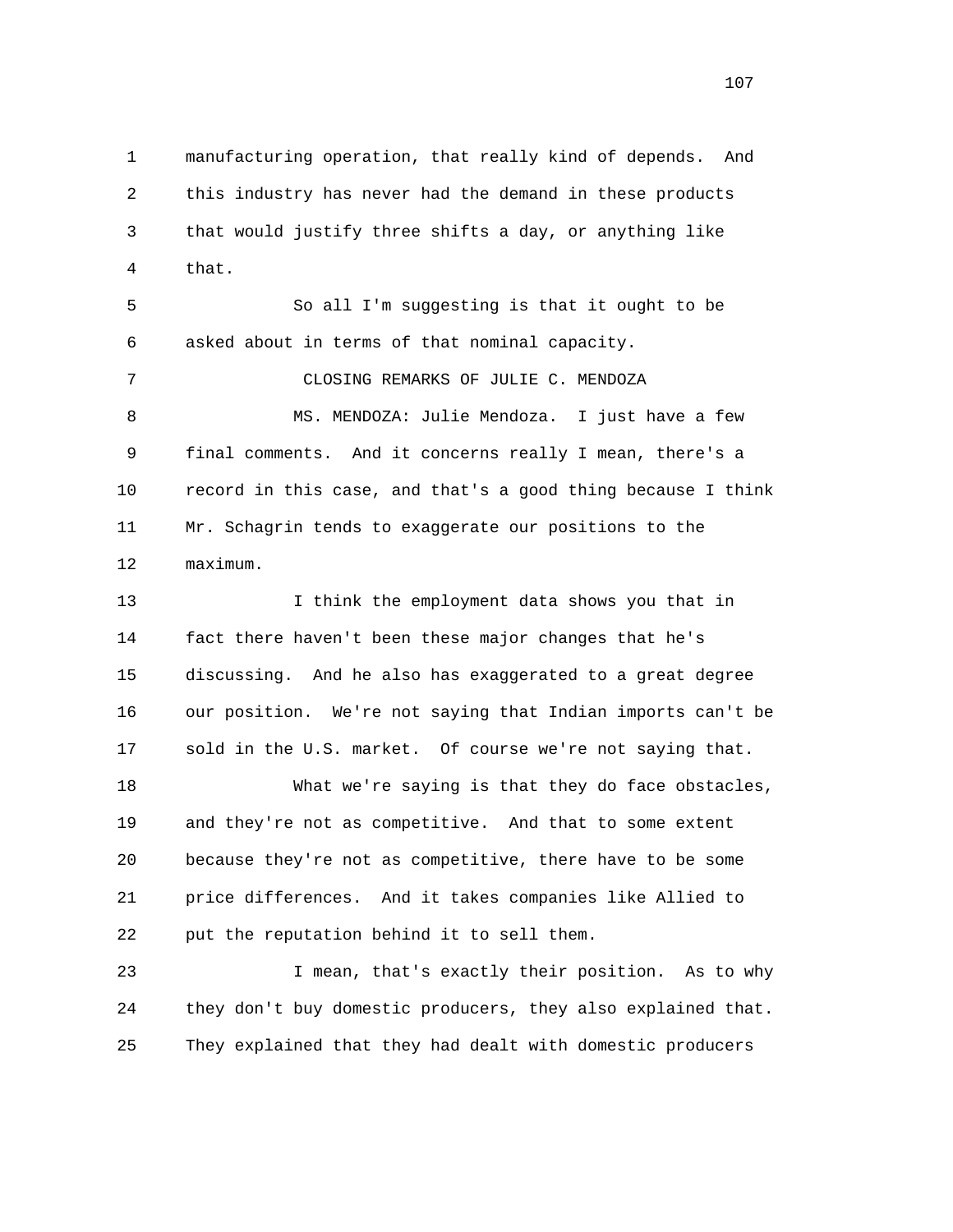1 in the past. Some of them still do. But the fact of the 2 matter is that the U.S. producers have their own 3 distribution networks.

 4 They have their own relationship with end-user 5 clients, and they're not particularly interested in having 6 more competition in the market for their customers. And so 7 they have as a consequence turned to imports and used 8 imports.

 9 They also can't source from Korea and Tachen 10 because, as I explained to you, they have their own 11 distribution networks in the U.S. So it's--and they didn't 12 say that Indian material was terrible. They said it was 13 acceptable, but that it faces certain obstacles in the 14 market, all of which I think we can easily document.

 15 Interestingly, the one issue that Petitioners had 16 not touched on at all is the effect of nickel prices. If 17 they say--I mean, they haven't denied it. They really can't 18 deny it. So it's interesting to me that in all of their 19 presentation there was no discussion of what effect nickel 20 prices had on the market.

 21 They claimed that the only thing that happened in 22 2014 was that the oil and gas industry increased its demand 23 in the first part of that year, and that demand fell off 24 after that.

25 Well I think there's a lot more to the story than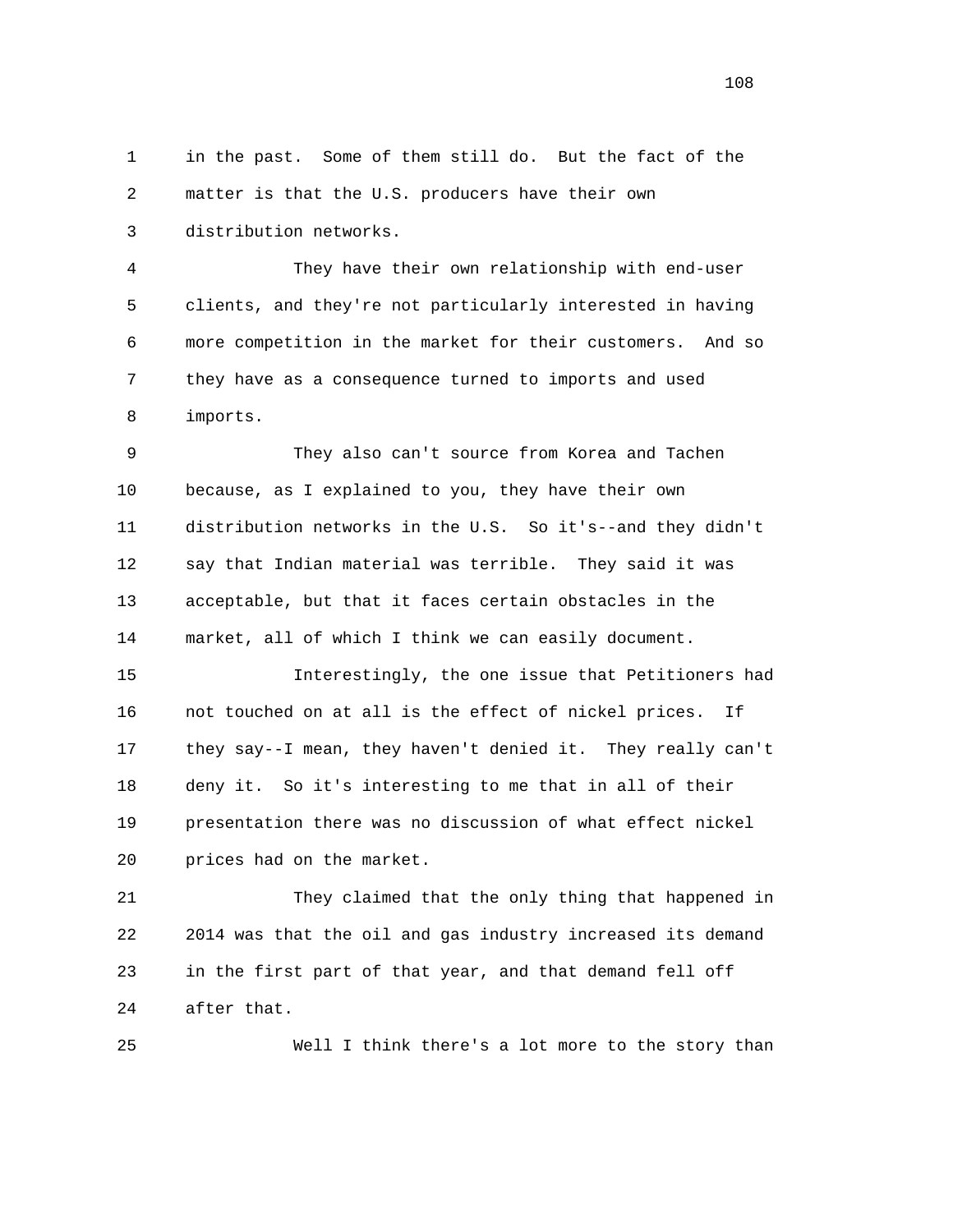1 that, and the reason why they have conveniently not

 2 addressed that issue, even though it has been an issue in 3 every previous investigation, and with that I thank you for 4 your time.

5 And thank you, Mr. McClure.

 6 MR. McCLURE; Thank you. And I can honestly say I 7 will actually miss the subtlety of Mr. Cameron and Mr. 8 Schagrin, but in particular I will miss the calming voice of 9 Ms. Mendoza.

10 (Laughter.)

 11 MR. McCLURE: You've made things fun over the 12 years. And with that, I will go into proper attire for 13 reading the closing statement.

 14 On behalf of the Commission and the staff, I want 15 to thank the witnesses, especially the ones who came in from 16 out of town, who came here today, as well as counsel, for 17 helping us gain a better understanding of the product and 18 the conditions of competition in the welded stainless steel 19 price industry.

 20 Before concluding, let me mention a few dates to 21 keep in mind. The deadline for submission of corrections to 22 the transcript, and for submission of post-conference 23 briefs, is Monday, October 26. If briefs contain business 24 proprietary information, a public version is due on Tuesday, 25 October 27.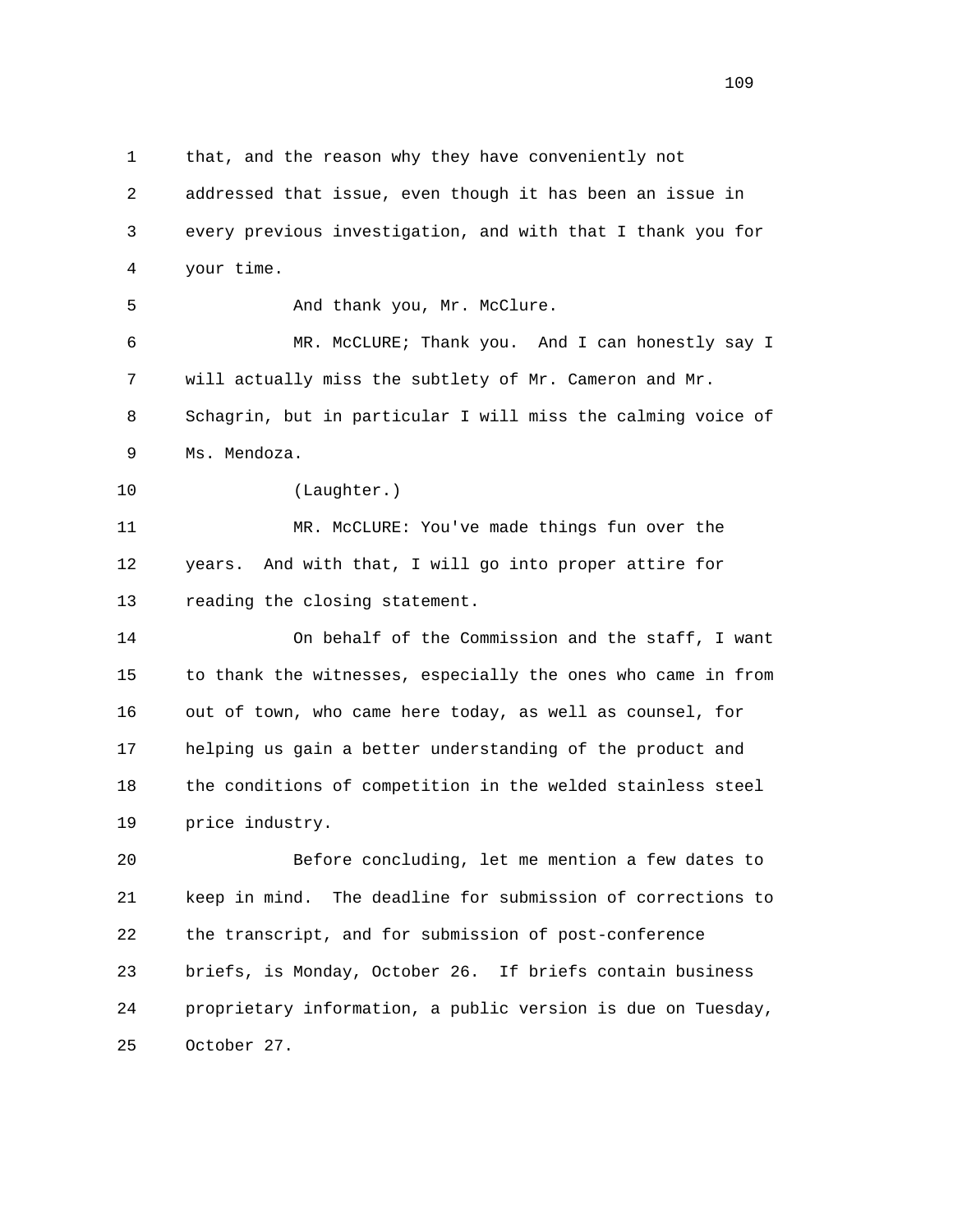| $\mathbf 1$    | The Commission has tentatively scheduled its vote           |
|----------------|-------------------------------------------------------------|
| $\overline{2}$ | on these investigations for Friday, November 13. And it     |
| 3              | will report the determinations to the Secretary of the      |
| $\overline{4}$ | Department of Commerce on Monday, November 16. Commissioner |
| 5              | opinions will be issued on Monday, November 23rd.           |
| 6              | Thank you all for coming. This conference is                |
| 7              | adjourned.                                                  |
| $\,8\,$        | (Whereupon, at 12:10 p.m., Thursday, October 21,            |
| 9              | 2015, the conference was adjourned.)                        |
| 10             |                                                             |
| 11             |                                                             |
| $12$           |                                                             |
| 13             |                                                             |
| 14             |                                                             |
| 15             |                                                             |
| 16             |                                                             |
| 17             |                                                             |
| 18             |                                                             |
| 19             |                                                             |
| 20             |                                                             |
| 21             |                                                             |
| 22             |                                                             |
| 23             |                                                             |
| 24             |                                                             |
| 25             |                                                             |